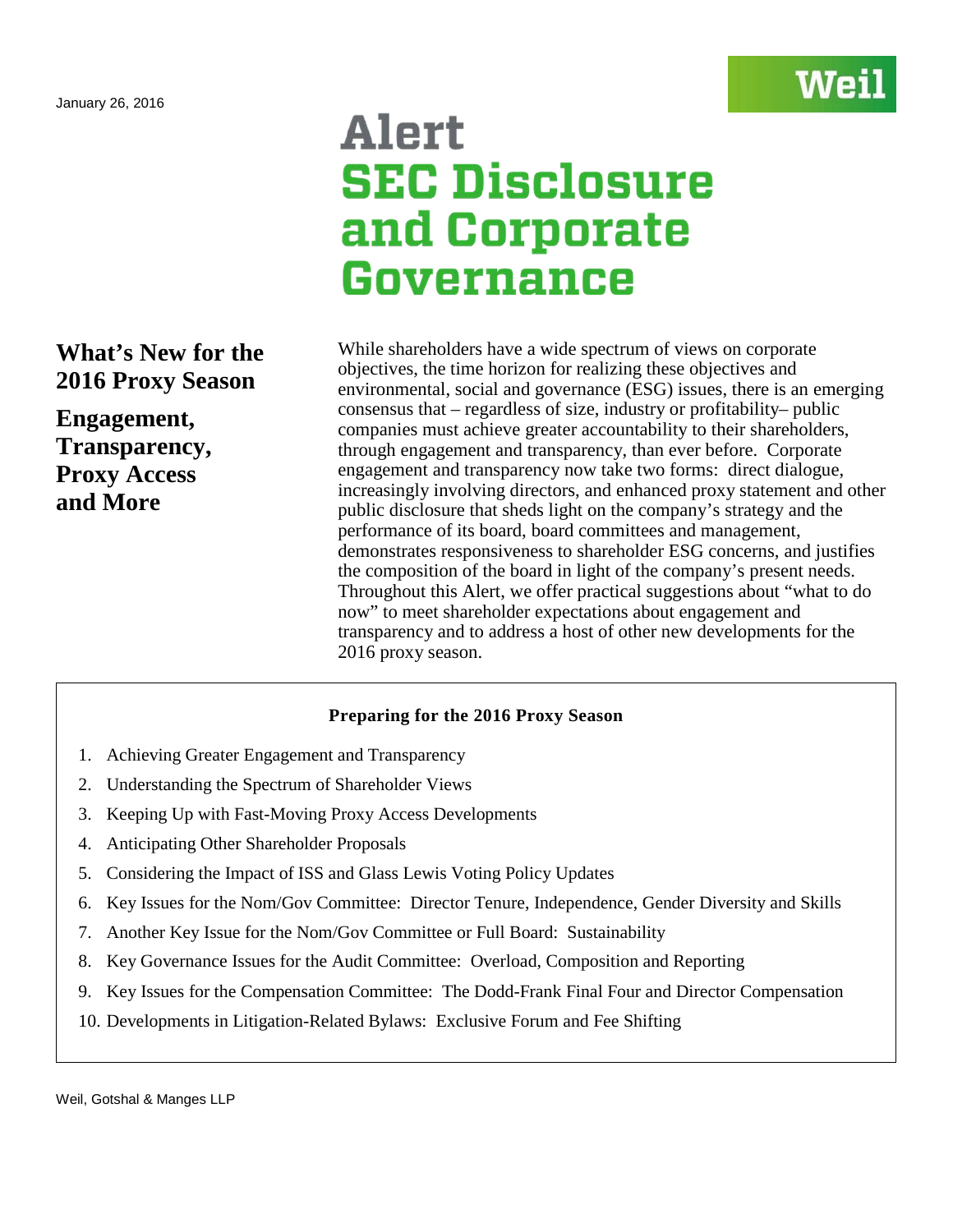## **1. Achieving Greater Engagement and Transparency**

The paradigm of a company's senior management, investor relations team and/or corporate secretary serving as the only points of contact for shareholders, with communications limited to regularly scheduled meetings, conference calls or investor days, or discussions with analysts and portfolio managers at only a few major institutional investors, is fast becoming a relic of the past. Recent high profile proxy fights and activist attacks, the continuing influence of proxy advisory firms, the power and growing advocacy of institutional investors, the SEC's continuing attention to the relationship between directors and shareholders, [1](#page-30-0) the impact of social media and the public's wavering confidence in corporations have combined to highlight the need for effective communication throughout the year. BlackRock Chairman and CEO Laurence D. Fink urged this approach in an April 2015 letter to the CEOs of the S&P 500 and the largest companies around the world in which BlackRock invests, calling for "consistent and sustained" engagement  $-$  not just during proxy season or at the time of earnings reports.<sup>[2](#page-30-1)</sup>

Some companies are heeding this call and publicly disclosing their programs. Many of these companies are encouraging shareholders to communicate with them at any time of the year through online feedback forms, creating annual engagement calendars, and scheduling regular meetings with their shareholders to hear their concerns and provide meaningful information about the company.<sup>[3](#page-30-2)</sup> Other companies are expressly assigning engagement efforts to existing board committees, such as the nominating and governance committee or, as suggested by Vanguard, to new committees with a sole focus on engagement (*e.g.,* Tempur Sealy International, Inc.'s Stockholder Liaison Committee<sup>[4](#page-30-3)</sup>). Companies such as Allstate, Coca-Cola, EMC, PepsiCo and Prudential Financial have been noted as providing informative disclosure about their engagement programs.<sup>[5](#page-30-4)</sup>

Engagement is not just an issue for large corporations; smaller companies are also facing shareholder pressure to engage. Since 2011, The California State Teachers' Retirement System (CalSTRS) has been targeting and engaging with Russell 2000 companies on majority voting, with an increasing number of companies adopting majority voting in response to a CalSTRS' letter sent in advance of the submission of a shareholder proposal.<sup>[6](#page-30-5)</sup>

## *Should Directors Engage?*

From their vantage point as long-term equity holders of nearly every publicly traded company in the U.S., institutional investors and large asset managers such as BlackRock and Vanguard have advocated that engagement – at least with investors such as themselves – should consist not only of interactions with management but also with the company's lead director or other independent members of the board. In a February 2015 letter to the independent board leaders of 500 of its funds' largest U.S. holdings, Vanguard Chairman and CEO F. William McNabb III encouraged enhanced discussion between directors and shareholders, emphasizing that boards that do this are "more likely to have stronger support of large long-term shareholders."<sup>[7](#page-30-6)</sup> Vanguard's update on its proxy voting and engagement efforts for the 12 months ended June 30, 2015 described the goal of these efforts as providing "constructive input that will better position companies to deliver sustainable value over the long term for all investors."<sup>[8](#page-30-7)</sup> While some boards remain hesitant, proponents of board engagement argue that it can help a board hear directly what shareholders are saying, articulate directly to shareholders the board's commitment to long-term strategy and, in the final analysis, establish a level of confidence in the integrity and independence of the board's stewardship that may help the company weather a future storm.

Transparency goes hand-in-hand with engagement. Just as there is no one mode of engagement, there is no one topic as to which greater transparency will satisfy the expectations of all investors all of the time. Different investors may seek enhanced disclosure regarding the company's business strategy, capital allocation plans, risk tolerance and management, board composition and refreshment, executive compensation, the impact of climate change on short- and long-term corporate performance, or a myriad of other ESG concerns. There are also a variety of vehicles for dissemination of these disclosures. To illustrate, some shareholders want to see social and environmental (sustainability) performance metrics applied and included in periodic reports (primarily the Form 10-K), while others are content with enhanced supplemental disclosure in the form of web-posted sustainability reports. Throughout this Alert, we offer suggestions for increasing transparency about ESG matters. *See Parts 5,6,7,8 and 9 below.*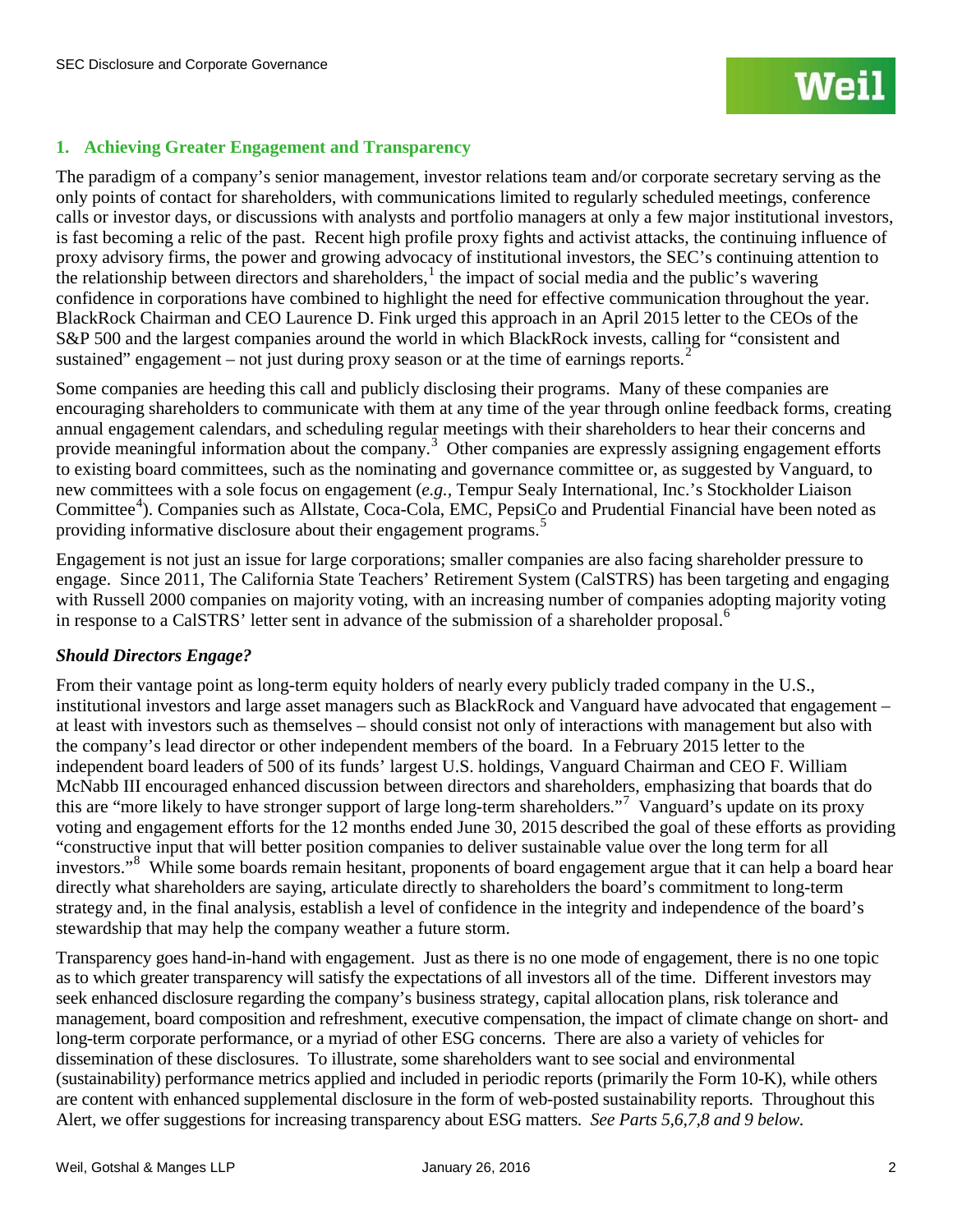As investors continue to make their case for engagement, the SEC Staff has made it clear that Regulation FD's ban on selective disclosure of material, non-public company information should not impede constructive engagement between directors and shareholders if desired by all concerned.<sup>[9](#page-31-0)</sup> We provide some guidance in this respect immediately below.

## **What To Do Now:**

- *Design and Update Shareholder Outreach Programs.* More and more companies are developing and disclosing formal shareholder engagement programs that extend throughout the year, not only in anticipation of proxy season. In developing such a program, a company should consider its governance profile and potential vulnerabilities, its shareholder base, and its most effective management and board participants. Engagement efforts should be individually tailored to what is of most importance to a specific shareholder. The engagement strategy should be assessed and updated periodically to reflect evolving practice and changes in the company's circumstances.
- *Use Your Proxy Statement as a Communications Tool—Including about Outreach Itself.* A key opportunity for effective engagement is to use the upcoming proxy statement to put the company's best foot forward on governance. The proxy statement should clearly and concisely discuss matters that shareholders consider important in formulating voting decisions, including the qualifications of the board's nominees, board refreshment policies, oversight activities and the link between corporate performance and executive compensation. This year, if the company has not done so previously, consider highlighting the nature and results of shareholder outreach, including the number of times it took place during the year, who participated on behalf of the company, the total percentage of shares represented at these discussions, a general indication of the topics discussed, how shareholder feedback was conveyed to the board and taken into account (including, importantly, any changes in governance made in response to the feedback) and the channels of communication open to shareholders for engagement in the future. Proxy statement innovations such as the use of charts, figures and images help companies bring to life the story of the company's management, oversight, compensation practices, business practices and shareholder engagement.
- *Understand Your Shareholder Base and the Positions of Shareholders*. It is critical for companies to understand the sometimes distinct positions of pension funds and other institutional investors on various governance issues. Not every institution follows the position of ISS or Glass Lewis on every issue. In addition, outreach to retail investors (who tend to vote at lower levels and to be less concerned with governance issues than institutions) should not be overlooked.
- *Ensure Information Flow to the Board*. Particularly where directors do not participate directly in shareholder outreach, it is essential that the board regularly obtain information on any concerns expressed by major shareholders during the company's outreach efforts. A process should be in place to facilitate and organize an unfiltered flow of information from shareholders to directors, giving the board a more direct understanding of how shareholders have responded, or are likely to respond, to their decision-making.
- *Engage with the Appropriate Contacts at Shareholders.* Ensure that the person with whom the company is engaging on governance issues is the most appropriate contact to address these issues. The decision-making roles at institutions often are split between voting and investment.
- **Select and Prepare Directors who will Communicate with Shareholders.** When director involvement is desirable, give thought to selecting the particular director or directors who will communicate with particular shareholders. In some cases, the selection will reflect position (e.g., independent chair or lead independent director); in others, relevant expertise to address the shareholder's key concern (e.g., chair of the compensation or nominating/corporate governance committee). Once identified, these directors should be briefed on the "dos and don'ts" of meeting with shareholders, including Regulation FD. Directors should be cautioned not to "go it alone" and instead to include in the discussion at least one other company representative, such as inside or outside counsel or someone from investor relations, human resources or finance.<sup>[10](#page-31-1)</sup>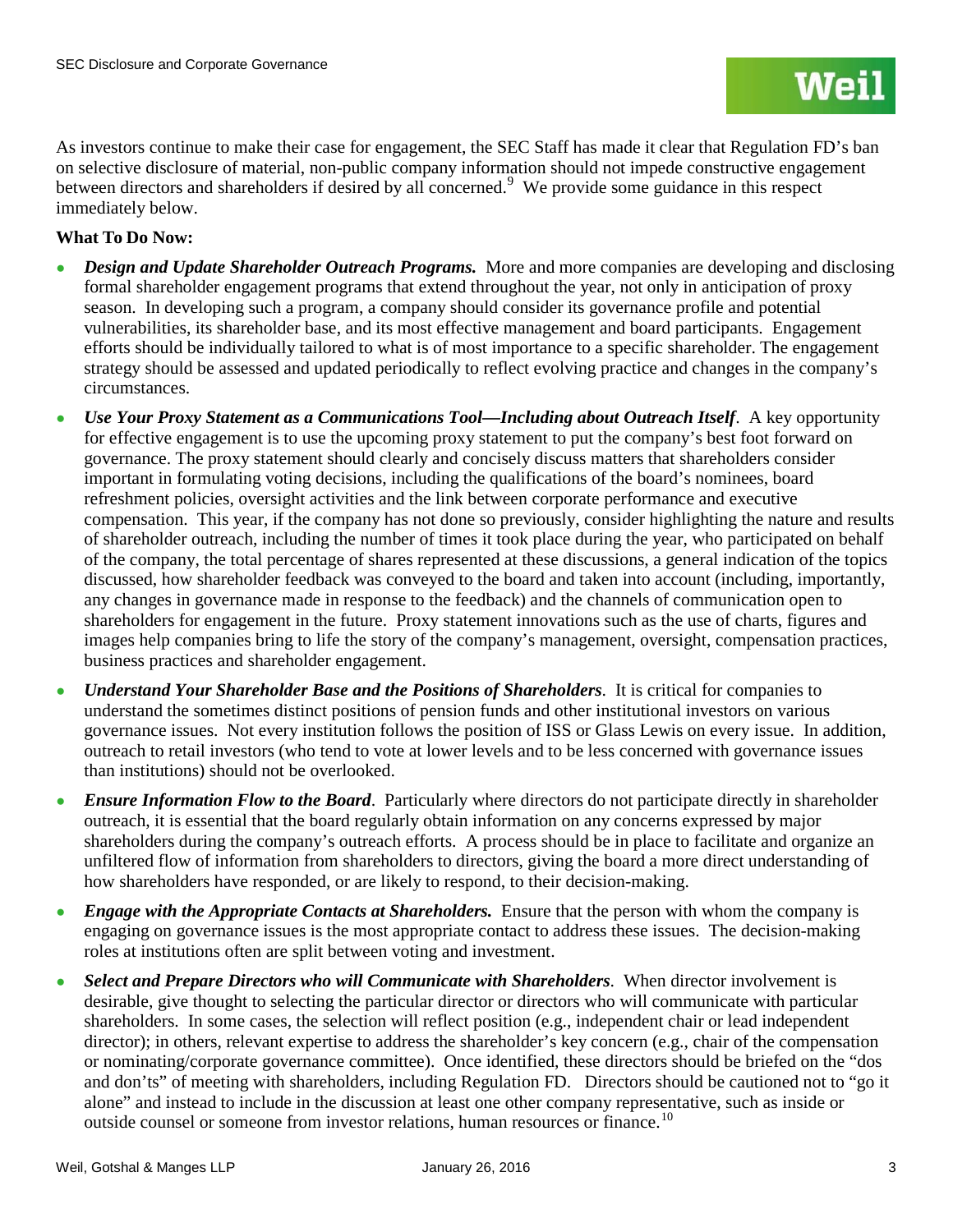*Consider Regulation FD and Proxy Rules.* Be mindful of Regulation FD, but do not use it as a shield or barrier to director-shareholder communication if you otherwise decide that such communication is in the company's best interests. For those companies that opt to authorize one or more directors to meet with shareholders, the SEC Staff recommends consideration of "implementing policies and procedures intended to help avoid Regulation FD violations, such as pre-clearing discussion topics with the shareholder or having company counsel attend the meeting."<sup>[11](#page-32-0)</sup> To give their directors and/or other representatives ample FD protection when meeting with shareholders, whether in person or by telephone or videoconference, companies should provide full and fair disclosure of their key governance practices and any pertinent corporate performance metrics in their proxy statements and/or periodic reports.<sup>[12](#page-32-1)</sup> (In this connection, companies should keep in mind the SEC Chair's recent admonition to ensure that non-GAAP financial measures are used appropriately in both SEC-filed documents and other, less formal communications such as earnings calls and releases.)<sup>[13](#page-32-2)</sup> Equally important, companies should consider the need to file, as proxy materials, any written communications prepared by or on behalf of directors that are provided to shareholders in this context, depending on the timing of these communications and their relationship to any matters to be submitted to a shareholder vote at an annual or other meeting of shareholders.

## **2. Understanding the Spectrum of Shareholder Views**

To understand the increasing shareholder emphasis on engagement and transparency, particularly as these twin objectives come into play in drafting the upcoming annual report and proxy statement and in preparing for the annual meeting, it is important for a company's board and management to recognize the spectrum of views likely to be found within the company's own shareholder base on such issues as corporate objectives, the time horizon for realizing these objectives and a variety of ESG issues. In this connection, it may be helpful to step back and consider how current trends in shareholder activism and recent public stands by major institutions may influence the voting and investment behavior of your shareholders.

## *Current Trends in Activism*

Today the term "activism" encompasses a wide variety of investor priorities and views – from "traditional" governance matters such as separation of the roles of CEO and board chair, elimination of classified boards and now proxy access, to changes in capital allocation policies and the more immediate realization of economic returns, to a host of sustainability issues such as disclosure of corporate political contributions and lobbying expenses, human rights and sustainability reporting. It is becoming increasingly difficult to divide shareholders into the traditional categories of those focused on long-term equity ownership and therefore long-term corporate performance goals; hedge funds and others seeking short-term profitability and a quick exit; single-issue governance activists; and those primarily concerned with environmental/social/human rights issues. For example, a combination of specific ESG concerns prompted the New York City Comptroller to launch an unprecedented proxy access campaign last year and to expand this campaign in 2016.[14](#page-32-3) *See Part 3 below*.

Activist hedge funds launched 360 publicly announced campaigns during 20[15](#page-32-4), compared to 301 during 2014.<sup>15</sup> The actual number of activist campaigns is likely much higher, as it is estimated that less than a third become public.<sup>[16](#page-32-5)</sup> During 2015, activists focused on promoting M&A transactions and strategic corporate alternatives such as spinoffs, split-offs, or divestitures; operational improvements; changes in the board and/or management; and immediate returns of value to shareholders through special dividends or share buybacks. One estimate of the "success rate" of publicly announced campaigns finds 62.5% of such campaigns at least partially successful in achieving their desired outcomes in 2015, up from 59.9% in 2014.<sup>17</sup>

Contributing to that success was support from mutual funds and public pension funds, which, in some cases, even partnered with activist investors in their campaigns. For example, the percentage of dissident proxy cards that BlackRock, T. Rowe Price and Vanguard have voted to support has increased every year since 2011.<sup>18</sup> Mutual funds sided with Starboard in a successful campaign to replace the entire board of Darden Restaurants and in a campaign at General Motors.<sup>[19](#page-32-8)</sup> Furthermore, CalSTRS, the second largest pension fund in the US, is increasingly investing in, or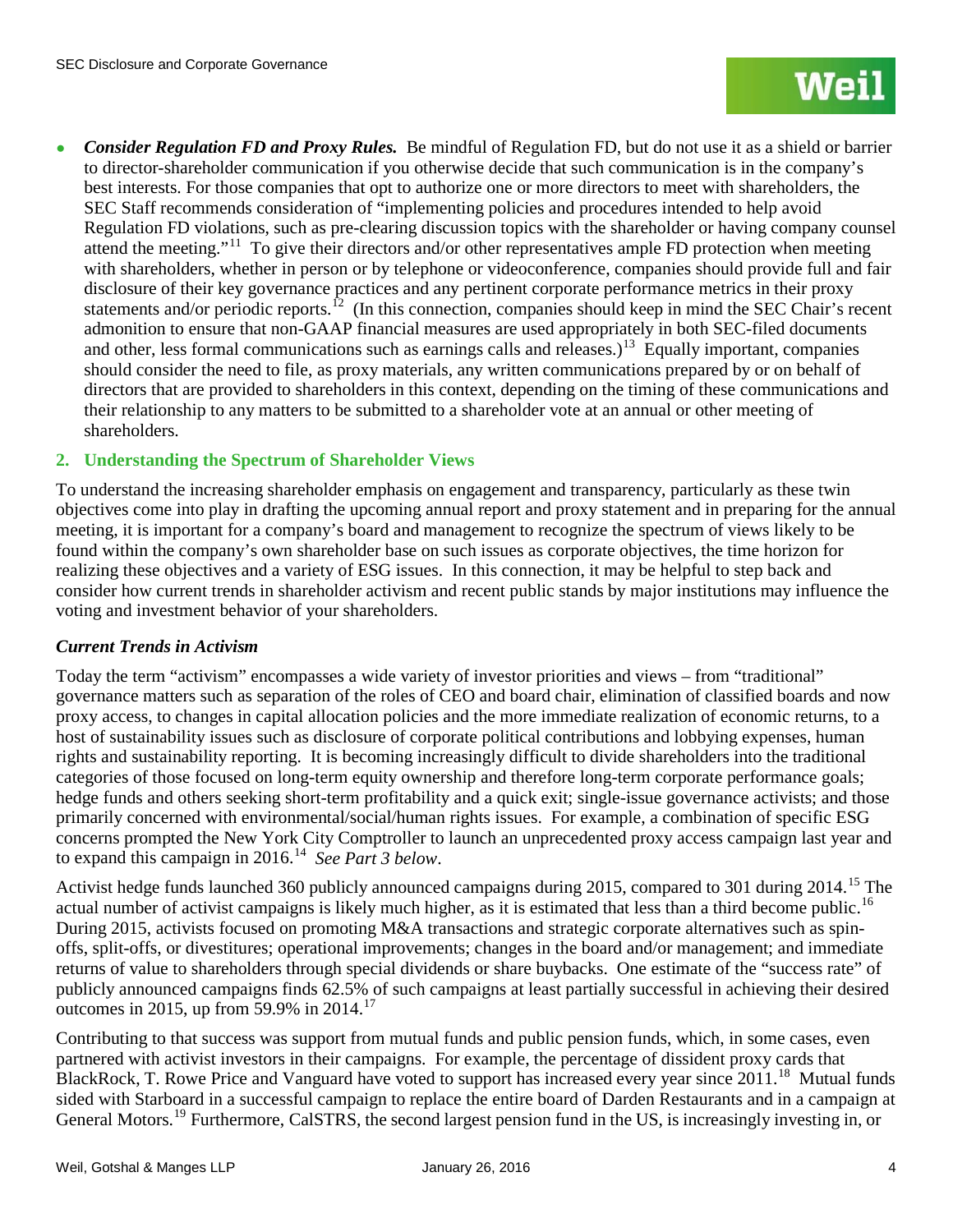co-investing with, activist funds that targeted individual companies such as DuPont, PepsiCo and Perry Ellis International.

Perhaps the most significant development in shareholder activism during 2015 has been the increase in settlements between activists and target companies. In a recent survey, over 90% of the most prolific activists noted that they found it less difficult to reach a resolution with management than in prior years.<sup>[20](#page-33-0)</sup> In particular, companies increasingly are granting activists board seats as part of a settlement. Recent high-profile settlements include ConAgra Foods agreeing to a board settlement with Jana Partners, and Trian naming an advisor to the board of PepsiCo and gaining two board seats at Sysco and a board seat at BNY Mellon.

In some instances, companies have even welcomed activists as significant investors. In October 2015, Trian Partners (founded by activist Nelson Peltz) announced that it had invested \$2.5 billion to become a top ten shareholder of GE, the result of dialogue between Mr. Peltz and members of GE management.<sup>[21](#page-33-1)</sup> Mr. Peltz, who reportedly did not request a board seat for Trian, issued a white paper faulting the stock market for undervaluing  $GE.<sup>22</sup>$  $GE.<sup>22</sup>$  $GE.<sup>22</sup>$ 

## *The Institutional View*

While the interests of hedge funds and institutional investors may align in certain circumstances, major institutional shareholders and asset managers have taken a public stand on the importance of companies taking a long-term approach to creating value. For example, in his April 2015 letter to CEOs, BlackRock Chairman and CEO Laurence D. Fink strongly advocated this approach despite "the acute pressure, growing with every quarter, to meet short-term financial goals." Mr. Fink acknowledged that returning capital to shareholders can be "a vital part of a responsible capital strategy," and that some activists take a long-term view and foster productive change. However, he expressed deep concern that many companies have undertaken actions such as stock buybacks or increased dividends to deliver immediate returns to shareholders "while underinvesting in innovation, skilled workforces or essential capital expenditures necessary to sustain long-term growth." He indicated that BlackRock's "starting point" is to support management, particularly during difficult periods. Making a compelling case for enhanced transparency, however, Mr. Fink emphasized that this is more likely to occur where management has articulated its strategy for sustainable long-term growth and has offered credible metrics against which to assess performance.<sup>[23](#page-33-3)</sup>

BlackRock and Vanguard have both publicly cautioned that they will actively engage with companies on governance factors that, in their view, detract from long-term, sustainable financial performance." <sup>[24](#page-33-4)</sup> For example, in his February 2015 letter to independent board leaders (also discussed in *Part 1 above*), Vanguard Chairman and CEO McNabb stated that "some have mistakenly assumed that our predominately passive management style suggests a passive attitude with respect to corporate governance. Nothing could be further from the truth." Vanguard espouses six governance principles: (1) a substantially independent board with independent board leadership; (2) accountability of management to the board and of the board to stockholders; (3) shareholder voting rights consistent with economic interests (one share, one vote); (4) annual director elections and minimal anti-takeover devices; (5) executive compensation tied to the creation of long-term shareholder value; and (6) shareholder engagement. The voting record of the Vanguard funds for the 12 months ended June 30, 2015 indicates that the funds largely supported management's nominees and say-on-pay and other proposals. However, there are clear instances in which the funds used their voting power to signal a need for improvement or to effect changes in the board.

Because the pace and pressures of shareholder activism continue to escalate, it is all the more important for a company's management and board to meet the institutional calls for meaningful ongoing engagement and to prepare for activism even during periods of relative calm and corporate profitability. We offer some suggestions below for anticipating and addressing an activist challenge, recognizing that each company must formulate its own approach in light of the relevant facts and circumstances.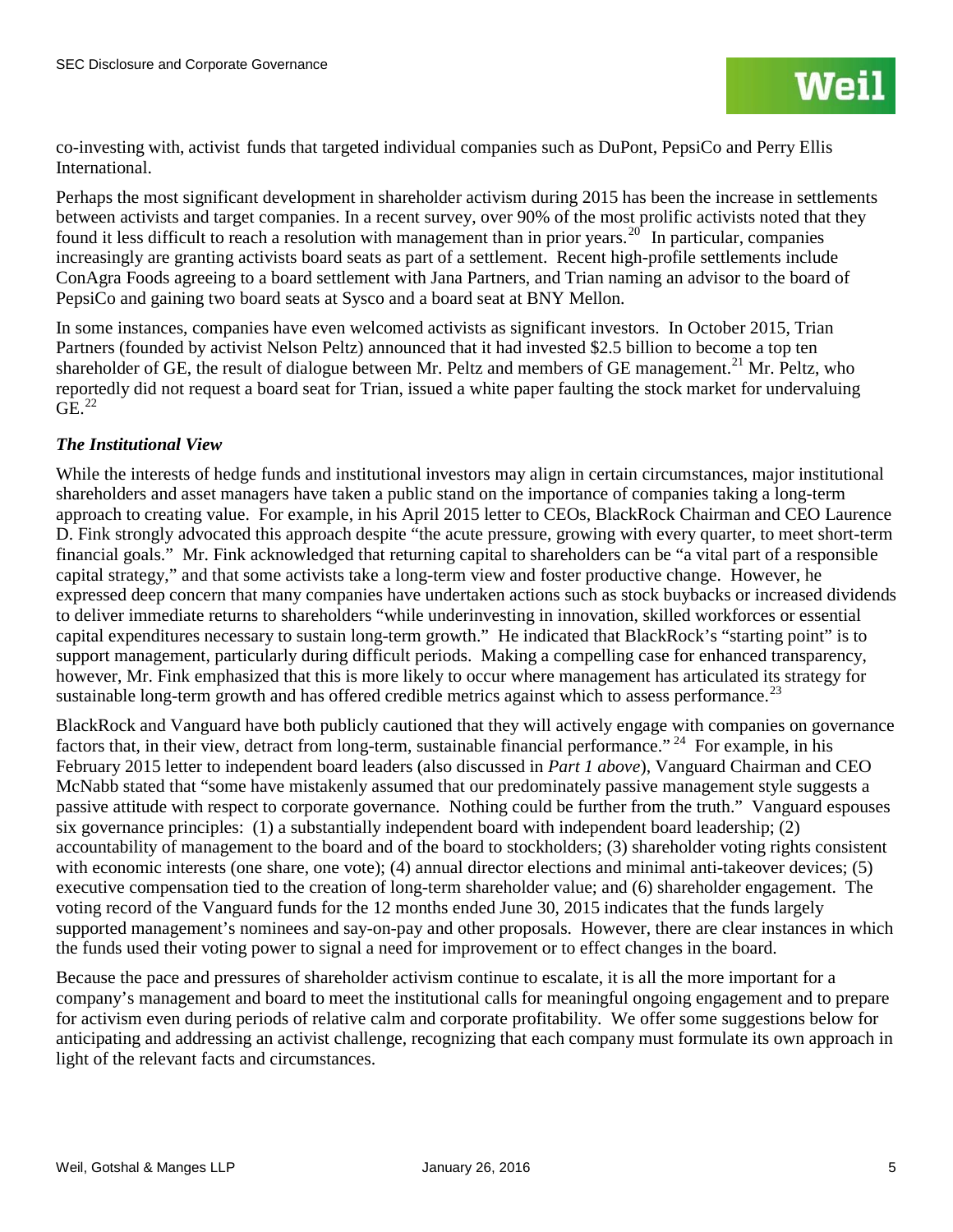## **What To Do Now:**

- **Review Business and Governance Strategies.** Management and the board should regularly review the company's business strategy, capital return policy, analyst and investor perspectives, as well as executive compensation and other governance issues in light of the company's particular needs and circumstances and adjust strategies and defenses to meet changing market conditions. Companies should proactively address reasons for any negative management and/or corporate performance issues, and understand both how an activist might advocate increasing short-term shareholder value (e.g., through spin-offs and divestitures or financial engineering such as stock buybacks and increased debt) and vulnerabilities in the company's response to such criticisms. Activists often use a company's short-term performance problems or perceived governance, compensation, ethics or compliance issues to attract support from institutional investors.
- *Review Board Composition and Tenure.* Board composition and, in particular, tenure issues are "low-hanging" fruit" from an activist's perspective. As we discuss in *Part 6 below*, institutional investors have been vocal about the importance of companies having the right mix of directors in terms of tenure, independence, experience and skills relevant to the company's present needs and, in some cases, diversity. There is increased focus on whether long tenure compromises independence, and whether reliance on bright-line stock exchange tests is sufficient to establish independence in all circumstances. Nominating committees should take a proactive approach to evaluating these factors and reviewing the policies and processes used for board refreshment and selfevaluations. As we note throughout this Alert, the upcoming proxy statement offers a prime opportunity to present the board's considered approach to these matters.
- *Think Like an Activist and Prepare.* Management and the board should think like an activist and assess preemptively where the company's possible governance, financial and operational weaknesses (as well as its strengths) lie. Management and the board should work with outside advisers to prepare and develop a response plan for activism.
- *Know Your Shareholders.* As discussed in *Part 1 above*, companies should know who their major shareholders are and cultivate good relationships with them throughout the year, not just during proxy season. Not only should companies listen carefully to their shareholders and other important stakeholders, but they also should communicate a consistent message to the public regarding their business strategies and performance goals. In particular, the best case for voting in favor of the company's board nominees and/or other management-proposed agenda items should be made clearly and concisely in both the proxy statement and other, less formal written or oral communications with shareholders.
- *Stay Informed.* Companies should educate themselves on the voting policies and guidelines of their major investors before engaging with them. Boards should be fully and regularly informed of shareholders' views and public perceptions of the company's governance structure and performance, and should not rely unduly on management to provide the requisite information. Directors should ask questions and should not make the mistake of assuming, for example, that large institutional investors vote in lock-step with proxy advisory firm recommendations. Although activists may bring a new perspective that cannot be ignored, the board ultimately has the fiduciary duty to make independent judgments about what is in the best interest of the company and its shareholders.
- *Monitor Movements in Share Ownership.* Monitor significant movements in share ownership and public sentiment about the company, including but not limited to those of analysts, proxy advisors, major institutional shareholders and other relevant constituencies.
- *Understand the Company's Defense Profile.* Companies should periodically review their bylaws, including the advance notice provisions, in light of changes in applicable state corporate law and the market environment. As many companies move to de-stagger their boards and otherwise dismantle longstanding takeover defenses in response to investor demands, an effective advance notice bylaw provision has become increasingly important.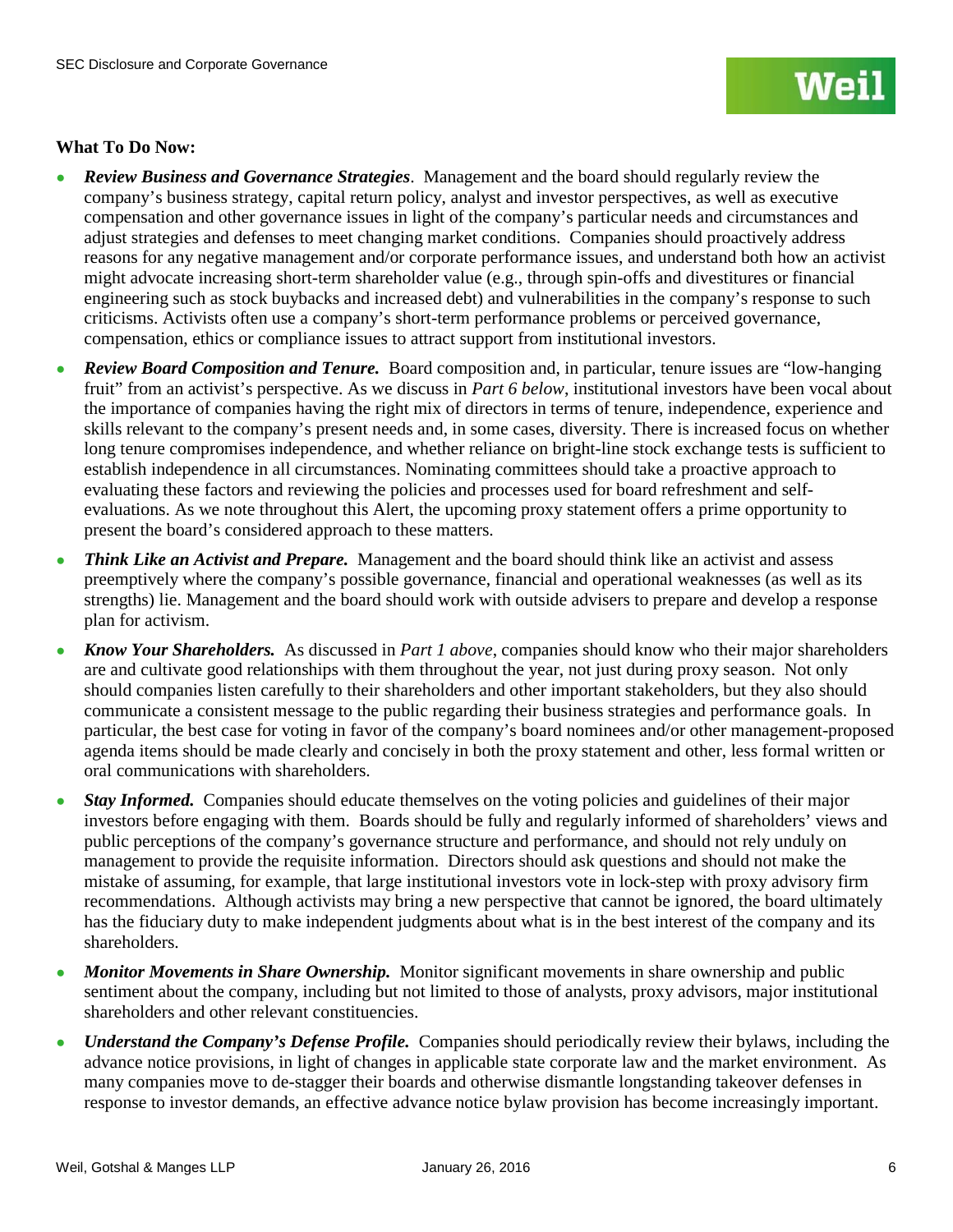## **On the Horizon: Universal Proxy Ballots**

The Staff of the SEC's Division of Corporation Finance is currently working on rulemaking recommendations for the implementation of universal proxy ballots in contested elections. Existing federal proxy rules, state law requirements and practical considerations make it virtually impossible for shareholders in a contested election to choose freely among management and proponent nominees on each side's proxy cards, unless they attend and vote in person at the shareholders' meeting. As a result, shareholders executing a proxy card currently must choose between voting for the entire slate of candidates put forward by management or voting for the slate put forth by the proponent.<sup>25</sup> The adoption of a universal proxy ballot system would mean that a single proxy card would list both management and proponent nominees and allow shareholders to vote for a mix of nominees in a contested election. Some have argued that the existing system favors management's nominees and that a universal ballot would serve to bolster activist campaigns, particularly when seeking minority board representation. On the other hand, a universal ballot could help management limit the impact of an activist's campaign by recommending that shareholders vote for only certain nominees on the dissident's slate.

Recent events have signaled that rulemaking could be imminent. In 2014, the Council of Institutional Investors (CII) reignited interest in universal ballots with a petition to the SEC requesting an amendment to the proxy rules to facilitate their use.<sup>[26](#page-34-1)</sup> In February 2015, the SEC hosted a Proxy Voting Roundtable that included a panel discussion on this topic.[27](#page-34-2) In April 2015, The California Public Employees' Retirement System (CalPERS) submitted a supplement to the Proxy Voting Roundtable in which it provided its written endorsement for the use of universal ballots.[28](#page-34-3) SEC Chair Mary Jo White championed a universal ballot rulemaking initiative in a June 2015 speech,  $^{29}$  $^{29}$  $^{29}$  urging companies not to wait for the SEC to act and to "[g]ive meaningful consideration to using some form of a universal proxy ballot even though the proxy rules currently do not require it."<sup>[30](#page-34-5)</sup>

Specific issues the Staff is grappling with in connection with this rulemaking initiative include: (1) whether universal ballots should be optional or mandatory for all parties in an election contest; (2) how the ballots should look and whether both sides should be required to use identical universal ballots; (3) whether universal proxies should be available in all contests or just in "short slate" elections; (4) whether any eligibility requirements to use universal ballots should be imposed on shareholders; and (5) what timing, filing and dissemination requirements should be imposed on shareholders seeking to use universal ballots.

## **3. Keeping Up With Fast-Moving Proxy Access Developments**

"Proxy access" represents another turning point in the corporate governance of public companies. Designed to enable shareholders to use a company's proxy statement and proxy card to nominate one or more director candidates of their own, it is increasingly gaining acceptance as corporate behemoths such as Apple, General Electric, Microsoft, IBM, Chevron, Coca-Cola, Merck, Staples, McDonald's, Goldman Sachs, JPMorgan Chase and others adopt proxy access bylaws.

Proxy access came to the forefront during the 2015 proxy season through Rule 14a-8 proposals submitted by certain pension funds and other governance-oriented activists, including 75 proposals submitted by the Boardroom Accountability Project launched by the New York City Comptroller and the New York City Pension Funds. In 2015, over 91 proxy access proposals were submitted to a shareholder vote, with 55 receiving majority support.<sup>31</sup> Since January 1, 2015, 124 companies have adopted proxy access bylaws, whether voluntarily or in response to a shareholder proposal, and a recent uptick in companies implementing proxy access indicates that many boards have been addressing the topic in anticipation of their 2016 annual meetings.<sup>32</sup> It remains to be seen whether, this season, any of the companies that have adopted proxy access will face the first round of proxy access nominees. In *Appendix I*, we provide the list of companies that have adopted proxy access bylaws since January 1, 2015.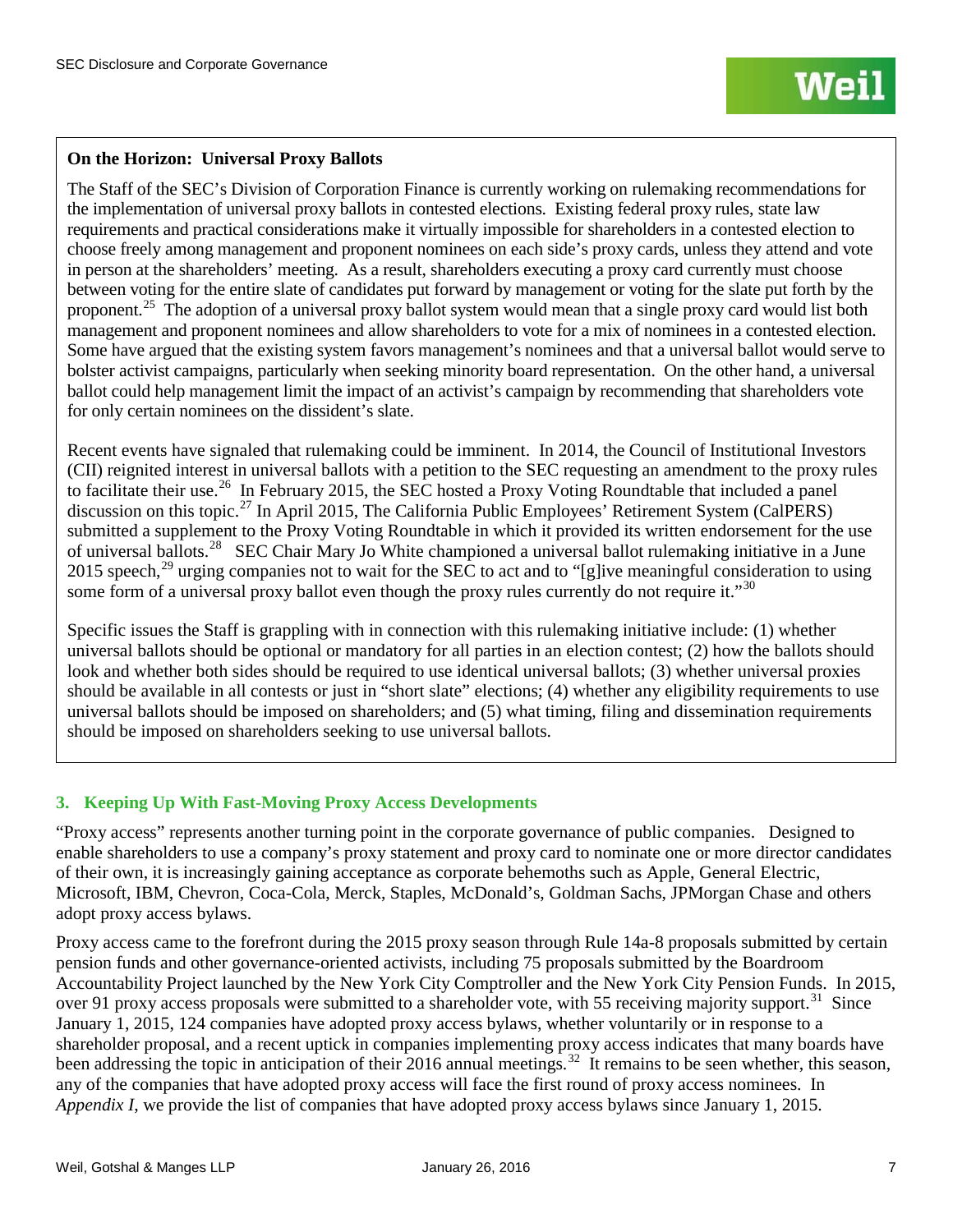Proxy access bylaws adopted during 2015 by and large contained the following formulation: 3% ownership / 3-year holding period / 20 shareholder aggregation limit / 20% of the board limit. We anticipate that, for the 2016 proxy season, attention will turn to more granular issues, including those that have been identified as "troublesome" by CII or "problematic" by ISS. ISS's recent FAQs, which are discussed in our recent Alert available [here,](http://www.weil.com/%7E/media/files/pdfs/alert--iss-new-faqs-reproxy-access-formatted-versionfinal.pdf) provide guidance on how ISS will determine whether a board-adopted proxy access bylaw qualifies as "responsive" to a majority-supported shareholder proposal or whether it is too restrictive to qualify as "responsive" and therefore could result in a negative recommendation against the election of directors.

## *"Especially" and "Potentially" Problematic Provisions*

ISS views the following as "especially" problematic provisions that effectively nullify the proxy access right: (1) aggregation limits that count individual funds within a mutual fund family as separate shareholders; and (2) a requirement to hold company shares after the annual meeting. While proxy access bylaws adopted in 2015 generally did not include an aggregation limit on funds within a mutual fund family, more than half of the proxy access bylaws adopted in 2015 include provisions that require nominating shareholders to provide a statement of intent to maintain ownership after the meeting. We expect that the requirement to hold company shares after the annual meeting will cause many companies that have already adopted a proxy access bylaw to revisit their bylaw.

ISS also identified five other provisions as "potentially" problematic, especially when used in combination: (1) prohibitions on resubmission of failed nominees in subsequent years; (2) restrictions on third-party compensation of proxy access nominees; (3) restrictions on the use of proxy access and proxy contest procedures for the same meeting; (4) how long and under what terms an elected shareholder nominee will count towards the maximum number of proxy access nominees; and (5) when the right will be fully implemented and accessible to qualifying shareholders. Every proxy access bylaw adopted in 2015 contains one or more of these provisions; however, it is not clear which provisions in a proxy access bylaw, either individually or in combination, will rise to the level of "problematic."

Institutional investors have not publicly taken positions on these "problematic" provisions. However, certain institutions such as T. Rowe Price, which implemented proxy access in December 2015, and BlackRock, which intends to present a proxy access proposal at its May 2016 annual meeting,<sup>[33](#page-35-0)</sup> may provide insight into their positions through their own proxy access bylaws. For example, T. Rowe Price's proxy access bylaw disqualifies resubmitted proxy access nominees who did not receive at least 25% support in the prior year's election, but it does not restrict the use of proxy access and proxy contest procedures for the same meeting.<sup>[34](#page-35-1)</sup>

## *Round 2 of the Boardroom Accountability Project and Other Recent Proposals*

Thus far for the 2016 season, we have seen proxy access proposals from James McRitchie and John Chevedden that focus on the following provisions: (1) requiring that the number of shareholders forming a group be "unrestricted"; (2) setting the number of access candidates appearing in proxy materials at one-quarter of the directors then serving but in no event less than two; and (3) requiring that the nomination or renomination of access nominees not be subject to any restrictions that do not apply to other board nominees."<sup>35</sup>

On January 11, 2016, the New York City Comptroller announced that, in an expansion of the Boardroom Accountability Project, the New York City Pension Funds had submitted proxy access proposals to 72 companies. Of these, the Comptroller said 36 had received a second round of proposals because they had not yet instituted or agreed to institute a "3% bylaw with viable terms." The Comptroller noted that these recipients included companies that had instituted "unworkable bylaws requiring 5% ownership." The Comptroller described the other 36 linkage companies, which were receiving proposals for the first time, as including 18 of the New York City Pension Funds' largest portfolio companies, 7 coal-intensive utilities, 9 board diversity "laggards" and 9 with excessive CEO pay. The Comptroller also noted that a total of 15 of its 2016 proposals have been withdrawn to date (6 from the first group and 9 from the second) after the companies instituted, or agreed to institute, a 3% bylaw. In contrast with the McRitchie and Chevedden proposals, the Comptroller's proposals for the 2016 season appear to mirror those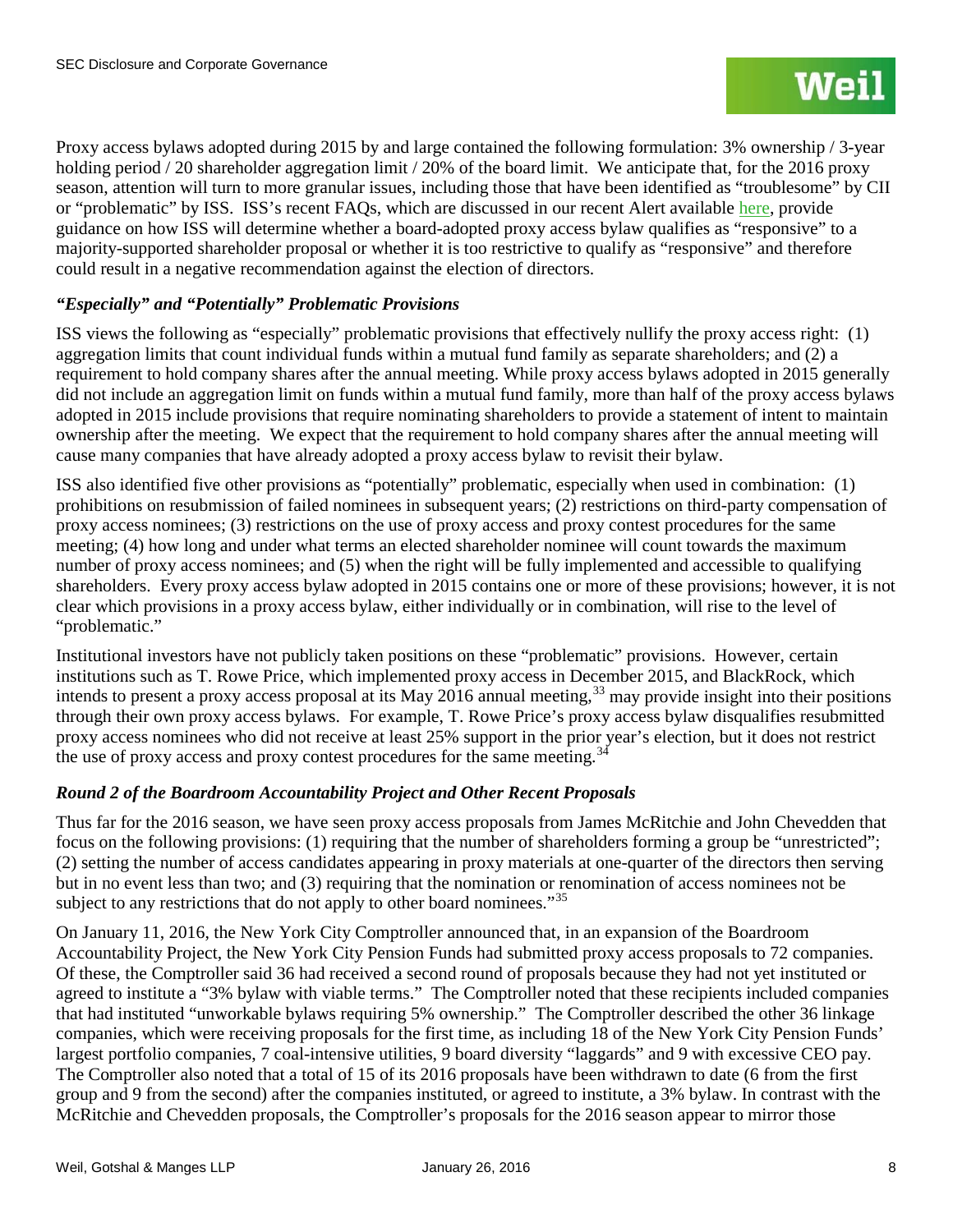submitted during the 2015 season and do not preclude companies from including limits on aggregation or additional limitations on proxy access. The companies from which the Comptroller's proposals have been withdrawn have all adopted proxy access bylaws that limit the number of proxy access nominees to the greater of 2 or 20% of the board and also limit to 20 the number of shareholders that may aggregate their shares.<sup>[36](#page-36-0)</sup>

Many companies that recently adopted proxy access bylaws in connection with receiving a shareholder proposal have sought relief from the SEC under Rule 14a-8(i)(10) to exclude the proposal, on the ground that it has been substantially implemented (as GE successfully contended in 2015).<sup>[37](#page-36-1)</sup> While bylaws include various combinations of the "troublesome" and "problematic" provisions identified by CII and ISS, respectively, these companies maintain that their adoption of proxy access achieves the "essential objective" of the proposal – to adopt a proxy access right – which the SEC noted in its response to GE.<sup>[38](#page-36-2)</sup> We have yet to see the SEC's response to these recent no action requests. *See Part 4 below.*

## **What To Do Now:**

- *Understand the Positions of Key Shareholders on Proxy Access.* Working with their proxy solicitors, companies that have not adopted access, or that have adopted an earlier version of access, should educate themselves about the positions of their institutional investors on access generally, as well as on specific access provisions, to see how they would impact the vote on an access proposal at their 2016 annual meeting.
- *Evaluate Alternatives for Addressing Proxy Access.* Depending on the company's experience to date and its approach to shareholders' governance initiatives, there are three basic ways to address proxy access in 2016. In our recent Alert available [here,](http://www.weil.com/%7E/media/files/pdfs/150660_pcag_alert_oct2015_v15_final.pdf) we provide a strategic roadmap to help companies and their boards consider these alternatives: (1) wait-and-see, prepare and engage; (2) adopt in advance of the 2016 annual meeting; or (3) put a management proposal on the ballot. Note that doing nothing is not really an option.
- *Consider How Proxy Access Would Actually Play Out for Your Company.* Understanding how a proxy access bylaw works and how it would fit into your proxy season calendar and process is important for to developing a position on various elements of a proxy access bylaw.
- *Prepare a Draft Bylaw to Keep "On the Shelf."* For companies that have not yet adopted proxy access, putting together a draft bylaw will provide an opportunity to thoughtfully consider all of the complexities and choices before it becomes a matter of urgency.

## **4. Anticipating Other Shareholder Proposals**

In 2015, shareholders submitted more than 1,030 proposals to approximately 540 companies, of which 45% related to environmental and social issues, nearly 43% were governance-related and about 12% addressed compensation topics.[39](#page-36-3) See *Part 7 below.* We expect to see more shareholder proposals on the ballot in 2016, particularly given what seems to be a more conservative position by the SEC Staff on the excludability of many proposals.

## *When is a Proposal "Conflicting" and thus Excludable under Rule 14a-8(i)(9)?*

After imposing a moratorium in 2015 on the use of Rule 14a-8(i)(9) to exclude shareholder proposals based on the inclusion of a "conflicting" management proposal, the SEC Division of Corporation Finance issued Staff Legal Bulletin No.14H (CF) on October 22,  $2015^{40}$  $2015^{40}$  $2015^{40}$  and resumed processing companies' (i)(9) no-action requests. Under the new guidance, a company will not be able to exclude a shareholder proposal under (i)(9) unless the shareholder proposal "directly conflicts" with the management proposal. A proposal will not be found to "directly conflict" unless "a reasonable shareholder could not logically vote in favor of both proposals" – meaning that a vote for one proposal would be tantamount to a vote against the other proposal. We expect that this guidance will severely limit the use of (i)(9) as a basis for excluding shareholder proposals.

In SLB 14H, the Staff offered the following examples of proposals it would exclude because of direct conflicts: (1) where a company seeks votes to approve a merger and the shareholder proposal seeks votes against; and (2) where a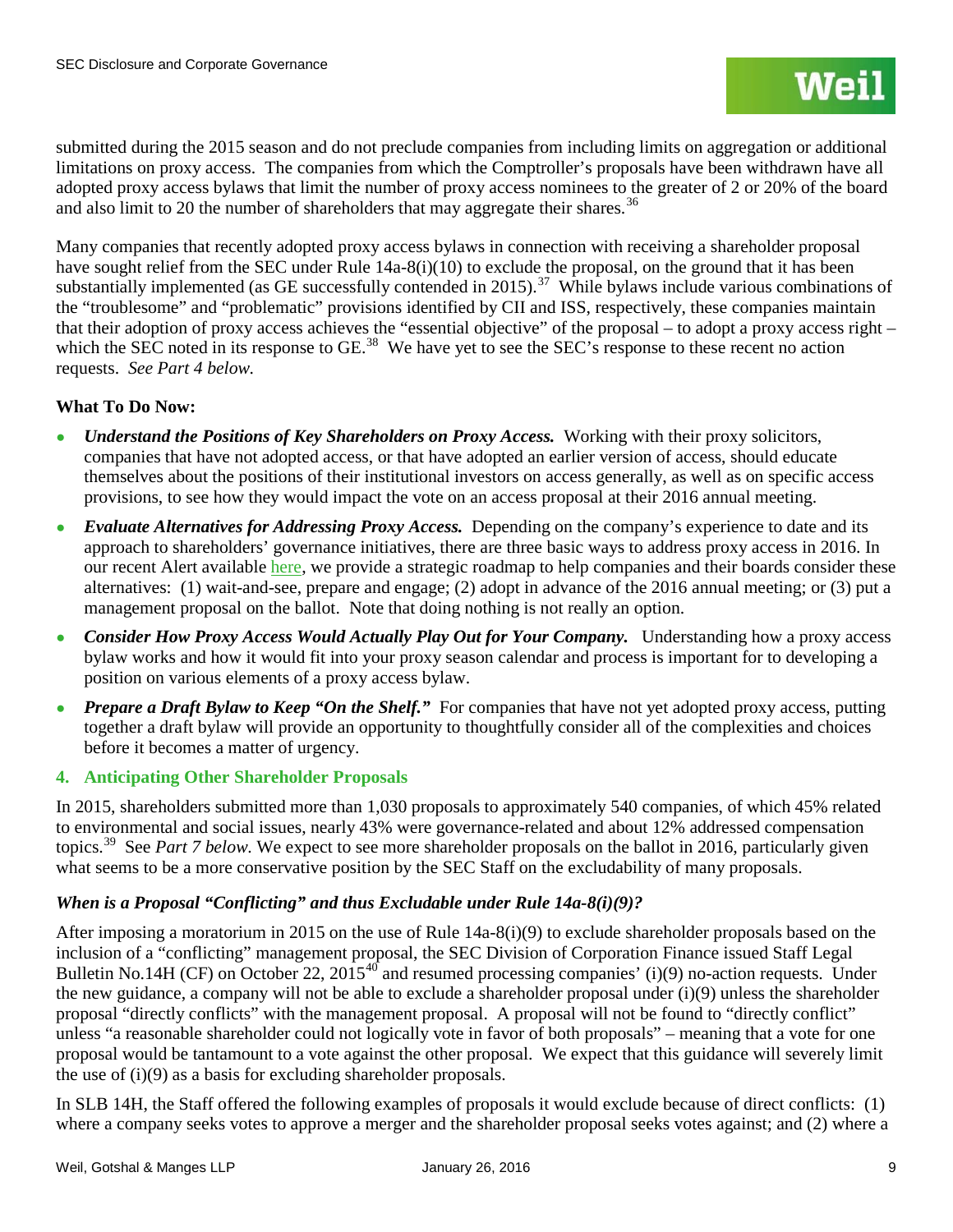shareholder proposal seeks to separate the positions of chairman and CEO and the company seeks approval of a bylaw requiring these positions to be combined. The Staff also offered the following examples of shareholder proposals it would not consider to be in direct conflict because, in the staff's view, both proposals have similar objectives and a reasonable shareholder could prefer one proposal over the other but logically vote for both: (1) where the company proposes a proxy access bylaw with one ownership level/holding period/board seat limit and the shareholder proposal has a different formulation; and (2) where the shareholder proposal seeks an equity award policy with minimum 4-year vesting and the company proposes an incentive plan that gives the compensation committee discretion to set vesting.

The Staff's guidance may breathe new life into proposals calling for shareholder rights to call special meetings, which companies had previously been able to exclude pursuant to (i)(9) by simply proposing a different ownership threshold (*e.g.*, a shareholder proposal at 10% was previously excludable as conflicting with a management proposal at 20%). Companies can seek to engage with shareholders to reach a middle ground, or be prepared to place two proposals with different thresholds on the ballot.

## *When is a Proposal Related to "Ordinary Business Operations" and thus Excludable under Rule 14a-8(i)(7)?*

In SLB 14H, the Staff also reaffirmed the historical interpretation that proposals that focus on a significant policy issue transcend a company's ordinary business operations and therefore are *not* excludable under Rule 14a-8(i)(7). The guidance referred to the *Trinity Wall Street v. Wal-Mart Stores, Inc.* case,<sup>[41](#page-37-0)</sup> which originated with a shareholder proposal requesting that the charter of Wal-Mart's nominating and governance committee be amended to add oversight of policies and standards governing Wal-Mart's decision whether or not to sell guns. The Staff granted Wal-Mart's request to exclude the proposal on the ground that it related to Wal-Mart's ordinary business operations and did not focus on a significant policy issue. The U.S. Court of Appeals for the Third Circuit also ruled in favor of Wal-Mart's ability to exclude the proposal. In doing so, however, the majority opinion introduced a two-part test as to when the (i)(7) exception would apply: first, the shareholder proposal must focus on a significant policy issue, not just "the choosing of one among tens of thousands of products it sells," and second, the subject matter of the proposal must "transcend" the company's ordinary business operations, meaning that the policy issue must be "divorced from how a company approaches the nitty-gritty of its core business."

In SLB No. 14H, the Staff stated that it will not follow the "new analytical approach" introduced by the Third Circuit, which it believes could lead to the unwarranted exclusion of shareholder proposals. Rather, the Staff will continue to interpret (i)(7) consistent with the SEC's historical practice, and the concurring opinion in the Wal-Mart case: "a proposal may transcend a company's ordinary business even if the significant policy issue relates to the 'nitty-gritty of its core business'." We are seeing this interpretation unfold for the 2016 proxy season as the SEC declines relief to companies that submitted no-action requests on the basis of an (i)(7) exclusion in response to a shareholder proposal for boards to adopt and issue (or amend) a general payout policy to give preference to share repurchases over cash dividends as a method of returning capital to shareholders.<sup>[42](#page-37-1)</sup>

For more detail on the SEC guidance on when proposals "directly conflict" and when "a proposal may transcend a company's ordinary business" see our recent Alert available [here.](http://www.weil.com/%7E/media/publications/sec-disclosure-corporate-governance/pcag_alert_oct2015.pdf)

## *When is a Proposal "Substantially Implemented" and thus Excludable Under Rule 14a-8(i)(10)?*

Finally, companies facing a proxy access proposal, and those that have already adopted proxy access, are also considering their ability to exclude a shareholder proposal on the ground that the company has "substantially implemented" the proposal under Rule 14a-8(i)(10). For example, in 2015, GE successfully sought no-action relief pursuant to (i)(10) to omit a shareholder proposal from its proxy statement on the basis that GE had already "substantially implemented" proxy access. The bylaw adopted by GE mirrored the proposal in requiring 3% ownership and a 3-year holding period and in limiting access nominees to 20% of the board. However, while the proposal referred to nominations by a "shareholder or group," the bylaw imposed a 20-shareholder aggregation limit.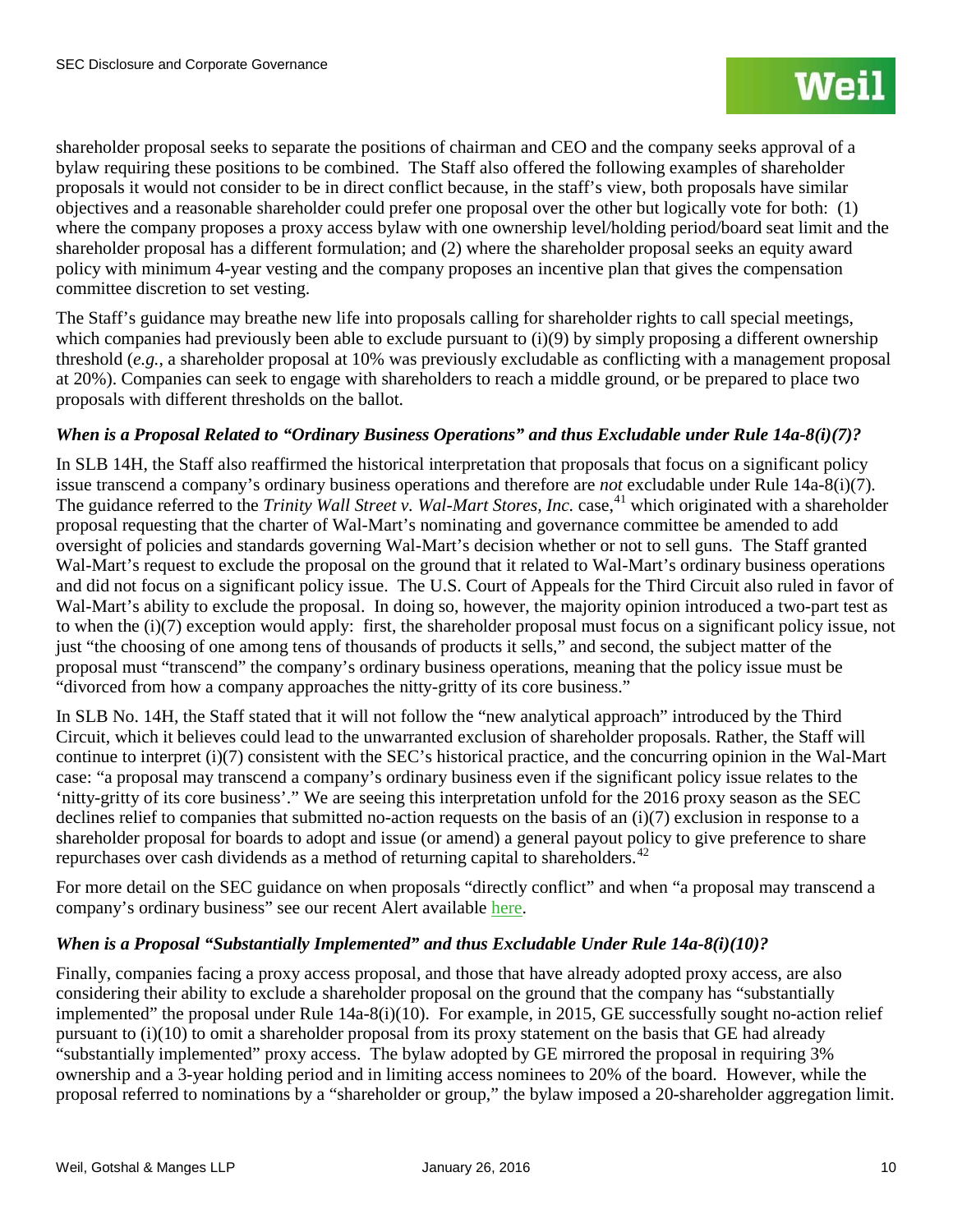The SEC noted GE's representation that "the board has adopted a proxy access bylaw that addresses the proposal's essential objective."<sup>[43](#page-38-0)</sup>

Going forward, it is unclear where the SEC will draw the line on "substantially implemented," or how closely a company's proxy access bylaw will need to track the proponent's version in order to meet the requirements of (i)(10). The increasingly granular focus by CII, ISS and others on bylaw provisions they consider unacceptable could inform the Staff's views on "substantially implemented."

## **5. Considering the Impact of ISS and Glass Lewis Voting Policy Updates**

In November 2015, ISS and Glass Lewis updated certain aspects of their proxy voting policies effective for the 2016 proxy season. The key changes are discussed briefly below; for more information, please see our Alert, dated November 23, 2015, available [here.](http://www.weil.com/%7E/media/files/pdfs/revised-pcag-alert--112315.pdf) On December 18, 2015, ISS released non-compensation-related FAQs<sup>[44](#page-38-1)</sup> and, on the same date, two additional sets of FAQs related to U.S. executive compensation policies (available [here](http://www.issgovernance.com/file/policy/us-executive-compensation-policies-faq-dec-2015.pdf) $^{45}$  $^{45}$  $^{45}$ ) and equity compensation plans (available  $here<sup>46</sup>$  $here<sup>46</sup>$  $here<sup>46</sup>$ ).

## *Overboarding*

Citing an "explosion" in the time commitment needed for board service, both ISS and Glass Lewis have lowered from 6 to 5 the maximum number of public company directorships a director (other than the CEO) may have before being considered "overboarded." For the CEO, ISS has kept the ceiling at 3 (counting subsidiary boards separately); Glass Lewis has lowered it to 2. ISS and Glass Lewis both provide a one-year transition period: overboarding in 2016 will result in cautionary language in the proxy voting report; in 2017, a negative recommendation. In the case of overboarded CEOs, ISS will not recommend against the CEO for election to the board of the company where he or she serves as CEO or to the board of any controlled (>50%) subsidiary. However, ISS may on a case-bycase basis recommend against a CEO's election to outside boards and to the boards of subsidiaries of the public company where the CEO serves that are not controlled (<50%). In this regard, it is worth noting that SEC Chair White has expressed concern that overboarding may detract from effective audit committee service. *See Part 8 below.*

## *Proxy Access*

ISS's new FAQs provide guidance on how ISS will evaluate a board's responsiveness to a majority-supported shareholder access proposal. ISS has also provided a framework to evaluate candidates nominated by proxy access. ISS added proxy access as a "zero weight" factor for QuickScore 3.0 (likely presaging a weighting next year).Glass Lewis has not provided any new insight into how it will evaluate shareholder proposals on proxy access, or which proxy access bylaw provisions will be considered so restrictive as to call into question a board's responsiveness to a majority-supported shareholder proposal, but has offered some guidance on how it reviews conflicting proposals. *See Part 3 above*.

## *Unilateral Board Actions*

Directors of IPO companies are for the first time expressly subject to ISS issuing a negative recommendation if, prior to or in connection with the IPO, the company's board adopted charter or bylaw amendments that ISS believes materially diminish shareholder rights. At existing public companies, amendments to (1) classify the board, (2) establish supermajority vote requirements or (3) eliminate shareholders' ability to amend bylaws will result in ISS issuing a negative recommendation against directors until such time as the rights are restored or the unilateral action is ratified by a shareholder vote.

## *Insufficient Compensation Disclosure by Externally-Managed Issuers (EMIs)*

ISS will now generally recommend against say-on-pay where insufficient compensation disclosure (e.g., disclosure of only the aggregate management fee) precludes a reasonable assessment of pay programs and practices applicable to the EMI's named executive officers. Many REITs are EMIs.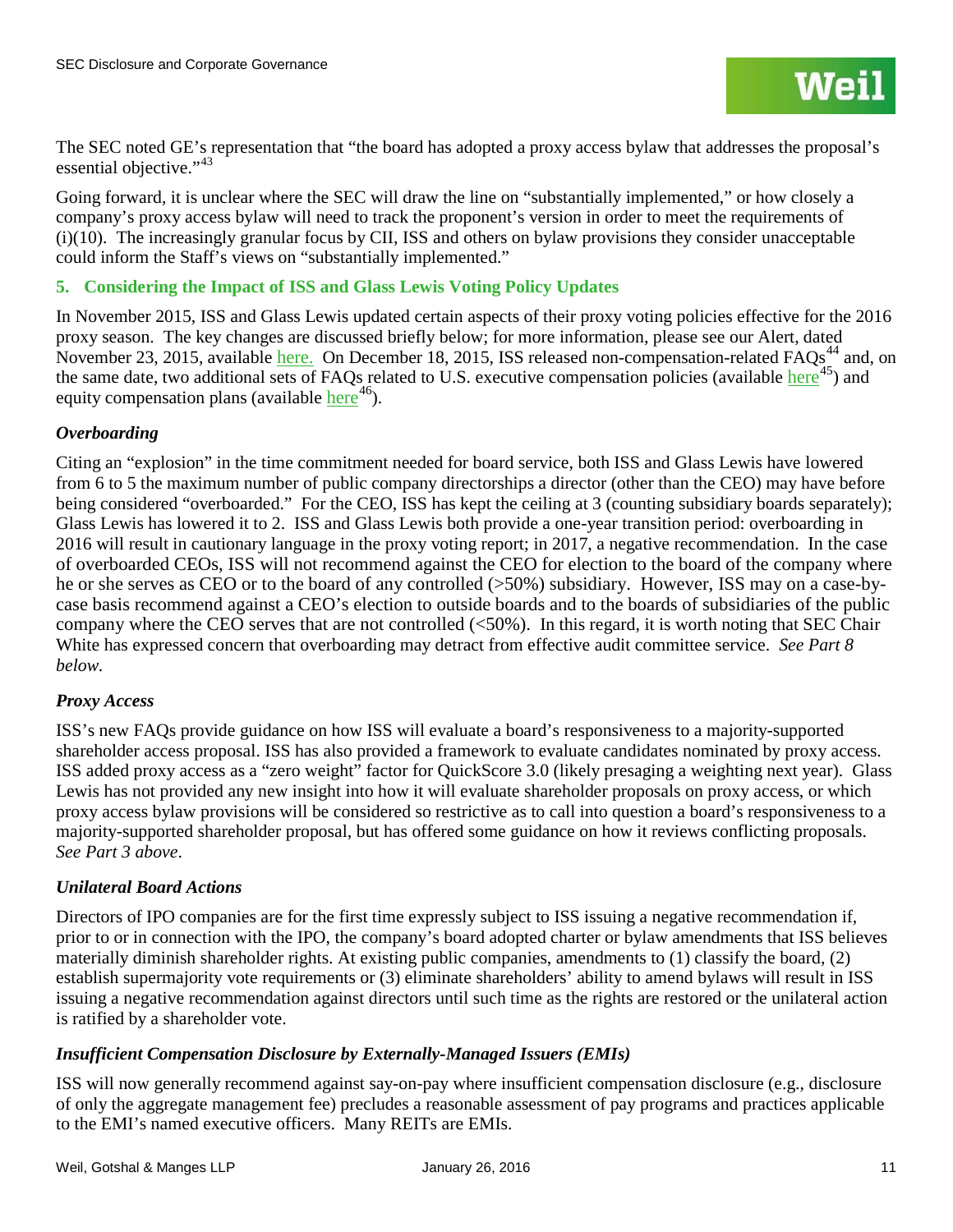

## *Shareholder Proposals Seeking Environmental and Social Disclosure*

ISS has clarified and somewhat broadened the criteria it will consider in evaluating shareholder proposals seeking company reports on (1) animal welfare, (2) pharmaceutical pricing and related matters and (3) climate change/greenhouse gas emissions. In the case of animal welfare, the criteria are now broadened to address practices in the supply chain relating to the treatment of animals. *See Part 7 below.*

## *Conflicting Management and Shareholder Proposals*

Glass Lewis now specifies the factors it will consider in assessing conflicting shareholder and management proposals. This is of increasing importance in light of the SEC's recent indication that it will strictly construe whether a shareholder proposal is truly "conflicting" and therefore qualifies for exclusion under Rule 14a-8(i)(9). See *Part 4 above.*

### *Performance Failures Associated with Board Composition or Environmental or Social Risk Oversight*

Glass Lewis "may consider" recommending against the nominating committee chair where it believes a board's failure to ensure that it has directors with relevant experience, either through periodic director assessment or board refreshment, has contributed to the company's "poor performance." (Glass Lewis did not indicate how it will establish that board composition has contributed to "poor performance" or how it will define such performance.) Glass Lewis also has indicated that, where the board or management has failed to sufficiently identify and manage a material environmental or social risk that either did – or could – negatively impact shareholder value, it will recommend voting against directors responsible for risk oversight. *See Part 6 below.*

## *Exclusive Forum Bylaws for IPO Companies*

For newly public companies, Glass Lewis will no longer automatically recommend a vote against the nominating committee chair due to the presence of an exclusive forum bylaw at the time of the IPO. Instead, Glass Lewis will consider such provision in the context of a company's overall shareholder rights profile. For a discussion of exclusive forum bylaws, *see Part 10 below*.

### **What To Do Now:**

In addition to reviewing the guidance relating to specific proxy voting policy updates provided in our Alert, dated November 23, 2015, available [here,](http://www.weil.com/%7E/media/files/pdfs/alert_iss_glass_lewis_policy_updates_2016_quickscore2.pdf) we recommend that companies take the following steps:

- *Evaluate Number of Directorships.* Evaluate whether your company's directors, including the company's CEO or other executive officers, could be at risk of receiving a public caution from ISS or Glass Lewis and, subsequently, a negative recommendation under the revised overboarding policies. Ensure that directors and executive officers update their annual questionnaires to provide current biographies, including all other boards on which they serve (both public and private). Companies should have a policy requiring prompt notice of changes in employment or directorships, and directors and executive officers should be periodically refreshed about this policy. Directors and executive officers should be particularly mindful about potential overboarding that may arise from board service on private companies that anticipate an IPO.
- *Carefully Consider Bylaw Amendments.* Companies, including those preparing for an IPO, that are considering whether to amend their charter or bylaws in a manner that could be viewed by ISS to adversely impact shareholders should carefully consider the impact of such amendments on director elections but should continue to make decisions in the best interest of the company, especially during the IPO transition period. Companies that recently became public or are preparing for an IPO should note what may be a suggestion from ISS that disclosure of a public commitment to put any adverse shareholder provisions to a shareholder vote within three years of the IPO date may result in a period of "grace" during the company's formative years in the public domain.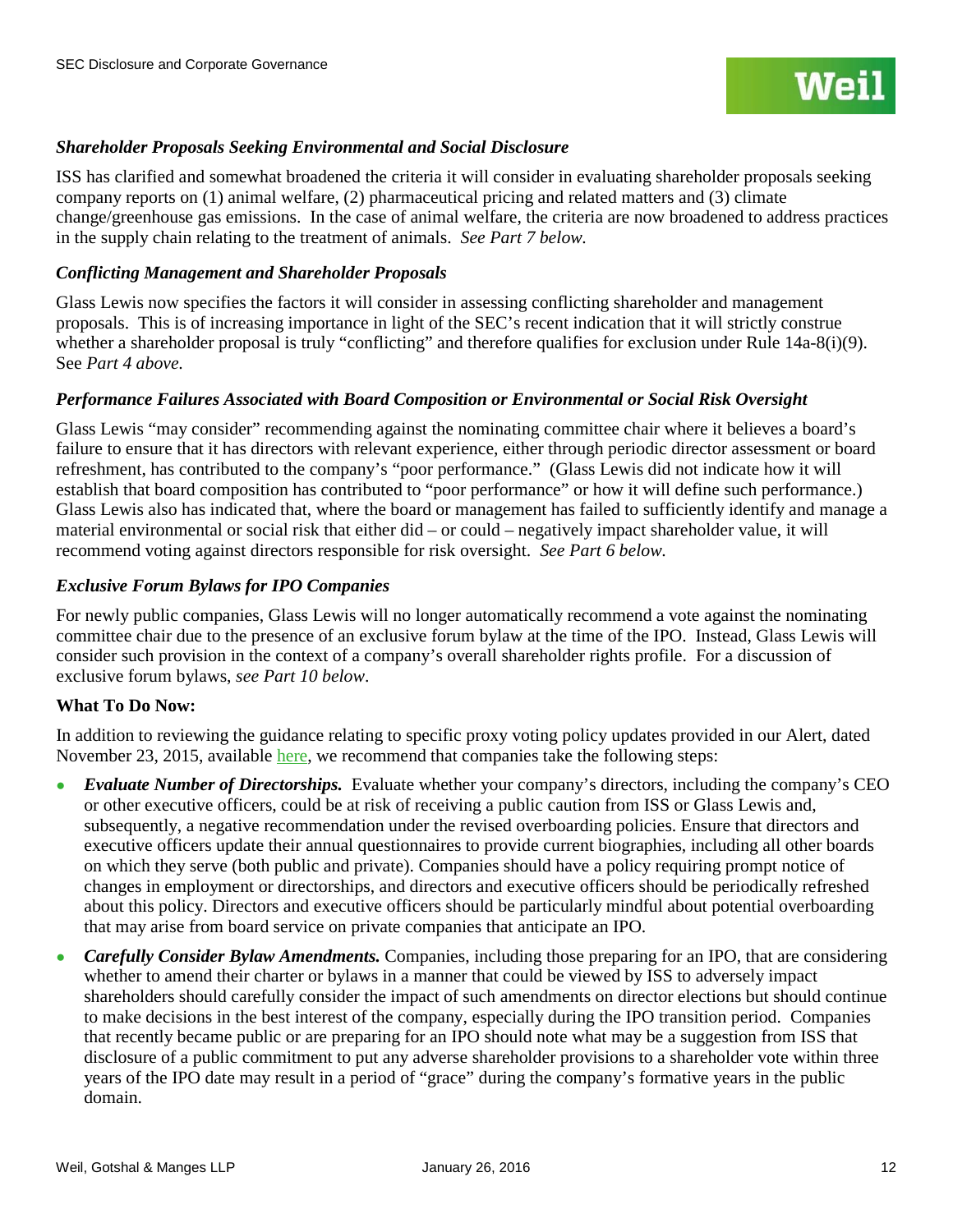

- *Verify QuickScore Reports.* Companies may verify data verification points at any time, except between the company's proxy filing and shareholder meeting.
- *Register with ISS for Equity Compensation Scorecard.* Companies planning to seek shareholder approval of an equity compensation plan at the next annual meeting should register to gain access to the ISS Equity Plan Data Verification Portal and review the data points about the company that ISS will consider as part of its scorecard approach.
- *Understand Vulnerabilities and Potential for Negative ISS Voting Recommendations.* We encourage all companies to become familiar with the more than 45 circumstances in which ISS may recommended a negative vote regarding director elections (set forth in the *Appendix* to our Alert, available [here\)](http://www.weil.com/%7E/media/files/pdfs/revised-pcag-alert--112315.pdf), or on other proposals that may be included in their proxy statement.
- *Review and Enhance Proxy Statement Disclosure***.** Companies should review last year's compensation and governance disclosure and consider any investor feedback with an eye toward further improvements. Clear, complete and concise proxy statement disclosure that highlights developments and explains the board's rationale for its governance structure and board nominations in terms of the company's present needs can be a company's best tool for making its case to the proxy advisors – and shareholders generally.

## **6. Key Issues for the Nom/Gov Committee: Director Tenure, Independence, Gender Diversity and Skills**

Vanguard Chairman and CEO McNabb observed pointedly in a speech in October 2014 that board composition is the "single most important factor in good governance."<sup>[47](#page-38-4)</sup> Consistent with this view, the pressure on boards and nominating committees to justify the composition of the board continues to grow. Shareholders and proxy advisory firms are focusing on various elements of board composition, including tenure, independence, gender diversity and relevant experience and skills. As discussed in *Part 5 above*, ISS and Glass Lewis are also zeroing in on the processes used for board nominations and board self-evaluations. ISS has updated QuickScore 3.0 to clarify that, for US companies, a "robust" director self-evaluation policy exists when the company discloses an annual board performance evaluation policy that includes individual director assessments and an external evaluation performed at least once every three years. Glass Lewis, taking an even more aggressive approach, has revised its 2016 voting policies to include a new category pursuant to which it "may consider" recommending against the nominating committee chair where it believes a board's failure to ensure that it has directors with relevant experience, either through periodic director assessment or board refreshment, has contributed to the company's "poor performance."

### *Director Tenure*

While a relatively recent issue in the U.S., investors and regulators in the United Kingdom, France and other countries have been questioning for some time whether long-tenured directors can truly be independent.<sup>48</sup> Most U.S. institutional investors, as well as the proxy advisors, have not expressly favored term limits or bright-line cut-offs as a way of ensuring independence.<sup>[49](#page-38-6)</sup> For example:

- CII's policy focuses on board evaluation of director tenure and encourages boards to weigh whether a "seasoned director should no longer be considered independent." <sup>[50](#page-38-7)</sup> However, CII does not go so far as to endorse term limits or specify the number of years of board service that would make a director "seasoned."
- BlackRock's voting guidelines indicate that it generally will not vote in favor of shareholder proposals seeking the board's adoption of bright-line term limits, but it will not oppose a particular board's decision to impose such limits as a mechanism for board "refreshment."<sup>51</sup> At the same time, BlackRock warns that it may withhold votes from "[t]he independent chair or lead independent director, members of the nominating committee, and/or the longest tenured director(s), where we observe a lack of board responsiveness to shareholders on board composition concerns, evidence of board entrenchment, insufficient attention to board diversity, and/or failure to promote board succession planning over time in line with the company's stated strategic direction."<sup>[52](#page-38-9)</sup>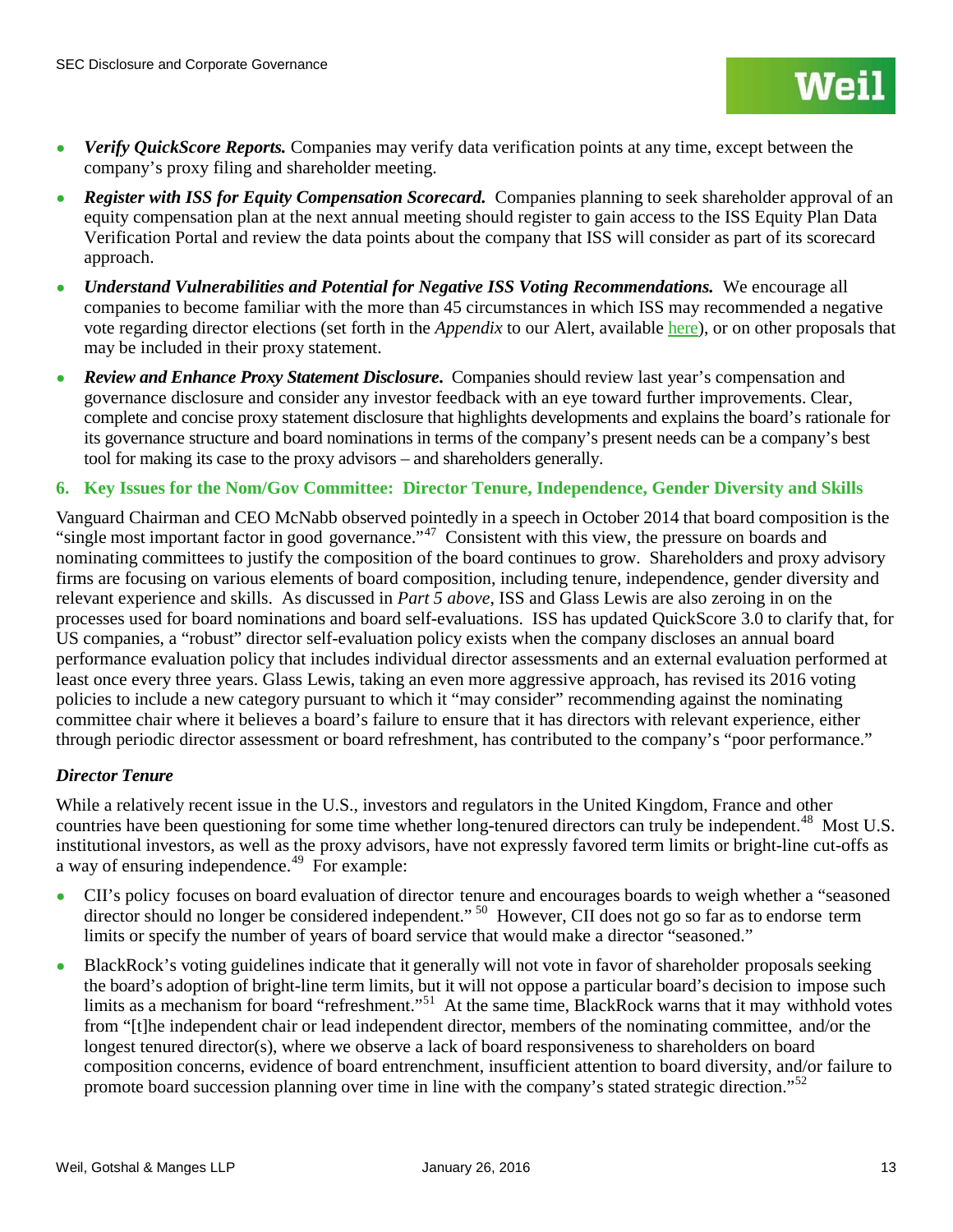On December 16, 2015, CalPERS' Global Governance Policy Ad Hoc Subcommittee approved proposed revisions to the pension fund's Global Governance Principles to require that companies take a comply-or-explain approach on the issue of long-tenured directors. Under the proposed revised principles, a company would have two options regarding a director who has served on the board for more than 12 years: either classify the director as non-independent or annually disclose a basis for continuing to deem him or her independence.<sup>[53](#page-39-0)</sup>

In contrast, in 2014 State Street Global Advisors adopted bright-line guidelines on for determining "excessive" director tenure (noting it generally will "take a skeptical view" of directors whose tenure exceeds nine years).<sup>54</sup> However, reportedly in that year State Street voted against the reelection of only 2% of directors pursuant to its policy, even though it found concerns around lack of board refreshment at approximately 13% of the companies. State Street cited productive dialogues with the companies as the reason for the low number of negative recommendations.[55](#page-39-2) 

Rather than establish term limits, 73% of S&P 500 boards have established a mandatory retirement age for directors to promote turnover. Of those boards, 93% have a mandatory retirement age of 72 or older, which is a significant change from 57% in 2005 as director retirement ages increasingly skew older. In particular, while more than half of the companies with mandatory retirement ages have set the retirement age at 72 for the last ten years, there has been a 26% increase in the number of companies that have raised the age to 75 or older since 2005 (8% to 34%).

ISS includes director tenure in its QuickScore governance rating system. As discussed in *Part 5 above*, for 2016 ISS clarified that the presence of a "small number" of long-tenured directors (*i.e.*, those on the board longer than 9 years) will not negatively impact the company's QuickScore governance rating. QuickScore does not quantify the term "small number." To date, we have generally found that companies receive a QuickScore "red flag" when longtenured directors constitute more than one-third of the board. Under ISS's proxy voting policy applicable to management or shareholder proposals to limit the tenure of outside directors, whether through term limits or the adoption of a mandatory retirement age, ISS will "scrutinize boards where the average tenure of all directors exceeds 15 years for independence from management and for sufficient turnover to ensure that new perspectives are being added to the board."<sup>[56](#page-39-3)</sup>

Glass Lewis takes a more flexible position on mandatory age or term limits, stating in its 2015 proxy voting guidelines that "[s]hareholders are better off monitoring the board's approach to corporate governance and the board's stewardship of company performance rather than imposing inflexible rules that don't necessarily correlate with returns or benefits to shareholders." But if a board does adopt such limits, Glass Lewis believes boards should "follow through" and not grant waivers.<sup>[57](#page-39-4)</sup>

The recent adoption by GE of a 15-year term limit for all directors other than the CEO, subject to a two-year transition period for directors serving on the board as of the 2016 annual meeting, may signal a movement among companies to use a bright-line standard to set director expectations about tenure in advance and establish a pathway for director refreshment.<sup>[58](#page-39-5)</sup>

## *Director Independence*

An issue closely linked to director tenure, and recently in the news, <sup>[59](#page-39-6)</sup> is director independence. As noted above, investors such as State Street have become more vocal in questioning how independence is defined and whether independence is compromised after many years on the board.<sup>[60](#page-39-7)</sup> An October 2015 decision by the Delaware Supreme Court in *Delaware County Employees Retirement Fund v. Sanchez*<sup>[61](#page-39-8)</sup> placed a spotlight on the sometimes routine analysis of director independence, which in this instance was also linked to tenure. The *Sanchez* case illustrates that even if a director does not have a direct financial interest in a transaction, the director's independence can be called into question based on long-standing close personal friendships and economically advantageous relationships.

The plaintiffs in *Sanchez* challenged a transaction involving cash payments to Sanchez Resources, LLC, a private company wholly-owned by the family of A.R. Sanchez, Jr., by Sanchez Energy Corporation, a public corporation of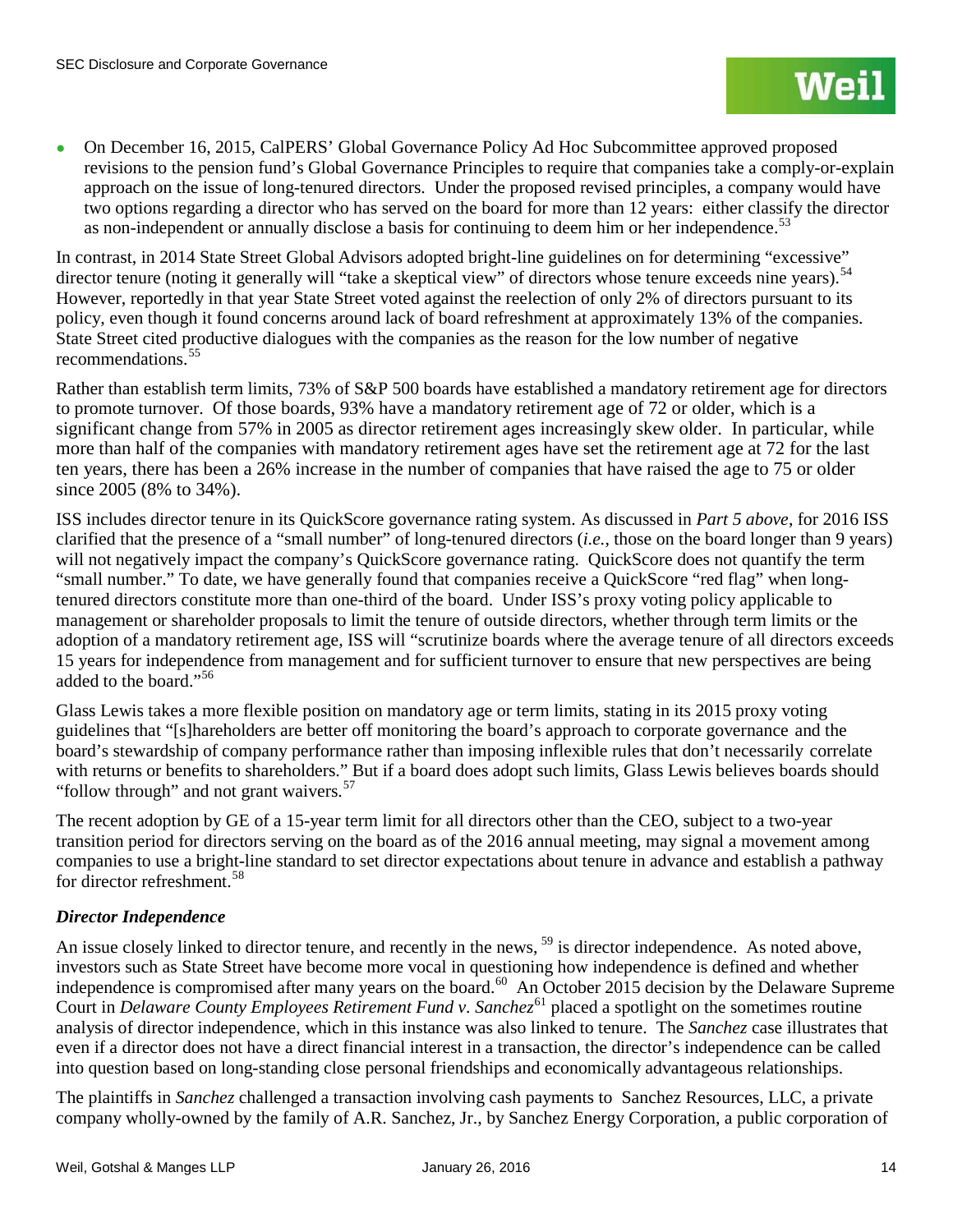which Mr. Sanchez's family was the largest stockholder and which was dependent on Sanchez Resources for all management services. Plaintiffs alleged that a pre-suit demand on Sanchez Energy's five-member board of directors was excused. The parties agreed that two directors, the company's Chairman (Mr. Sanchez) and the company's President (Mr. Sanchez's son), lacked disinterestedness and independence, and the disinterestedness and independence of the board as a whole turned on the independence of a third director, Alan Jackson, with respect to the decision whether the corporation should sue Sanchez Resources. Plaintiffs alleged various relationships between Mr. Jackson and Mr. Sanchez, including (1) a "50-year close friendship"; (2) a \$12,500 donation by Mr. Jackson to Mr. Sanchez's 2012 gubernatorial campaign; (3) Mr. Jackson's and his brother's "full-time job and primary source of income" as executives at an insurance agency wholly-owned by a company of which Mr. Sanchez (whom the board of such company had determined was not independent under NASDAQ rules) was the largest stockholder and at which both Mr. Jackson and his brother worked on the Sanchez company accounts; and (4) the fact that Mr. Jackson earned \$165,000 as a Sanchez Energy director, representing approximately 30-40% of his total income in 2012.

On the defendants' motion to dismiss, the Court of Chancery concluded that the plaintiffs' allegations were insufficient to overcome the presumption that Mr. Jackson was independent from Mr. Sanchez and dismissed the action for failure to adequately plead that demand was excused. The Delaware Supreme Court reversed, stating that "Delaware courts must analyze all the particularized facts pled by the plaintiffs in their totality and not in isolation from each other" and "in full context," and that in this case plaintiffs alleged "not only that the director had a close friendship of over half a century with the interested party, but that consistent with that deep friendship, the director's primary employment (and that of his brother) was as an executive of a company over which the interested party had substantial influence." The court stated that plaintiffs thus alleged more than a "thin social-circle friendship," such as in the oft-cited decision in *Beam v. Stewart*, [62](#page-40-0) where allegations that "directors 'moved in the same social circles, attended the same weddings, developed business relationships before joining the board, and described each other as 'friends'" were held insufficient to establish a lack of independence.

Some will argue that *Sanchez* stands for nothing more than the proposition that an individual is unlikely to sue a close friend of over half a century and someone who controls both his and his brother's income. It is worth noting, however, that the board of Sanchez Resources Corporation had determined that Mr. Jackson was an "independent director" as defined by the rules of the New York Stock Exchange,<sup>[63](#page-40-1)</sup> and that even directors who satisfy the NYSE's bright line rules for independence may lack independence for some purposes. The case thus provides a warning to companies and their nominating committees, particularly in situations involving transactional or related party issues, that reliance on bright-line tests under applicable stock exchange rules may not be sufficient to determine the independence of directors for all purposes. A director's relationship to a potentially interested party must always "be considered in full context."

## *Gender Diversity*

In a November 2015 speech, SEC Chair White cited U.S. boardrooms as one of several areas that have been "stubbornly resistant" to progress in fostering gender diversity. <sup>64</sup> She noted that, in 2015, women comprised only 17.5% of Fortune 1000 company boards and 19.2% of S&P 500 company boards,<sup>[65](#page-40-3)</sup> while "[s]tudy after study shows that diversity of all kinds makes for stronger boards and companies." A December 2015 report of the US Government Accountability Office (GAO) estimated that even if women were to join boards in equal proportions to men beginning in 2015, achieving parity in the boardroom could take more than four decades.<sup>[66](#page-40-4)</sup>

The call for greater gender diversity in the boardroom is resonating with some institutional investors. The Thirty Percent Coalition, which cites support by representatives of investors with \$3 trillion in assets under management, has been engaging in a multi-year letter-writing campaign directed to Russell 1000 companies, most recently including 160 companies in the S&P 500 and Russell 1000 that have no women on their boards.<sup>[67](#page-40-5)</sup> In 2013 the New York City Comptroller on behalf of the New York City Pension Funds filed a proposal with C.F. Industries Holdings, Inc., asking the board of directors to "include women and minority candidates in the pool from which Board nominees are chosen," and report to shareholders "its efforts to encourage diversified representation on the board." The proposal received a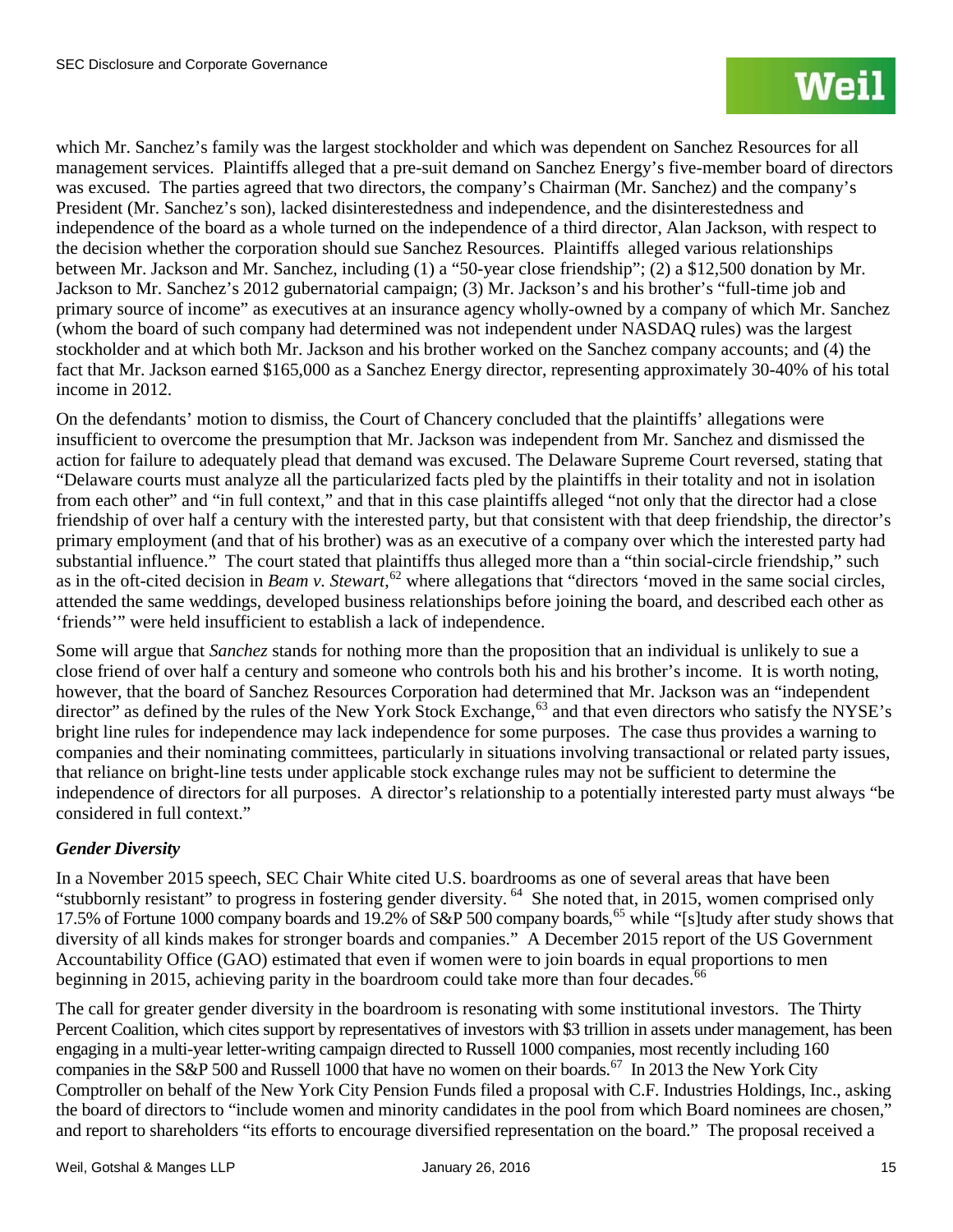majority of shareholder votes.<sup>[68](#page-41-0)</sup> BlackRock revised its proxy voting guidelines in 2015 to potentially oppose a board member's reelection for reasons including "insufficient attention to board diversity."[69](#page-41-1)

On March 31, 2015, representatives of nine public pension funds with over \$1.12 trillion in assets submitted a rulemaking petition to the SEC seeking to require enhanced proxy statement disclosure about the gender, race and ethnicity of board nominees "in order to help us as investors determine whether the board has the appropriate mix to manage risk and avoid groupthink."<sup>[70](#page-41-2)</sup> Specifically, the funds called for an amendment to Item  $407(c)(2)(v)$  of Regulation S-K not only to require this information but also to require that it be presented, along with other nominee qualifications and skills, by means of a user-friendly chart or matrix. According to the GAO report, SEC officials have indicated that they intend to consider the petition as part of the SEC's Disclosure Effectiveness Initiative. In response to the GAO report, which was prepared at her request, Representative Carolyn Maloney (D-NY) recently announced plans to introduce legislation that would instruct the SEC to recommend strategies for increasing the representation of women on boards and require that companies report on their policies to encourage the nomination of women for board seats and the proportions of women on their boards and in senior management.

For the last two years ISS's Quick Score 3.0 has included a weighted factor relating to the number of women directors serving on the board, noting that some academic studies have found a correlation between increasing the number of women on boards and better long-term financial performance. ISS has not indicated a recommended number of women, nor has it made clear how this factor will be weighted in assigning companies a "good" or "bad" governance score.

## *Relevant Experience and Skills*

Investors increasingly keep a watchful eye on board composition. They expect the mix of board members to cover the waterfront of relevant experience and skills and, in particular, to keep pace with changes in a company's strategic priorities and challenges. For example, the proposed revisions to CalPERS' Global Governance Principles advise companies to conduct "routine discussions as part of a rigorous evaluation and succession planning process surrounding director refreshment to ensure boards maintain the necessary mix of skills, diversity and experience to meet strategic objectives."[71](#page-41-3) The types of experience and skills most in demand at present include industry-specific knowledge, digital and social media savvy, global business experience and a deep understanding of cybersecurity or other specific company risks.

Concern about the ability of directors to oversee cybersecurity risk, in particular, has reached the national stage. On December 17, 2015, U.S. Senators Jack Reed (D-RI) and Susan Collins (R-ME) introduced the Cybersecurity Disclosure Act of 2015 with the goal of promoting "transparency in the oversight of cybersecurity risks."<sup>[72](#page-41-4)</sup> The proposed bipartisan legislation would require the SEC to issue rules requiring public companies to disclose in their Form 10-Ks or annual proxy statements whether any member of the board has expertise or experience in cybersecurity (to be defined by the SEC in coordination with the National Institute of Standards and Technology) and, if not, why the nominating committee believes having this expertise or experience on the board is not necessary because of other cybersecurity steps taken by the company. While the legislation would not require companies to put cyber experts on their boards, it is clearly premised on the belief that "sunlight" will encourage companies (whether on their own initiative or in response to the prodding of better informed investors) to bolster their oversight of cybersecurity.

## **What To Do Now:**

• Assess Gaps Relating to Tenure, Independence, Diversity and Skills. Boards and their nominating committees should take a proactive approach to board composition and succession planning by evaluating the tenure, independence, diversity and skills of the board on a regular basis. Boards should also take a holistic view of a director's relationships and connections when evaluating independence in the context of related party transactions, particularly given the heightened attention the outside auditor will be paying to documentation of these and "significant unusual transactions", as well as executive compensation arrangements, in conducting this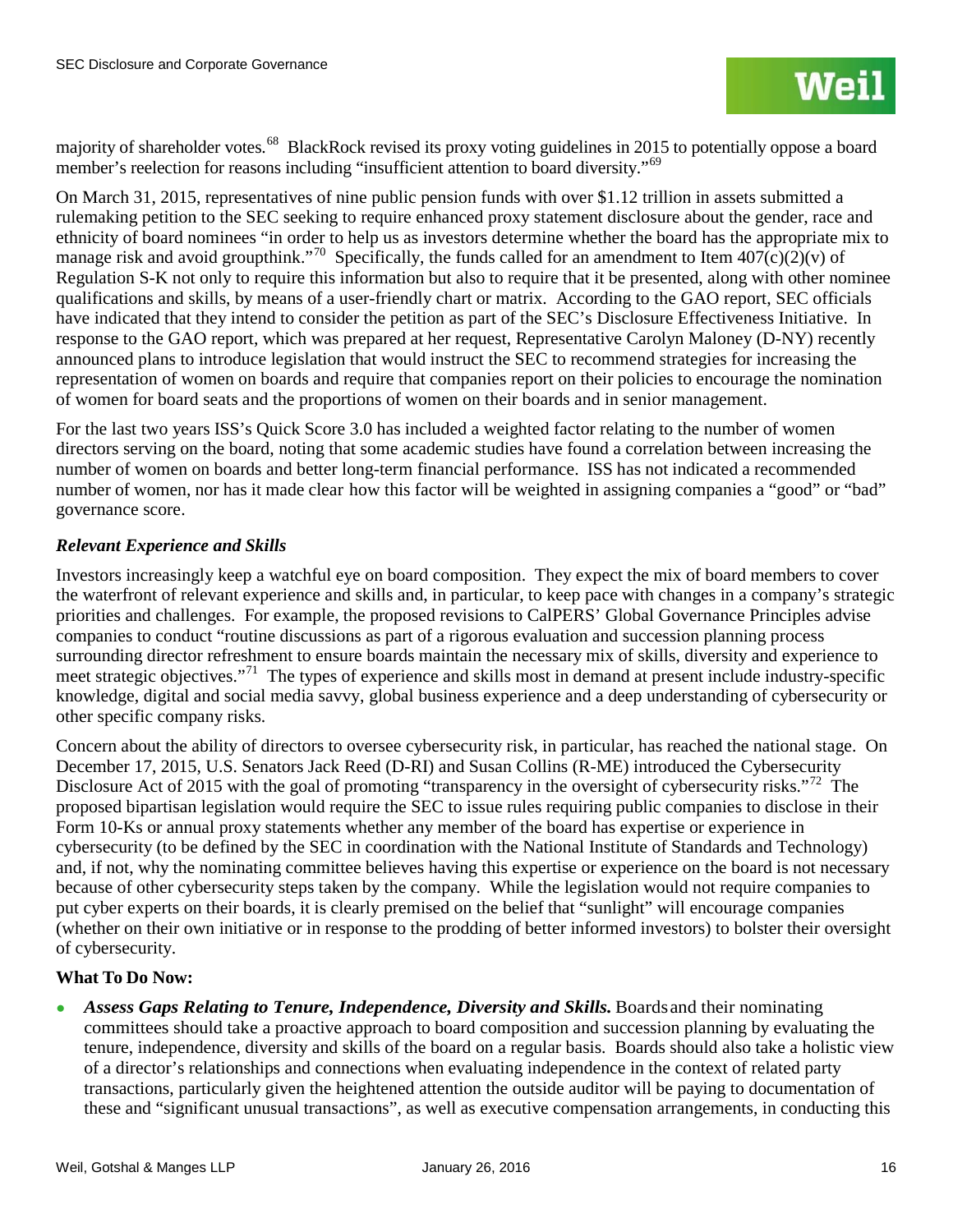year's audit under newly applicable PCAOB Auditing Standard No. 18. Boards also should consider revisiting their age limits and tenure, director refreshment and board self-evaluation policies and procedures.

- *Review and Vary Board Evaluation Process.* The nominating committee should ensure that the board and key committees are conducting effective self-evaluations that meet evolving standards for robustness. For companies that have traditionally used questionnaires, consider alternating this methodology with one-on-one discussions with the independent chair/lead independent director/nominating committee chair or an external evaluator. Note that ISS QuickScore 3.0 has been revised to consider whether the board is conducting individual director assessments and to also consider whether an independent outside party is assisting with the board selfassessment process at least once every three years.
- *Enhance Proxy Statement Disclosure.* Consider using a chart or matrix to make the required information about directors, and possibly additional information about diversity (along with independence and other qualifications, as discussed above), accessible to the reader at a glance. Investors are looking to see how the experience and other qualifications of each director align with company strategy and key areas of risk. Expect large institutional investors and activist shareholders to continue to demand more information regarding "board refreshment" than the minimum required under the SEC's current proxy rules. Accordingly, as noted in *Part 2 above*, companies should give careful thought to how the 2016 proxy statement will address board tenure and other composition and qualification issues, along with the adequacy of the board's self-evaluation process. Some companies previously have done this, for example, by explaining the benefits to the company of a particular director's long service in terms of his or her particular expertise.

## **Spotlight on Disclosure of Voting Standards in Director Elections**

Director Keith F. Higgins and other senior staff of the SEC's Division of Corporation Finance have sent out the word that more careful attention should be paid to the often-overlooked details of proxy statement disclosure of voting standards governing uncontested elections of directors. After the SEC received rulemaking petitions in early 2015 from each of  $\text{CII}^{73}$  $\text{CII}^{73}$  $\text{CII}^{73}$  and the United Brotherhood of Carpenters and Joiners of America (the Carpenters)<sup>[74](#page-42-1)</sup> highlighting perceived disclosure deficiencies in corporate proxy materials, the Commission's Division of Economic and Risk Analysis compiled a random sample of issuers drawn from the Russell 3000 index. In reviewing the relevant portions of proxy statements and forms of proxy filed this year by issuers in the sample pool, the Division observed several ambiguous, or less than ideal, disclosures similar to those described in the CII and Carpenters petitions, including (but not necessarily limited to) the following: (1) erroneously describing the "plurality plus" voting standard as a "policy on majority voting"; (2) suggesting incorrectly that a "withhold" vote constitutes a vote "against" a director candidate in a plurality voting system; and (3) inconsistencies in descriptions of applicable director election voting standards in the body of the proxy statement vs. the face of the proxy card.

## **7. Another Key Issue for the Nom/Gov Committee or Full Board: Sustainability**

Sustainability, broadly defined as the pursuit of a business growth strategy by allocating financial or in-kind resources to ESG practices, is not just a buzzword that boards can address simply through their company's marketing efforts.<sup>75</sup> Governance activists, institutional investors and regulators<sup>[76](#page-42-3)</sup> are increasingly calling for (and in some cases requiring) companies and their boards to assess and report on the sustainability of their business operations and investments.<sup>[77](#page-42-4)</sup> According to a recent report, the nominating/corporate governance committee is often assigned responsibility for oversight of sustainability issues.<sup>78</sup>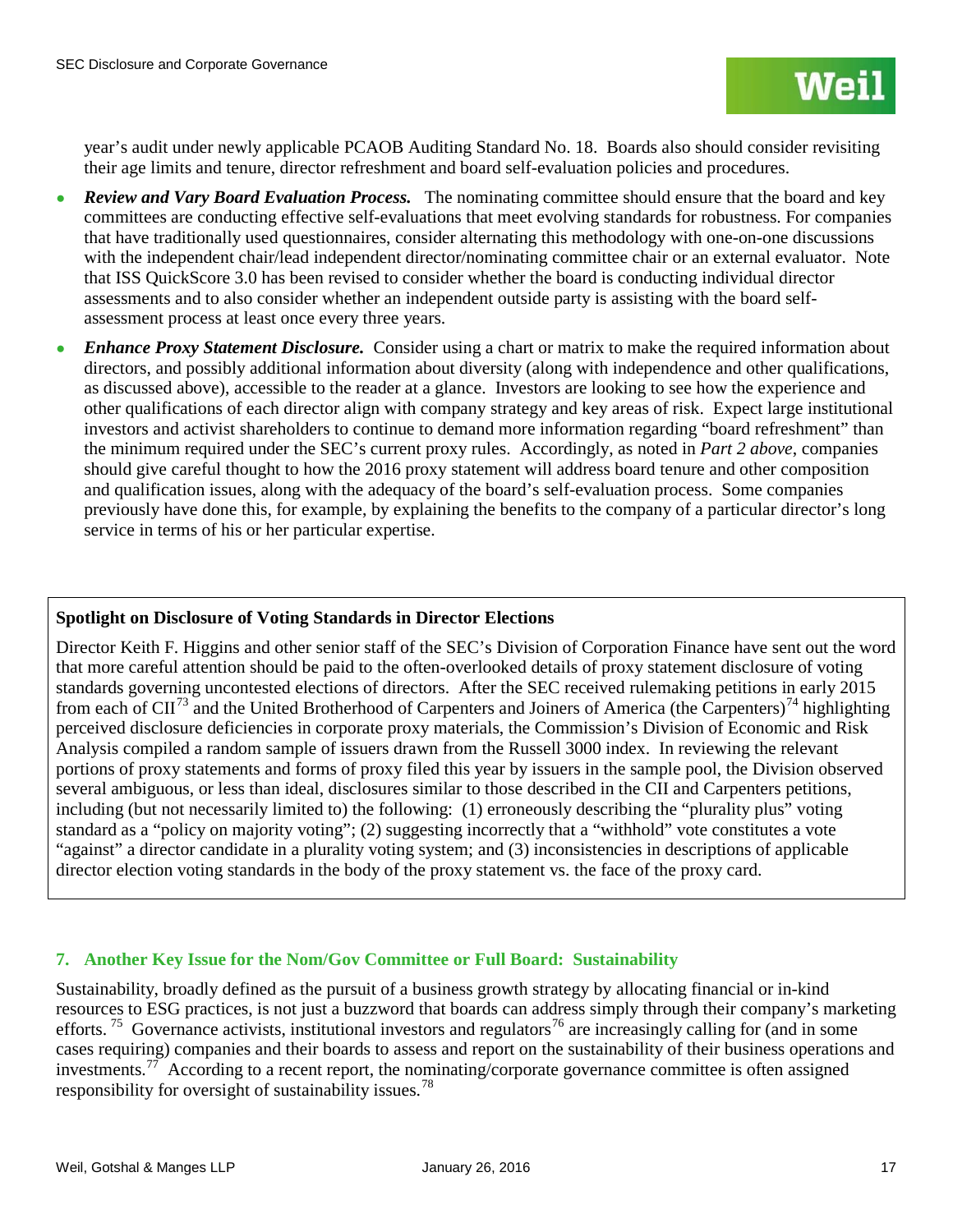In May 2015, BlackRock teamed up with nonprofit sustainability leader Ceres to create a guide called "21st Century Engagement: Investor Strategies for Incorporating ESG Considerations into Corporate Interactions."[79](#page-43-0) Pension plans have also been vocal in their support for sustainability and responsible investing. CalSTRS has endorsed the Principles for Responsible Investment (PRI) and worked with the Carbon Disclosure Product and Ceres to improve the transparency and disclosure of environmental risk data by corporations.<sup>[80](#page-43-1)</sup> More than 1,300 institutional investors worldwide, representing \$59 trillion in assets under management, have signed on to the UN Principles of Responsible Investing, which seek to integrate ESG concerns into investment objectives.<sup>[81](#page-43-2)</sup>

## *Sustainability Proposals*

While about 40% of environmental and social shareholder proposals were withdrawn and support for those that made it onto the ballot was far below the majority threshold needed for passage, proposals on social and environmental policy issues comprised the largest category of proposals submitted in 2015 despite the plethora of proxy access proposals.<sup>[82](#page-43-3)</sup> Since 2010, 89 proposals submitted under Rule 14a-8 aimed at annual sustainability reporting appeared in the proxy statements of 58 companies.<sup>[83](#page-43-4)</sup> We expect that the volume of shareholder proposals on environmental and social issues will continue to grow and that they will garner increasing support. In its proxy voting guidelines, ISS recommends that shareholders "generally vote for proposals requesting that a company report on its policies, initiatives and oversight mechanisms related to social, economic, and environmental sustainability."<sup>[84](#page-43-5)</sup>

Glass Lewis' new proxy voting policy provides that where the board or management has failed to sufficiently identify and manage a material environmental or social risk that either did – or could – negatively impact shareholder value, it will recommend against directors responsible for risk oversight.<sup>85</sup>

## *Sustainability Reporting*

Public companies in larger numbers are disclosing their efforts to enhance the sustainability of their business practices and building capabilities to report on the environmental and societal impacts of their businesses.<sup>[86](#page-43-7)</sup> According to the Governance & Accountability Institute, about 75% of companies in the S&P 500 produced sustainability reports in 2015, is up from 20% in 2011.<sup>87</sup> Companies are also making sustainability-related disclosures in their SEC filings that can be more easily identified and reviewed with a new SEC Sustainability Disclosure Search Tool launched by Ceres in January 2016. [88](#page-43-9) 

In response to investor concerns, the Sustainability Accounting Standards Board, a nonprofit organization chaired by Michael R. Bloomberg (the SASB), is writing industry standards for material corporate sustainability and environmental reporting to standardize the way companies report sustainability measures that are useful to investors and can be included in the MD&A. In December 2015, the SASB issued provisional standards for the renewable resources and alternative energy sector to help companies disclose sustainability information that is likely to be material.<sup>[89](#page-43-10)</sup> Also in December 2015, the Financial Stability Board, which coordinates international efforts to develop and promote effective regulatory, supervisory and other financial sector policies in the interest of financial stability, launched a Task Force on Climate-related Financial Disclosures, which also will be led by Michael Bloomberg, to make recommendations for consistent company disclosures that will help financial market participants understand their climate-related risks.<sup>[90](#page-43-11)</sup> It remains to be seen if the SEC will endorse or otherwise implement any of these standards, or whether (perhaps prompted by the White House or Congress) it will issue additional interpretive guidance under existing line-item requirements (e.g., MD&A, risk factors) similar to the 2010 interpretive release regarding climate change disclosures.<sup>[91](#page-43-12)</sup>

There has also been an increase in environmental and social policy reporting requirements driven by regulators and stock exchanges around the world.<sup>92</sup> For example, in 2014 the European Council adopted a Directive that will require large public interest entities – which include listed companies as well as some unlisted companies such as banks, insurance companies and other companies that are so designated by European Union Member States because of their activities, size or number of employees – with more than 500 employees in the European Union, to disclose in their annual reports as of their financial year 2017 information on "policies, risks and results as regards environmental matters, social and employee-related aspects, respect for human rights, anti-corruption and bribery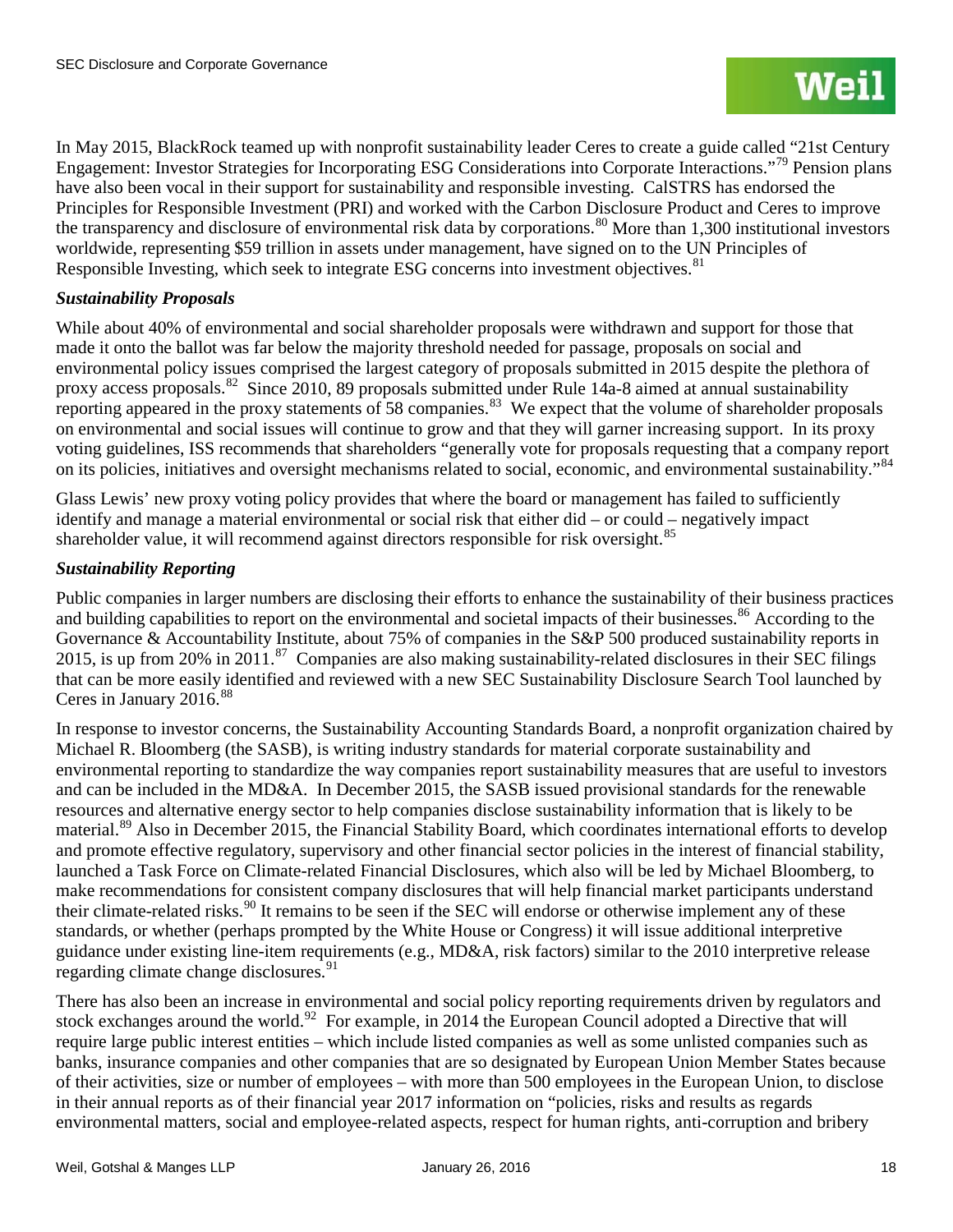issues, and diversity on boards of directors."[93](#page-44-0) In addition, Section 54 of the U.K.'s Modern Slavery Act 2015, which went into effect in October 2015, requires businesses (regardless of where organized) that supply goods or services in the U.K. and that have an annual turnover in excess of £36 million (approximately \$55 million) to publish an annual statement specifying the steps taken to ensure that slavery and human trafficking have not been present anywhere in their business or supply chain. For additional information on the new U.K. requirements, see our [Alert](http://www.weil.com/%7E/media/files/pdfs/151104--modern-slavery-act-2015-simon-taylor-v2.pdf) available here.

In the U.S., since 2010 the SEC has emphasized the need for publicly-traded companies to disclose "material impacts" of climate-related changes under existing rules.<sup>94</sup> Recently, such disclosures have been scrutinized by the Attorney General of the State of New York, in particular with respect to energy companies' disclosures regarding the risks they face from future government policies and regulations related to climate change and other environmental issues that could reduce product demand or that may raise public doubt concerning climate change. After a yearslong investigation launched pursuant to the State of New York's Martin Act, the New York Attorney General recently announced a settlement with Peabody Energy in which the company agreed to make more robust disclosures in its SEC reports. A similar investigation of Exxon-Mobil is reportedly ongoing.<sup>[95](#page-44-2)</sup>

## **What To Do Now:**

- *Identify Sustainability Issues That Directly or Indirectly Affect Your Company's Operating Results and/or Financial Performance*. Identifying the key issues that are linked directly or indirectly to operating results or financial performance, including corporate reputation and customer goodwill, will help the board and management to assess the materiality of the impact of ESG issues on the business, which is the fundamental concern of shareholders in this area.
- *Identify Key Issues of Interest to Shareholders with Respect to Sustainability.* Keep in mind that "materiality" is defined under the federal securities laws in terms of what shareholders consider important in making investment and/or voting decisions relating to the company's stock. Many large institutional shareholders have positions on sustainability and guiding principles for ESG investing and some even have their own ESG reporting practices.<sup>96</sup> Debt holders also may be influenced by a company's sustainability practices, given the interest in integrating ESG factors into credit risk analysis.<sup>[97](#page-44-4)</sup> In engagement with both equity and debt investors, be prepared to address particular sustainability factors that they consider in assessing investment risk.
- *Understand New and Evolving Global Sustainability Regulations that Apply to Your Business.* For example, the Modern Slavery Act of 2015 applies to all companies that do business in the UK in excess of a monetary threshold. In the U.S., SEC rules require conflict minerals disclosure at the federal level but be aware that there is legislation at the state level as well (e.g., the California Transparency in Supply Chains Act, which requires retailers and manufacturers doing business in California to disclose on their websites what efforts they are making, if any, to eradicate human trafficking and slavery in their supply chains).<sup>[98](#page-44-5)</sup>
- **Review Your Disclosures.** Ensure that your disclosures properly state the risks and uncertainties that your company faces in sufficient detail to allow investors to make informed decisions. Regulators and others are paying closer attention to the types of disclosures made, including risks in relation to future government policies and regulations. The recent settlement between Peabody Energy and New York State Attorney General and the ongoing investigation of Exxon Mobil's disclosures offer cautionary tales.
- Assess Your Industry Peers. Understanding where you stand among your peers with respect to sustainability reporting is an important exercise as many environmental and social issues are not just faced by individual companies, but by entire industries.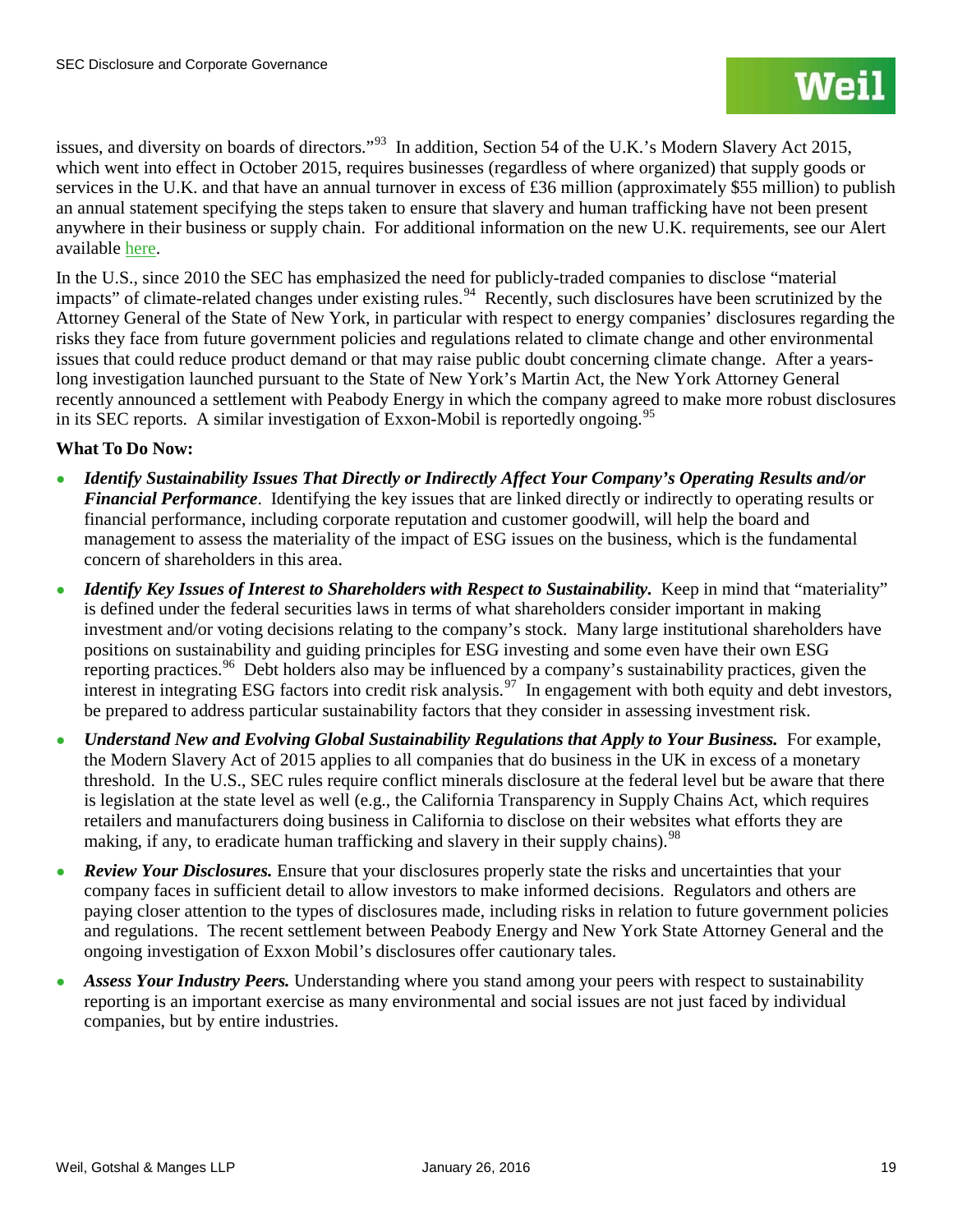## **8. Key Governance Issues for the Audit Committee: Overload, Composition and Reporting**

Questions regarding the proper role and responsibilities of audit committees in an era of burgeoning risk, the appropriate criteria to use for selecting effective audit committee members and the transparency of audit committee reporting continue to be widely debated. The SEC weighed in recently on each of these topics, with its Chair and Chief Accountant re-emphasizing this past December at the 2015 AICPA National Conference that the audit committee is a "critical gatekeeper in the chain responsible for high-quality, reliable financial reporting," and suggesting that investors may need to know more about how well audit committees are doing in overseeing the performance of both management and the outside auditor.<sup>[99](#page-45-0)</sup>

## *Overload*

As new and evolving risks emerge – most notably, the looming threat of cyber breach -- many companies are wrestling with the dilemma of how best to allocate cybersecurity and other risk oversight duties: should such duties reside with the full board, the audit committee, or some other committee of the board?<sup>[100](#page-45-1)</sup> In her December 2015 keynote address, SEC Chair White cautioned against what has been termed "audit committee overload," the phenomenon of audit committees taking on increasing risk oversight responsibilities that could distract or otherwise prevent them from performing the "core" duties to ensure the integrity of the financial reporting system imposed by the Sarbanes-Oxley Act of 2002 (SOX) and implementing rules of the SEC and the stock exchanges: (1) selection, compensation and oversight of the independent auditor; (2) oversight of internal controls and auditing; (3) establishment and oversight of the administration of an appropriate system for the receipt and treatment of complaints about accounting and auditing matters; and (4) reporting to shareholders. In the SEC Chair's view, the "[a]udit committees of every company must be entirely committed to their oversight of financial reporting," and remain mindful that "an increasing workload may dilute … [their] ability to focus on … core responsibilities."

## *Composition*

Chair White also used her AICPA speech to express concerns that have appeared on the governance radar screens of many investors about the qualifications of those who serve on audit committees. She urged the selection of only those who have the time, commitment and experience to perform the job well, noting that this entails, among other things, the ability to evaluate the performance of the outside auditor and, where necessary, to challenge senior management on major, complex decisions. She questioned whether service on multiple boards, including multiple audit committees, detracts from an audit committee member's effectiveness. She also questioned whether meeting the technical stock exchange requirements of "financial literacy" or having financial reporting experience in an industry that differs from the company's own is a sufficient qualification to ensure effectiveness.

## *Reporting*

Finally, in her AICPA speech, Chair White focused on the audit committee's reporting obligation, which has particular relevance to drafting the 2016 proxy statement. The existing audit committee reporting requirements, set forth in Item 407(d) of Regulation S-K, require the inclusion of an audit committee report in the company's annual proxy statement. The required contents of the report pre-date SOX and consist of the following: (1) whether the audit committee has reviewed and discussed the company's financial statements with management; (2) whether the audit committee has discussed with the outside auditors those matters identified in certain (outdated) auditing standards; (3) whether the audit committee has received and reviewed certain written information from the outside auditor relating to the firm's independence; (4) whether, based on the review and discussions outlined in (1)-(3) above, the audit committee recommends to the full board of directors that the audited financial statements be included in that year's Form 10-K; and (5) the names of the individual committee members.

In July 2015, the SEC issued a concept release requesting public input on whether improvements should be made to the report.<sup>[101](#page-45-2)</sup> The concept release did not propose any specific rule changes but rather asked numerous questions about possible additional disclosure relating to the audit committee's oversight of and communications with the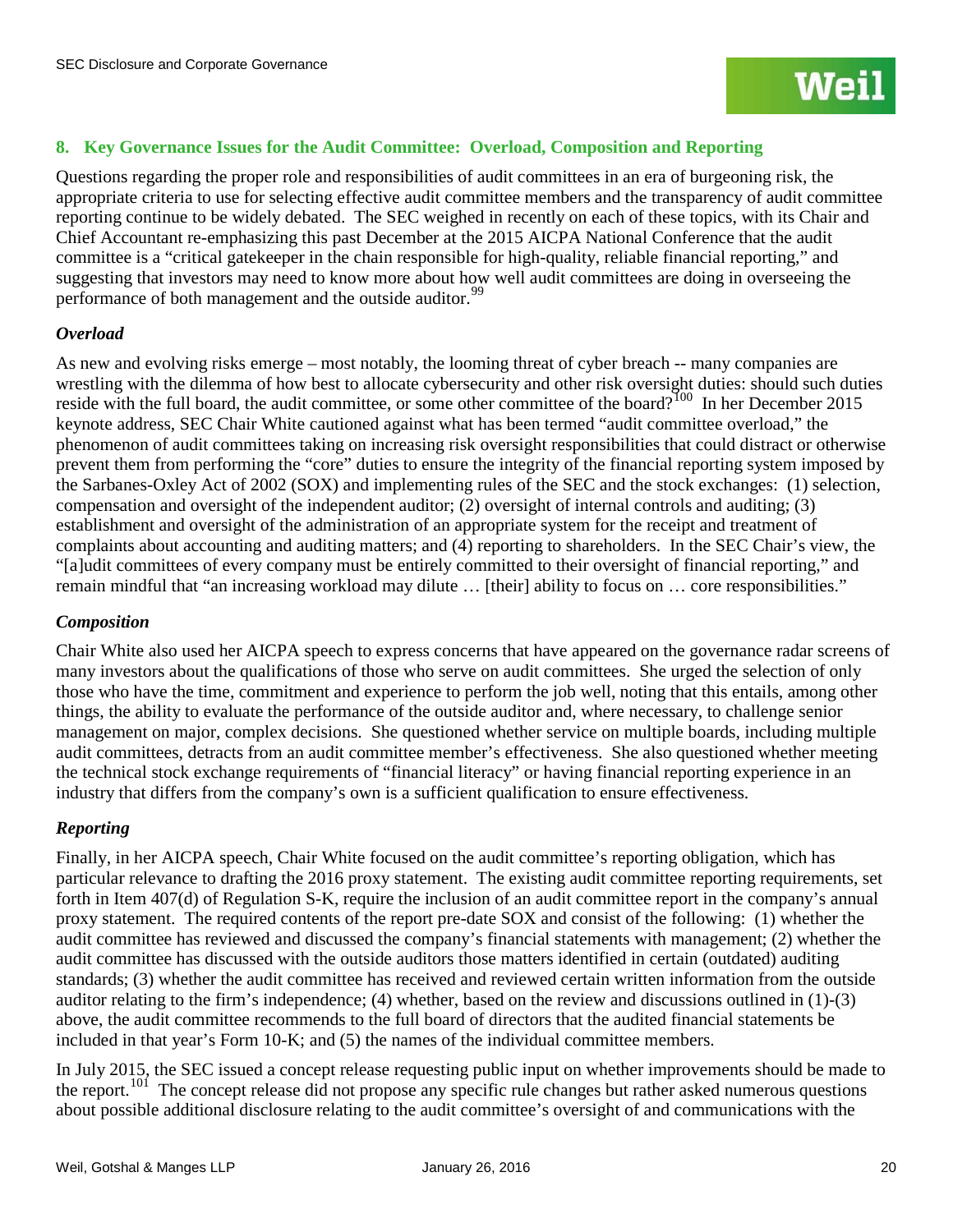outside auditor, the committee's process for selecting the outside auditor, and its evaluation of the qualifications and work of the audit team.

The more than 100 comments on the concept release reflected widely divergent perspectives, with some commenters arguing that the SEC should stay its hand and allow voluntary disclosures (discussed below) to continue to develop and expand. At the opposite end of the spectrum, other commenters expressed strong support for mandatory disclosure rules and a significant expansion of the audit committee report (including, at the very far end, disclosure at the level of transparency of the audit committee report issued by Rolls-Royce in the UK). Taking a middle ground, a third group of commenters urged the SEC to take a flexible, principles-based approach in this area to promote meaningful disclosure reform.<sup>102</sup>

Although Chair White clearly sought to avoid predicting the outcome of the SEC's rulemaking process, she did offer this advice for those preparing the 2016 proxy statement: "[T]he audit committee report serves as a place for engaging with shareholders on important subjects, and the report must continue to meet the needs of investors as their interests and expectations evolve with the marketplace.<sup>5103</sup> In a similar vein, a senior member of the SEC's accounting staff encouraged audit committees "to continue to consider the usefulness of their audit committee disclosures and consider whether providing additional disclosure into *how* the audit committee executes its responsibilities would make the disclosures more meaningful."[104](#page-46-2) From the SEC's perspective, "[t]he reporting of additional information by the audit committee with respect to its oversight of the auditor may provide useful information to investors as they evaluate the audit committee's performance in connection with, among other things, their vote for or against directors who are members of the audit committee, the ratification of the auditor, or their investment decisions."<sup>[105](#page-46-3)</sup>

Recent surveys of company proxy statements suggest that many companies have heeded calls from investors<sup>[106](#page-46-4)</sup> and policy groups such as the Center for Audit Quality (CAQ), the National Association of Directors and the Association of Audit Committee Members, Inc.,<sup>[107](#page-46-5)</sup> as well as the SEC, to go beyond what current SEC rules require. According to reports from the CAQ and Audit Analytics<sup>[108](#page-46-6)</sup> and the Ernst & Young (EY) Center for Board Matters,<sup>[109](#page-46-7)</sup> respectively, a growing number of companies have voluntarily provided enhanced disclosure in their proxy statements with respect to how and, in some instances, why, they appoint, compensate and oversee the work of their outside auditor. A review of S&P 100 companies' proxy statements conducted by Deloitte produced similar results.<sup>110</sup> According to these studies, "voluntarily enhanced" disclosures have appeared in the audit committee report and other sections of the proxy statement; for example, in the discussion of audit and non-audit fees and/or the board's recommendation that shareholders ratify the audit committee's appointment of the outside auditor. Some companies have consolidated these disclosures in an "audit-related" section of their proxy statements, or have moved more audit-related information into the audit committee report.<sup>[111](#page-46-9)</sup>

Noteworthy findings from the 2015 EY Report include the following:

- 71 % of Fortune 100 companies disclosed, in their 2015 proxy statements, that the audit committee is responsible for the appointment, compensation and oversight of the auditor, compared with only 41% of such companies in 2012.
- 61% of Fortune 100 companies provided proxy disclosure in 2015 indicating that the audit committee was involved in the selection of the outside auditor's lead engagement partner; by comparison, no companies made such disclosure in their 2012 proxy statements.
- 80% of Fortune 100 companies disclosed in 2015 that their audit committees considered non-audit services and fees when assessing the outside auditor's independence; this compares to only 11% in 2012.
- 21% of Fortune 100 companies disclosed that the audit committee was responsible for auditor fee negotiations; none of the companies disclosed this information in their 2012 proxy statements.
- 59% of Fortune 100 companies discussed auditor tenure (median tenure was 18 years), up from 25% in 2012; with respect to the 2015 proxy statements reviewed, EY noted "an emerging approach to retention disclosure,"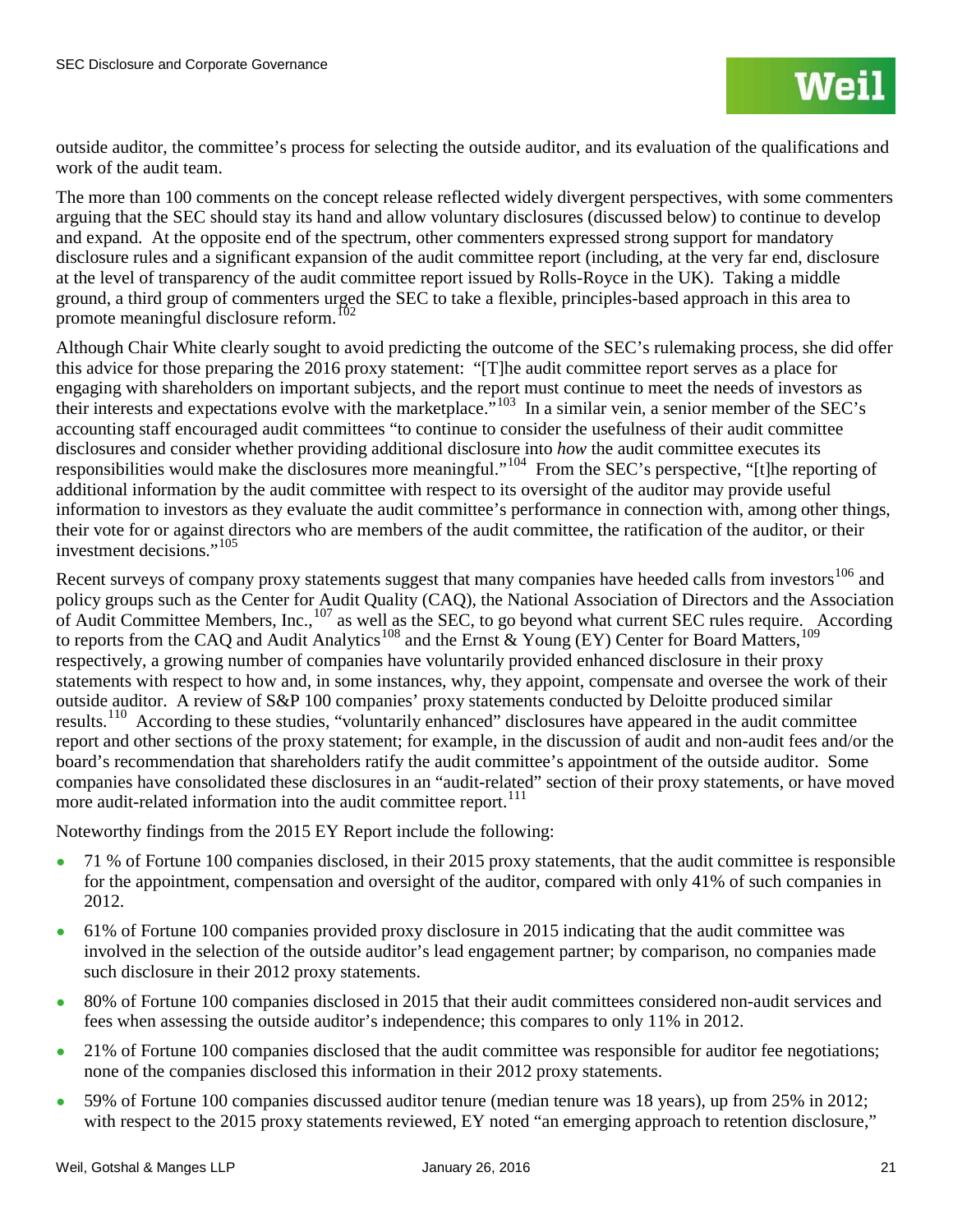with some companies discussing the benefits of longer auditor tenure while describing measures taken to safeguard auditor independence.

• 39% of companies explained, in their 2015 proxy statements, the rationale for appointing their outside auditor, including the criteria applied in assessing the auditor's quality and qualifications; only 17% included this disclosure in their 2012 proxy statements.

These findings are consistent with those presented in the 2015 *Audit Committee Transparency Barometer* coauthored by the CAQ and Audit Analytics. As analyzed in this report, "the data shows double-digit growth in the percentage of S&P 500 companies disclosing information in several key areas of external auditor oversight, including external auditor appointment, engagement partner selection, engagement partner rotation, and evaluation criteria of the external audit firm."<sup>[112](#page-47-0)</sup> At the same time, the relatively small number of S&P 500 companies that were willing, in 2014, to volunteer insights into such matters as the substance of communications between the audit committee and the outside auditor, the connection of audit fees to audit quality, and the reasons for a change in audit fees, declined in 2015.

## **What To Do Now:**

- *Review Audit Committee Responsibilities.* The audit committee's annual self-evaluation provides an excellent opportunity for committee members to consider whether they have the bandwidth to conduct any oversight responsibilities that have been assigned to the committee above and beyond its core responsibilities under SOX. If the audit committee believes that the additional responsibilities are incompatible with effective SOX oversight, this concern should be elevated for consideration by the nominating/corporate governance committee or full board.
- *Review Audit Committee Composition.* The audit committee's annual self-evaluation is also an excellent opportunity for the committee, in conjunction with the nominating/corporate governance committee, to review the commitments and qualifications of individual audit committee members with a view to determining whether committee membership is optimal or should be refreshed.
- Review Audit Committee Disclosure. Review last year's audit committee report and those of your peer companies and consider what, if any, additional information would be meaningful to shareholders in making voting decisions (particularly ratification of the selection of the independent auditor and voting for audit committee members standing for election) and/or investment decisions. Also consider integrating (or at least cross-referencing) the various auditor-related disclosures in the proxy statement. Particularly where a longtenured independent auditor has been reappointed, it may be helpful to investors, and head off criticism, to discuss the material factors the audit committee considered in making its decision and recommending ratification by shareholders. These factors may include the audit committee's perceptions about the effect of the auditor's tenure on its independence; the committee's views on the auditor's industry expertise, service quality and cost; and an overview of the committee's decision-making process. Continued growth in the current trend toward voluntarily enhanced proxy disclosures illuminating the role and responsibilities of audit committees ultimately may persuade the SEC that no further rulemaking is necessary or appropriate, as some comment letters on the concept release have recommended.
- *A Few Reminders Regarding the SOX Basics.* As we will discuss more fully in a separate Alert, audit committees should pay particular attention in 2016 to the SEC's views on oversight of their companies' internal control over financial reporting and the details of management's plan for implementation of the new revenue recognition standard, and in communicating with the outside auditor regarding (among other topics) the application of the new PCAOB Auditing Standard No. 18 targeting related parties, significant unusual transactions and financial relationships (including compensation) with executive officers.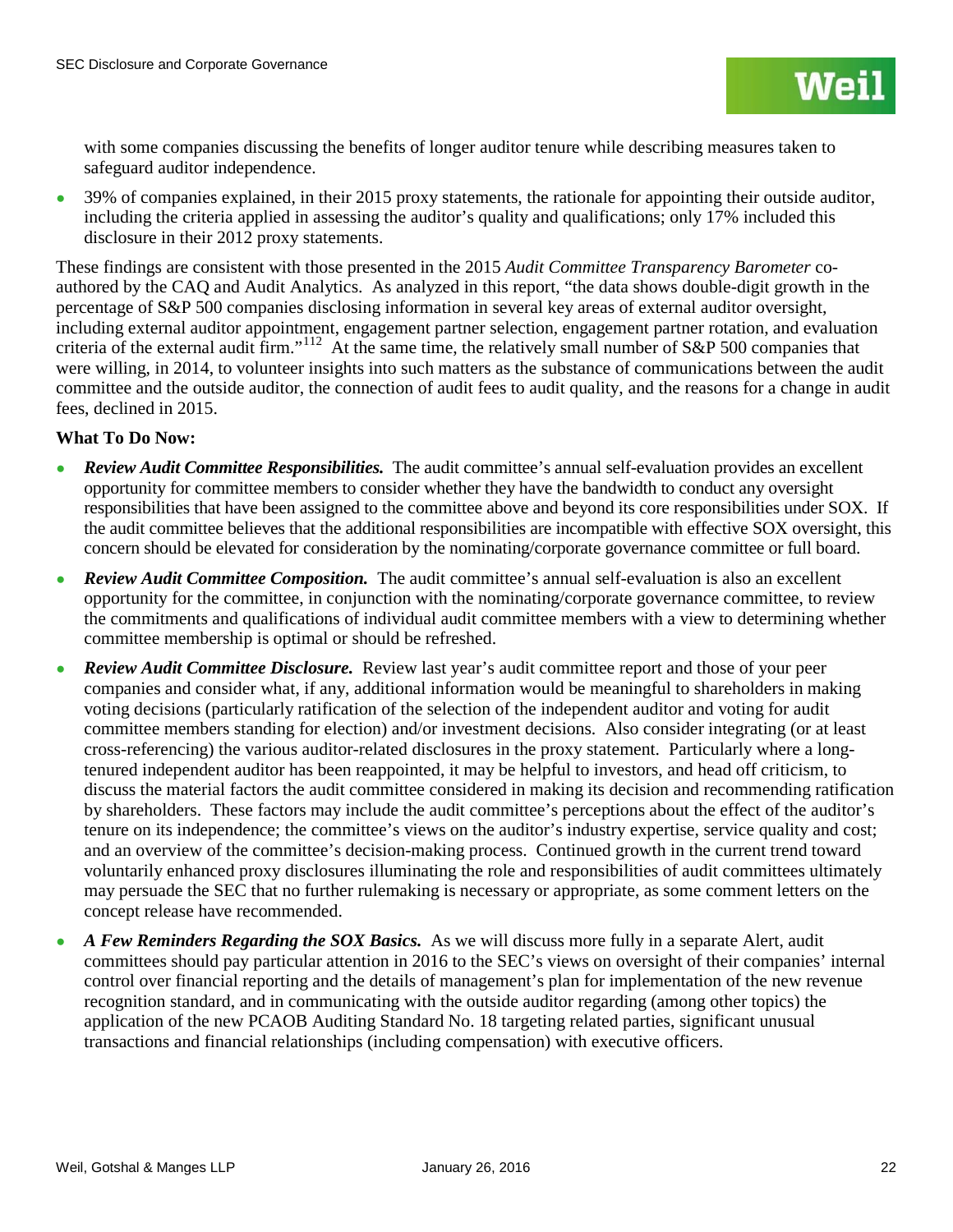## **9. Key Issues for the Compensation Committee: The Dodd-Frank Final Four and Director Compensation**

There are no new SEC rules applicable to 2016 proxy statements emerging from the "Final Four" executive compensation/governance requirements that remain to be implemented under the Dodd-Frank Act. However, in 2015, as discussed below, the SEC was busy moving forward all four rulemaking projects: adopting a final CEO pay ratio disclosure rule and proposing the incentive compensation "clawback" rule, the pay-for-performance disclosure rule and the hedging policy disclosure rule. Companies should be cognizant of these developments and consider whether it makes sense for them to get ahead of the adoption curve in any respect. In addition, companies should be cognizant of ways to mitigate litigation risks that outside directors are continuing to face in connection with making equity awards to themselves notwithstanding stockholder approval of the plans.

## *CEO Pay Ratio Disclosure*

The SEC adopted the controversial pay ratio disclosure rule on August 5, 2015, by adding Item 402(u) to Regulation S-K. The new item will require a company to disclose the ratio of the annual total compensation of its chief executive officer to the median of the annual total compensation of all employees (except the CEO).<sup>[113](#page-47-1)</sup> First, the good news: disclosures will not be required until 2018 (covering compensation for the first full fiscal year beginning on or after January 1, 2017). Now the bad news: while a deceptively simple disclosure rule on its face, compliance with Item 402(u) for the first year will likely turn out to be a complex task, and the disclosure will raise difficult issues not all of which have been anticipated by the SEC. Companies will face the challenges of determining the relevant employee population (probably also by country), determining whether and how to use statistical sampling, identifying the median employee and calculating his or her annual total compensation, and disclosing the ratio and any supporting narrative.

In the final rule, the SEC has provided what appears, at first blush, to be several potentially cost-saving and compliance-simplifying alternatives or exemptions, most notably the flexibility to exclude certain non-U.S. employees from the scope of the rule. However, use of these alternatives or exemptions is typically conditioned on satisfying other requirements and providing additional disclosures, which may not make sense for your company.

We caution that a company cannot think about the pay ratio disclosure as solely an SEC compliance exercise. The ratio – which will be very high for most public companies – is expected to receive extensive attention from the media, labor organizations, some shareholders and activists, legislators, and some customers. Comparisons will be made to other companies despite the fact that the rule was not designed to facilitate a comparison of this information from one company to another. Moreover, a company must also prepare to handle its own internal employee relations issues. Most every employee already knows that he or she is paid a lot less than the CEO. What an employee will learn, however, after the media's spotlight on the new disclosures, is how his or her compensation compares to that of the company's median employee and to that of the median employee at other companies. Each company will need to develop a communication strategy for aligning external and internal messaging.

### *Clawback Rule*

The Dodd-Frank rulemaking that likely will attract the most interest in the C-suite (and will require the most involvement of the compensation committee) is the SEC's proposed rule, issued on July 1, 2015, relating to clawbacks of incentive compensation.[114](#page-47-2) The rule, if adopted substantially as proposed, would direct national securities exchanges like the NYSE and Nasdaq to establish listing standards that require a listed company to adopt a recovery (clawback) policy applicable to excess incentive-based compensation received by current and former Section 16 officers in the three completed fiscal years immediately preceding the date the company is required to prepare a restatement of its previously issued financial statements to correct a material error.

Although some companies already have a clawback policy, the proposal's mandated policy requirements will present challenges, due to their breadth and inflexibility. In significant contrast to SOX Section 304 (the provision used by the SEC to obtain clawbacks), the rule would have a no fault standard (a clawback may be required even if there was no misconduct and the executive was not responsible for the material financial statement errors). Moreover, as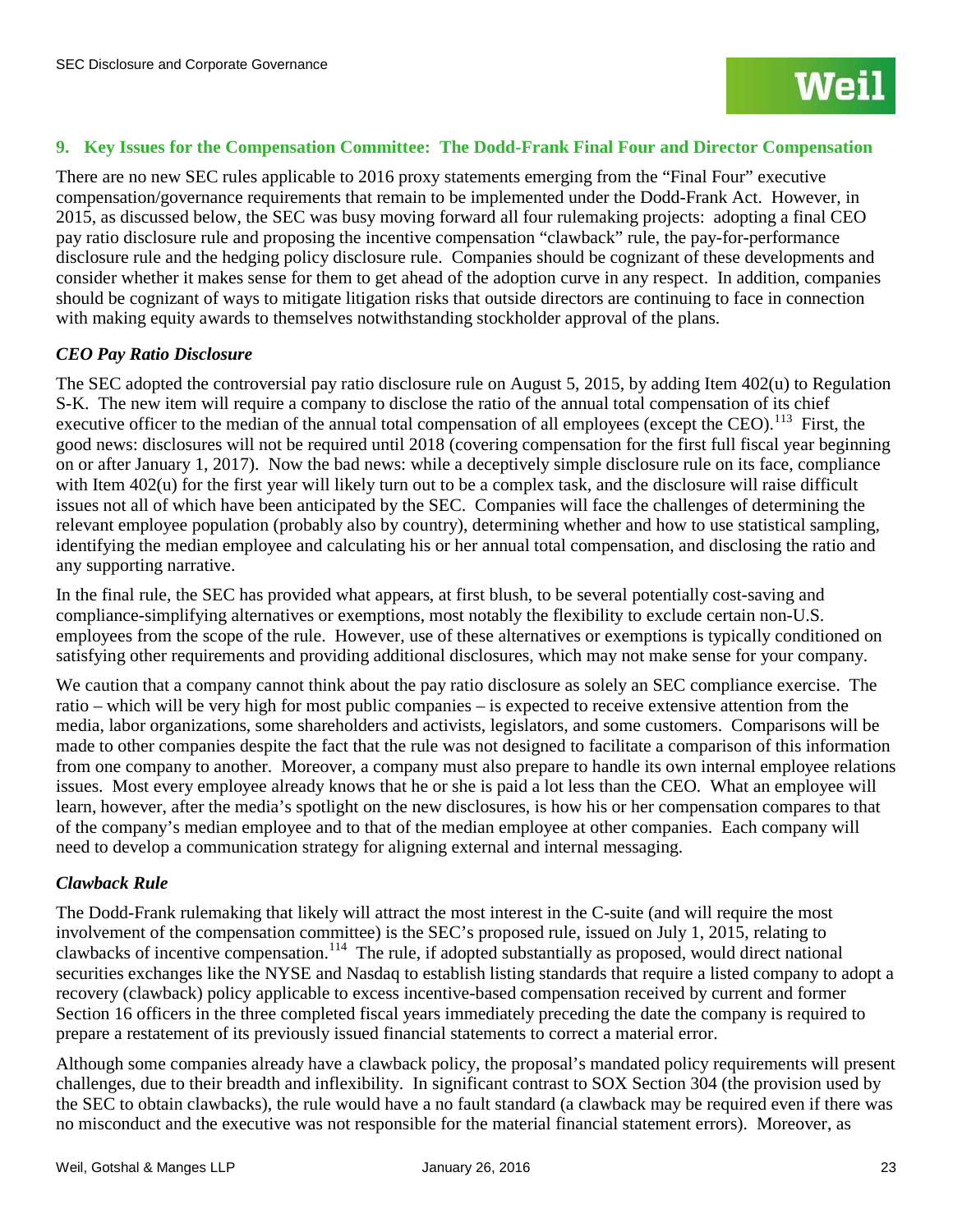proposed, the SEC has given corporate boards very narrow discretion on when they could choose not to seek recovery pursuant to a clawback policy. The two instances are (1) when the direct costs of enforcing recovery would exceed the recoverable amounts, and (2) when recovery would violate home country law. In the first instance, a company is still required to make a reasonable attempt at recovering the excess compensation, documenting such attempts, providing the underlying documentation to the stock exchange and disclosing why it chose not to pursue recovery. In the second instance, a company is required to obtain an opinion from home country counsel stating that seeking recovery would violate home country law.

The types of incentive compensation subject to clawback would be equity or non-equity-based awards that are granted, earned or vested based wholly or in part upon the attainment of any measure based on or derived from financial reporting measures (which include accounting-related measures such as revenues and EBITDA and performance measures such as stock price and total shareholder return, or "TSR"). Therefore, many types of awards and payments that companies consider "performance-based" would come within the scope of the rule. However, the following are examples of compensation that would not come within the scope of the proposed clawback rule: salaries; bonuses paid solely at the discretion of the compensation committee or board that are not paid from a "bonus pool," the size of which is determined based wholly or in part on satisfying a financial reporting measure performance goal; bonuses paid solely upon satisfying one or more subjective standards and/or completion of a specified employment period; non-equity incentive plan awards earned solely upon satisfying one or more strategic measures or operational measures; and equity awards for which the grant is not contingent upon achieving any financial reporting measure performance goal and vesting is contingent solely upon completion of a specified employment period (e.g., time-based options, restricted stock or RSUs) and/or attaining one or more non-financial reporting measures

## *Pay-for- Performance Disclosure*

On April 29, 2015, the SEC issued a proposal to implement the Congressional pay-for-performance disclosure mandate set forth in Section 953(a) of the Dodd-Frank Act.<sup>115</sup> The new disclosure would appear in tabular format in proxy or information statements in which executive compensation disclosure otherwise is required (excluding that of foreign private issuers, which are not subject to the SEC's proxy rules), and would entail a comparison of (a) compensation "actually paid" to the Principal Executive Officer (i.e. the CEO), a defined term which means the total compensation figure disclosed in the present Summary Compensation Table, with certain adjustments to the amounts included for pensions and equity awards, with (b) the company's financial performance, to be measured in terms of cumulative TSR in accordance with the methodology prescribed by Item 201(e) of Regulation S-K (the existing requirement for disclosure of a stock price performance graph). The proposed table would be designed to permit a comparison of the company's TSR with the TSR of companies in a specified peer group over the same period. The company also would have to present, in the proposed new table, the average of the reported amounts "actually paid" in respect of the other named executive officers whose compensation appears in the Summary Compensation Table (to be calculated in the same manner as for the CEO).

Based on the information presented in the table, companies would be required to describe, either in a narrative or graphic presentation, or some combination of the two: (a) the relationship between the executive compensation "actually paid" to the CEO and the other named executive officers (again, an average for the latter) and the company's TSR; and (b) a comparison of the company's TSR with that of its selected peer group. With respect to the period of this comparison, larger reporting companies would have to provide this comparative disclosure for the last five fiscal years (three years for smaller reporting companies), with a transition period. In addition, smaller reporting companies would not be subject to the peer-group TSR comparison, but as noted would have to calculate their own TSR. Last but by no means least, companies would have to tag the disclosure in an interactive data format using eXtensible Business Reporting Language, or XBRL (with phase-in relief for smaller reporting companies).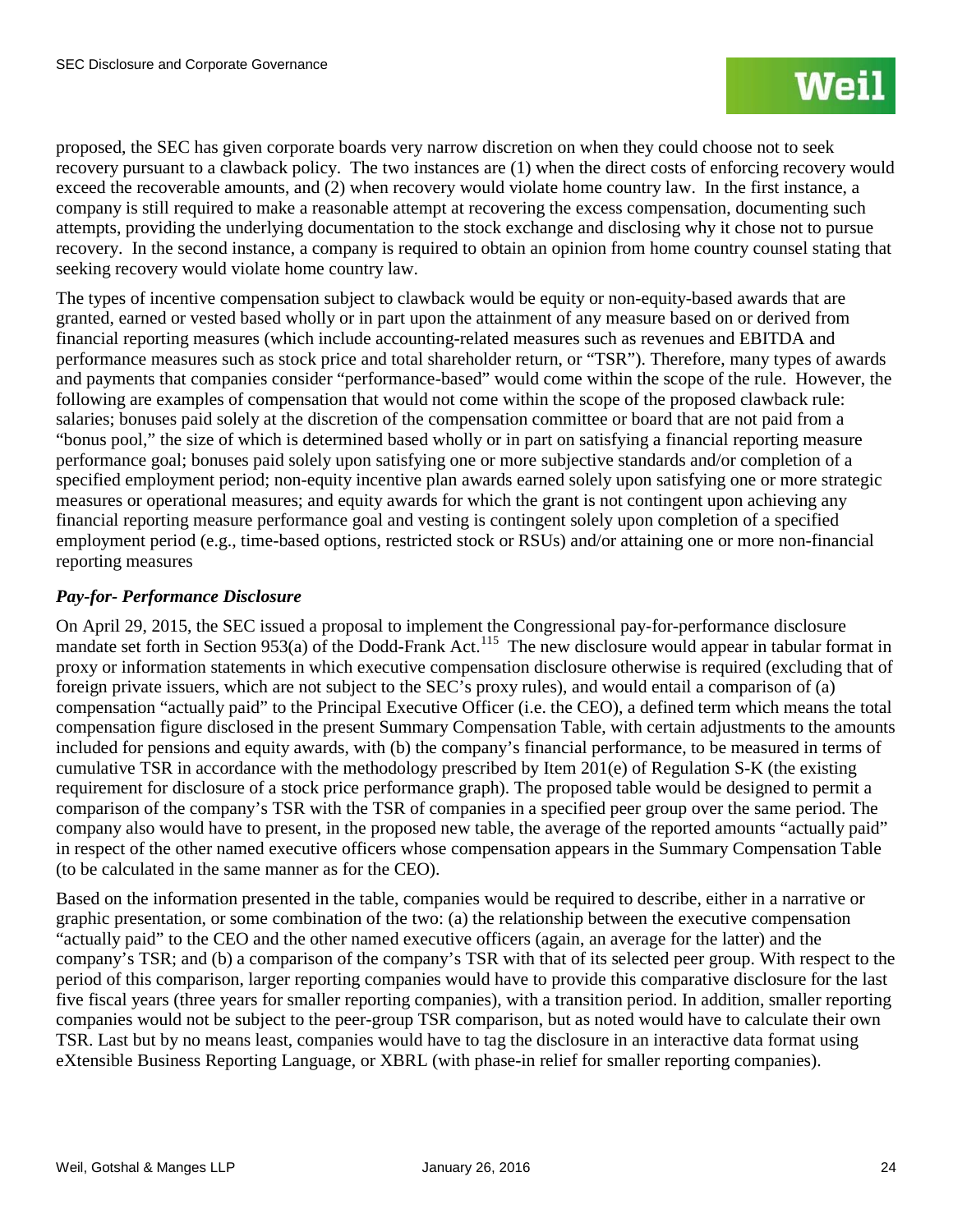## *Hedging Policy Disclosure*

The SEC proposed a hedging policy disclosure requirement on February 9, 2015, to implement Section 955 of the Dodd-Frank Act, as described our prior [alert.](http://www.weil.com/%7E/media/files/pdfs/pcag_sec_discl_alert_feb_2015_.pdf)<sup>116</sup> It is the least controversial of the four Dodd-Frank responsive rulemakings. If the rule were to be adopted substantially as proposed, it would not prohibit hedging-related activities by directors, officers and/or other company personnel. Instead, disclosure would be required in annual meeting proxy statements of whether the company permits any employees (not limited to officers) or directors, or their designees, to purchase financial instruments (such as collars) or otherwise engage in transactions that are designed to or have the effect of hedging or offsetting any decrease in the market value of the company's equity securities (however acquired). A company that permits hedging transactions by some but not all employees would need to disclose the categories of persons who are permitted to engage in hedging and those who are not. Also, a company would be required to disclose the categories of hedging transactions it permits and those it prohibits (unless it either permits all, or does not permit any, hedging transactions).

The SEC's proposal does not define "hedging" – which can be a good thing – leaving it to companies to exercise a principles-based approach to determining what types of arrangements are covered. However, we expect the SEC to clarify in the final rule that it did not intend "hedging" to include many "plain-vanilla" portfolio diversification strategies such as owning mutual funds, index funds, or stocks counter-cyclical to the company's stock or industry.

## *Non-Employee Director Compensation*

Delaware Court of Chancery decisions continue to place a spotlight on the requirements for securing the protection of the business judgment rule for the relevant board decision-making in the event of a stockholder challenge to a typical design feature of stockholder-approved equity plans covering non-employee directors. Where the business judgment rule does not apply, directors are required to prove the "entire fairness" of the compensation – a difficult burden to meet on a motion to dismiss.

Most public companies have stockholder-approved equity plans from which non-employee directors receive equity awards as part of their board fees. Historically, the amounts of such awards had been determined based on a fixed formula included in the plan, but for some time now companies seeking flexibility have used plans granting directors discretion in determining the equity amounts they award themselves. Recent Delaware decisions have concluded that the non-employee director defendants who award themselves compensation under a shareholder-approved plan that does not specify and limit the amounts to be received by the directors are not entitled to business judgment rule protection and thus are required to prove the "entire fairness" of the compensation.

For example, in denying the defendants' motion to dismiss in *Seinfeld v. Slager*, <sup>[117](#page-49-1)</sup> the court noted that the company's plan conferred upon the directors "the theoretical ability to award themselves as much as tens of millions of dollars per year, with few limitations" and that "there must be some meaningful limit imposed by the stockholders on the Board for the plan to receive . . . the blessing of the business judgment rule." The plan at issue in *Seinfeld* had an annual per-person limit of 1.25 million shares, which could have theoretically represented \$21.7 million of grant date value or more, according to the court. Similar concerns were echoed more recently by the court in *Calma v. Templeton*, [118](#page-49-2) which involved a stock compensation plan that limited compensation to 1 million restricted stock units annually but did "not specify the compensation that the Company's non-employee directors will receive annually" or impose "sub-limits varied by position with the Company."<sup>[119](#page-49-3)</sup> The court denied a motion to dismiss, finding that stockholder approval of the plan did not ratify the compensation committee's subsequent awards under the plan because the company did not seek or obtain stockholder approval of "any action *bearing specifically on the magnitude of compensation to be paid to its non-employee directors*."[120](#page-49-4) The court stated that the plan did "not set forth the specific compensation to be granted to non-employee directors" or "any director-specific 'ceilings' on the compensation that could be granted to the Company's directors."<sup>[121](#page-49-5)</sup> The court accordingly held as follows: "Thus, in my opinion, upfront stockholder approval by Citrix stockholders of the Plan's generic limits on compensation for all beneficiaries under the Plan does not establish a ratification defense for the [directors'] RSU Awards because, when the Board sought stockholder approval of the broad parameters of the Plan and the generic limits specified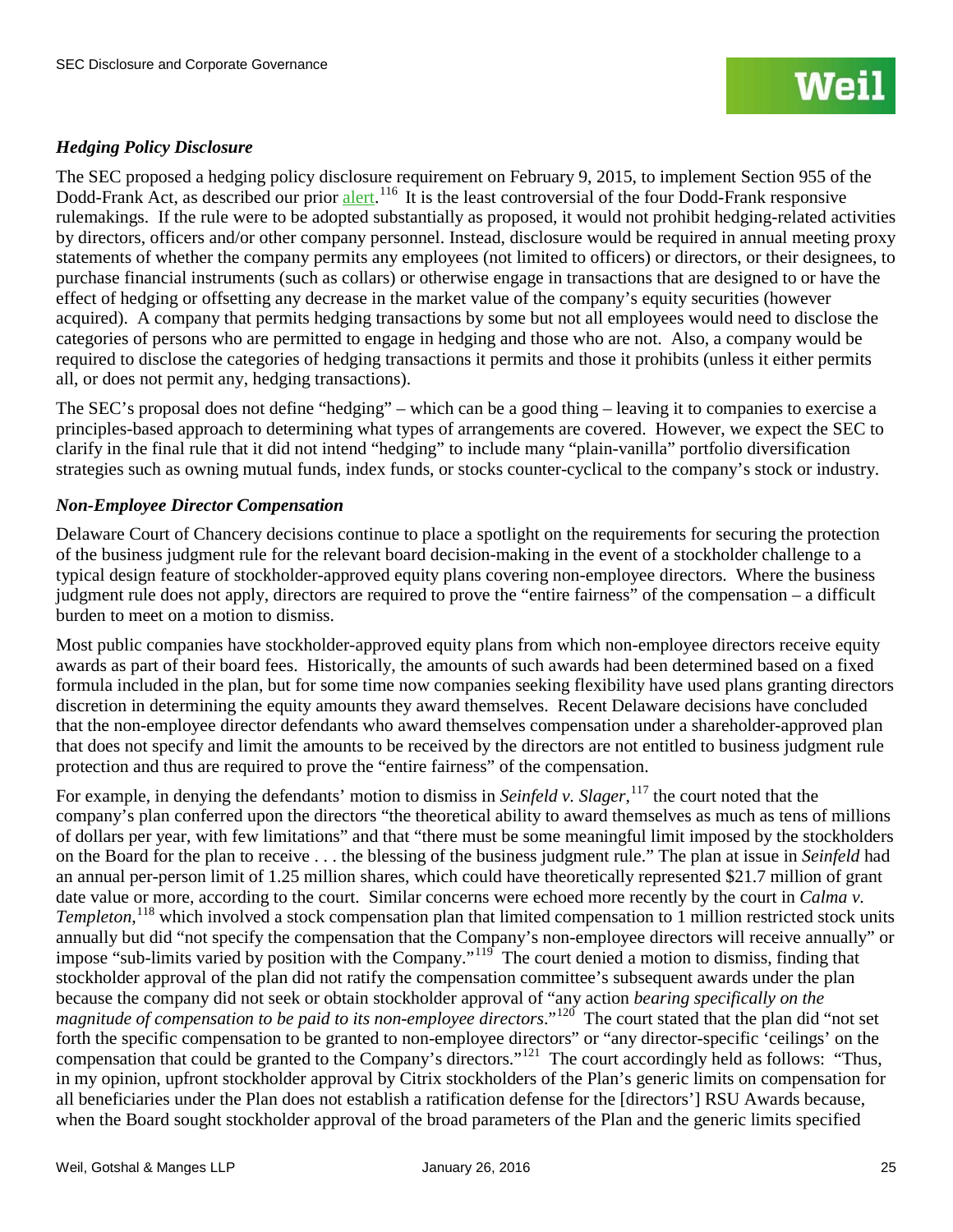

therein, Citrix stockholders were not asked to approve any *action specific to director compensation*. They were simply asked to approve, in very broad terms, the Plan itself."<sup>[122](#page-50-0)</sup>

The court also found, for the purpose of its decision denying the motion to dismiss, that it was reasonably conceivable that the RSU awards were not entirely fair. The parties had framed the issue of whether the awards were entirely fair as a matter of whether company's non-employee director compensation practices were in line with those of the company's "peer" group. The defendants claimed that the company's peer group for director compensation purposes was the 14 companies identified as its peers in its SEC filings. The plaintiff, on the other hand, claimed that the appropriate peer group should be limited to only five of the company's 14 selected peers, contending that the other nine were not comparable to the company in light of their higher market capitalizations, revenues, and other income metrics. The court held that the plaintiff "raised meaningful questions" with respect to the appropriate composition of the appropriate peer group that could not resolved at the motion to dismiss stage.

### **What To Do Now:**

- *Monitor, and Provide Regular Board Updates on, the Status of the SEC's Remaining Dodd-Frank Compensation/Governance Rulemaking Projects.* Companies should keep track of, and update their boards of directors on, the status of the three remaining Dodd-Frank compensation/governance rules, and continue to evaluate the potential impact of these rules while awaiting further SEC action. We expect final rules on the remaining three to be adopted in, but not effective for, 2016.
- *CEO Pay Ratio Disclosure*. Now that the new CEO pay ratio rule is final, it is advisable to begin preparing during 2016 even though disclosure will not be required until 2018. Companies with large, multi-national workforces and multiple payroll systems can expect compliance with the new rule to be particularly challenging for the first year. Some of the first things to do are understanding the new rule, assembling a multi-disciplinary team, and performing a company assessment of the compliance effort that will be required. For example, sources of data must be identified, payroll systems may need to be evaluated, data privacy laws researched, and external consultants may need to be engaged to assist in developing and validating statistical sampling techniques. Beyond compliance, a company must develop a communication strategy (internal and external) to manage the effects of these upcoming disclosures in anticipation of the expected extensive media attention and employee-relations impact.
- *Clawback Policies*. The clawback rule, when adopted by the SEC and then NYSE and Nasdaq (through amendments to their respective listing standards), will become an integral, substantive factor in a company's executive compensation program. As proposed, there is very limited discretion with respect to when a company could choose not to seek recovery pursuant to a clawback policy. Consequently, companies must undertake a complete review of their programs (potentially even legacy programs) with a view toward determining which arrangements will fall within the scope of the clawback rule. A company will need to prepare or revise its policy and determine how to enforce and implement it, particularly for existing compensation arrangements. These tasks cannot be done overnight and will require multiple disciplines (e.g., tax, accounting,  $^{123}$  $^{123}$  $^{123}$  HR, employment litigators) and guidance and oversight from the compensation committee. Companies also will need to consider potential unintended consequences of the rule. Examples include: executives negotiating to prefer categories of compensation that are exempt from a clawback; and conflicts of interest in determining whether an accounting restatement is necessary (e.g., executives might adopt behaviors that are resistant to a restatement). Obviously, the compensation committee will need to be briefed fully on these matters in order for them to oversee the process of designing and implementing an appropriate clawback policy that complies with the rule, when adopted. As part of its oversight, it may be helpful for the compensation committee to work with, or at least to obtain the input of, the audit committee.
- *Pay-for-Performance Disclosure*. Over the past several years, many larger companies have been sharpening and otherwise improving the quality of their executive pay disclosures through the use of executive summaries, tables, charts and/or graphs designed to illustrate the relationship between corporate performance, however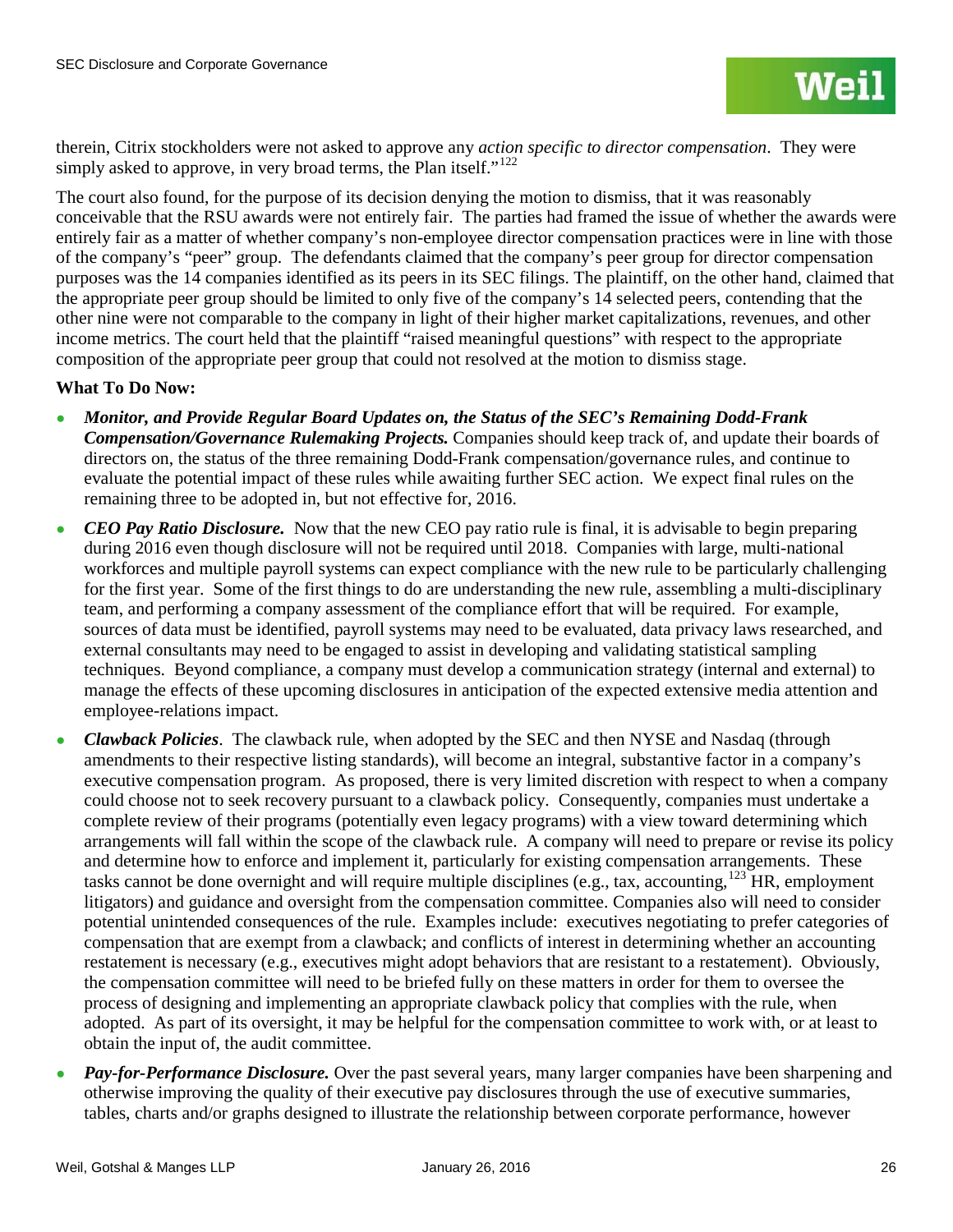measured by the particular company for purposes of compensation decision-making, and the disclosed compensation of the CEO and other named executive officers. Such "additional" disclosures are acceptable to the SEC Staff, so long as they do not obscure or conflict with the mandated tabular and narrative disclosures. For more detail on what investors think about the quality of executive compensation disclosure in proxy statements, we suggest that you take a look at the results of a Stanford Graduate School of Business survey of institutional investors entitled *2015 Investor Survey: Deconstructing Proxy Statements – What Matters to Investors.*<sup>[124](#page-51-0)</sup> Companies should familiarize themselves with the proposed rules and consider preparing a mockup of disclosure under them. However, we do not believe the rule, as proposed, will dramatically influence compensation programs.

- *Hedging Policy Disclosure*. The hedging policy disclosure rule proposed by the SEC will require almost all companies to re-evaluate or adopt "hedging polices." While the overwhelming majority of large capitalization companies already have hedging policies, a majority of smaller capitalization companies do not. Most existing policies only address hedging by executive officers and directors. However, the proposed rule goes further, covering all employees. What should the company's policy be for this broader category? The SEC proposal has also ignited a discussion of exactly what is meant by the term "hedging," which is not defined in the proposed rule. While we expect the SEC to permit a principled-based approach, a company may need to provide details in its policy (the proposal calls for disclosure of the categories of hedging transactions a company permits and those it prohibits unless it either permits all, or does not permit any). It is important to remember that hedging by company insiders (an executive or director) is considered by ISS to signal a governance failure relating to risk oversight, and that any amount of hedging by a company insider (an executive or director) will be considered a problematic practice warranting a negative vote recommendation against appropriate board members. We suggest that a company present the "hedging policy" issue to the board's compensation and governance committees in a holistic manner, together with a review of the company's insider trading policy, pledging policy, share ownership policy, etc.
- *Non-Employee Director Compensation.* Companies and their counsel must recognize that, in order for outside directors to receive the protection of the business judgment rule's deferential standard of review, stockholder approved equity plans require specific and meaningful limits on the value of equity that non-employee directors receive under the plans, such as an annual per-person limit on the number or dollar value of shares that may be granted to a non-employee director. Both the *Calma* and *Seinfeld* cases discussed above cited *In re 3COM Corp.*  Shareholders Litigation,<sup>[125](#page-51-1)</sup> a decision holding that the option plan at issue had "sufficiently defined terms" and thus that directors were entitled to the benefit of the business judgment rule. Company counsel should review *Seinfeld*, *Calma* and *3COM*, monitor developments in this area and determine how to balance the desire for flexibility with litigation certainty. Companies may also want to consider meaningful shareholder approved limits on total compensation -- both equity and cash. Companies should also regularly review their director compensation programs against those of an appropriate peer group, recognizing that the selection of the peer group itself may be subject to judicial "second-guessing" under the entire fairness standard.

## **10. Developments in Litigation-Related Bylaws: Exclusive Forum and Fee-Shifting**

On June 24, 2015, Delaware enacted several amendments to the Delaware General Corporation Law (the DGCL), effective August 1, 2015. The amendments clarify Delaware's position on the adoption of exclusive forum and feeshifting provisions by companies incorporated in that state. For additional background on these developments, please see our Alert available [here.](http://www.weil.com/%7E/media/files/pdfs/15_04_30_pcag_alert.pdf)

### *Exclusive Forum Provisions*

Exclusive forum, or forum selection, provisions generally provide that derivative and other litigation involving a corporation's internal affairs may be brought only in the courts of one state – typically the state of incorporation, which, for many large companies, is Delaware. During the last few years, the boards of an increasing number of companies have adopted forum selection bylaws and companies undertaking IPOs have included exclusive forum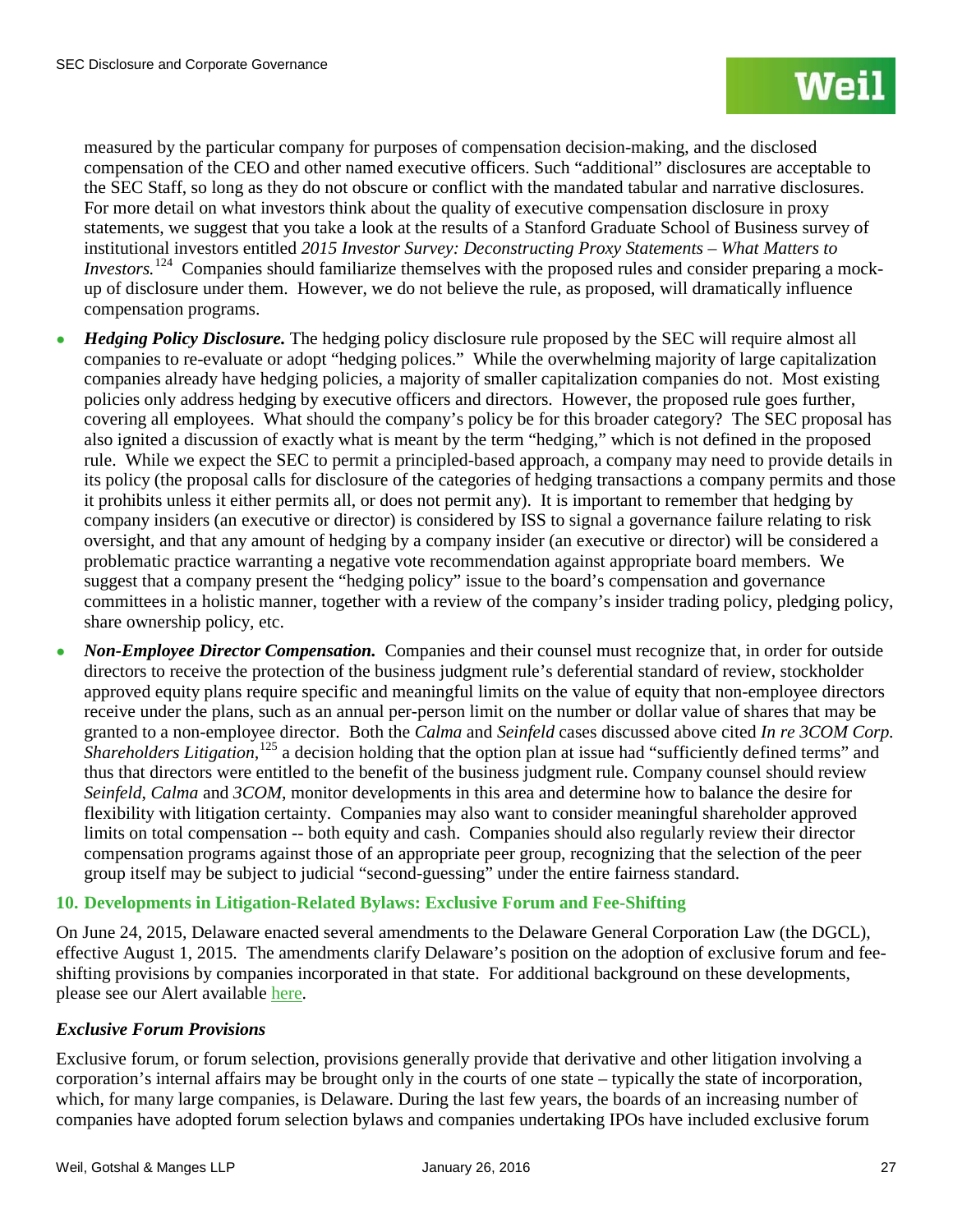provisions in their organizational documents. As stated in the leading Delaware decision on the subject, *Boilermakers Local 154 Ret. Fund v. Chevron Corp.*, [126](#page-52-0) "forum selection bylaws are designed to bring order to what the boards . . . perceive to be a chaotic filing of duplicative and inefficient derivative and corporate suits against the directors and the corporations."<sup>[127](#page-52-1)</sup> As noted on December 10, 2015 by the Supreme Court of Oregon in a decision reversing a trial court decision declining to honor such a provision: "Not only does the forum-selection bylaw keep TriQuint's assets from being diluted by a multiplicity of suits in various states, but Delaware, the state in which TriQuint is incorporated, is the 'most obviously reasonable forum [for internal affairs cases because those cases] \* \* \* will be decided in the courts whose Supreme Court has the authoritative final say as to what the governing law means. $\cdot$ <sup>[128](#page-52-2)</sup>

The DGCL amendments include new Section 115, which authorizes the charter or bylaws of a Delaware corporation to include a forum selection clause requiring lawsuits asserting "any or all internal corporate claims" to be "brought solely and exclusively in any or all of the courts in [Delaware]." Section 115 defines "internal corporate claims" as those "based on a violation of a duty by a current or former director or officer or stockholder in such capacity," which would include most derivative and other corporate governance claims, as well as "other claims as to which the DGCL confers jurisdiction upon the Delaware Court of Chancery."

While Section 115 allows Delaware corporations to select Delaware as a forum, it does not preclude corporations from selecting another forum in addition to Delaware. However, Section 115 *prohibits* Delaware corporations from selecting a non-Delaware forum as the exclusive forum.

Although Delaware legally entitles corporations to adopt forum selection clauses, such clauses are not mandated and may still be subject to challenges if adopted. New Section 115 does not shield a corporation from judicial scrutiny of claims that a forum selection clause operates or was adopted inequitably, but such challenges have for the most part failed.<sup>[129](#page-52-3)</sup> Where possible, however, companies that adopt such provisions are best protected by doing so on the proverbial "clear day," when no specific shareholder litigation is on the horizon.

In evaluating the pros and cons of board adoption of an exclusive forum bylaw amendment without a shareholder vote, companies also should be aware of the positions taken by the major proxy advisory firms. ISS will evaluate a board's unilateral amendment of company bylaws to include an exclusive venue/forum provision on a case-by-case basis to determine whether the amendment will be "materially adverse to shareholder rights." If the answer is yes, ISS will recommend a vote against the board.[130](#page-52-4) That said, ISS generally will not consider these amendments to be "materially adverse" if they limit litigation to the company's state of incorporation. With respect to bylaw and charter forum selection provisions adopted by pre-IPO companies, where controlling shareholders typically have the power to shape the post-IPO governance structure of such companies through their organizational documents, ISS will consider such factors as the proximity of the planned IPO and the continuity of the board of directors in determining whether the rights of post-IPO shareholders may have been diminished.

Glass Lewis recently relaxed its policy for pre-IPO companies.<sup>[131](#page-52-5)</sup> Under its revised policy, if a company adopts an exclusive forum bylaw provision pre-IPO, Glass Lewis will no longer automatically make a negative recommendation. Instead, Glass Lewis will weigh the presence of an exclusive forum provision in a newly-public company's bylaws in light of other provisions that may limit shareholder rights, such as supermajority vote requirements, a classified board, or a fee-shifting bylaw. Glass Lewis has not changed its policy to automatically recommend against the nominating and governance committee chair (or the entire committee) when a company adopts an exclusive forum provision without shareholder approval outside of the spin-off, merger or IPO context.

## *Fee-Shifting or "Loser Pays" Provisions*

Fee shifting bylaws – sometimes called "loser-pays" provisions – have attracted increased attention since the Delaware Supreme Court's May 2013 ruling in *ATP Tour, Inc. v. Deutscher Tennis Bund*, <sup>[132](#page-52-6)</sup> upholding the decision of the board of a Delaware non-stock membership corporation to adopt a bylaw shifting the burden of the defense's legal fees and costs to unsuccessful plaintiffs in intra-corporate litigation. While some commentators concluded that the Delaware Supreme Court's language was equally applicable to public stock corporations, newly added Section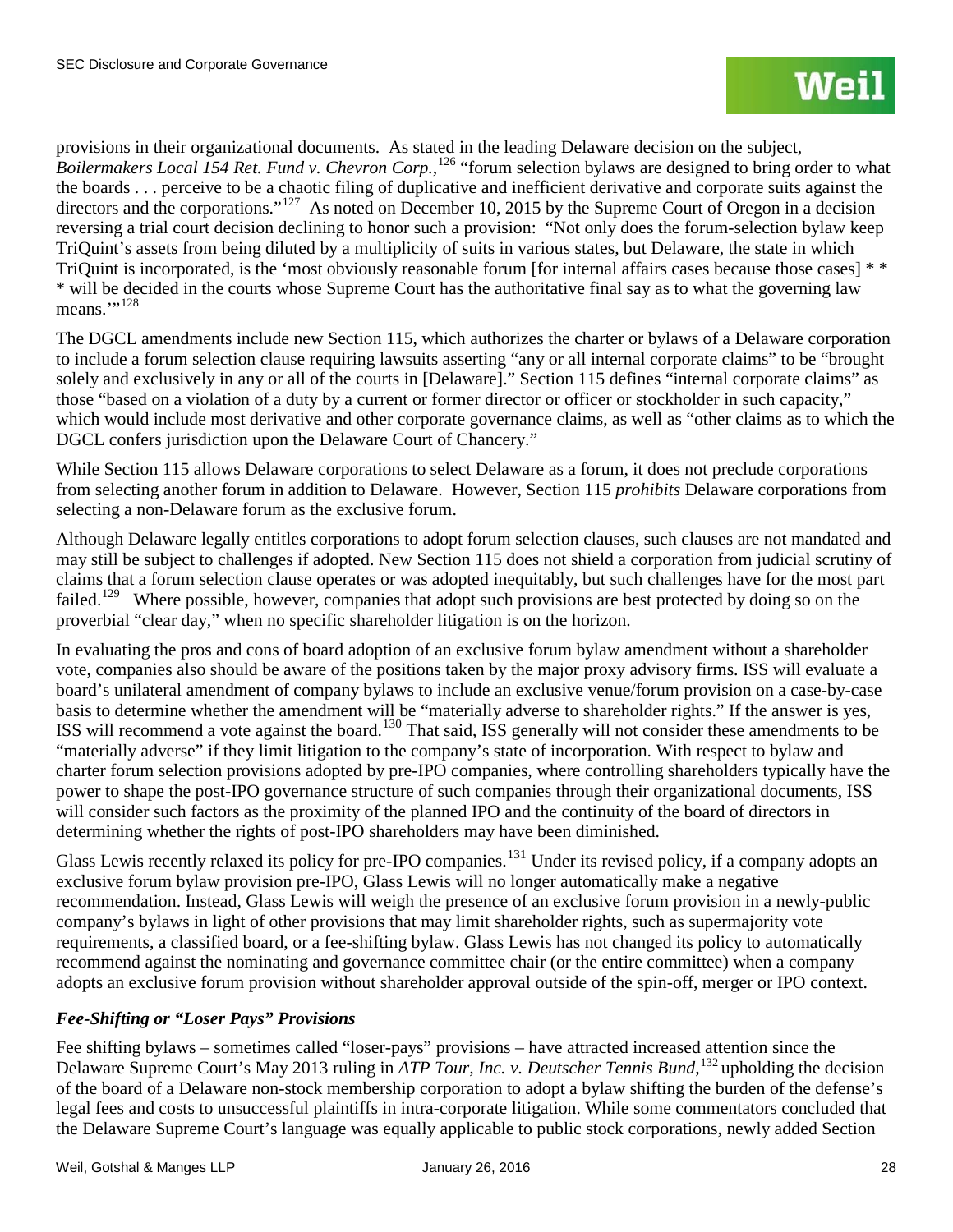102(f) of the DGCL now precludes the adoption of fee-shifting provisions in a corporation's charter or bylaws, stating that a "certificate of incorporation may not contain any provision that would impose liability on a stockholder for the attorneys' fees or expenses of the corporation or any other party in connection with an internal corporate claim." Section 109(b) contains the same language with respect to a corporation's bylaws.<sup>[133](#page-53-0)</sup> These prohibitions on fee-shifting provisions in a charter or a bylaw, however, do not "prevent the application of such provisions pursuant to a stockholders agreement or other writing signed by the stockholder against whom the provision is to be enforced."

Where fee-shifting bylaws are not prohibited by state law, ISS' and Glass Lewis' policies on board adoption of such bylaws without stockholder approval are unchanged since last year's updates. ISS' voting policy presumes that such provisions, if adopted without stockholder approval, are "materially adverse" to shareholders and will recommend a vote against the entire board. Even if management seeks a vote on a fee-shifting bylaw, ISS generally will recommend a negative vote if the bylaw mandates that plaintiff pays defense fees and costs unless 100% successful in litigation.[134](#page-53-1) Glass Lewis states that it "may" recommend a vote against the chair of the board's governance committee, or the entire committee, if the board acts without stockholder approval to adopt bylaws that require shareholder-plaintiffs to pay the company's legal expenses in the absence of a court victory, or to arbitrate claims against the company in a non-judicial forum. Should the company submit the proposed adoption of such a feeshifting bylaw or charter provision to a shareholder vote, Glass Lewis generally will urge shareholders to vote "against" the provision. $^{135}$  $^{135}$  $^{135}$ 

## **What to Do Now:**

- *Deliberate Carefully Before Adoption*. Board adoption of an exclusive forum provision should follow careful deliberation, as reflected in board minutes, concerning the potential burdens on the corporation of litigating in multiple jurisdictions, and how such a provision will further the best interests of the company and its shareholders. This is particularly important in situations where the provision is adopted in reasonably close temporal proximity to the board's approval of a specific transaction or other corporate action likely to result in litigation. Care also should be taken to provide the board with authority to waive the exclusive forum requirement in situations where directors conclude that litigation in a different forum (perhaps a federal district court where related federal securities law litigation is pending) would serve the best interests of the corporation and its stockholders. Fee-shifting bylaws are prohibited in Delaware, and should be considered and adopted only with great caution and care by corporations organized outside of Delaware.
- Adopters Should Prepare to Engage and to Provide Enhanced Disclosure. Companies whose boards have adopted exclusive forum bylaws, or any other bylaw that is regarded as materially diminishing shareholder rights, should be prepared to engage with the proxy advisory firms and investors. We recommend that companies also explain in their proxy statements how the adoption of such a provision will benefit the company and its shareholders – i.e., by reducing costs to the particular corporation and its shareholders imposed by multi-forum litigation. A company may also wish to contact its analyst at ISS in anticipation of or shortly after filing the proxy statement to talk through this and any other issues that could cause ISS to issue a negative vote recommendation. Glass Lewis typically will not engage in such discussions with companies.

**\* \* \***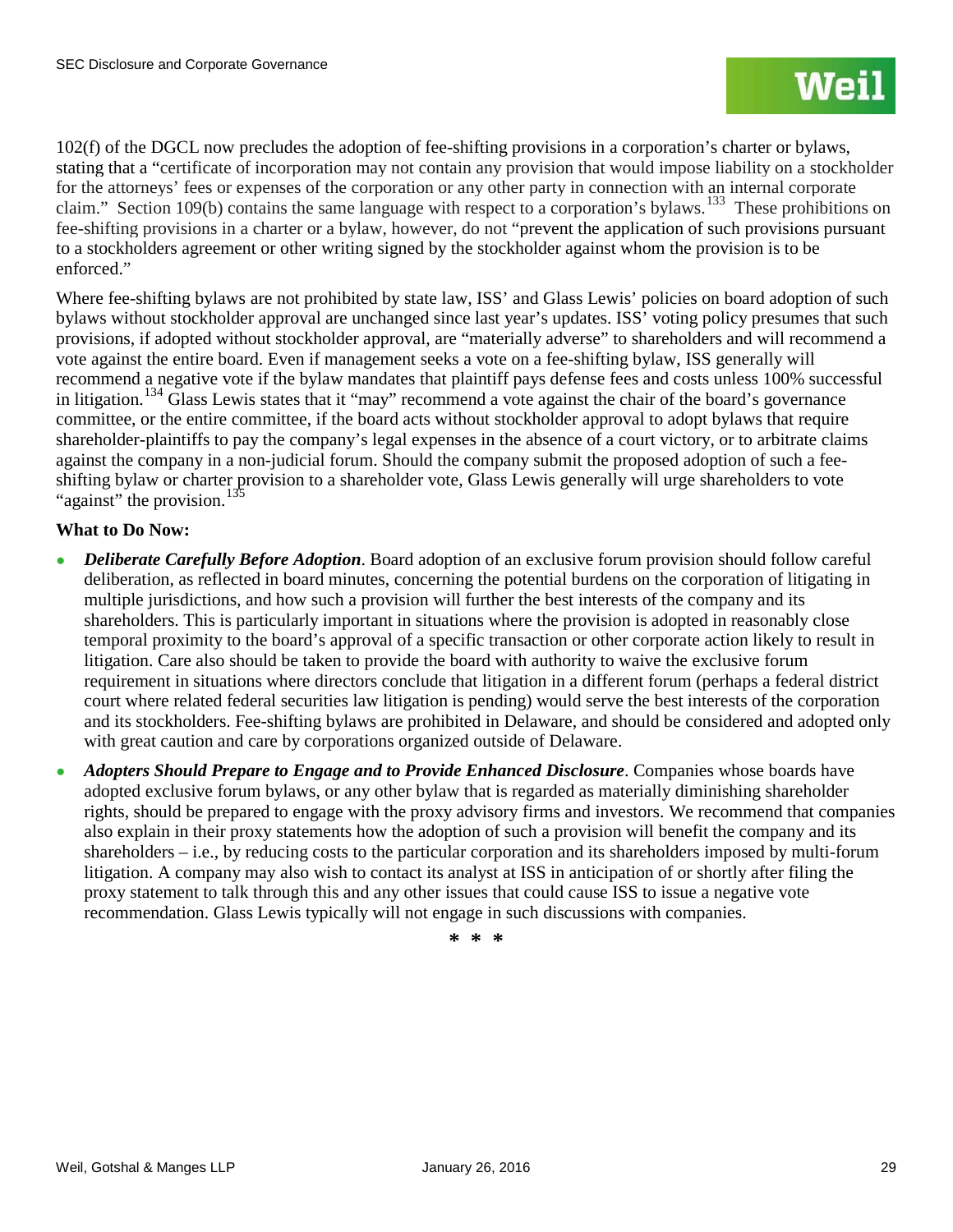If you have any questions on these matters, please do not hesitate to speak to your regular contact at Weil, Gotshal & Manges LLP or to any member of Weil's Public Company Advisory Group:

| Howard B. Dicker   | <b>Bio Page</b> | howard.dicker@weil.com     | $+1$ 212 310 8858 |
|--------------------|-----------------|----------------------------|-------------------|
| Catherine T. Dixon | <b>Bio Page</b> | cathy.dixon@weil.com       | $+1$ 202 682 7147 |
| Lyuba Goltser      | <b>Bio Page</b> | lyuba.goltser@weil.com     | +1 212 310 8048   |
| P.J. Himelfarb     | <b>Bio Page</b> | pj.himelfarb@weil.com      | $+1$ 214 746 7811 |
| Ellen J. Odoner    | <b>Bio Page</b> | ellen.odoner@weil.com      | +1 212 310 8438   |
| Adé K. Heyliger    | <b>Bio Page</b> | ade.heyliger@weil.com      | $+1$ 202 682 7095 |
| Kaitlin Descovich  | <b>Bio Page</b> | kaitlin.descovich@weil.com | +1 212 310 8103   |
| Joanna Jia         | <b>Bio Page</b> | joanna.jia@weil.com        | +1 212 310 8089   |
| Megan Pendleton    | <b>Bio Page</b> | megan.pendleton@weil.com   | +1 212 310 8874   |
| Reid Powell        | <b>Bio Page</b> | reid.powell@weil.com       | +1 212 310 8831   |

*We thank our colleagues Kaitlin Descovich, Ade Heyliger, Thomas James, Joanna Jia, Sachin Kohli, Megan Pendleton, Reid Powell and Stephen Radin for their contributions to this alert.*

© 2016 Weil, Gotshal & Manges LLP. All rights reserved. Quotation with attribution is permitted. This publication provides general information and should not be used or taken as legal advice for specific situations that depend on the evaluation of precise factual circumstances. The views expressed in these articles reflect those of the authors and not necessarily the views of Weil, Gotshal & Manges LLP. If you would like to add a colleague to our mailing list, please [click here.](https://interact.weil.com/reaction/RSGenPage.asp?RSID=8C8408E4C1EC1D85C2291B25C4111DB9A3432810B098665FD786811) If you need to change or remove your name from our mailing list, send an email to [weil.alerts@weil.com.](mailto:weil.alerts@weil.com)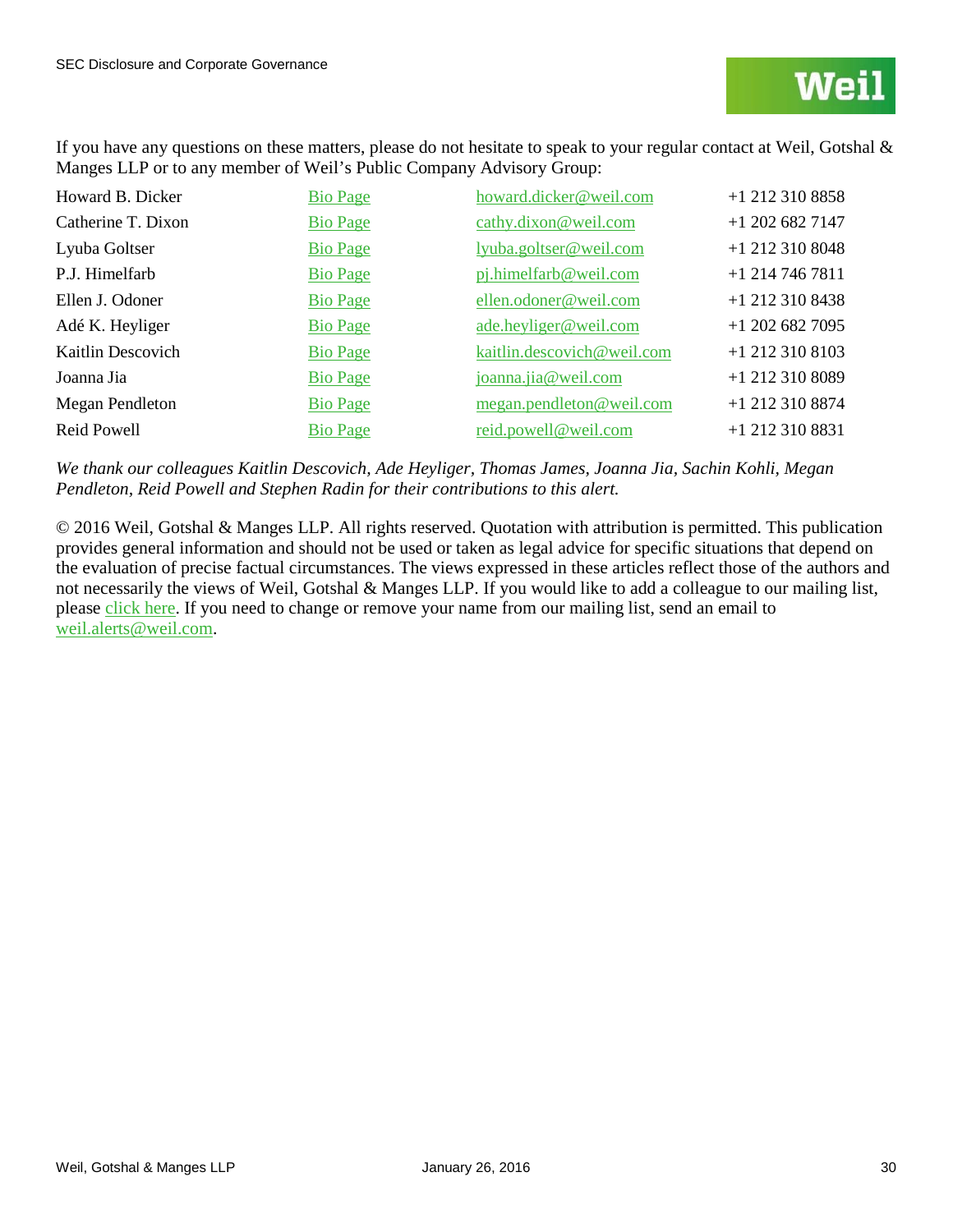## **ENDNOTES**

<span id="page-30-0"></span><sup>1</sup> In a wide-ranging speech to the attendees of the Stanford University Directors' College in mid-2014, SEC Chair White urged directors to undertake an "open and constructive dialogue" with institutional and retail shareholders alike, and to pay special attention to shareholder proposals received by their companies. Specifically, she advised directors to "[a]sk your management team about them [shareholder proposals] and about the proposals that other companies are receiving that could be relevant to your company …. [and] [l]ook at the voting results at shareholder meetings – the percentage of votes for a shareholder-supported resolution or against a management-supported resolution are important, irrespective of whether the resolution is approved, or not." *See* Remarks of SEC Chair Mary Jo White before the Stanford University Directors' College, *"A Few Things Directors Should Know About the SEC"* (Stanford, California, June 23, 2014), *available at* [http://www.sec.gov/News/Speech/Detail/Speech/1370542148863.](http://www.sec.gov/News/Speech/Detail/Speech/1370542148863) Again, in March 2015, the Chair noted that "[i]ncreasingly, companies are talking to their shareholders, including the so-called activist[s] …" which, in her view, "is generally a very good thing. Increased engagement is important and a growing necessity for many companies today." Remarks of Mary Jo White, SEC Chair, to the Tulane University Law School 27th Annual Corporate Law Institute, *"A Few Observations on Shareholders in 2015"* (New Orleans, Louisiana, March 19, 2015), *available at* [http://www.sec.gov/news/speech/observations-on-shareholders-2015.html.](http://www.sec.gov/news/speech/observations-on-shareholders-2015.html)

<span id="page-30-1"></span><sup>2</sup> *See*, e.g., Laurence Fink, Letter, April 14, 2015, *available at* [www.businessinsider.com/larry-fink-letter-to-ceos-2015-4.](http://www.businessinsider.com/larry-fink-letter-to-ceos-2015-4) *See also* BlackRock, *Global Corporate Governance and Engagement Principles* (2014), *available at* [http://www.blackrock.com/corporate/en-us/literature/fact-sheet/blk](http://www.blackrock.com/corporate/en-us/literature/fact-sheet/blk-responsible-investment-1engprinciples-global-122011.pdf)[responsible-investment-1engprinciples-global-122011.pdf.](http://www.blackrock.com/corporate/en-us/literature/fact-sheet/blk-responsible-investment-1engprinciples-global-122011.pdf)

<span id="page-30-2"></span><sup>3</sup> *See e.g.*, PepsiCo Proxy Statement on Schedule 14A filed with the SEC on Mar. 25, 2015, at 17, *available at* [https://www.pepsico.com/docs/album/default-document-library/pepsico-2015-proxy-statement.pdf;](https://www.pepsico.com/docs/album/default-document-library/pepsico-2015-proxy-statement.pdf) Prudential, *Our Approach to Shareholder Engagement*, *available at* [http://corporate.prudential.com/view/page/corp/31846.](http://corporate.prudential.com/view/page/corp/31846) 

<span id="page-30-3"></span><sup>4</sup> *See* Tempur Sealy International, Inc., Stockholder Liaison Committee Charter (Adopted June 17, 2015), *available at* [http://files.shareholder.com/downloads/TPX/178663688x0x839669/0A592861-C4EC-44E1-94DC-](http://files.shareholder.com/downloads/TPX/178663688x0x839669/0A592861-C4EC-44E1-94DC-2A8530453652/TPX_Stockholder_Liaison_Committee_Charter_-vFinal.pdf)[2A8530453652/TPX\\_Stockholder\\_Liaison\\_Committee\\_Charter\\_-vFinal.pdf.](http://files.shareholder.com/downloads/TPX/178663688x0x839669/0A592861-C4EC-44E1-94DC-2A8530453652/TPX_Stockholder_Liaison_Committee_Charter_-vFinal.pdf)

<span id="page-30-4"></span><sup>5</sup> *See* Council of Institutional Investors, *Best Disclosure: Company Shareholder Engagement* (Dec. 2015), *available at* [http://www.cii.org/files/about\\_us/press\\_releases/2015/12\\_2\\_15\\_best\\_disclosure\\_shareholder\\_engagement.pdf.](http://www.cii.org/files/about_us/press_releases/2015/12_2_15_best_disclosure_shareholder_engagement.pdf)

<span id="page-30-5"></span><sup>6</sup> *See* Ricardo Duran, *Majority Voting Standard Gains Ground, CalSTRS Corporate Governance Annual Report Shows*, (Dec. 5, 2014), *available at* [http://www.calstrs.com/news-release/majority-voting-standard-gains-ground-calstrs-corporate-governance-annual-report-shows.](http://www.calstrs.com/news-release/majority-voting-standard-gains-ground-calstrs-corporate-governance-annual-report-shows) 

<span id="page-30-6"></span><sup>7</sup> *See* Text of Letter from F. William McNabb III, Vanguard's Chair and CEO, dated February 27, 2015, *available at*  https://about.vanguard.com/vanguard-proxy-voting/CEO\_Letter\_03\_02\_ext.pdf.

<span id="page-30-7"></span><sup>8</sup> *See* Vanguard, *Our proxy voting and engagement efforts: An update* (Dec. 2015), *available at* [https://about.vanguard.com/vanguard-proxy](https://about.vanguard.com/vanguard-proxy-voting/update-on-voting/index.html)[voting/update-on-voting/index.html.](https://about.vanguard.com/vanguard-proxy-voting/update-on-voting/index.html)

<sup>9</sup> *See* Division of Corporation Finance Compliance and Disclosure Interpretation, Regulation FD, No. 101.11 (added July 2010), *available at* [https://www.sec.gov/divisions/corpfin/guidance/regfd-interp.htm.](https://www.sec.gov/divisions/corpfin/guidance/regfd-interp.htm)

<sup>10</sup> *See* Catherine Bromilow, Mary Ann Cloyd, Catherine Dixon, P.J. Himelfarb and John Morrow, *Director Dialogue with Shareholders*, The Conference Board (May/June 2014) (Director Dialogue, The Corporate Board), *available at* [http://www.weil.com/~/media/files/pdfs/directordialoguewithshareholders.pdf.](http://www.weil.com/%7E/media/files/pdfs/directordialoguewithshareholders.pdf)

<sup>11</sup> *See* [Director Dialogue, The Corporate Board,](http://www.weil.com/%7E/media/files/pdfs/directordialoguewithshareholders.pdf) *supra* note 10.

<sup>12</sup> *See* Regulation S-T, Compliance & Disclosure Interpretations, Question No. 118.01 (Jan. 23, 2015), *available at* [http://www.sec.gov/divisions/corpfin/guidance/regs-tinterp.htm.](http://www.sec.gov/divisions/corpfin/guidance/regs-tinterp.htm)

<sup>13</sup> See SEC Chair Mary Jo White, Keynote Address at the 2015 AICPA National Conference on Current SEC and PCAOB Developments, *Maintaining High-Quality, Reliable Financial Reporting: A Shared and Weighty Responsibility* (Washington, D.C., Dec. 9, 2015) (White, AICPA Keynote Address), *available at* [http://www.sec.gov/news/speech/keynote-2015-aicpa-white.html.](http://www.sec.gov/news/speech/keynote-2015-aicpa-white.html)

<sup>14</sup> *See* Announcement of expansion of the New York City Comptroller's Boardroom Accountability Project, Press Release (Jan. 11, 2016), *available at* [http://comptroller.nyc.gov/newsroom/comptroller-stringer-new-york-city-funds-announce-expansion-of-boardroom-accountability-project/.](http://comptroller.nyc.gov/newsroom/comptroller-stringer-new-york-city-funds-announce-expansion-of-boardroom-accountability-project/)

<sup>15</sup> *See* David Benoit, "Activism's Long Road From Corporate Raiding to a Banner Year," *The Wall Street Journal* (Dec. 27, 2015), *available at* [http://www.wsj.com/articles/activisms-long-road-from-corporate-raiding-to-banner-year-1451070910.](http://www.wsj.com/articles/activisms-long-road-from-corporate-raiding-to-banner-year-1451070910)

<sup>16</sup> *See* Activist Insight, *Activist Investing – An Annual Review of Trends in Shareholder Activism*, at 8 (Mar. 2015).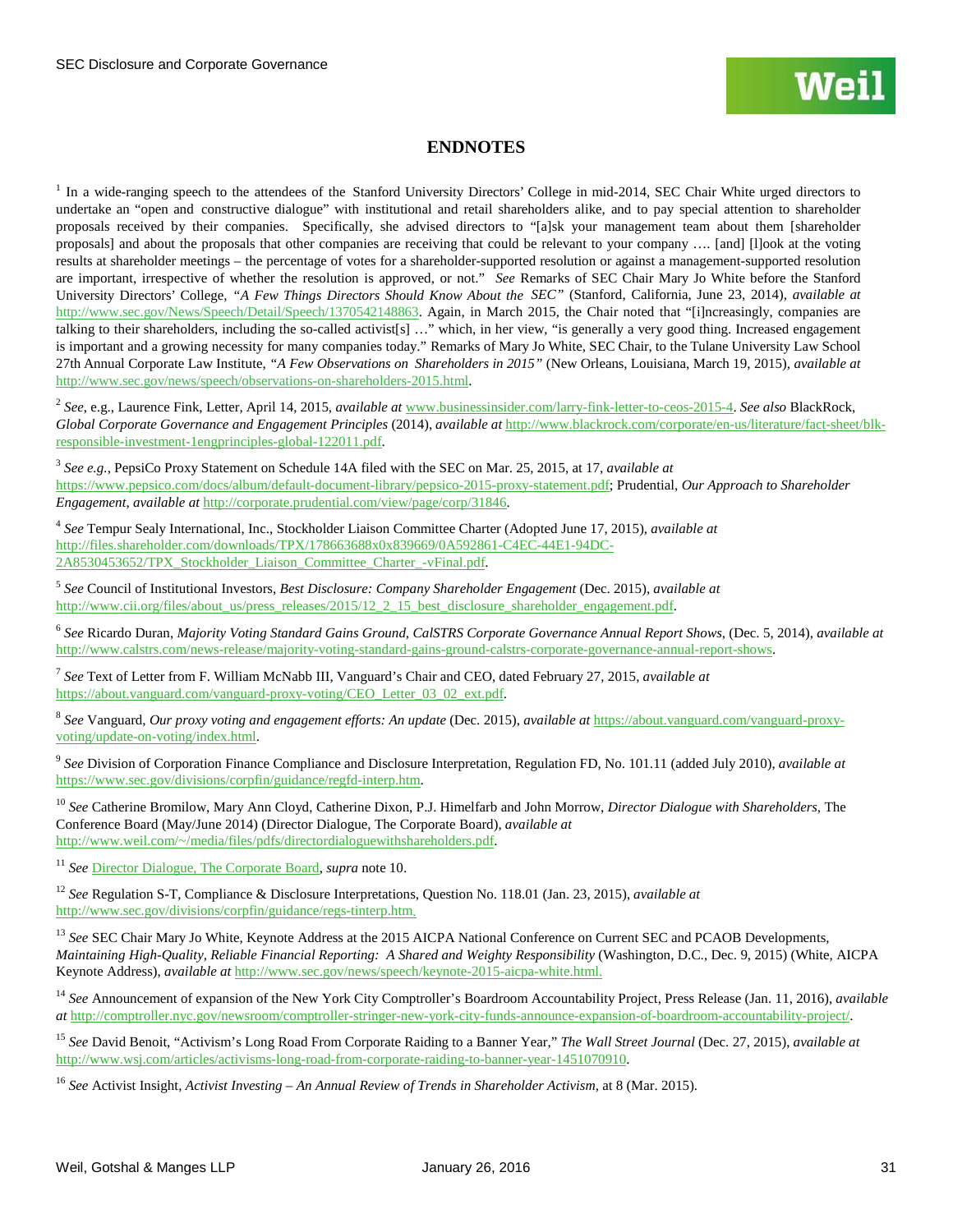<sup>17</sup> *See* T. Kim, "Activists win again with Yum. Which stock is next?," *CNBC* (Oct. 20, 2015), *available at*  [http://www.cnbc.com/2015/10/20/activists-win-again-with-yum-which-stock-is-next.html.](http://www.cnbc.com/2015/10/20/activists-win-again-with-yum-which-stock-is-next.html)

<sup>18</sup> *See* M. Flaherty and S. Cruise, "Shareholder activism grows overseas as US market gets crowded," *Reuters* (Aug. 31, 2015), *available at*  [http://www.reuters.com/article/funds-activists-overseas-idUSL4N11342X20150831.](http://www.reuters.com/article/funds-activists-overseas-idUSL4N11342X20150831) 

<sup>19</sup> *See* D. Benoit and K. Grind, "Activist Investors' Secret Ally: Big Mutual Funds," *The Wall Street Journal* (Aug. 9, 2015), *available at*  [http://www.wsj.com/articles/activist-investors-secret-ally-big-mutual-funds-1439173910.](http://www.wsj.com/articles/activist-investors-secret-ally-big-mutual-funds-1439173910)

<sup>20</sup> *See* FTI Consulting and Activist Insight, *The Shareholder Activists' View 2015 (Part II of II)* (Nov. 2015).

<sup>21</sup> *See* Trian Partners Press Release, "Trian Discloses \$2.5 billion stake in GE," (Oct. 5, 2015), *available at* [https://www.trianpartners.com/content/uploads/2015/10/Trian-GE-Press-Release.pdf.](https://www.trianpartners.com/content/uploads/2015/10/Trian-GE-Press-Release.pdf) 

<sup>22</sup> *See* Trian Partners, "Transformation Underway…But Nobody Cares," *White Paper* (Oct. 5, 2015), *available at* [http://trianwhitepapers.com/wp](http://trianwhitepapers.com/wp-content/uploads/2015/10/Trian-GE-WP-Presentation.pdf)[content/uploads/2015/10/Trian-GE-WP-Presentation.pdf.](http://trianwhitepapers.com/wp-content/uploads/2015/10/Trian-GE-WP-Presentation.pdf) "Management has taken bold steps to reshape the company. We believe management must be given credit for the transformation that is now underway."

<sup>23</sup> *See* Andrew Ross Sorkin, "BlackRock's Chief, Laurence Fink, Urges Other C.E.O.s to Stop Being So Nice to Investors," *The New York Times*  (Apr. 13, 2015) *available at* [http://www.nytimes.com/2015/04/14/business/dealbook/blackrocks-chief-laurence-fink-urges-other-ceos-to-stop-being](http://www.nytimes.com/2015/04/14/business/dealbook/blackrocks-chief-laurence-fink-urges-other-ceos-to-stop-being-so-nice-to-investors.html?_r=0)so-nice-to-investors.html?  $r=0$ .

<sup>24</sup> *See* Larry Fink, Text of letter encouraging a focus on long-term growth strategies, *The Wall Street Journal*, at 5 (Mar. 21, 2014), *available at* [http://online.wsj.com/public/resources/documents/LDF\\_letter\\_to\\_corporates\\_2014\\_public.pdf.](http://online.wsj.com/public/resources/documents/LDF_letter_to_corporates_2014_public.pdf)

<sup>25</sup> While a proponent putting forth a minority slate of candidates under the "short slate" rule (Exchange Act Rule 14a-4(d)(4)) may "round out" its slate with company nominees, it is the proponent who chooses which management nominees shareholders using the proponent's proxy card must support. Further, while current proxy rules permit management and proponent nominees to consent to appear on each other's proxy cards, such consent is rarely, if ever, given.

<sup>26</sup> See the "Request for rulemaking to amend Section 14 of the Securities Exchange Act of 1934 to facilitate the use of universal proxy cards in contested elections," submitted to the SEC by Glenn Davis, Director of Research, Council of Institutional Investors, and available at [http://www.sec.gov/rules/petitions/2014/petn4-672.pdf.](http://www.sec.gov/rules/petitions/2014/petn4-672.pdf)

<sup>27</sup> *See* Securities and Exchange Commission, "SEC Announces Agenda, Panelists for Proxy Voting Roundtable," (Feb. 12, 2015), *available at* [http://www.sec.gov/news/pressrelease/2015-32.html.](http://www.sec.gov/news/pressrelease/2015-32.html)

<sup>28</sup> See "File No. 4-681, Proxy Voting Roundtable – Request for Comment," submitted by CalPERS and available at [https://www.calpers.ca.gov/docs/2015-04-06-universal-proxy-access.pdf.](https://www.calpers.ca.gov/docs/2015-04-06-universal-proxy-access.pdf)

<span id="page-31-0"></span><sup>29</sup> See "Building Meaningful Communication and Engagement with Shareholders," speech delivered by Chair White at the Society of Corporate Secretaries and Governance Professionals 69th National Conference in Chicago, Illinois (June 25, 2015) (Chair White Society Speech), *available at* [http://www.sec.gov/news/speech/building-meaningful-communication-and-engagement-with-shareholde.html.](http://www.sec.gov/news/speech/building-meaningful-communication-and-engagement-with-shareholde.html)

<span id="page-31-1"></span><sup>30</sup> *See* [Chair White Society Speech,](http://www.sec.gov/news/speech/building-meaningful-communication-and-engagement-with-shareholde.html) *supra* note 29.

<sup>31</sup> See Institutional Shareholder Services, "Voting Analytics, Proposals" (for meetings between January 1, 2015 and December 31, 2015). These numbers does not reflect management-only proposals, proposals that were not voted at a meeting, proposals that were omitted because the shareholder proponents were ineligible under Rule 14a-8(b), or voluntarily adopted proxy access bylaws.

<sup>32</sup> *See, e.g.*, Joann Lublin, "Investors Gain Greater Clout Over Boards," *The Wall Street Journal* (Jan. 11, 2016), *available at* [http://www.wsj.com/articles/investors-gain-greater-clout-over-boards-1452470402.](http://www.wsj.com/articles/investors-gain-greater-clout-over-boards-1452470402) 

<sup>33</sup> *See, e.g.*, David Benoit, BlackRock Takes Its Own Advice on Proxy Access, *The Wall Street Journal* (Oct. 7, 2015), *available at* [http://blogs.wsj.com/moneybeat/2015/10/07/blackrock-takes-its-own-advice-on-proxy-access/.](http://blogs.wsj.com/moneybeat/2015/10/07/blackrock-takes-its-own-advice-on-proxy-access/) 

<sup>34</sup> *See* T. Rowe Price Group, Amended and Restated By-Laws (Dec. 10, 2015), *available at* [https://www.sec.gov/Archives/edgar/data/1113169/000111316915000029/trow-amendedandrestatedbyl.htm.](https://www.sec.gov/Archives/edgar/data/1113169/000111316915000029/trow-amendedandrestatedbyl.htm) 

<sup>35</sup> *See, e.g.*, James McRitchie, Avoiding Proxy Access Lite: QUALCOMM Proposal (Sept. 23, 2015), available at [http://www.corpgov.net/2015/09/avoiding-proxy-access-lite-qualcomm-proposal/.](http://www.corpgov.net/2015/09/avoiding-proxy-access-lite-qualcomm-proposal/)

<sup>36</sup> See Office of the Comptroller of New York City*, Boardroom Accountability Project*, available at <http://comptroller.nyc.gov/boardroomaccountability/bap-proxy-access-proposal/> for the companies targeted in 2015 and in 2016 and for an example of the NYC Comptroller's proxy access proposal.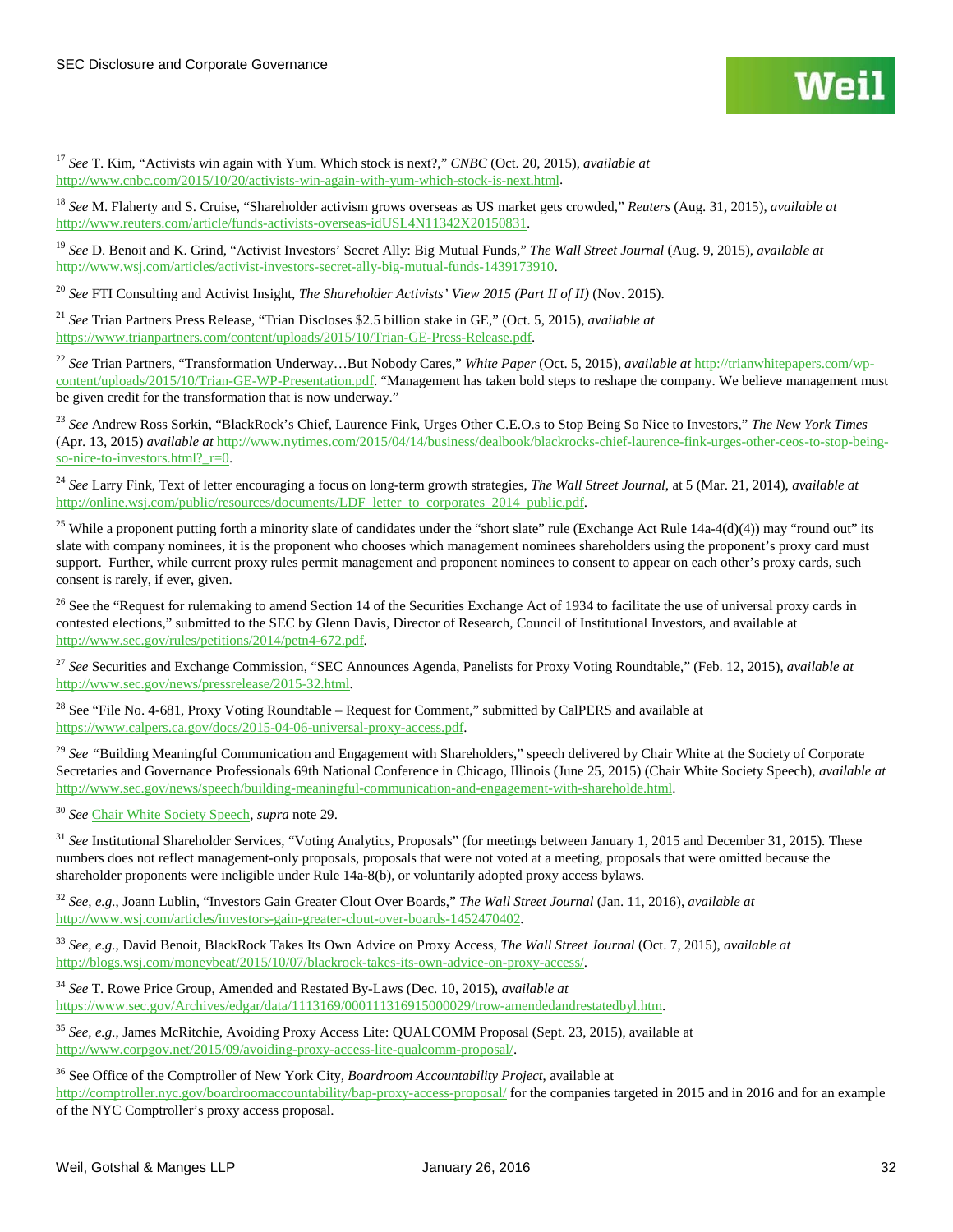<span id="page-32-6"></span><sup>37</sup> *See, e.g.*, Dun & Bradstreet Corporation, SEC No-Action Letter (filed Dec. 29, 2015); General Dynamics Corporation, SEC No-Action Letter (filed Dec. 22, 2015); Baxter International Inc., SEC No-Action Letter (filed Dec. 21, 2015); PPG Industries, Inc., SEC No-Action Letter (filed 12/18/2015); Kimberly-Clark Corp., SEC No-Action Letter (filed Dec. 18, 2015); The Coca-Cola Company, SEC No-Action Letter (filed Dec. 18, 2015).

<span id="page-32-8"></span><span id="page-32-7"></span><sup>38</sup> *See* General Electric Company, SEC No-Action Letter (Mar. 3, 2015) (GE No Action Letter), *available at* [https://www.sec.gov/Archives/edgar/vprr/15/9999999997-15-002921.](https://www.sec.gov/Archives/edgar/vprr/15/9999999997-15-002921)

<sup>39</sup> *See* Patrick McGurn and Edward Kamonjoh, *ISS: Preliminary 2015 Post-Season Review*, at 1, 10 (July 30, 2015) (ISS Post-Season Review), *available at* [http://www.issgovernance.com/file/publications/1\\_preliminary-2015-proxy-season-review-united-states.pdf.](http://www.issgovernance.com/file/publications/1_preliminary-2015-proxy-season-review-united-states.pdf) 

<sup>40</sup> Staff Legal Bulletin No. 14H(CF) is available at [https://www.sec.gov/interps/legal/cfslb14h.htm.](https://www.sec.gov/interps/legal/cfslb14h.htm)

<sup>41</sup> 792 F.3d (3rd Cir. 2015).

<sup>42</sup> *See, e.g.,* Minerals Technologies, Inc., SEC No-Action Letter (Jan. 13, 2016); ITT Corporation, SEC No-Action Letter (Jan. 12, 2016); PPG Industries, Inc., SEC No-Action Letter (Jan. 12, 2016); Praxair, Inc., SEC No-Action Letter (Jan. 12, 2016); Reynolds American Inc., SEC No-Action Letter (Jan. 12, 2016).

<sup>43</sup> *See* [GE No Action Letter,](https://www.sec.gov/Archives/edgar/vprr/15/9999999997-15-002921) *supra* note 38.

<sup>44</sup> Institutional Shareholder Services, U.S. Proxy Voting Policies and Procedures (Excluding Compensation-Related), Frequently Asked Questions (Dec. 18, 2015) (ISS FAQs, December 2015), *available at* [http://www.issgovernance.com/file/policy/us-policies-and-procedures-faq-dec-2015.pdf.](http://www.issgovernance.com/file/policy/us-policies-and-procedures-faq-dec-2015.pdf) 

<sup>45</sup> Institutional Shareholder Services, U.S. Executive Compensation Policies, Frequently Asked Questions (Dec. 18, 2015), *available at* [http://www.issgovernance.com/file/policy/us-executive-compensation-policies-faq-dec-2015.pdf.](http://www.issgovernance.com/file/policy/us-executive-compensation-policies-faq-dec-2015.pdf) 

<sup>46</sup> Institutional Shareholder Services, U.S. Equity Compensation Plans, Frequently Asked Questions (Dec. 18, 2015), *available at* [http://www.issgovernance.com/file/policy/1\\_us-equity-compensation-plans-faq-dec-2015.pdf.](http://www.issgovernance.com/file/policy/1_us-equity-compensation-plans-faq-dec-2015.pdf) 

<sup>47</sup> *See* Remarks of F. William McNabb III, Vanguard Chairman and CEO, to the University of Delaware's Weinberg Center for Corporate Governance,*" Getting to know you: Sharing Practical governance viewpoints"* (Wilmington, Del., Oct. 30, 2014), *available at*  [http://www.lerner.udel.edu/sites/default/files/WCCG/PDFs/events/Transcript%20\\_UDel%20Corp%20Governance%2010%2030%202014\\_%20FIN](http://www.lerner.udel.edu/sites/default/files/WCCG/PDFs/events/Transcript%20_UDel%20Corp%20Governance%2010%2030%202014_%20FINAL%20for%20UD%20website.pdf) [AL%20for%20UD%20website.pdf.](http://www.lerner.udel.edu/sites/default/files/WCCG/PDFs/events/Transcript%20_UDel%20Corp%20Governance%2010%2030%202014_%20FINAL%20for%20UD%20website.pdf) 

<sup>48</sup> In the United Kingdom, a presumption exists that directors who have served for more than nine years are not independent. In France, directors may not be deemed independent after the end of a term in which they reach 12 years of service on the board. The French rule creates an effective term limit, as longer-serving directors are not eligible for audit committee membership or other board roles left to independent directors.

<sup>49</sup> *See* Shirley Westcott, *2015 Proxy Season Preview*, Alliance Advisors (April 2015), *available at* [http://allianceadvisorsllc.com/newsletters/2015](http://allianceadvisorsllc.com/newsletters/2015-proxy-season-preview-apr-2015) [proxy-season-preview-apr-2015.](http://allianceadvisorsllc.com/newsletters/2015-proxy-season-preview-apr-2015) 

<sup>50</sup> *See* Amy Borrus, "More on CII's New Policies on Universal Proxy and Board Tenure," *CII Governance Alert*, *available at* [http://www.cii.org/article\\_content.asp?article=208.](http://www.cii.org/article_content.asp?article=208)

<sup>51</sup> *See* BlackRock, Proxy Voting Guidelines for U.S. securities (February 2015) (BlackRock Proxy Voting Guidelines), at 3, *available at* [http://www.blackrock.com/corporate/en-us/literature/fact-sheet/blk-responsible-investment-guidelines-us.pdf.](http://www.blackrock.com/corporate/en-us/literature/fact-sheet/blk-responsible-investment-guidelines-us.pdf)

<span id="page-32-0"></span><sup>52</sup> *See* [BlackRock Proxy Voting Guidelines,](http://www.blackrock.com/corporate/en-us/literature/fact-sheet/blk-responsible-investment-guidelines-us.pdf) *supra* note 51, at 3.

<span id="page-32-1"></span><sup>53</sup> *See* Council of Institutional Investors, Governance Alert (Dec. 17, 2015) (CII Governance Alert), available at [http://campaign.r20.constantcontact.com/render?ca=49feac6c-537b-41c9-84ef-383408d8a6fd&c=0386e180-9a71-11e3-ac5e](http://campaign.r20.constantcontact.com/render?ca=49feac6c-537b-41c9-84ef-383408d8a6fd&c=0386e180-9a71-11e3-ac5e-drae529a8250&ch=04ce7cb0-9a71-11e3-ad42-drae529a8250)[drae529a8250&ch=04ce7cb0-9a71-11e3-ad42-drae529a8250.](http://campaign.r20.constantcontact.com/render?ca=49feac6c-537b-41c9-84ef-383408d8a6fd&c=0386e180-9a71-11e3-ac5e-drae529a8250&ch=04ce7cb0-9a71-11e3-ad42-drae529a8250) 

<span id="page-32-3"></span><span id="page-32-2"></span><sup>54</sup> State Street Global Advisors' 2014 revised voting policy on director tenure provides specific guidance relating to the number of years of board service deemed to be excessive, and board succession planning. In general, State Street uses a formula based on a comparison with the market standard, defined as the average director term for a company's peers. Companies with classified or staggered boards will be held to a "higher standard," since the inability of shareholders to vote on the election of all directors on an annual basis may further limit the opportunities for board refreshment. *See* Rakhi Kumar, State Street Global Advisors, *Addressing the Need for Board Refreshment and Director Succession in Investee Companies* (Feb. 2015), *available at* 

<span id="page-32-4"></span>http://ssga.co.nz/library/povw/733339\_Addressing\_the\_Need\_for\_Board\_Refreshment...in\_Investee\_Companies\_1\_CCRI1399281503.pdf.

<span id="page-32-5"></span><sup>55</sup> *See* State Street Global Advisors 2014 Annual Stewardship Report, at 18 (2014 Year End), *available at* [https://www.ssga.com/investment](https://www.ssga.com/investment-topics/environmental-social-governance/2015/2014-Annual-Stewardship-Report.pdf)[topics/environmental-social-governance/2015/2014-Annual-Stewardship-Report.pdf.](https://www.ssga.com/investment-topics/environmental-social-governance/2015/2014-Annual-Stewardship-Report.pdf)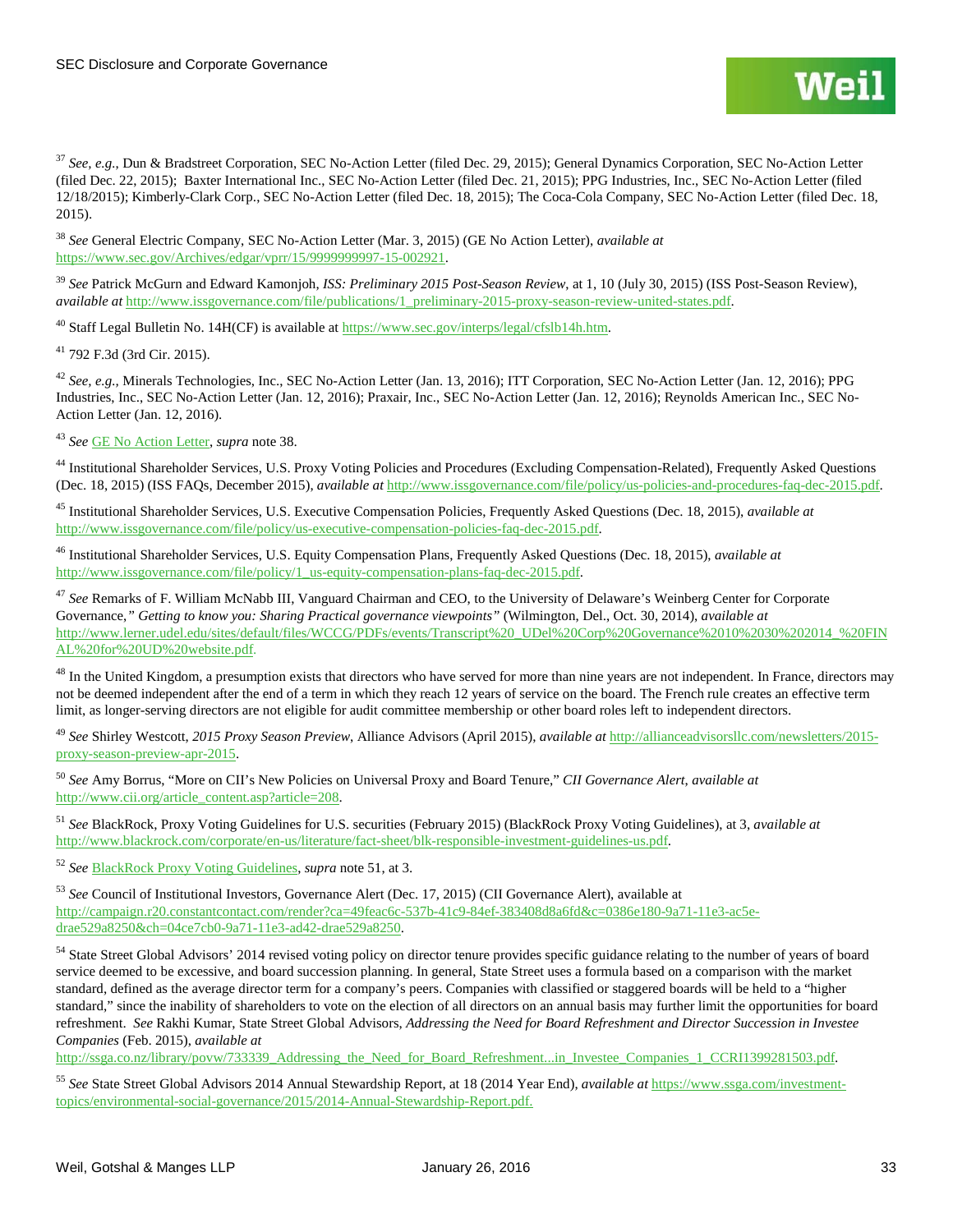

<sup>56</sup> *See* Institutional Shareholder Services, *2016 U.S. Summary Proxy Voting Guidelines*, at 19 (updated Dec. 18, 2015) (ISS Summary Voting Guidelines), *available at* [http://www.issgovernance.com/file/policy/2016-us-summary-voting-guidelines-dec-2015.pdf.](http://www.issgovernance.com/file/policy/2016-us-summary-voting-guidelines-dec-2015.pdf)

<sup>57</sup> *See* Glass Lewis, *2015 Proxy Season Guidelines: An Overview of the Glass Lewis Approach to Proxy Advice*, at 21, *available at* [http://www.glasslewis.com/assets/uploads/2013/12/2015\\_GUIDELINES\\_United\\_States.pdf.](http://www.glasslewis.com/assets/uploads/2013/12/2015_GUIDELINES_United_States.pdf)

<sup>58</sup> *See* General Electric Company's Corporate Governance Principles, *available at*  [http://www.ge.com/sites/default/files/GE\\_governance\\_principles.pdf.](http://www.ge.com/sites/default/files/GE_governance_principles.pdf)

<span id="page-33-0"></span><sup>59</sup> *See* Theo Francis and Joann S. Lublin, "Boards Get More Independent, but Ties Endure," *The Wall Street Journal* (Jan. 20, 2016), *available at* [http://www.wsj.com/articles/boards-get-more-independent-but-ties-endure-1453234607?mod=djemCFO\\_h.](http://www.wsj.com/articles/boards-get-more-independent-but-ties-endure-1453234607?mod=djemCFO_h)

<span id="page-33-1"></span><sup>60</sup> *See* Julie Hembrock Daum, Spencer Stuart NYSE Corporate Governance Guide, "Building a balanced board," *available at* [https://www.spencerstuart.com/research-and-insight/building-a-balanced-board.](https://www.spencerstuart.com/research-and-insight/building-a-balanced-board)

<span id="page-33-2"></span><sup>61</sup> 124 A.3d 1017 (Del. 2015).

 $62$  845 A.2d 1040 (Del. 2004).

<span id="page-33-3"></span><sup>63</sup> *See* Sanchez Energy Corporation, Schedule 14A (filed Apr. 25, 2014), at 11, *available at*  [http://www.sec.gov/Archives/edgar/data/1528837/000104746914004138/a2219790zdef14a.htm.](http://www.sec.gov/Archives/edgar/data/1528837/000104746914004138/a2219790zdef14a.htm) 

<span id="page-33-4"></span><sup>64</sup> *See* Remarks of SEC Chair Mary Jo White, Keynote Remarks at the Women's Forum of New York Breakfast of Corporate Champions, "The Pursuit of Gender Parity in the American Boardroom" (Nov. 19, 2015), *available at* [http://www.sec.gov/news/speech/gender-parity-in-the-american](http://www.sec.gov/news/speech/gender-parity-in-the-american-boardroom.html)[boardroom.html.](http://www.sec.gov/news/speech/gender-parity-in-the-american-boardroom.html)

<sup>65</sup> *See* 2020 Women on Boards, "Steady Gains Made by Women on Fortune 1000 Company Boards" (Nov. 19, 2015), *available at* [https://www.2020wob.com/about/press/release/2020-women-boards-releases-2014-gender-diversity-index;](https://www.2020wob.com/about/press/release/2020-women-boards-releases-2014-gender-diversity-index)*see also* Catalyst, "Women in S&P 500 Companies" (2015), *available at* [http://www.catalyst.org/knowledge/women-sp-500-companies.](http://www.catalyst.org/knowledge/women-sp-500-companies)

<sup>66</sup> *See* Government Accountability Office, "Corporate Boards: Strategies to Address Representation of Women to Include Federal Disclosure Requirements," GAO-16-39 (Dec. 2015), *available at* [http://www.gao.gov/assets/680/674008.pdf.](http://www.gao.gov/assets/680/674008.pdf)

<sup>67</sup> *See* Thirty Percent Coalition: Gender Diverse Boardrooms, "Increase the Pace of Gender Diversity in the Boardroom," *available at* [http://www.30percentcoalition.org/.](http://www.30percentcoalition.org/)

<sup>68</sup> *See* Proposal 6 in C.F. Industries Holdings, Inc.'s Proxy Statement, filed with the SEC on Apr. 3, 2014, at 53, *available at*  [https://www.sec.gov/Archives/edgar/data/1324404/000104746913003875/a2213922zdef14a.htm.](https://www.sec.gov/Archives/edgar/data/1324404/000104746913003875/a2213922zdef14a.htm)

<sup>69</sup> Kirsten Grind and Joann S. Lublin, "Vanguard and Blackrock Plan to Get More Assertive with Their Investments," *The Wall Street Journal* (Mar. 4, 2015)*, available at* [http://www.wsj.com/articles/vanguard-and-blackrock-plan-to-get-more-assertive-with-their-investments-1425445200.](http://www.wsj.com/articles/vanguard-and-blackrock-plan-to-get-more-assertive-with-their-investments-1425445200)

<sup>70</sup> *See* Letter to Elizabeth M. Murphy, Secretary, Securities Exchange Commission, *Petition for Amendment of Proxy Rule Regarding Board Nominee Disclosure*, from certain pension funds, dated Mar. 31, 2015, *available at* [https://www.sec.gov/rules/petitions/2015/petn4-682.pdf.](https://www.sec.gov/rules/petitions/2015/petn4-682.pdf)

<sup>71</sup> *See* [CII Governance Alert,](http://campaign.r20.constantcontact.com/render?ca=49feac6c-537b-41c9-84ef-383408d8a6fd&c=0386e180-9a71-11e3-ac5e-drae529a8250&ch=04ce7cb0-9a71-11e3-ad42-drae529a8250) *supra* note 53.

<sup>72</sup> *See* Cybersecurity Disclosure Act of 2015, S. 2410, 114th Cong. (introduced on Dec. 17, 2015), *available at* [https://www.congress.gov/bill/114th](https://www.congress.gov/bill/114th-congress/senate-bill/2410/text)[congress/senate-bill/2410/text.](https://www.congress.gov/bill/114th-congress/senate-bill/2410/text)

<sup>73</sup> Letter to Keith F. Huggins, Director, Division of Corporation Finance, Securities and Exchange Commission, from Glenn Davis, CII Director of Research, dated June 12, 2015, available a[t http://www.sec.gov/rules/petitions/2015/petn4-686.pdf.](http://www.sec.gov/rules/petitions/2015/petn4-686.pdf)

<sup>74</sup> Letter to Brent J. Fields, Secretary, Securities and Exchange Commission, from Edward J. Durkin, Director, Corporate Affairs Department, United Brotherhood of Carpenters, dated Mar. 10, 2015, available a[t http://www.sec.gov/rules/petitions/2015/petn4-630-supp.pdf.](http://www.sec.gov/rules/petitions/2015/petn4-630-supp.pdf) 

<sup>75</sup> *See* The Conference Board, *The Business Case for Corporate Investment in ESG Practices* (July 2015) (Conference Board ESG Business Case Report), *available at* [https://www.conference-board.org/publications/publicationdetail.cfm?publicationid=2996.](https://www.conference-board.org/publications/publicationdetail.cfm?publicationid=2996)

 $76$  The rules regarding conflict minerals reporting also require specialized reporting in connection with the impact of supply chains on particular issues. See Weil's alert "*New SEC Staff Guidance on Dodd-Frank Conflict Minerals and Resource Extraction Payment Disclosure Obligations*," *available at* [http://www.weil.com/~/media/files/pdfs/Weil\\_Alert\\_Corp\\_Gov\\_SEC\\_June10\\_2013.pdf,](http://www.weil.com/%7E/media/files/pdfs/Weil_Alert_Corp_Gov_SEC_June10_2013.pdf) for various guidance related to conflict minerals reporting requirements. More generally, the SEC requires MD&A and risk factor disclosure, when material, of risks, trends and uncertainties relating to the impact of climate change and other environmental factors on the company's financial condition and operating results.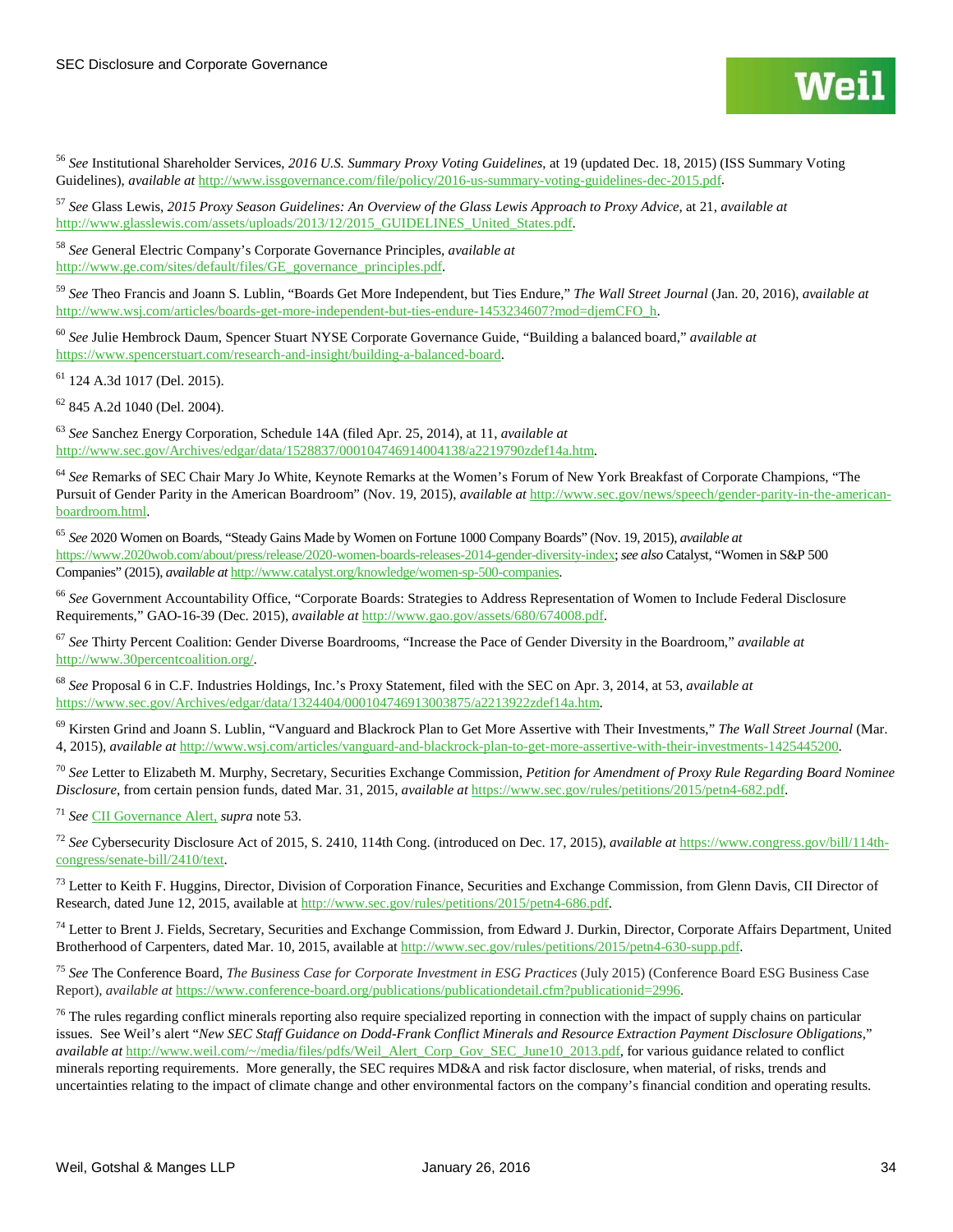*See* Commission Guidance Regarding Disclosure Related to Climate Change, SEC Rel. No. 33-9106 (Feb. 2, 2010), *available at*  [http://www.sec.gov/rules/interp/2010/33-9106.pdf.](http://www.sec.gov/rules/interp/2010/33-9106.pdf)

<sup>77</sup> *See* PwC Investor Resource Institute, *Sustainability Goes Mainstream: Insights into Investor Views* (May 2014), available at <https://www.pwc.com/us/en/pwc-investor-resource-institute/publications/assets/pwc-sustainability-goes-mainstream-investor-views.pdf> (PwC Sustainability Survey); *see also* Veena Ramani, *View from the Top: How Corporate Boards can Engage on Sustainability and Performance*, Ceres Inc. (October 2015), *available at* [https://www.ceres.org/view-from-the-top.](https://www.ceres.org/view-from-the-top)

<sup>78</sup> *See* Sustainable Investments Institute, *Board Oversight of Sustainability Issues: A Study of the S&P 500* (Mar. 31, 2014), *available at* http://irrcinstitute.org/wp-content/uploads/2015/09/final\_2014\_si2\_irrci\_report\_on\_board\_oversight\_of\_sustainability\_issues\_public1.pdf.

<sup>79</sup> *See* BlackRock, 21st Century Engagement: Investor Strategies for ESG Considerations into Corporate Interactions, *available at*  [https://www.blackrock.com/corporate/en-us/about-us/responsible-investment/responsible-investment-reports;](https://www.blackrock.com/corporate/en-us/about-us/responsible-investment/responsible-investment-reports) *see also* BlackRock, Ceres Launch Investor Guide on US Corporate Engagement (May 28, 2015), available a[t http://www.ceres.org/press/press-releases/blackrock-ceres-launch](http://www.ceres.org/press/press-releases/blackrock-ceres-launch-investor-guide-on-us-corporate-engagement)[investor-guide-on-us-corporate-engagement.](http://www.ceres.org/press/press-releases/blackrock-ceres-launch-investor-guide-on-us-corporate-engagement) The guide provides tactics and case studies from 37 engagements experts in six countries. In October 2015, BlackRock launched its BlackRock Impact US Equity Fund, a mutual fund for investors that aims to invest in measurable social and environmental outcomes.

<sup>80</sup> *See* CalSTRS, Sustainability Risk Management, *available at* [http://www.calstrs.com/sustainability-risk-management-0.](http://www.calstrs.com/sustainability-risk-management-0)

<sup>81</sup> *See* Russell Reynolds Associates, *Global and Regional Trends in Corporate Governance for 2016* (Dec. 10, 2015), at 3, *available at*  [http://www.russellreynolds.com/insights/thoughtleadership/Documents/Global%20and%20Regional%20Trends%20for%20%20Corporate%20Gover](http://www.russellreynolds.com/insights/thoughtleadership/Documents/Global%20and%20Regional%20Trends%20for%20%20Corporate%20Governance%20in%202016.pdf) [nance%20in%202016.pdf.](http://www.russellreynolds.com/insights/thoughtleadership/Documents/Global%20and%20Regional%20Trends%20for%20%20Corporate%20Governance%20in%202016.pdf)

<span id="page-34-0"></span><sup>82</sup> *See* [ISS Post-Season Review,](http://www.issgovernance.com/file/publications/1_preliminary-2015-proxy-season-review-united-states.pdf) *supra* note 39.

<sup>83</sup> Data summarized from ISS Corporate Solutions Voting Analytics (Nov. 18, 2015).

<sup>84</sup> *See* [ISS Summary Voting Guidelines,](http://www.issgovernance.com/file/policy/2016-us-summary-voting-guidelines-dec-2015.pdf) *supra* note 56.

<span id="page-34-1"></span><sup>85</sup> *See* Glass Lewis, *Proxy Paper™ Guidelines: 2016 Proxy Season – An Overview of the Glass Lewis Approach to Proxy Advice, United States* (Nov. 2016) (Glass Lewis 2016 Proxy Season Voting Guidelines), *available at*  [http://www.glasslewis.com/assets/uploads/2015/11/GUIDELINES\\_United\\_States\\_20161.pdf.](http://www.glasslewis.com/assets/uploads/2015/11/GUIDELINES_United_States_20161.pdf)

<span id="page-34-2"></span><sup>86</sup> *See, e.g.,* GM Sustainability Report, *available at* [http://www.gmsustainability.com/;](http://www.gmsustainability.com/) Sustainability: The Coca-Cola Company, *available at* [http://www.coca-colacompany.com/sustainability/;](http://www.coca-colacompany.com/sustainability/) Shell Sustainability Report, *available at* [http://www.shell.com/global/environment](http://www.shell.com/global/environment-society/reporting/s-reports.html)[society/reporting/s-reports.html;](http://www.shell.com/global/environment-society/reporting/s-reports.html) GE Sustainability, *available at* [http://www.gesustainability.com/;](http://www.gesustainability.com/) Walmart Global Responsibility Report, *available at* [http://corporate.walmart.com/global-responsibility/global-responsibility-report.](http://corporate.walmart.com/global-responsibility/global-responsibility-report)

<span id="page-34-4"></span><span id="page-34-3"></span><sup>87</sup> *See* Emily Chasan, "Investors Want More from Sustainability Reporting, Says Former SEC Head," *The Wall Street Journal* (Nov. 12, 2015) (WSJ Sustainability Reporting), *available at* [http://blogs.wsj.com/cfo/2015/11/12/investors-want-more-from-sustainability-reporting-says-former-sec](http://blogs.wsj.com/cfo/2015/11/12/investors-want-more-from-sustainability-reporting-says-former-sec-head/)[head/.](http://blogs.wsj.com/cfo/2015/11/12/investors-want-more-from-sustainability-reporting-says-former-sec-head/)

<span id="page-34-5"></span><sup>88</sup> *See* Ceres, SEC Sustainability Disclosure Search Tool, *available at* [http://www.ceres.org/resources/tools/sec-sustainability-disclosure.](http://www.ceres.org/resources/tools/sec-sustainability-disclosure) 

<span id="page-34-6"></span><sup>89</sup> *See* SASB Issues Provisional Sustainability Accounting Standards for Renewable Resources & Alternative Energy Sector (Dec. 16, 2015), *available at* [http://www.prnewswire.com/news-releases/sasb-issues-provisional-sustainability-accounting-standards-for-renewable-resources-](http://www.prnewswire.com/news-releases/sasb-issues-provisional-sustainability-accounting-standards-for-renewable-resources--alternative-energy-sector-300193407.html) [alternative-energy-sector-300193407.html.](http://www.prnewswire.com/news-releases/sasb-issues-provisional-sustainability-accounting-standards-for-renewable-resources--alternative-energy-sector-300193407.html)

<span id="page-34-7"></span><sup>90</sup> *See* FSB to establish Task Force on Climate-related Financial Disclosures (Dec. 4. 2015), *available at* [http://www.fsb.org/wp](http://www.fsb.org/wp-content/uploads/Climate-change-task-force-press-release.pdf)[content/uploads/Climate-change-task-force-press-release.pdf.](http://www.fsb.org/wp-content/uploads/Climate-change-task-force-press-release.pdf)

<sup>91</sup> *See* Commission Guidance Regarding Disclosure Related to Climate Change, 17 CFR Parts 211, 231 and 241 (SEC Climate Change Guidance), *available at* [https://www.sec.gov/rules/interp/2010/33-9106.pdf.](https://www.sec.gov/rules/interp/2010/33-9106.pdf)

 $92$  For a comprehensive review of disclosure efforts by governments and stock exchanges, see the table on Global CSR Disclosure provided by the Initiative for Responsible Global Investment of The Hauser Institute for Civil Society at the Center for Public Leadership at the Harvard Kennedy School, which is available a[t http://hausercenter.org/iri/about/global-csr-disclosure-requirements.](http://hausercenter.org/iri/about/global-csr-disclosure-requirements)

<sup>93</sup> *See* Directive 2014/95/EU, *available at* [http://eur-lex.europa.eu/legal-content/EN/TXT/?uri=CELEX%3A32014L0095;](http://eur-lex.europa.eu/legal-content/EN/TXT/?uri=CELEX%3A32014L0095) *see also* European Commission Statement, *Improving Corporate Governance: Europe's Largest Companies Will Have to Be More Transparent About How They Operate* (Apr. 15, 2014), *available at* [http://europa.eu/rapid/press-release\\_STATEMENT-14-124\\_en.htm.](http://europa.eu/rapid/press-release_STATEMENT-14-124_en.htm) 

<sup>94</sup> *See* [SEC Climate Change Guidance,](https://www.sec.gov/rules/interp/2010/33-9106.pdf) *supra* note 91.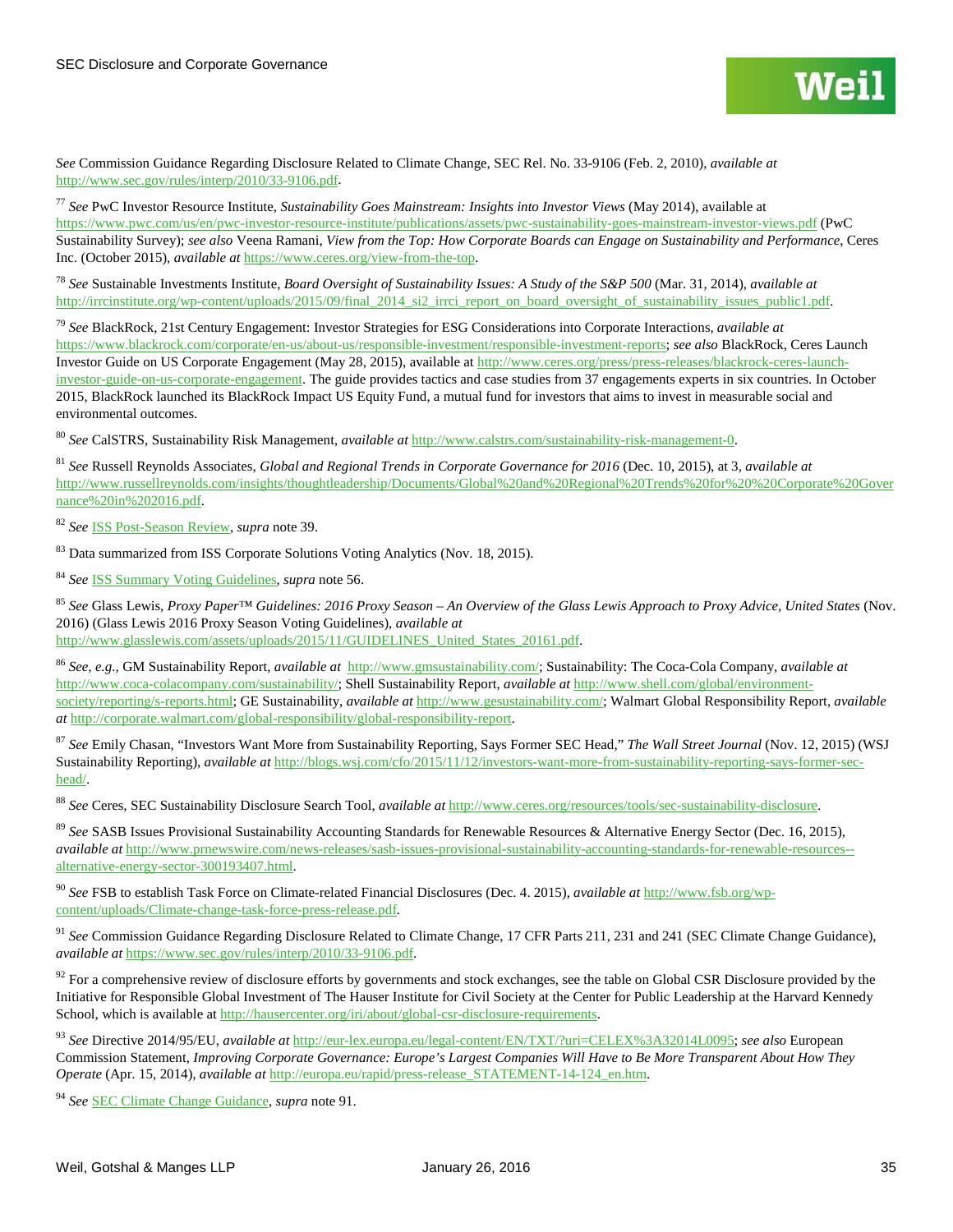<sup>95</sup> *See* Clifford Krauss, "Peabody Energy Agrees to Greater Disclosures of Financial Risks," *The New York Times* (Nov. 9, 2015), *available at* [http://www.nytimes.com/2015/11/09/business/energy-environment/peabody-energy-agrees-to-greater-disclosures-of-financial-risks.html;](http://www.nytimes.com/2015/11/09/business/energy-environment/peabody-energy-agrees-to-greater-disclosures-of-financial-risks.html) *see also*  Chris Mooney, "New York is investigating Exxon Mobil for allegedly misleading the public about climate change," *The Washington Post* (Nov. 5, 2015), *available at* [https://www.washingtonpost.com/news/energy-environment/wp/2015/11/05/exxonmobil-under-investigation-for-misleading-the](https://www.washingtonpost.com/news/energy-environment/wp/2015/11/05/exxonmobil-under-investigation-for-misleading-the-public-about-climate-change/)[public-about-climate-change/;](https://www.washingtonpost.com/news/energy-environment/wp/2015/11/05/exxonmobil-under-investigation-for-misleading-the-public-about-climate-change/) *see also* Lauren Kurtz, "New York State Attorney General Subpoenas Exxon Mobil," *Climate Change Blog*, Columbia Law School Sabin Center for Climate Change Law (Nov. 9, 2015), *available at* [http://blogs.law.columbia.edu/climatechange/2015/11/09/new-york](http://blogs.law.columbia.edu/climatechange/2015/11/09/new-york-state-attorney-general-subpoenas-exxon-mobil/)[state-attorney-general-subpoenas-exxon-mobil/.](http://blogs.law.columbia.edu/climatechange/2015/11/09/new-york-state-attorney-general-subpoenas-exxon-mobil/)

<sup>96</sup> *See, e.g.*, BlackRock, "Global corporate governance and engagement principles" (June 2014), *available at*

<https://www.blackrock.com/corporate/en-cn/literature/fact-sheet/blk-responsible-investment-1engprinciples-global-122011.pdf> (setting forth BlackRock's ESG investment principles); *see also* T. Rowe Price, "Building on Our Values: Corporate Social Responsibility Report" (2014), *available at* [http://corporate.troweprice.com/ccw/home/responsibility/corporateSocialResponsibilityReports.do.](http://corporate.troweprice.com/ccw/home/responsibility/corporateSocialResponsibilityReports.do)

<sup>97</sup> *See, e.g.,* Breckinridge Capital Advisors, ESG Integration in Corporate Fixed Income (Jan. 2015), *available at*  [http://www.breckinridge.com/pdf/whitepapers/ESG%20Integration%20in%20Corporate%20Fixed%20Income.pdf.](http://www.breckinridge.com/pdf/whitepapers/ESG%20Integration%20in%20Corporate%20Fixed%20Income.pdf) *See also* McKinsey & Company, "Profits with a purpose: How organizing for sustainability can benefit the bottom line" (2014), *available at* [http://www.mckinsey.com.](http://www.mckinsey.com/) 

<sup>98</sup> *See* Office of the California Attorney General, The California Transparency in Supply Chains Act: A Resource Guide (2015), *available at* [http://www.oag.ca.gov/sites/all/sites/agweb/pdfs/sb657/resource-guide.pdf.](http://www.oag.ca.gov/sites/all/sites/agweb/pdfs/sb657/resource-guide.pdf)

<sup>99</sup> *See* White[, AICPA Keynote Address,](http://www.sec.gov/news/speech/keynote-2015-aicpa-white.html) *supra* note 13; SEC Chief Accountant James V. Schnurr, Remarks before the 2015 AICPA National Conference on Current SEC and PCAOB Developments (Washington, D.C., Dec. 9, 2015), *available at* [http://www.sec.gov/news/speech/schnurr](http://www.sec.gov/news/speech/schnurr-remarls-aicpa-2015-conference-sec-pcaob-developments.htm)[remarls-aicpa-2015-conference-sec-pcaob-developments.htm;](http://www.sec.gov/news/speech/schnurr-remarls-aicpa-2015-conference-sec-pcaob-developments.htm) *see also* SEC Deputy Chief Accountant Brian T. Croteau, Remarks before the 2015 AICPA National Conference on Current SEC and PCAOB Developments (Washington, D.C., Dec. 9, 2015) (Croteau Remarks), *available at*  [http://www.sec.gov/news/speech/croteau-2015-aicpa.html.](http://www.sec.gov/news/speech/croteau-2015-aicpa.html)

<sup>100</sup> *See* L. Frost, "Audit Committees Face Mounting Workloads in 2016," *Financial Times Agenda* (Dec. 21, 2015); J. Lumb, "PLI Panelists Address Expanding Role of Audit Committees," *SEC Today* (Feb. 11, 2015); *see also* KPMG's Audit Committee Institute, *Audit Committee Guide*, at 29 (Sept. 2015).

<sup>101</sup> SEC Securities Act Rel. No. 33-9862 (discussing the SEC's Concept Release, Securities Act Release No. 9862, "Possible Revisions to Audit Committee Disclosures (July 1, 2015) (Concept Release), *available at* [https://www.sec.gov/rules/concept/2015/33-9862.pdf\)](https://www.sec.gov/rules/concept/2015/33-9862.pdf).

<sup>102</sup> For a helpful summary of the comment letters, se[e Croteau Remarks,](http://www.sec.gov/news/speech/croteau-2015-aicpa.html) *supra* note 99.

<sup>103</sup> *See* White[, AICPA Keynote Address,](http://www.sec.gov/news/speech/keynote-2015-aicpa-white.html) *supra* note 13*.* 

<sup>104</sup> Croteau [Remarks](http://www.sec.gov/news/speech/croteau-2015-aicpa.html) (emphasis in the original), *supra* note 99.

<sup>105</sup> [Concept Release,](https://www.sec.gov/rules/concept/2015/33-9862.pdf) *supra* note 101, at 5.

<sup>106</sup> See, e.g., CII Governance Alert, Carpenters' Fund Continues to Make Progress on Audit Disclosure (July 2015), available at [http://www.cii.org/article.content.asp?edition=4&section=13&article=603](http://www.cii.org/article.content.asp?edition=4§ion=13&article=603) (describing the union pension fund's three-year letter-writing campaign, targeting certain S&P 500 companies, seeking additional information regarding the audit committee's oversight of the outside auditor); *see also*  [BlackRock Proxy Voting Guidelines](http://www.blackrock.com/corporate/en-us/literature/fact-sheet/blk-responsible-investment-guidelines-us.p) (indicating that the fund examines the Audit Committee Report "for insights into the scope of the audit committee's responsibilities, including an overview of audit committee processes, issues on the audit committee's agenda and key decisions taken by the audit committee.").

<sup>107</sup> *See* Audit Committee Collaboration, *Enhancing the Audit Committee Report: A Call to Action* (Nov. 2013), *available at*  [http://www.thecaq.org/reports-and-publications/enhancing-the-audit-committee-report-a-call-to-action.](http://www.thecaq.org/reports-and-publications/enhancing-the-audit-committee-report-a-call-to-action) This collaboration consisted not only of the CAQ, but also the National Association of Corporate Directors, Corporate Board Member/NYSE Euronext, Tapestry Networks, the Directors' Council, and the Association of Audit Committee Members.

<span id="page-35-1"></span><span id="page-35-0"></span><sup>108</sup> *See* CAQ/Audit Analytics, *Audit Committee Transparency Barometer Report 2015* (2015 CAQ/AA Audit Committee Transparency Barometer), *available at* [http://www.thecaq.org/docs/default-source/reports-and-publications/2015-audit-committee-transparency-barometer.pdf?sfvrsn=2/2015](http://www.thecaq.org/docs/default-source/reports-and-publications/2015-audit-committee-transparency-barometer.pdf?sfvrsn=2/2015-audit-committee-transparency-barometer) [audit-committee-transparency-barometer.](http://www.thecaq.org/docs/default-source/reports-and-publications/2015-audit-committee-transparency-barometer.pdf?sfvrsn=2/2015-audit-committee-transparency-barometer) 

<span id="page-35-2"></span><sup>109</sup> *See* EY Center for Board Matters, "Audit committee reporting to shareholders in 2015" (Sept. 2015) (2015 EY Report), *available at* [http://www.ey.com/GL/en/issues/Governance-and-reporting/EY-audit-committee-reporting-to-shareholders-in-2015;](http://www.ey.com/GL/en/issues/Governance-and-reporting/EY-audit-committee-reporting-to-shareholders-in-2015) *see also* EY Center for Board Matters, *Let's talk: governance – Audit committee reporting to shareholders 2014 proxy season update* (Aug. 2014), *available at*  [http://www.ey.com/Publication/vwLUAssets/ey-lets-talk-governance-august-2014/\\$FILE/ey-lets-talk-governance-august-2014.pdf.](http://www.ey.com/Publication/vwLUAssets/ey-lets-talk-governance-august-2014/$FILE/ey-lets-talk-governance-august-2014.pdf)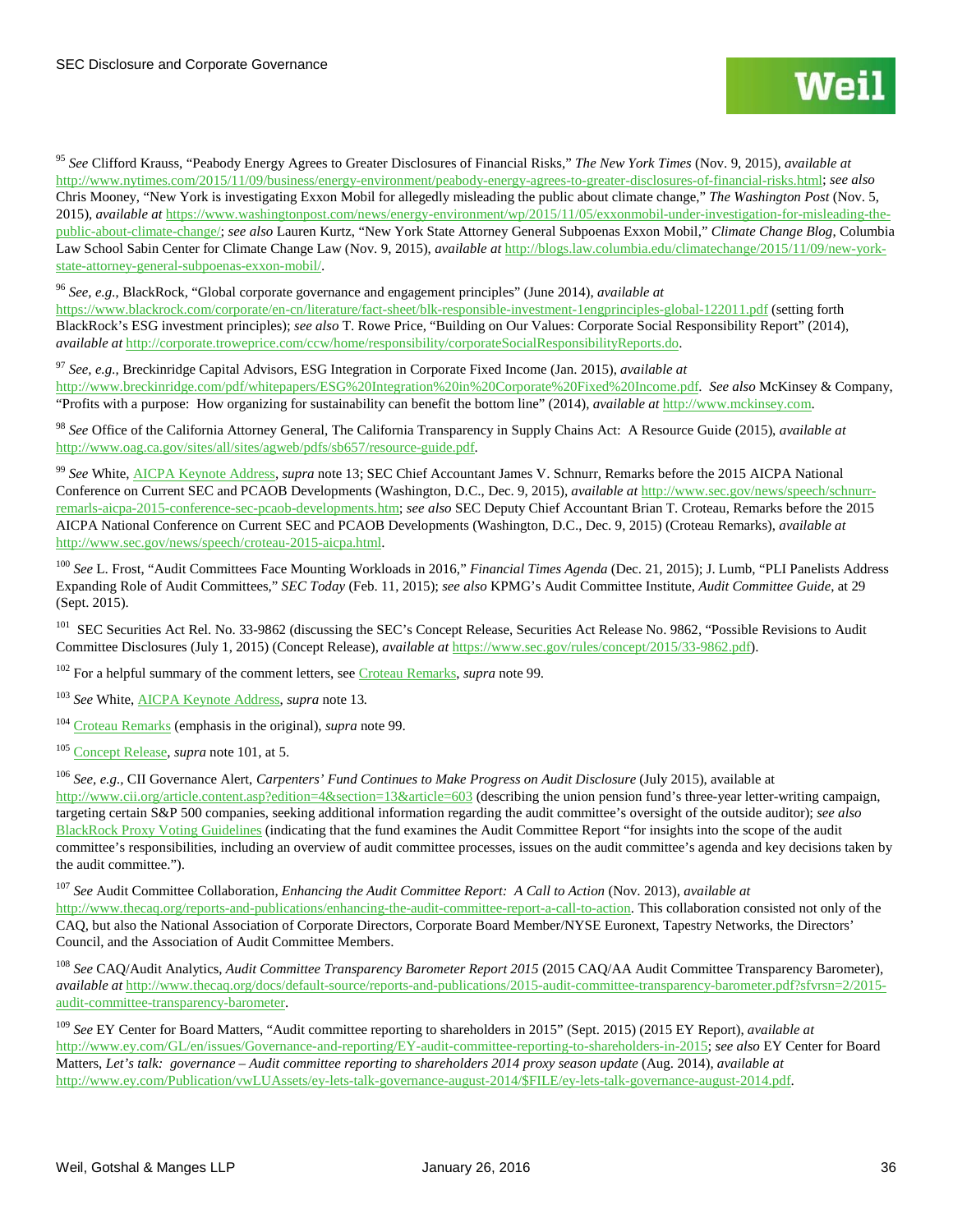<span id="page-36-1"></span> *See* Deloitte, "Current trends in audit committee reporting" (Nov. 18, 2015), *available at*  [http://ww2.deloitte.com/content/dam/Deloitte/us/Documents/audit/us-audit-current-trends-audit-committee-reporting.pdf.](http://ww2.deloitte.com/content/dam/Deloitte/us/Documents/audit/us-audit-current-trends-audit-committee-reporting.pdf)

*See* [2015 EY Report,](http://www.ey.com/GL/en/issues/Governance-and-reporting/EY-audit-committee-reporting-to-shareholders-in-2015) *supra* note 109, at 2.

*See* [2015 CAQ/AA Transparency Barometer,](http://www.thecaq.org/docs/default-source/reports-and-publications/2015-audit-committee-transparency-barometer.pdf?sfvrsn=2/2015-audit-committee-transparency-barometer) *supra* note 107, at 1.

<span id="page-36-2"></span>*See* SEC Release No. 33-9877 (Aug. 5, 2015), *available at* [http://www.sec.gov/rules/final/2015/33-9877.pdf.](http://www.sec.gov/rules/final/2015/33-9877.pdf)

<span id="page-36-3"></span>*See* SEC Release No. 33-9861 (July 1, 2015), *available at* [http://www.sec.gov/rules/proposed/2015/33-9861.pdf.](http://www.sec.gov/rules/proposed/2015/33-9861.pdf) 

*See* SEC Release No. 34-74835 (Apr. 29, 2015), *available at* [https://www.sec.gov/rules/proposed/2015/34-74834.pdf.](https://www.sec.gov/rules/proposed/2015/34-74834.pdf)

<span id="page-36-4"></span>*See* SEC Release No. 33-9723 (Feb. 9, 2015), *available at* [http://www.sec.gov/rules/proposed/2015/33-9723.pdf.](http://www.sec.gov/rules/proposed/2015/33-9723.pdf) 

2012 WL 2501105 (Del. Ch. June 29, 2012).

114 A.3d 563, 571 (Del. Ch. 2015) (*Calma*).

*Calma, supra* note 118.

*Calma, supra* note 118 at 588.

*Calma, supra* note 118 at 588.

*Calma, supra* note 118 at 588.

 For a discussion of possible accounting ramifications of provisions permitting the exercise of discretion where a clawback otherwise would be triggered, see PwC, *Executive Compensation: Clawbacks – 2014 Proxy Disclosure Study* (Jan. 2015).

<sup>124</sup> This study, which was co-authored by Professor David F. Larcker of Stanford and co-authors Brian Tayan (Stanford Business School), Ronald Schneider (RR Donnelley Financial Services) and Aaron Boyd (Equilar), is available a[t http://www.gsb.stanford.edu/faculty](http://www.gsb.stanford.edu/faculty-research/publications/2015-investor-survey-deconstructing-proxy-statements-what-matters)[research/publications/2015-investor-survey-deconstructing-proxy-statements-what-matters.](http://www.gsb.stanford.edu/faculty-research/publications/2015-investor-survey-deconstructing-proxy-statements-what-matters)

1999 WL 1009210, at  $*1$  (Del. Ch. Oct. 25, 1999).

73 A.3d 934 (Del. Ch. 2013) (*Boilermakers*).

*Boilermakers*, *supra* note 126, at 953.

*Roberts v. TriQuint Semiconductor, Inc.*, 2015 WL 8539902, at \*5 (Or. Dec. 10, 2015).

 *See, e.g.*, *In re: CytRx Corp. S'holder Derivative Litig.*, No. 14-6414-GHK-PJW (C.D. Ca. Oct. 30, 2015) (upholding a forum selection bylaw "adopted '*after* Defendants' wrongdoing commenced,'" and noting that "the timing of a forum-selection clause's adoption does not dictate the clause's validity"); *TriQuint*, 2015 WL 8539902, at \*5 (forum selection bylaw adopted two days before announcement of a merger was "not invalid or unenforceable under Delaware law as a breach of the board's fiduciary duty" because "Tri-Quint's forum-selection bylaw does not prevent its shareholders from challenging the merger. It only provides where they may do so."); *City of Providence v. First Citizens BancShares, Inc.*, 99 A.3d 229, 242 (Del. Ch. 2014) (enforcing forum selection bylaw adopted the same day company announced a merger agreement).

*See* [ISS FAQs, December 2015,](http://www.issgovernance.com/file/policy/us-policies-and-procedures-faq-dec-2015.pdf) *supra* note 44.

*See* [Glass Lewis 2016 Proxy Voting Guidelines,](http://www.glasslewis.com/assets/uploads/2015/11/GUIDELINES_United_States_20161.pdf) *supra* note 85.

91 A.3d 554 (Del. 2014).

<sup>133</sup> Section 109(b) provided, "The bylaws may not contain any provision that would impose liability on a stockholder for the attorneys' fees or expenses of the corporation or any other party in connection with an internal corporate claim, as defined in § 115 of this title."

*See* [ISS FAQs, December 2015,](http://www.issgovernance.com/file/policy/us-policies-and-procedures-faq-dec-2015.pdf) *supra* note 44.

<span id="page-36-0"></span>*See* [Glass Lewis 2016 Proxy Season Voting Guidelines,](http://www.glasslewis.com/assets/uploads/2015/11/GUIDELINES_United_States_20161.pdf) *supra* note 85.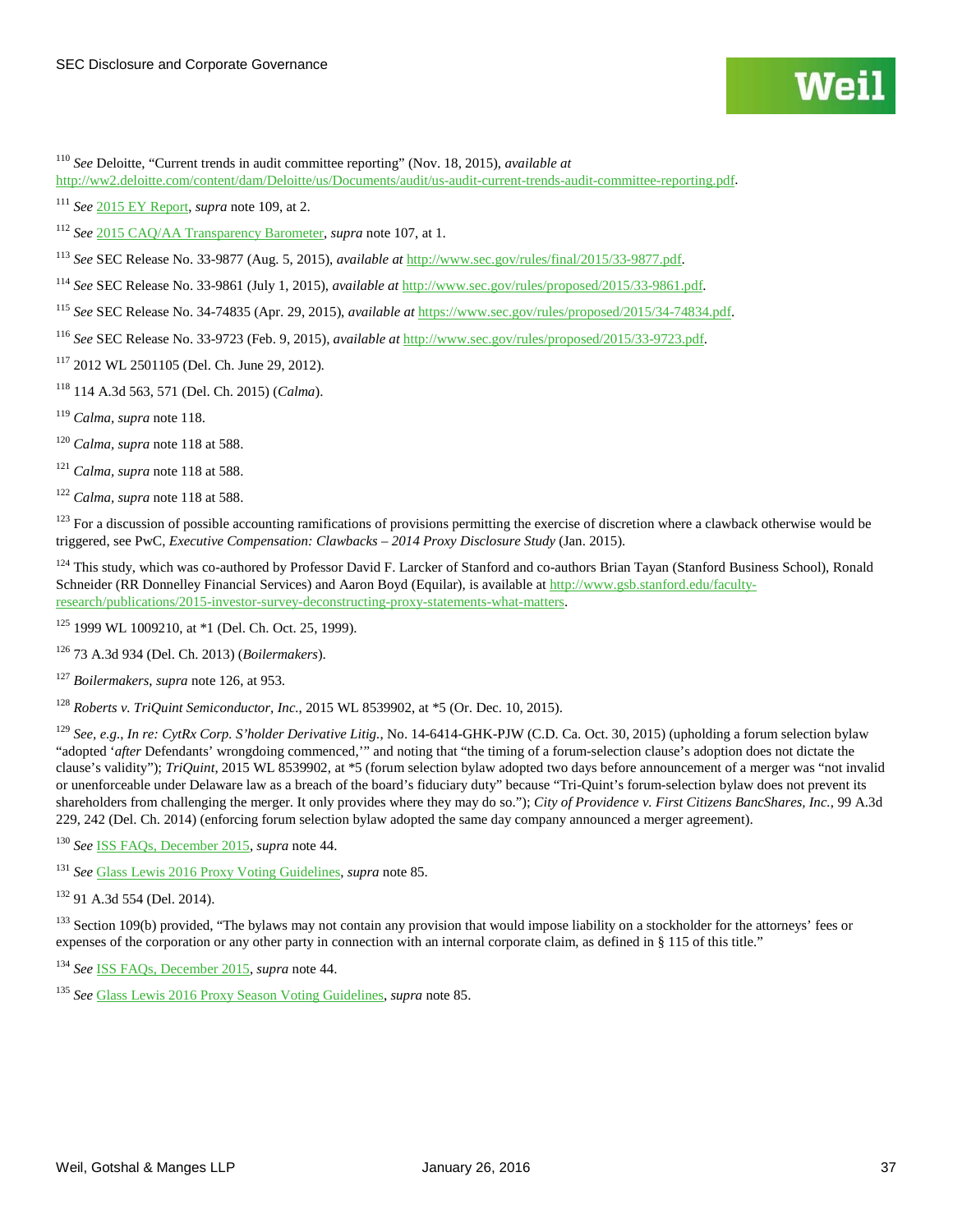## **Appendix I Review of Proxy Access Bylaws**

(as of January 25, 2016)

Since January 1, 2015, 124 companies have adopted proxy access bylaws. Set forth below is the list of those proxy access adopters and the proxy access formulations adopted, including their positions on "troublesome" or "problematic" provisions identified by CII and ISS, respectively.

<span id="page-37-1"></span><span id="page-37-0"></span>

|                         |                                      | Ownership<br><b>Threshold</b> | Limit on $#$ of<br><b>Proxy Access</b><br><b>Nominees</b>                                                                           | <b>Group</b><br><b>Limitation</b><br>$#$ of<br>share-<br>holders)    | <b>Loaned</b><br><b>Shares</b><br><b>Count as</b><br><b>Owned</b>                                                          | <b>Requires</b><br><b>Intent to</b><br><b>Hold Shares</b><br><b>After</b><br><b>Meeting</b> | <b>Re-nomination</b><br><b>Restriction</b>                                                                                                                    | <b>Prohibits</b><br><b>Compensation</b><br><b>Arrangements</b><br>with Third<br><b>Parties</b> | <b>More Restrictive</b><br><b>Advance Notice</b><br><b>Period</b>                                                         |
|-------------------------|--------------------------------------|-------------------------------|-------------------------------------------------------------------------------------------------------------------------------------|----------------------------------------------------------------------|----------------------------------------------------------------------------------------------------------------------------|---------------------------------------------------------------------------------------------|---------------------------------------------------------------------------------------------------------------------------------------------------------------|------------------------------------------------------------------------------------------------|---------------------------------------------------------------------------------------------------------------------------|
| <b>Bylaws</b><br>(124): | <b>Adopted Since</b><br>Jan. 1, 2015 | $3\%$ (113)<br>$5\%$ (11)     | 20% (50)<br>25% (11)<br>Greater of 2 or<br>20% (57)<br>Greater of 1 or<br>20% (3)<br>Greater of 2 or<br>25% (2)<br>Lesser of 20% or | No limit $(6)$<br>25(2)<br>20(106)<br>15(2)<br>10(4)<br>5(1)<br>1(1) | Yes $(106)$<br>Silent $(18)$                                                                                               | Yes $(39)$<br>No(85)                                                                        | Bar on re-<br>nomination if % of<br>shareholder support<br>not received:<br>$N/A$ (34)<br>$10\%$ (6)<br>$15\%$ (1)<br>$20\%$ (5)<br>25% (78)                  | Yes $(17)$<br>No (107)                                                                         | Different advance<br>notice period for proxy<br>access(92)<br>Same advance notice<br>period for director<br>nominees (32) |
|                         |                                      |                               | # of directors up<br>for election $(1)$                                                                                             |                                                                      |                                                                                                                            |                                                                                             | Competing Shareholder and Management Proposals: Three companies that presented both management and shareholder proxy access proposals in 2015 adopted a proxy |                                                                                                |                                                                                                                           |
| $\mathbf{1}$            | <b>AES</b><br>Corp.                  | 3%                            | 20%                                                                                                                                 | 20                                                                   | Yes (if loan<br>may be<br>recalled on 5<br>business days'<br>notice, shares<br>were recalled<br>and held until<br>meeting) | Yes                                                                                         | access bylaw, one of which was based on its majority-supported management proposal and the other based on a majority-supported shareholder proposal.<br>25%   | No                                                                                             | Proxy access and<br>advance notice: 150-120<br>/ meeting date                                                             |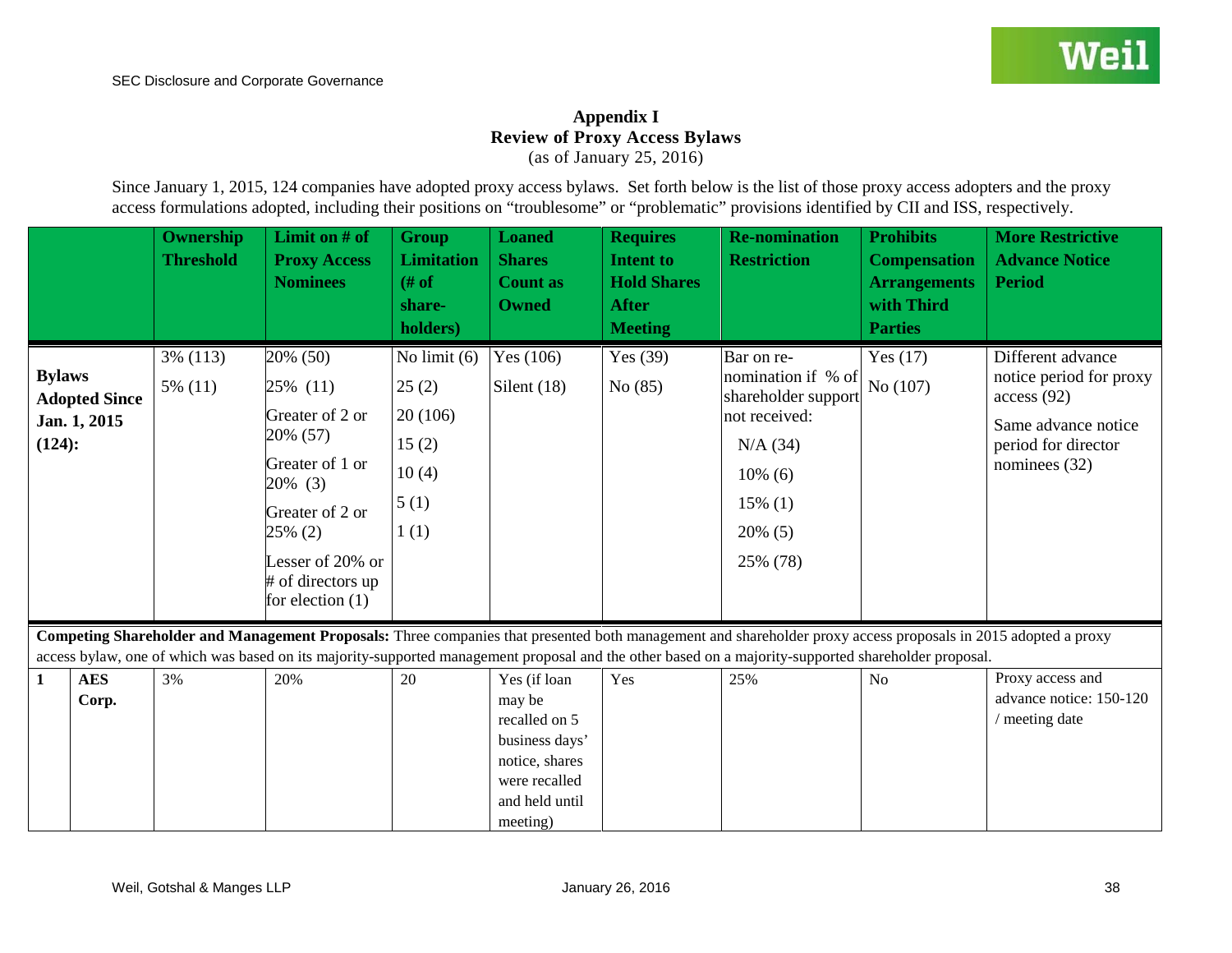<span id="page-38-9"></span><span id="page-38-8"></span><span id="page-38-7"></span><span id="page-38-6"></span><span id="page-38-5"></span><span id="page-38-4"></span><span id="page-38-3"></span><span id="page-38-2"></span><span id="page-38-1"></span><span id="page-38-0"></span>

|                |                                                      | <b>Ownership</b><br><b>Threshold</b> | Limit on # of<br><b>Proxy Access</b><br><b>Nominees</b>                    | <b>Group</b><br><b>Limitation</b><br># of<br>share-<br>holders) | <b>Loaned</b><br><b>Shares</b><br><b>Count as</b><br><b>Owned</b>                                                                          | <b>Requires</b><br><b>Intent to</b><br><b>Hold Shares</b><br><b>After</b><br><b>Meeting</b> | <b>Re-nomination</b><br><b>Restriction</b>                                                                                                                        | <b>Prohibits</b><br><b>Compensation</b><br><b>Arrangements</b><br>with Third<br><b>Parties</b> | <b>More Restrictive</b><br><b>Advance Notice</b><br><b>Period</b>                          |
|----------------|------------------------------------------------------|--------------------------------------|----------------------------------------------------------------------------|-----------------------------------------------------------------|--------------------------------------------------------------------------------------------------------------------------------------------|---------------------------------------------------------------------------------------------|-------------------------------------------------------------------------------------------------------------------------------------------------------------------|------------------------------------------------------------------------------------------------|--------------------------------------------------------------------------------------------|
| $\overline{2}$ | <b>Cloud</b><br><b>Peak</b><br><b>Energy</b><br>Inc. | 3%                                   | Lesser of 20% or<br># of directors to<br>be elected                        | 20                                                              | Yes (if loan<br>may be<br>recalled on 3<br>business days'<br>notice, shares<br>were recalled<br>and held until<br>meeting)                 | No                                                                                          | Not addressed                                                                                                                                                     | No                                                                                             | Proxy access: 150-120 /<br>mailing date<br>Advance notice: 120-90<br>days / meeting date   |
| $\mathbf{3}$   | <b>SBA</b><br>Communi<br>cations<br>Corp.            | 5%                                   | Greater of 1 or<br>20%                                                     | 10                                                              | Silent                                                                                                                                     | N <sub>o</sub>                                                                              | 25%                                                                                                                                                               | Yes                                                                                            | Proxy access: 120 days /<br>meeting date<br>Advance notice: 150-120<br>days / meeting date |
|                |                                                      |                                      | shareholders and 7 were supported by less than a majority of shareholders. |                                                                 |                                                                                                                                            |                                                                                             | Company Opposed: 28 companies that voted on shareholder proposals for proxy access in 2015 have adopted a proxy access bylaw - 21 were supported by a majority of |                                                                                                |                                                                                            |
| 1              | <b>Alexion</b><br><b>Pharmace</b><br>uticals         | 3%                                   | Greater of 2 or<br>20%                                                     | 20                                                              | Yes (if<br>revocable)                                                                                                                      | No                                                                                          | Not addressed                                                                                                                                                     | N <sub>o</sub>                                                                                 | Proxy access and<br>advance notice: 120-90<br>days / mailing date                          |
| $\overline{2}$ | American<br><b>Electric</b><br>Power                 | 3%                                   | Greater of 2 or<br>20%                                                     | 20                                                              | Yes (if loan<br>may be recalled<br>on 5 business<br>days' notice)                                                                          | $\overline{No}$                                                                             | Not addressed                                                                                                                                                     | No                                                                                             | Proxy access: 150-120 /<br>mailing date<br>Advance notice: 120-90<br>days / meeting date   |
| 3              | <b>Anadarko</b><br><b>Petroleum</b><br>Corp.         | 3%                                   | 25%                                                                        | 20                                                              | Yes (if loan<br>may be recalled<br>on 5 business<br>days' notice and<br>the shares were<br>recalled and<br>held through<br>annual meeting) | Yes                                                                                         | Not addressed                                                                                                                                                     | N <sub>o</sub>                                                                                 | Proxy access: 150-120 /<br>mailing date<br>Advance notice: 120-90<br>days / meeting date   |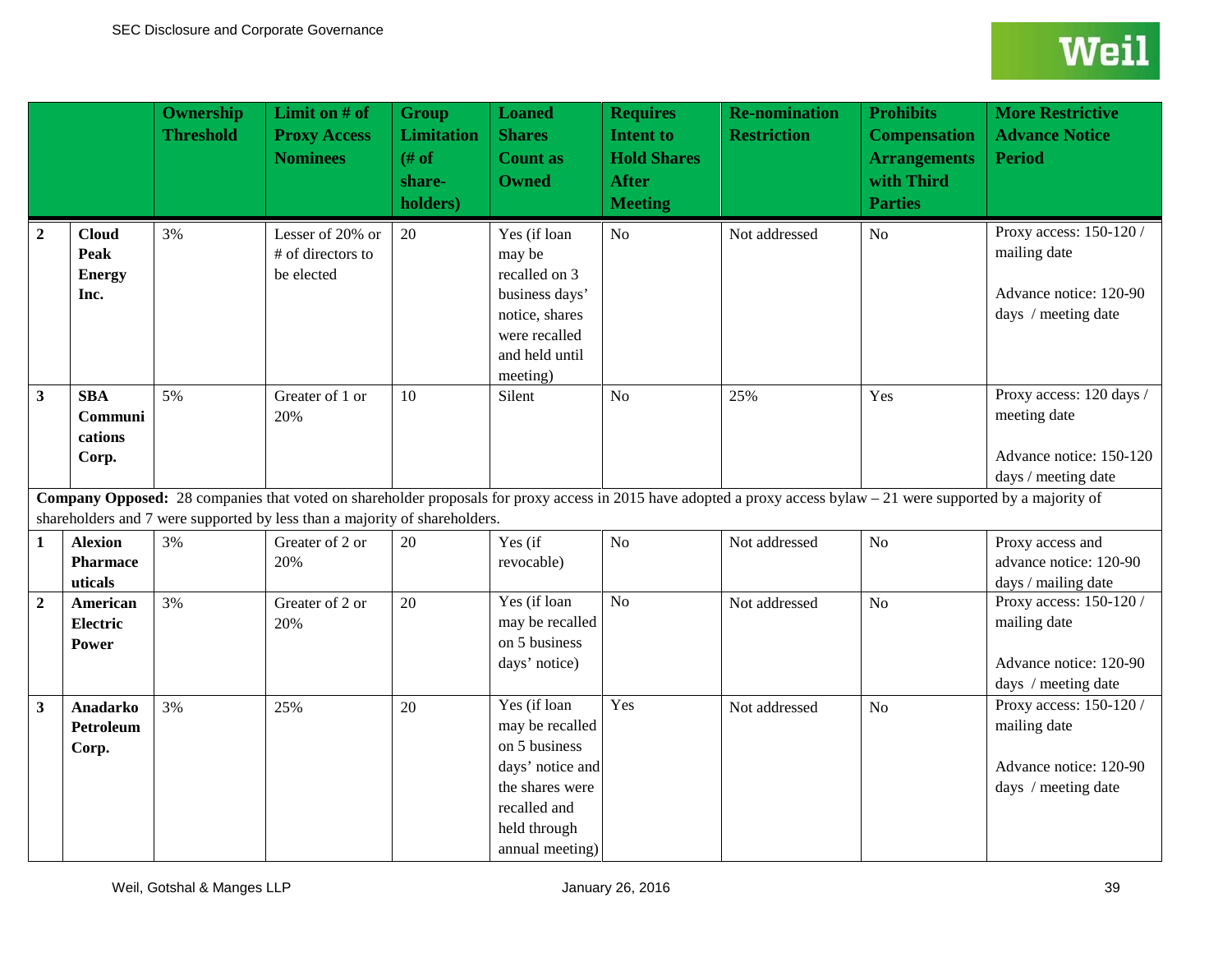<span id="page-39-8"></span><span id="page-39-7"></span><span id="page-39-6"></span><span id="page-39-5"></span><span id="page-39-4"></span><span id="page-39-3"></span><span id="page-39-2"></span><span id="page-39-1"></span><span id="page-39-0"></span>

|                         |                                           | <b>Ownership</b><br><b>Threshold</b> | <b>Limit on # of</b><br><b>Proxy Access</b><br><b>Nominees</b> | <b>Group</b><br><b>Limitation</b><br>$#$ of<br>share-<br>holders) | <b>Loaned</b><br><b>Shares</b><br><b>Count as</b><br><b>Owned</b>                                                                                | <b>Requires</b><br><b>Intent to</b><br><b>Hold Shares</b><br><b>After</b><br><b>Meeting</b> | <b>Re-nomination</b><br><b>Restriction</b> | <b>Prohibits</b><br><b>Compensation</b><br><b>Arrangements</b><br>with Third<br><b>Parties</b> | <b>More Restrictive</b><br><b>Advance Notice</b><br><b>Period</b>                             |
|-------------------------|-------------------------------------------|--------------------------------------|----------------------------------------------------------------|-------------------------------------------------------------------|--------------------------------------------------------------------------------------------------------------------------------------------------|---------------------------------------------------------------------------------------------|--------------------------------------------|------------------------------------------------------------------------------------------------|-----------------------------------------------------------------------------------------------|
| $\overline{\mathbf{4}}$ | Apple Inc.                                | 3%                                   | 20%                                                            | 20                                                                | Yes (if loan<br>may be<br>recalled on 5<br>business days'<br>notice and the<br>shares were<br>recalled and<br>held through<br>annual<br>meeting) | No                                                                                          | 25%                                        | N <sub>o</sub>                                                                                 | Proxy access: 150-120<br>days / mailing date<br>Advance notice: 120-90<br>days / meeting date |
| 5                       | <b>AvalonBay</b><br>Communit<br>ies, Inc. | 3%                                   | Greater of 2 or<br>20%                                         | 20                                                                | Yes (if loan<br>may be<br>recalled on 3<br>business days'<br>notice and the<br>shares were<br>recalled and<br>held through<br>annual<br>meeting) | No                                                                                          | Not addressed                              | N <sub>o</sub>                                                                                 | Proxy access and<br>advance notice: 150-120<br>days / mailing date                            |
| 6                       | <b>Chevron</b><br>Corp.                   | 3%                                   | 20%                                                            | 20                                                                | Yes (if loan<br>may be recalled<br>on 3 business<br>days' notice)                                                                                | N <sub>o</sub>                                                                              | 25%                                        | N <sub>o</sub>                                                                                 | Proxy access: 150-120 /<br>mailing date<br>Advance notice: 120-90<br>days / meeting           |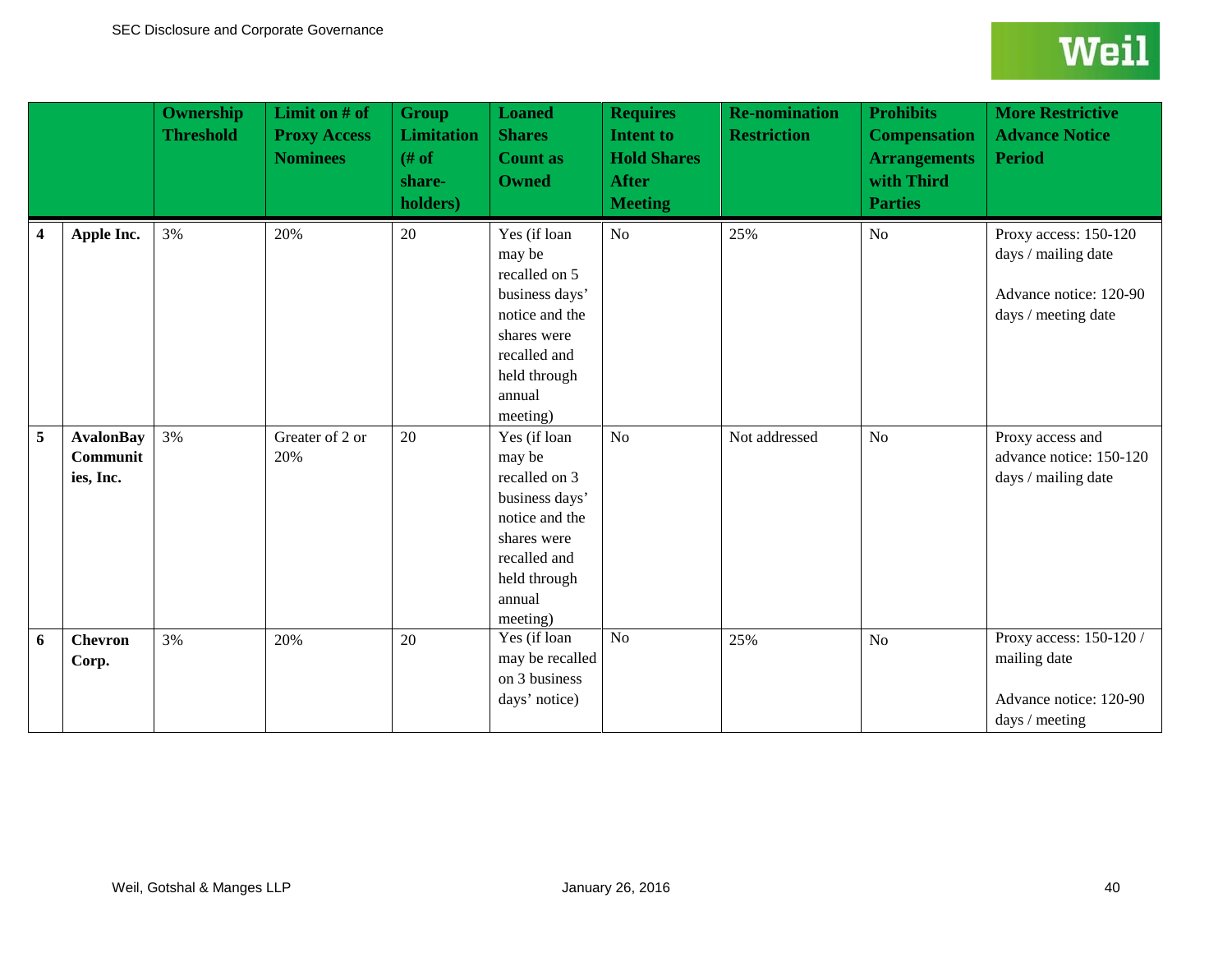<span id="page-40-5"></span><span id="page-40-4"></span><span id="page-40-3"></span><span id="page-40-2"></span><span id="page-40-1"></span><span id="page-40-0"></span>

|    |                                          | <b>Ownership</b><br><b>Threshold</b> | Limit on # of<br><b>Proxy Access</b><br><b>Nominees</b> | <b>Group</b><br><b>Limitation</b><br># of<br>share-<br>holders) | <b>Loaned</b><br><b>Shares</b><br><b>Count as</b><br><b>Owned</b>                                                                          | <b>Requires</b><br><b>Intent to</b><br><b>Hold Shares</b><br><b>After</b><br><b>Meeting</b> | <b>Re-nomination</b><br><b>Restriction</b> | <b>Prohibits</b><br><b>Compensation</b><br><b>Arrangements</b><br>with Third<br><b>Parties</b> | <b>More Restrictive</b><br><b>Advance Notice</b><br><b>Period</b>                             |
|----|------------------------------------------|--------------------------------------|---------------------------------------------------------|-----------------------------------------------------------------|--------------------------------------------------------------------------------------------------------------------------------------------|---------------------------------------------------------------------------------------------|--------------------------------------------|------------------------------------------------------------------------------------------------|-----------------------------------------------------------------------------------------------|
| 7  | <b>Cimarex</b><br><b>Energy</b><br>Corp. | 3%                                   | 25%                                                     | 20                                                              | Yes (if loan<br>may be<br>recalled on at<br>more than 5<br>business days'<br>notice, shares<br>were recalled<br>and held until<br>meeting) | No                                                                                          | 20%                                        | No                                                                                             | Proxy access and<br>advance notice: 120-90<br>days / meeting date                             |
| 8  | <b>Coca Cola</b><br>Company              | 3%                                   | Greater of 2 or<br>20%                                  | 20                                                              | Yes (if loan<br>may be recalled<br>on 3 business<br>days' notice)                                                                          | No                                                                                          | 25%                                        | No                                                                                             | Proxy access: 150-120<br>days / mailing date<br>Advance notice: 120-90<br>days / meeting date |
| 9  | Conoco<br><b>Philips</b>                 | 3%                                   | Greater of 2 or<br>20%                                  | 20                                                              | Yes (if loan<br>may be recalled<br>on 5 business<br>days' notice and<br>the shares were<br>recalled and<br>held through<br>annual meeting) | Yes                                                                                         | Not addressed                              | N <sub>o</sub>                                                                                 | Proxy access: 150-120<br>days / mailing date<br>Advance notice: 120-90<br>days / meeting date |
| 10 | <b>DTE</b><br><b>Energy</b><br>Co.       | 3%                                   | Greater of 2 or<br>20%                                  | None                                                            | Yes (if loan<br>may be recalled<br>on 5 business<br>days' notice)                                                                          | $\overline{No}$                                                                             | Not addressed                              | N <sub>o</sub>                                                                                 | Proxy access and<br>advance notice: 150-120<br>days / meeting date                            |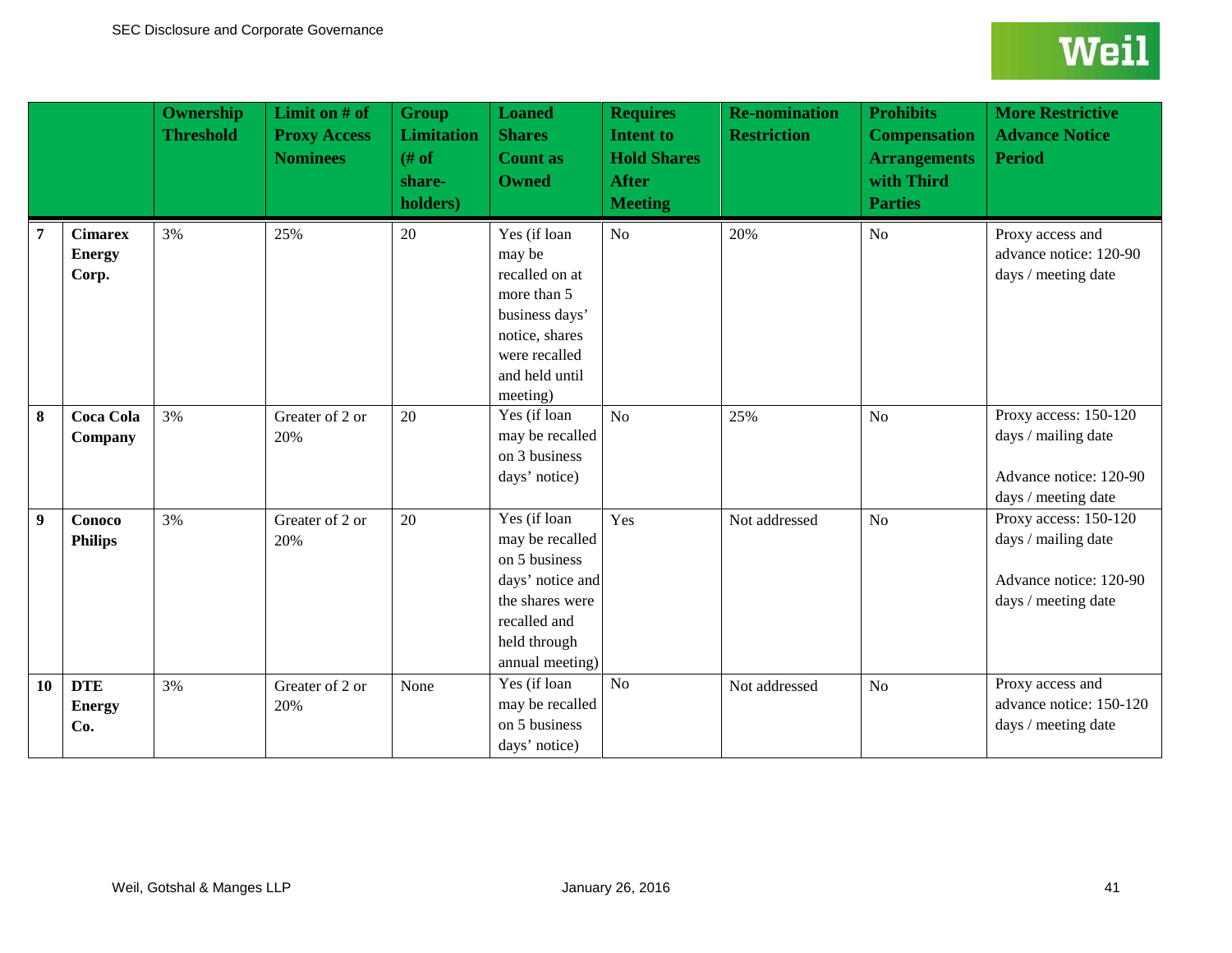<span id="page-41-4"></span><span id="page-41-3"></span><span id="page-41-2"></span><span id="page-41-1"></span><span id="page-41-0"></span>

|    |                                       | <b>Ownership</b><br><b>Threshold</b> | Limit on # of<br><b>Proxy Access</b><br><b>Nominees</b> | <b>Group</b><br><b>Limitation</b><br># of<br>share-<br>holders) | <b>Loaned</b><br><b>Shares</b><br><b>Count as</b><br><b>Owned</b>                                                                                | <b>Requires</b><br><b>Intent to</b><br><b>Hold Shares</b><br><b>After</b><br><b>Meeting</b> | <b>Re-nomination</b><br><b>Restriction</b> | <b>Prohibits</b><br><b>Compensation</b><br><b>Arrangements</b><br>with Third<br><b>Parties</b> | <b>More Restrictive</b><br><b>Advance Notice</b><br><b>Period</b>                             |
|----|---------------------------------------|--------------------------------------|---------------------------------------------------------|-----------------------------------------------------------------|--------------------------------------------------------------------------------------------------------------------------------------------------|---------------------------------------------------------------------------------------------|--------------------------------------------|------------------------------------------------------------------------------------------------|-----------------------------------------------------------------------------------------------|
| 11 | <b>Duke</b><br><b>Energy</b><br>Corp. | 3%                                   | Greater of 2 or<br>20%                                  | 20                                                              | Yes (if loan<br>may be<br>recalled on 5<br>business days'<br>notice and the<br>shares were<br>recalled and<br>held through<br>annual<br>meeting) | No                                                                                          | 25%                                        | N <sub>o</sub>                                                                                 | Proxy access: 150-120<br>days / mailing date<br>Advance notice: 120-90<br>days / meeting date |
| 12 | <b>EOG</b><br><b>Resources</b>        | 3%                                   | 20%                                                     | 20                                                              | Yes (if loan<br>may be recalled<br>on 3 business<br>days' notice)                                                                                | N <sub>o</sub>                                                                              | 10%                                        | N <sub>o</sub>                                                                                 | Proxy access and<br>advance notice: 120-90<br>days / meeting date                             |
| 13 | <b>EQT</b><br>Corp.                   | 3%                                   | Greater of 2 or<br>20%                                  | 20                                                              | Yes (if loan is<br>recallable or<br>revocable at any<br>time)                                                                                    | $\overline{No}$                                                                             | Not addressed                              | N <sub>o</sub>                                                                                 | Proxy access: 150-120<br>days / mailing date<br>Advance notice: 120-90<br>days / meeting date |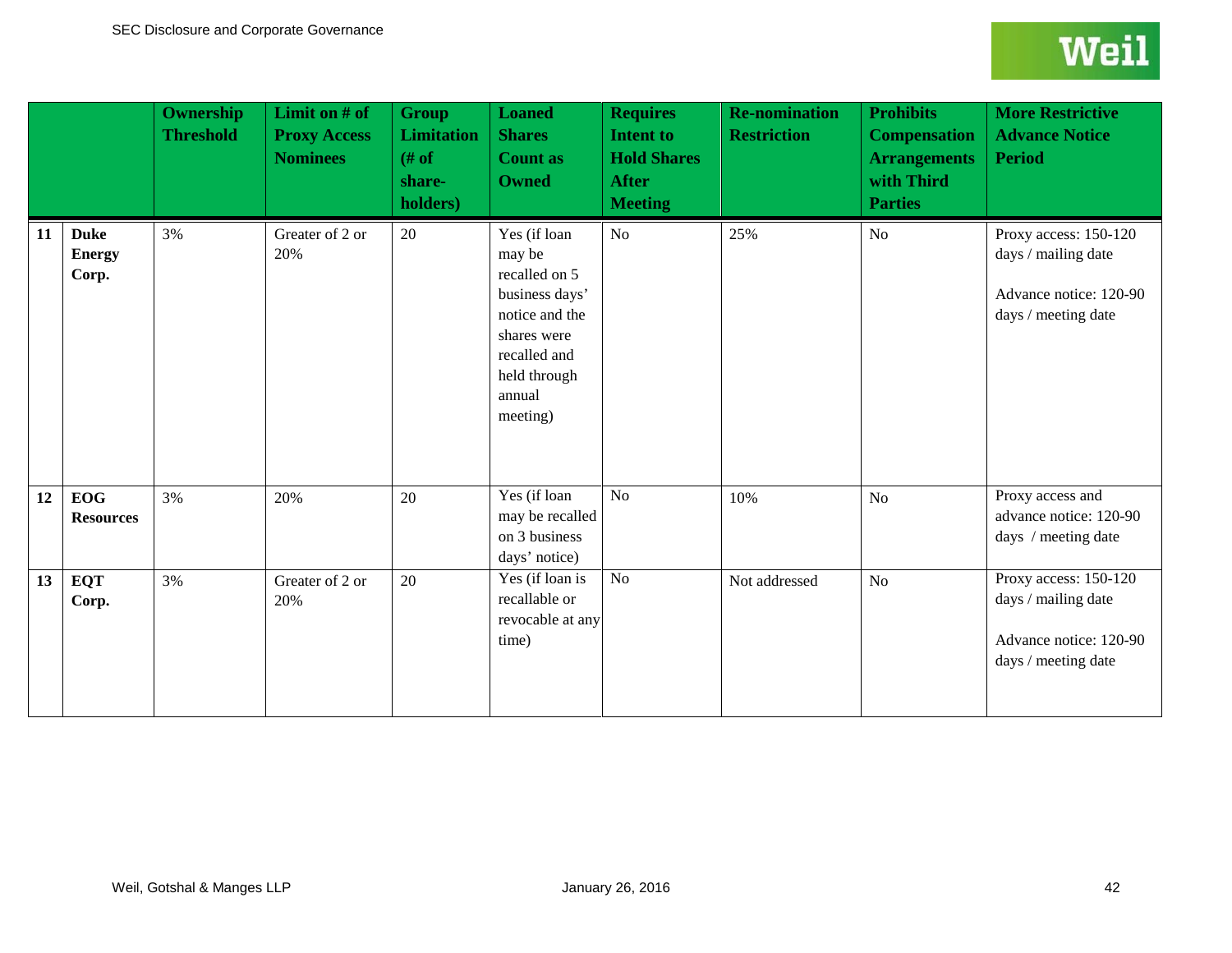<span id="page-42-5"></span><span id="page-42-4"></span><span id="page-42-3"></span><span id="page-42-2"></span><span id="page-42-1"></span><span id="page-42-0"></span>

|    |                                    | <b>Ownership</b><br><b>Threshold</b> | Limit on # of<br><b>Proxy Access</b><br><b>Nominees</b> | <b>Group</b><br><b>Limitation</b><br># of<br>share-<br>holders) | <b>Loaned</b><br><b>Shares</b><br><b>Count as</b><br><b>Owned</b>                                                                          | <b>Requires</b><br><b>Intent to</b><br><b>Hold Shares</b><br><b>After</b><br><b>Meeting</b> | <b>Re-nomination</b><br><b>Restriction</b> | <b>Prohibits</b><br><b>Compensation</b><br><b>Arrangements</b><br>with Third<br><b>Parties</b> | <b>More Restrictive</b><br><b>Advance Notice</b><br><b>Period</b>                             |
|----|------------------------------------|--------------------------------------|---------------------------------------------------------|-----------------------------------------------------------------|--------------------------------------------------------------------------------------------------------------------------------------------|---------------------------------------------------------------------------------------------|--------------------------------------------|------------------------------------------------------------------------------------------------|-----------------------------------------------------------------------------------------------|
| 14 | <b>Equity</b><br><b>Residentia</b> | 3%                                   | 20%                                                     | 20                                                              | Yes (if loan<br>may be recalled<br>on 3 business<br>days' notice and<br>the shares were<br>recalled and<br>held through<br>annual meeting) | $\overline{No}$                                                                             | Not addressed                              | N <sub>o</sub>                                                                                 | Proxy access and<br>advance notice: 150-120<br>days / meeting date                            |
| 15 | Hasbro,<br>Inc.                    | 3%                                   | Greater of 2 or<br>20%                                  | None                                                            | Yes (if loan<br>may be recalled<br>on 5 business<br>days' notice)                                                                          | Yes                                                                                         | 25%                                        | N <sub>o</sub>                                                                                 | Proxy access and<br>advance notice: 120-90<br>days / meeting date                             |
| 16 | <b>Hess Corp.</b>                  | 3%                                   | Greater of 2 or<br>20%                                  | 20                                                              | Yes (if loaned<br>shares may be<br>recalled)                                                                                               | No                                                                                          | Not addressed                              | No                                                                                             | Proxy access and<br>advance notice: 90 days /<br>meeting date                                 |
| 17 | Level 3<br>Communic<br>ations      | 3%                                   | 20%                                                     | 20                                                              | Silent                                                                                                                                     | No                                                                                          | 25%                                        | No                                                                                             | Proxy access: 150-120<br>days / mailing date<br>Advance notice: 120-90<br>days / meeting date |
| 18 | <b>McDonald</b><br>s Corp.         | 3%                                   | Greater of 2 or<br>20%                                  | 20                                                              | Yes (if loan<br>may be recalled<br>on 5 business<br>days' notice)                                                                          | No                                                                                          | Not addressed                              | No                                                                                             | Proxy access: and<br>advance notice:<br>120-90 days / meeting<br>date                         |
| 19 | <b>Monsanto</b>                    | 3%                                   | 20%                                                     | 20                                                              | Silent                                                                                                                                     | Yes                                                                                         | 25%                                        | Yes                                                                                            | Proxy access: 150-120<br>days / issuance date<br>Advance notice: 90-60<br>days / meeting date |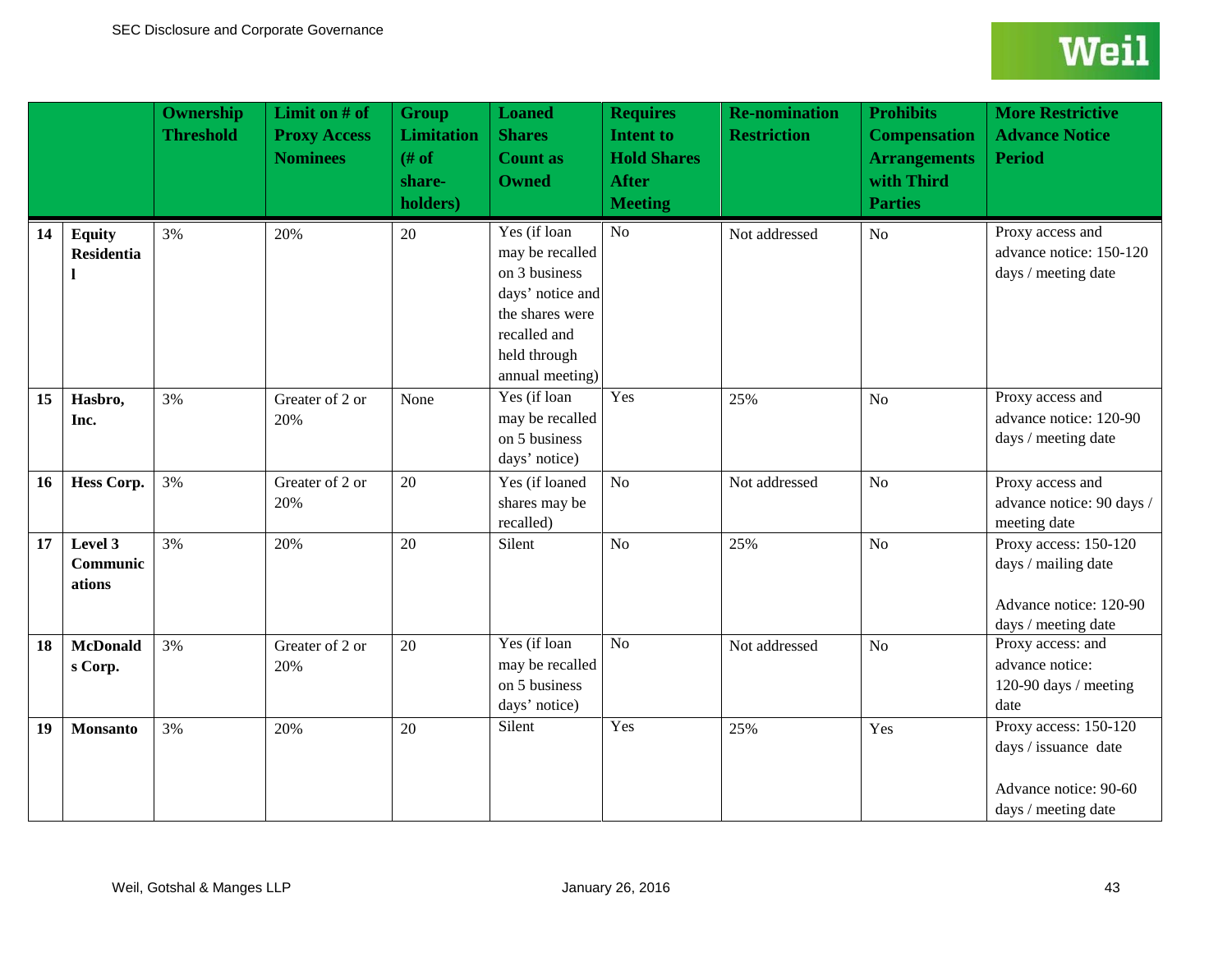<span id="page-43-13"></span><span id="page-43-12"></span><span id="page-43-11"></span><span id="page-43-10"></span><span id="page-43-9"></span><span id="page-43-8"></span><span id="page-43-7"></span><span id="page-43-6"></span><span id="page-43-5"></span><span id="page-43-4"></span><span id="page-43-3"></span><span id="page-43-2"></span><span id="page-43-1"></span><span id="page-43-0"></span>

|    |                                                      | Ownership<br><b>Threshold</b> | Limit on # of<br><b>Proxy Access</b><br><b>Nominees</b> | <b>Group</b><br><b>Limitation</b><br># of<br>share-<br>holders) | <b>Loaned</b><br><b>Shares</b><br><b>Count as</b><br><b>Owned</b>                                                                                | <b>Requires</b><br><b>Intent to</b><br><b>Hold Shares</b><br><b>After</b><br><b>Meeting</b> | <b>Re-nomination</b><br><b>Restriction</b> | <b>Prohibits</b><br><b>Compensation</b><br><b>Arrangements</b><br>with Third<br><b>Parties</b> | <b>More Restrictive</b><br><b>Advance Notice</b><br><b>Period</b>                                      |
|----|------------------------------------------------------|-------------------------------|---------------------------------------------------------|-----------------------------------------------------------------|--------------------------------------------------------------------------------------------------------------------------------------------------|---------------------------------------------------------------------------------------------|--------------------------------------------|------------------------------------------------------------------------------------------------|--------------------------------------------------------------------------------------------------------|
| 20 | <b>Noble</b><br><b>Energy</b><br>Inc.                | 5%                            | 20%                                                     | 20                                                              | Silent                                                                                                                                           | No                                                                                          | 25%                                        | Yes                                                                                            | Proxy access: 150-120<br>days / mailing date<br>Advance notice: 120-90<br>days / meeting date          |
| 21 | NVR, Inc.                                            | 5%                            | 20%                                                     | 20                                                              | Yes (if loan<br>may be<br>recalled on 3<br>business days'<br>notice)                                                                             | Yes                                                                                         | 25%                                        | Yes                                                                                            | Proxy access: 150-120<br>days / mailing date<br>Advance notice: 120-90<br>days / mailing date          |
| 22 | Occidental<br>Petroleum<br>Corp.                     | 3%                            | 25% or not less<br>than 2                               | 20                                                              | Yes (if loan<br>may be recalled<br>on 5 business<br>days' notice and<br>the shares were<br>recalled and<br>held through<br>annual meeting)       | Yes                                                                                         | 25%                                        | No                                                                                             | Proxy access: 150-120<br>days / mailing date<br>Advance notice: 70-90<br>days prior to meeting<br>date |
| 23 | <b>Peabody</b><br><b>Energy</b><br>Corp.             | 3%                            | Greater of 2 or<br>20%                                  | 20                                                              | Yes                                                                                                                                              | N <sub>o</sub>                                                                              | 10%                                        | No                                                                                             | Proxy access and<br>advance notice: 120 days<br>/ meeting date                                         |
| 24 | Pioneer<br><b>Natural</b><br><b>Resources</b><br>Co. | 3%                            | Greater of 2 or<br>20%                                  | 20                                                              | Yes (if loan<br>may be<br>recalled on 5<br>business days'<br>notice and the<br>shares were<br>recalled and<br>held through<br>annual<br>meeting) | Yes                                                                                         | 25%                                        | N <sub>o</sub>                                                                                 | Proxy access: 150-120<br>days / mailing date<br>Advance notice: 60 days<br>before meeting              |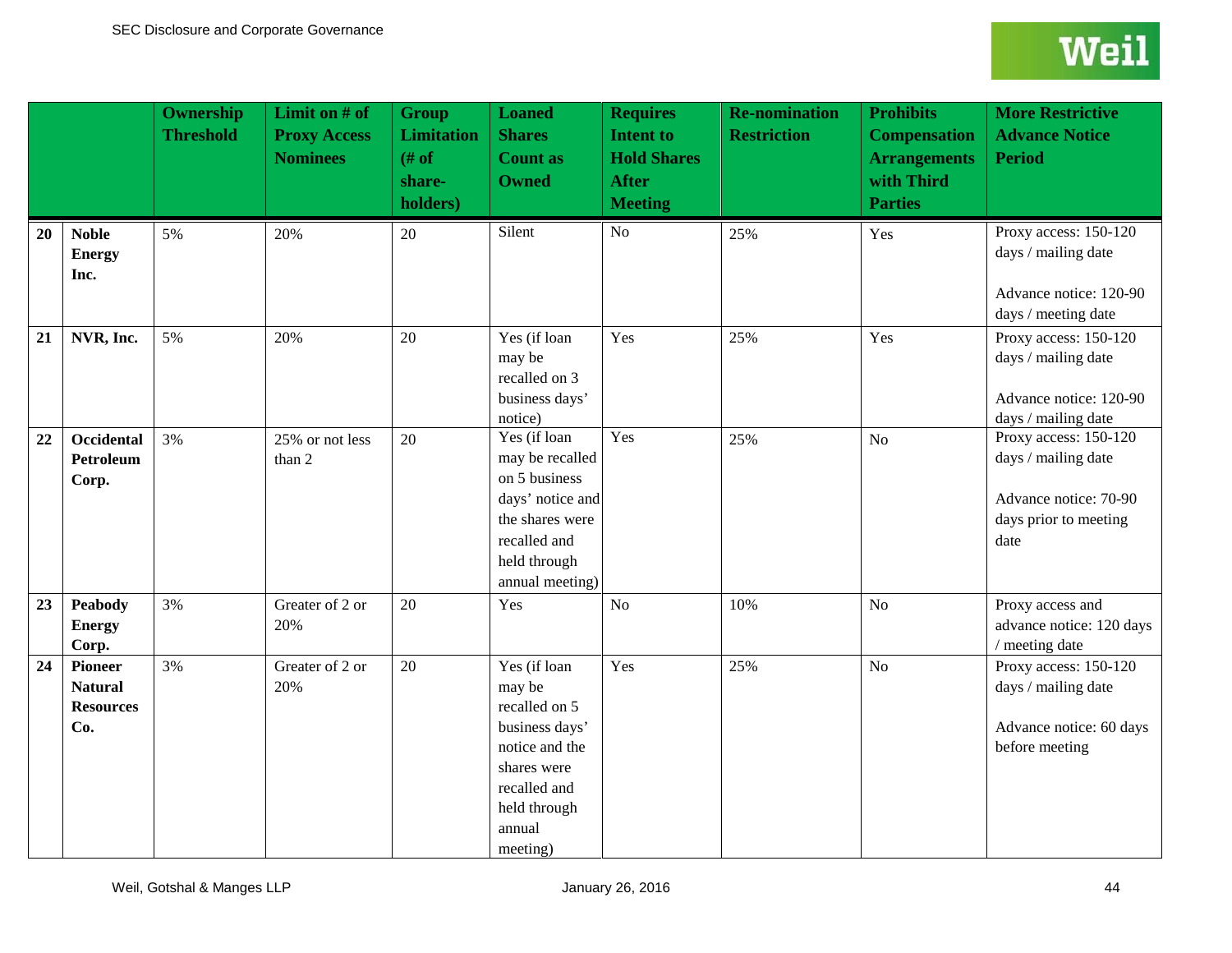<span id="page-44-5"></span><span id="page-44-4"></span><span id="page-44-3"></span><span id="page-44-2"></span><span id="page-44-1"></span><span id="page-44-0"></span>

|    |                                                       | <b>Ownership</b><br><b>Threshold</b> | Limit on # of<br><b>Proxy Access</b><br><b>Nominees</b> | <b>Group</b><br><b>Limitation</b><br>$#$ of<br>share-<br>holders) | <b>Loaned</b><br><b>Shares</b><br><b>Count as</b><br><b>Owned</b>                                                                                   | <b>Requires</b><br><b>Intent to</b><br><b>Hold Shares</b><br><b>After</b><br><b>Meeting</b> | <b>Re-nomination</b><br><b>Restriction</b> | <b>Prohibits</b><br><b>Compensation</b><br><b>Arrangements</b><br>with Third<br><b>Parties</b> | <b>More Restrictive</b><br><b>Advance Notice</b><br><b>Period</b>                                                                                                                                                                                                    |
|----|-------------------------------------------------------|--------------------------------------|---------------------------------------------------------|-------------------------------------------------------------------|-----------------------------------------------------------------------------------------------------------------------------------------------------|---------------------------------------------------------------------------------------------|--------------------------------------------|------------------------------------------------------------------------------------------------|----------------------------------------------------------------------------------------------------------------------------------------------------------------------------------------------------------------------------------------------------------------------|
| 25 | PPL Corp.                                             | 3%                                   | Greater of 2 or<br>20%                                  | 25                                                                | Yes (if loan<br>may be<br>recalled on up<br>to 5 business<br>days' notice)                                                                          | No                                                                                          | Not addressed                              | N <sub>o</sub>                                                                                 | Proxy access: 150-120<br>days / mailing date<br>Advance notice: 75 days<br>before meeting                                                                                                                                                                            |
| 26 | <b>Southwest</b><br>ern<br><b>Energy</b><br>Company   | 3%                                   | Greater of 2 or<br>20%                                  | 20                                                                | Yes (if loan<br>may be<br>recalled on 3<br>business<br>days' notice<br>and the<br>shares were<br>recalled and<br>held through<br>annual<br>meeting) | N <sub>o</sub>                                                                              | 25%                                        | N <sub>o</sub>                                                                                 | Proxy access: 150-120<br>days / mailing date<br>Advance notice: 120-<br>90 days / meeting date                                                                                                                                                                       |
| 27 | <b>TCF</b><br><b>Financial</b><br>Corp                | 3%                                   | 25%                                                     | 20                                                                | Silent                                                                                                                                              | Yes                                                                                         | Not addressed                              | N <sub>o</sub>                                                                                 | Proxy access: 150-120<br>days / mailing date<br>Advance notice: 60-90<br>days prior to meeting<br>date                                                                                                                                                               |
| 28 | <b>Walgreens</b><br><b>Boots</b><br>Alliance,<br>Inc. | 3%                                   | 20%                                                     | 20                                                                | Yes (if loaned<br>shares may be<br>recalled on 5<br>business days'<br>notice)                                                                       | No                                                                                          | 25%                                        | N <sub>o</sub>                                                                                 | Proxy access: 150-120<br>days / mailing date<br>Advance notice: 120-90<br>days / meeting date<br>Management Proposal: One company adopted a proxy access bylaw after a management proposal received majority support. The proposal was presented after a shareholder |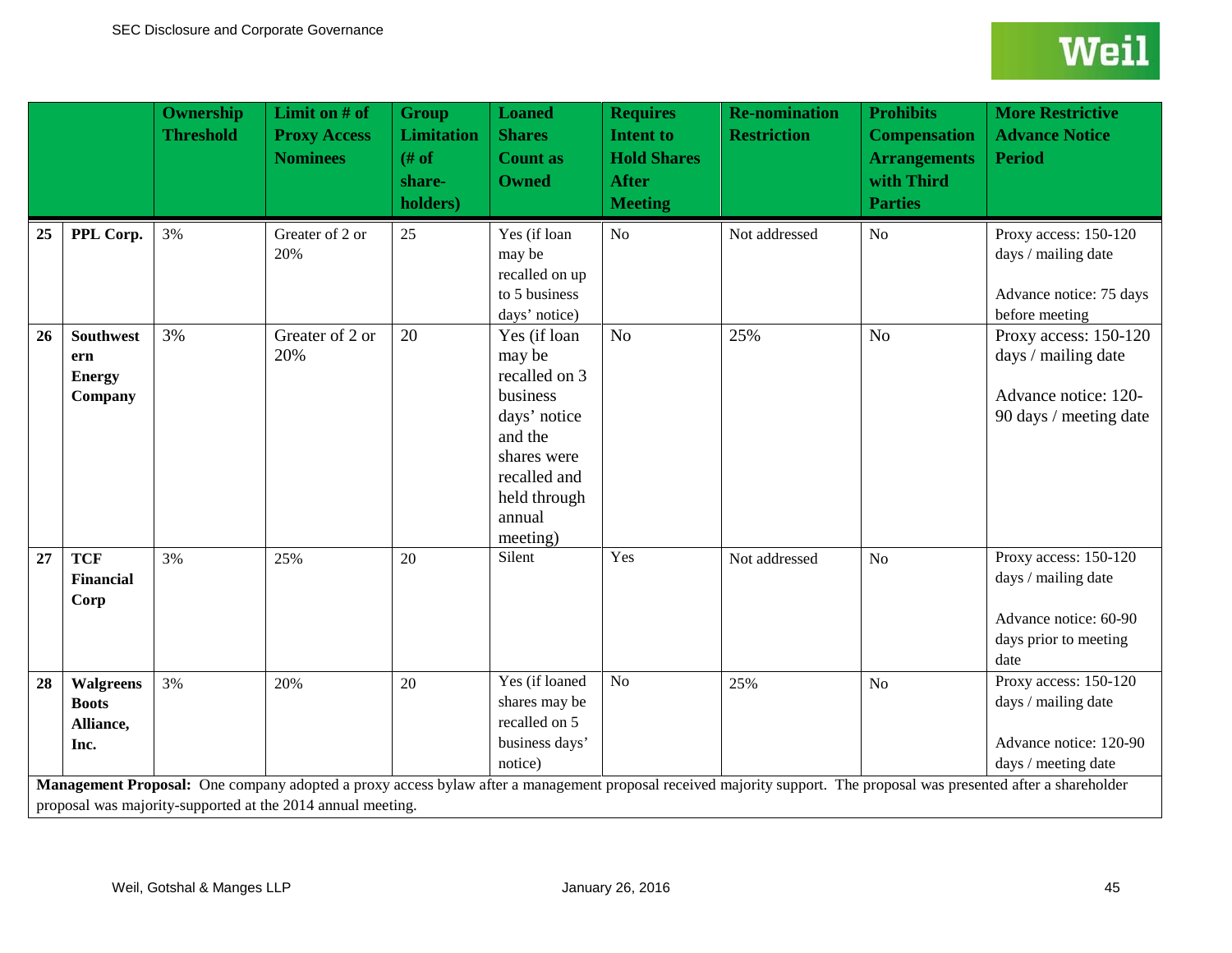<span id="page-45-2"></span><span id="page-45-1"></span><span id="page-45-0"></span>

|                         |                                                       | <b>Ownership</b><br><b>Threshold</b> | Limit on # of<br><b>Proxy Access</b><br><b>Nominees</b>                                                | <b>Group</b><br><b>Limitation</b><br># of<br>share-<br>holders) | <b>Loaned</b><br><b>Shares</b><br><b>Count as</b><br><b>Owned</b> | <b>Requires</b><br><b>Intent to</b><br><b>Hold Shares</b><br><b>After</b><br><b>Meeting</b> | <b>Re-nomination</b><br><b>Restriction</b>                                                                                                                            | <b>Prohibits</b><br><b>Compensation</b><br><b>Arrangements</b><br>with Third<br><b>Parties</b> | <b>More Restrictive</b><br><b>Advance Notice</b><br><b>Period</b>                             |
|-------------------------|-------------------------------------------------------|--------------------------------------|--------------------------------------------------------------------------------------------------------|-----------------------------------------------------------------|-------------------------------------------------------------------|---------------------------------------------------------------------------------------------|-----------------------------------------------------------------------------------------------------------------------------------------------------------------------|------------------------------------------------------------------------------------------------|-----------------------------------------------------------------------------------------------|
| $\mathbf{1}$            | <b>SLM</b><br>Corp.                                   | 3%                                   | 25%                                                                                                    | 20                                                              | Silent                                                            | No                                                                                          | 25%                                                                                                                                                                   | N <sub>o</sub>                                                                                 | Proxy access and<br>advance notice: 120-90<br>days / date of proxy<br>statement               |
|                         |                                                       |                                      | majority support and 1 after a shareholder proposal supported by management received majority support. |                                                                 |                                                                   |                                                                                             | Settled with Proponent: 16 companies adopted a proxy access bylaw after a settlement with the shareholder proponent, including 3 after a management proposal received |                                                                                                |                                                                                               |
| $\mathbf{1}$            | <b>Bank of</b><br>America<br>Corp.                    | 3%                                   | 20%                                                                                                    | 20                                                              | Yes (if loan<br>may be<br>terminated on 3<br>days' notice)        | Yes                                                                                         | 20%                                                                                                                                                                   | N <sub>o</sub>                                                                                 | Proxy access: 150-120<br>days / mailing date<br>Advance notice: 120-75<br>days / meeting date |
| $\boldsymbol{2}$        | <b>Big Lots,</b><br>Inc.                              | 3%                                   | 25%                                                                                                    | None                                                            | Silent                                                            | N <sub>o</sub>                                                                              | 25%                                                                                                                                                                   | Yes                                                                                            | Proxy access: 120 days /<br>mailing date<br>Advance notice: 150-120<br>days / mailing date    |
| 3                       | <b>Biogen</b><br>Corp.                                | 3%                                   | 25%                                                                                                    | 20                                                              | Silent                                                            | Yes                                                                                         | 25%                                                                                                                                                                   | Yes                                                                                            | Proxy access: 150-120 /<br>issuing date<br>Advance notice: 120-90<br>days / issuing date      |
| $\overline{\mathbf{4}}$ | <b>Broadridg</b><br>e Financial<br>Solutions,<br>Inc. | 3%                                   | 25%                                                                                                    | 20                                                              | Yes (if loan<br>may be recalled<br>on 3 business<br>days' notice) | No                                                                                          | 25%                                                                                                                                                                   | Yes                                                                                            | Proxy access and<br>advance notice: 150-120<br>/ meeting date                                 |
| 5                       | Citigroup<br>Inc.                                     | 3%                                   | Greater of 2 or<br>20%                                                                                 | 20                                                              | Yes (if loan<br>may be recalled<br>on 3 business<br>days' notice) | No                                                                                          | N <sub>o</sub>                                                                                                                                                        | N <sub>o</sub>                                                                                 | Proxy access: 150-120 /<br>mailing date<br>Advance notice: 120-90<br>days / meeting date      |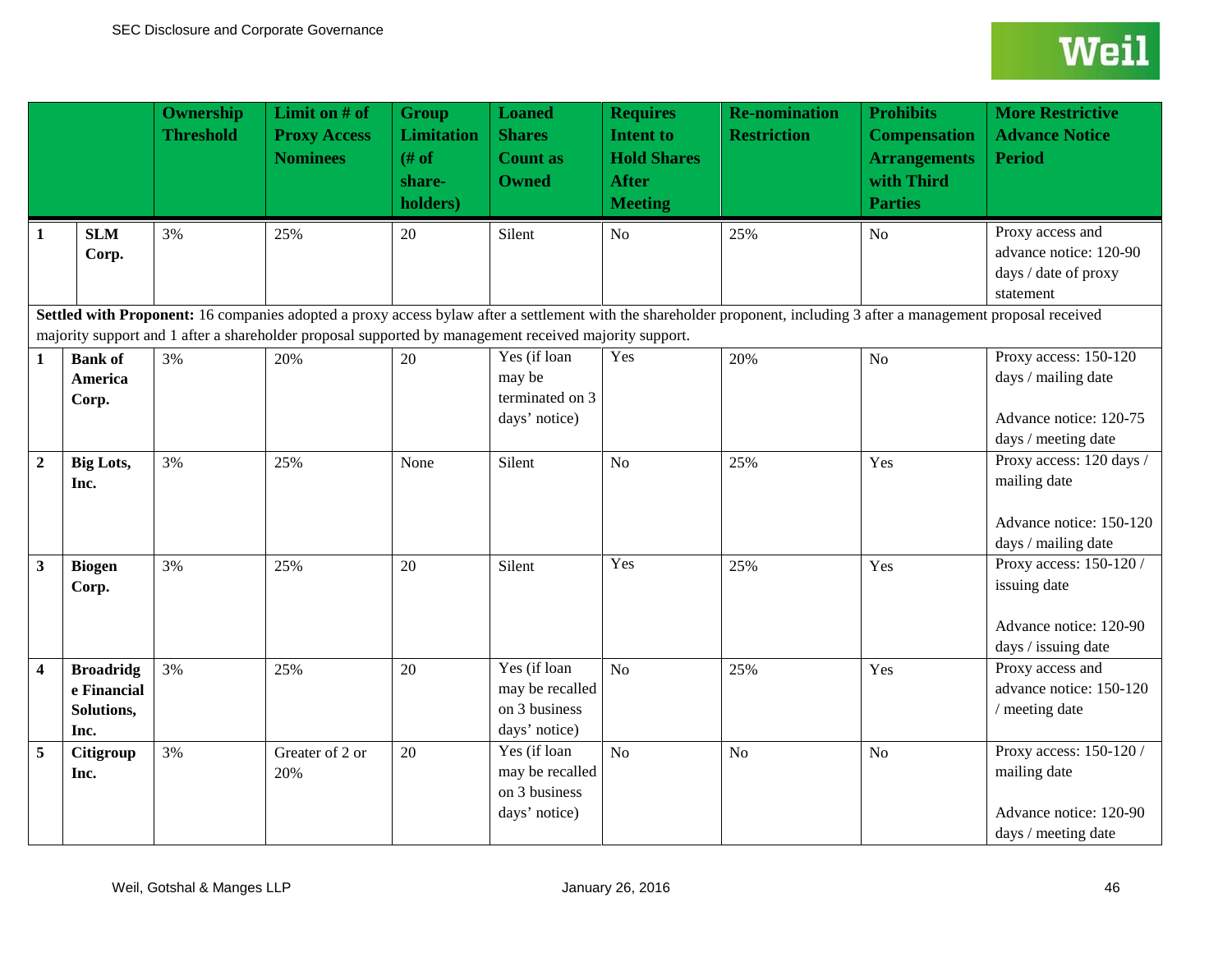<span id="page-46-9"></span><span id="page-46-8"></span><span id="page-46-7"></span><span id="page-46-6"></span><span id="page-46-5"></span><span id="page-46-4"></span><span id="page-46-3"></span><span id="page-46-2"></span><span id="page-46-1"></span><span id="page-46-0"></span>

|                  |                                             | <b>Ownership</b><br><b>Threshold</b> | Limit on # of<br><b>Proxy Access</b><br><b>Nominees</b> | <b>Group</b><br><b>Limitation</b><br># of<br>share-<br>holders) | <b>Loaned</b><br><b>Shares</b><br><b>Count as</b><br><b>Owned</b>                                               | <b>Requires</b><br><b>Intent to</b><br><b>Hold Shares</b><br><b>After</b><br><b>Meeting</b> | <b>Re-nomination</b><br><b>Restriction</b> | <b>Prohibits</b><br><b>Compensation</b><br><b>Arrangements</b><br>with Third<br><b>Parties</b> | <b>More Restrictive</b><br><b>Advance Notice</b><br><b>Period</b>                             |
|------------------|---------------------------------------------|--------------------------------------|---------------------------------------------------------|-----------------------------------------------------------------|-----------------------------------------------------------------------------------------------------------------|---------------------------------------------------------------------------------------------|--------------------------------------------|------------------------------------------------------------------------------------------------|-----------------------------------------------------------------------------------------------|
| 6                | <b>Clorox</b><br>Company                    | 3%                                   | 20%                                                     | 20                                                              | Yes (if loan<br>may be recalled<br>on 5 business<br>days' notice)                                               | No                                                                                          | 20%                                        | N <sub>o</sub>                                                                                 | Proxy access: 150-120 /<br>mailing date<br>Advance notice: 120-90<br>days / meeting date      |
| $\overline{7}$   | FirstMerit<br>Corp.                         | 3%                                   | 20%                                                     | 20                                                              | Silent                                                                                                          | Yes                                                                                         | 25%                                        | No                                                                                             | Proxy access and<br>advance notice: At least<br>90 days / meeting date                        |
| 8                | H&R<br><b>Block</b>                         | 3%                                   | 20%                                                     | 20                                                              | Yes (if loan<br>may be recalled<br>on 3 business<br>days' notice)                                               | No                                                                                          | 25%                                        | Yes                                                                                            | Proxy access and<br>advance notice: 120-90<br>days / meeting date                             |
| $\boldsymbol{9}$ | <b>Kindred</b><br><b>Healthcare</b><br>Inc. | 3%                                   | Greater of 2 or<br>20%                                  | 20 (or 25 if<br>market cap<br>exceeds \$2.5<br>billion)         | Yes (if<br>recalled by last<br>date proxy<br>access notice<br>can be<br>delivered and<br>held until<br>meeting) | No                                                                                          | Not addressed                              | No                                                                                             | Proxy access: 150-120<br>days / mailing date<br>Advance notice: 90-60<br>days / meeting date  |
| 10               | <b>McKesson</b><br>Corp.                    | 3%                                   | 20%                                                     | 20                                                              | Yes (if loan<br>may be recalled<br>on 3 business<br>days' notice)                                               | No                                                                                          | 25%                                        | N <sub>o</sub>                                                                                 | Proxy access: 150-120<br>days / meeting date<br>Advance notice: 120-90<br>days / meeting date |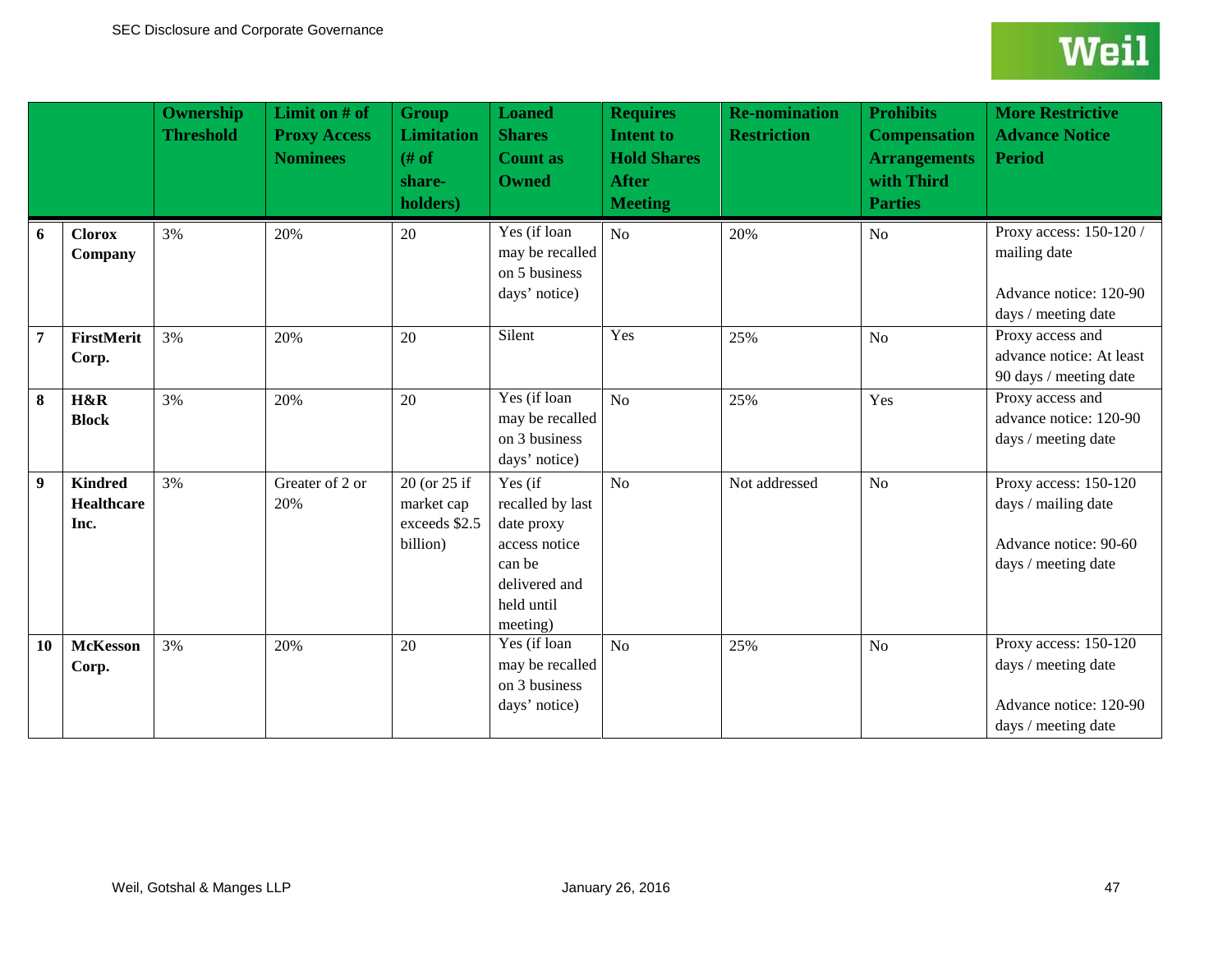<span id="page-47-2"></span><span id="page-47-1"></span><span id="page-47-0"></span>

|    |                                               | <b>Ownership</b><br><b>Threshold</b> | Limit on # of<br><b>Proxy Access</b><br><b>Nominees</b> | <b>Group</b><br><b>Limitation</b><br>$#$ of<br>share-<br>holders) | <b>Loaned</b><br><b>Shares</b><br><b>Count as</b><br><b>Owned</b>                                                                                | <b>Requires</b><br><b>Intent to</b><br><b>Hold Shares</b><br><b>After</b><br><b>Meeting</b> | <b>Re-nomination</b><br><b>Restriction</b> | <b>Prohibits</b><br><b>Compensation</b><br><b>Arrangements</b><br>with Third<br><b>Parties</b> | <b>More Restrictive</b><br><b>Advance Notice</b><br><b>Period</b>                             |
|----|-----------------------------------------------|--------------------------------------|---------------------------------------------------------|-------------------------------------------------------------------|--------------------------------------------------------------------------------------------------------------------------------------------------|---------------------------------------------------------------------------------------------|--------------------------------------------|------------------------------------------------------------------------------------------------|-----------------------------------------------------------------------------------------------|
| 11 | Microsoft<br>Co.                              | 3%                                   | Greater of 2 or<br>20%                                  | 20                                                                | Yes (if loan<br>may be recalled<br>on 3 business<br>days' notice and<br>the shares were<br>recalled and<br>held through<br>annual meeting)       | No                                                                                          | 25%                                        | N <sub>o</sub>                                                                                 | Proxy access: 150-120<br>days / mailing date<br>Advance notice: 90-60<br>days / meeting date  |
| 12 | <b>Staples</b><br>Inc.                        | 3%                                   | Greater of 2 or<br>20%                                  | 25                                                                | Yes (if loan<br>may be<br>recalled on 5<br>business days'<br>notice and the<br>shares were<br>recalled and<br>held through<br>annual<br>meeting) | No                                                                                          | 15%                                        | N <sub>o</sub>                                                                                 | Proxy access and<br>advance notice: 120-90<br>days / meeting date                             |
| 13 | <b>United</b><br><b>Therapeut</b><br>ics Inc. | 3%                                   | 20%                                                     | 20                                                                | $Yes$ (if loan<br>may be recalled<br>on 3 business<br>days' notice and<br>the shares were<br>recalled and<br>held through<br>annual meeting)     | No                                                                                          | 25%                                        | No                                                                                             | Proxy access: 150-120<br>days / mailing date<br>Advance notice: 120-90<br>days / meeting date |
| 14 | <b>VEREIT</b><br>Inc.                         | 3%                                   | 25%                                                     | 20                                                                | Yes (if loan<br>may be<br>terminated<br>within 5 days)                                                                                           | $\overline{No}$                                                                             | 25%                                        | Yes                                                                                            | Proxy access: 120 days /<br>meeting date<br>Advance notice: 150-120<br>days / meeting date    |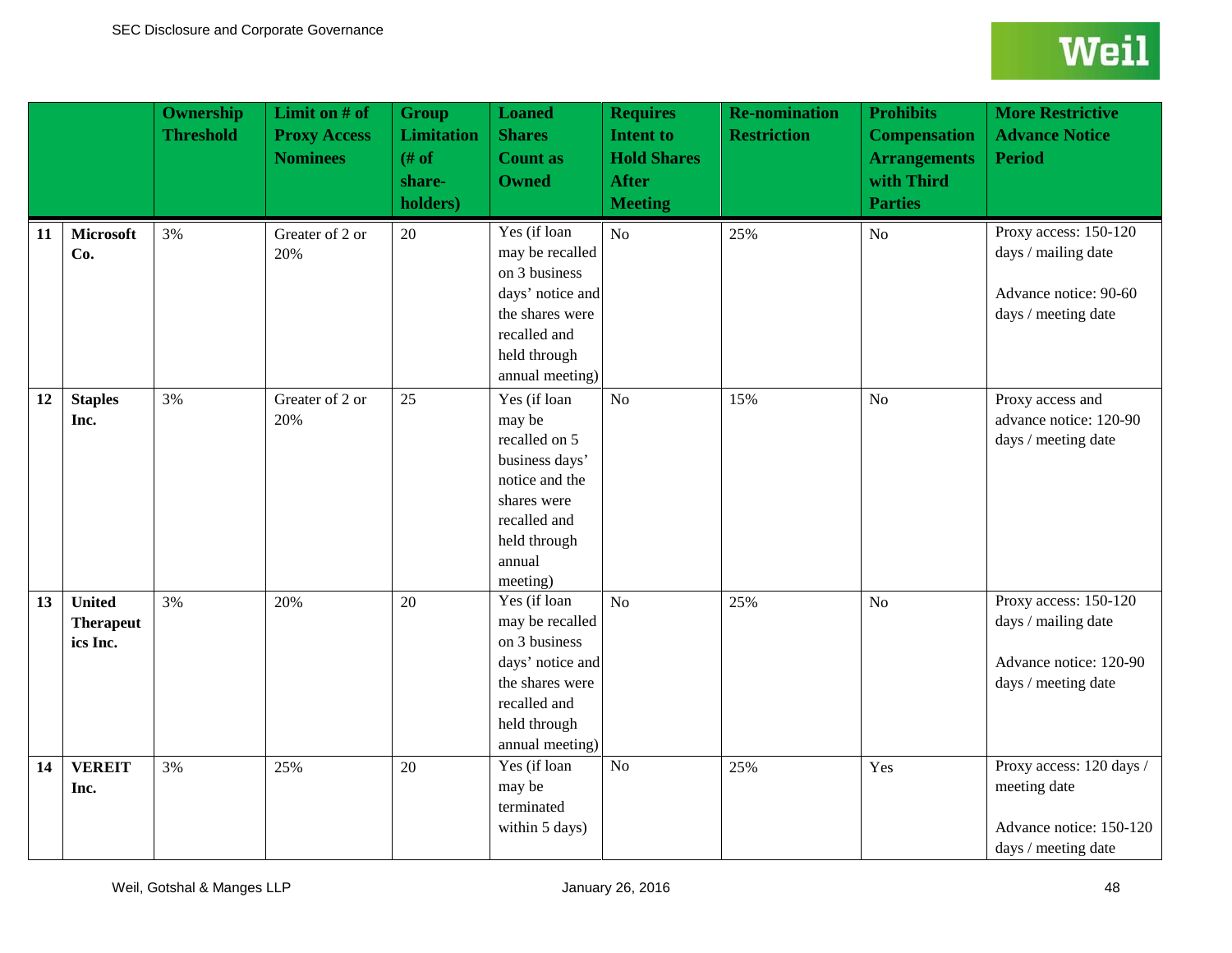<span id="page-48-0"></span>

|                  |                                            | <b>Ownership</b><br><b>Threshold</b> | Limit on # of<br><b>Proxy Access</b><br><b>Nominees</b> | <b>Group</b><br><b>Limitation</b><br># of<br>share-<br>holders) | <b>Loaned</b><br><b>Shares</b><br><b>Count as</b><br><b>Owned</b>                                                                          | <b>Requires</b><br>Intent to<br><b>Hold Shares</b><br><b>After</b><br><b>Meeting</b> | <b>Re-nomination</b><br><b>Restriction</b>                                                                                                               | <b>Prohibits</b><br><b>Compensation</b><br><b>Arrangements</b><br>with Third<br><b>Parties</b> | <b>More Restrictive</b><br><b>Advance Notice</b><br><b>Period</b>                                       |
|------------------|--------------------------------------------|--------------------------------------|---------------------------------------------------------|-----------------------------------------------------------------|--------------------------------------------------------------------------------------------------------------------------------------------|--------------------------------------------------------------------------------------|----------------------------------------------------------------------------------------------------------------------------------------------------------|------------------------------------------------------------------------------------------------|---------------------------------------------------------------------------------------------------------|
| 15               | Whole<br>Foods<br>Market,<br>Inc.          | 3%                                   | 20%                                                     | 20                                                              | Yes (if loan<br>may be recalled<br>on 3 business<br>days' notice and<br>the shares were<br>recalled and<br>held through<br>annual meeting) | Yes                                                                                  | 25%                                                                                                                                                      | Yes                                                                                            | Proxy access: 120 days /<br>mailing date<br>Advance notice: 150-120<br>days / mailing date              |
| 16               | Yum!<br><b>Brands</b>                      | 3%                                   | 20%                                                     | 20                                                              | Yes (if loan<br>may be recalled<br>on 3 business<br>days' notice and<br>the shares were<br>recalled and<br>held through<br>annual meeting) | Yes                                                                                  | 25%                                                                                                                                                      | Yes                                                                                            | Proxy access: 150-120<br>days / date of proxy<br>statement<br>Advance notice: 90 days<br>/ meeting date |
|                  |                                            |                                      |                                                         |                                                                 |                                                                                                                                            |                                                                                      | Bylaw Adopted Prior to Annual Meeting: Nine companies adopted proxy access bylaws prior to the 2015 annual meeting and opposed the shareholder proposal. |                                                                                                |                                                                                                         |
| 1                | <b>Arch Coal,</b><br>Inc.                  | 5%                                   | 20%                                                     | 20                                                              | Silent                                                                                                                                     | No                                                                                   | 25%                                                                                                                                                      | N <sub>o</sub>                                                                                 | Proxy access: 150-120<br>days / mailing date<br>Advance notice: 70-90<br>days / meeting date            |
| $\boldsymbol{2}$ | <b>Boston</b><br><b>Properties</b><br>Inc. | 3%                                   | 25%                                                     | 5                                                               | Silent                                                                                                                                     | N <sub>o</sub>                                                                       | 25%                                                                                                                                                      | Yes                                                                                            | Proxy access: 120 days /<br>date of proxy statement<br>Advance notice: 75-120<br>days / meeting date    |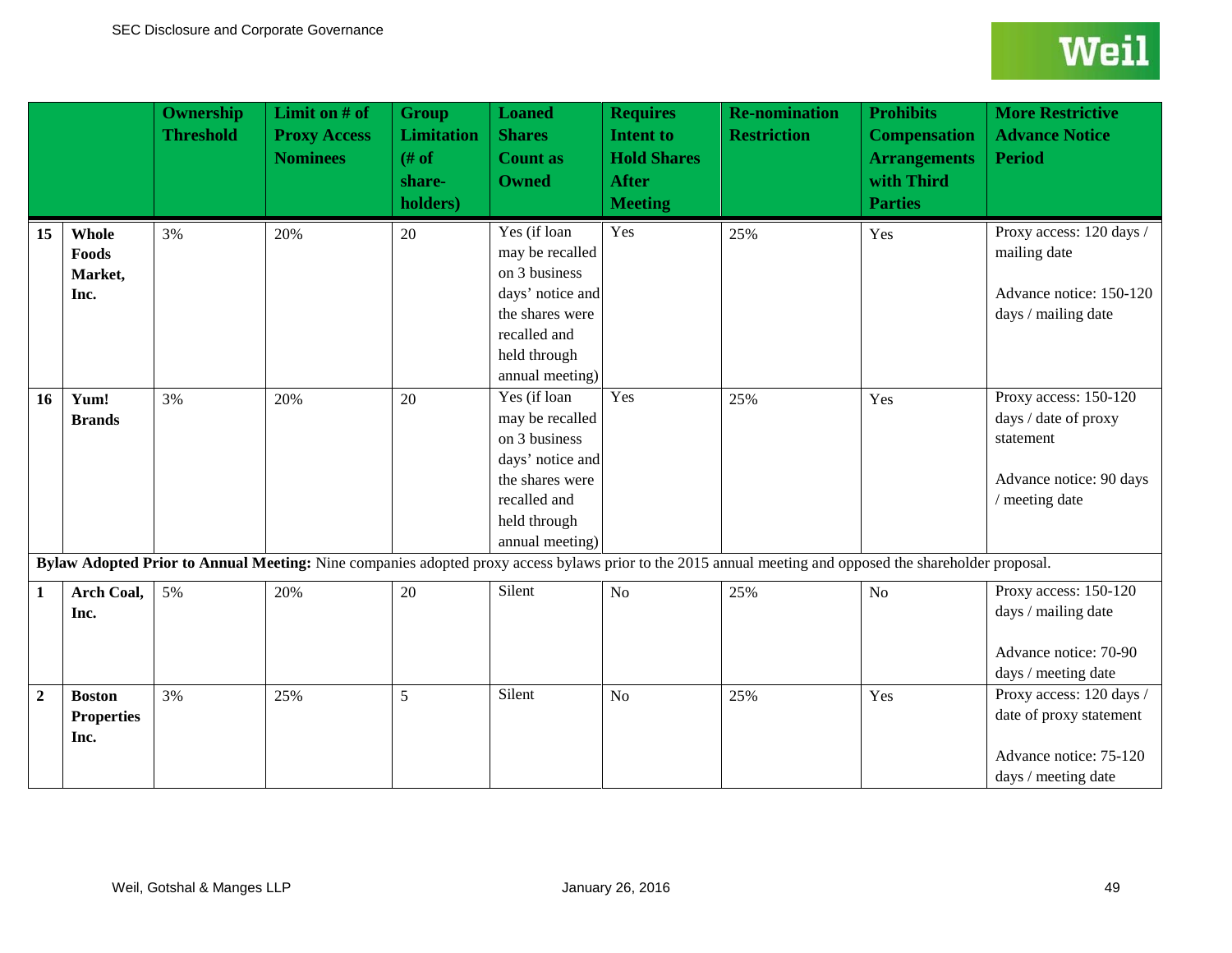<span id="page-49-5"></span><span id="page-49-4"></span><span id="page-49-3"></span><span id="page-49-2"></span><span id="page-49-1"></span><span id="page-49-0"></span>

|                         |                                              | <b>Ownership</b><br><b>Threshold</b> | Limit on $#$ of<br><b>Proxy Access</b><br><b>Nominees</b> | <b>Group</b><br><b>Limitation</b><br># of<br>share-<br>holders) | <b>Loaned</b><br><b>Shares</b><br><b>Count as</b><br><b>Owned</b> | <b>Requires</b><br><b>Intent to</b><br><b>Hold Shares</b><br><b>After</b><br><b>Meeting</b> | <b>Re-nomination</b><br><b>Restriction</b> | <b>Prohibits</b><br><b>Compensation</b><br><b>Arrangements</b><br>with Third<br><b>Parties</b> | <b>More Restrictive</b><br><b>Advance Notice</b><br><b>Period</b>                                   |
|-------------------------|----------------------------------------------|--------------------------------------|-----------------------------------------------------------|-----------------------------------------------------------------|-------------------------------------------------------------------|---------------------------------------------------------------------------------------------|--------------------------------------------|------------------------------------------------------------------------------------------------|-----------------------------------------------------------------------------------------------------|
| $\mathbf{3}$            | <b>Cabot Oil</b><br>& Gas                    | 5%                                   | 20%                                                       | 10                                                              | Silent                                                            | No                                                                                          | 25%                                        | Yes                                                                                            | Proxy access: 150-120 /<br>date of proxy statement<br>Advance notice: 120-90<br>days / meeting date |
| $\overline{\mathbf{4}}$ | CF<br><b>Industries</b><br>Holdings,<br>Inc. | 3%                                   | 25%                                                       | 20                                                              | Yes                                                               | Yes                                                                                         | 25%                                        | N <sub>o</sub>                                                                                 | Proxy access: 150-120 /<br>mailing date<br>Advance notice: 120-90<br>days / meeting date            |
| 5                       | HCP, Inc.                                    | 5%                                   | 20%                                                       | 10                                                              | Silent                                                            | Yes                                                                                         | 25%                                        | N <sub>o</sub>                                                                                 | Proxy access: 150-120<br>days / mailing date<br>Advance notice: 90-60<br>days / meeting date        |
| 6                       | <b>Marathon</b><br>Oil                       | 3%                                   | 25%                                                       | 20                                                              | Silent                                                            | N <sub>o</sub>                                                                              | 25%                                        | N <sub>o</sub>                                                                                 | Proxy access and<br>advance notice: 120-90<br>days / meeting date                                   |
| $\overline{7}$          | <b>New York</b><br>Communit<br>y Bancorp     | 5%                                   | 20%                                                       | 10                                                              | Silent                                                            | Yes                                                                                         | 20%                                        | No                                                                                             | Proxy access: 150-120<br>days / mailing date<br>Advance notice: 90 days<br>prior to meeting date    |
| 8                       | <b>Priceline</b><br>Group Inc.               | 3%                                   | 20%                                                       | None                                                            | Yes (if loan<br>may be recalled<br>on 3 business<br>days' notice) | No                                                                                          | 25%                                        | Yes                                                                                            | Proxy access: 150-120<br>days / meeting date<br>Advance notice: 120-90<br>days / meeting date       |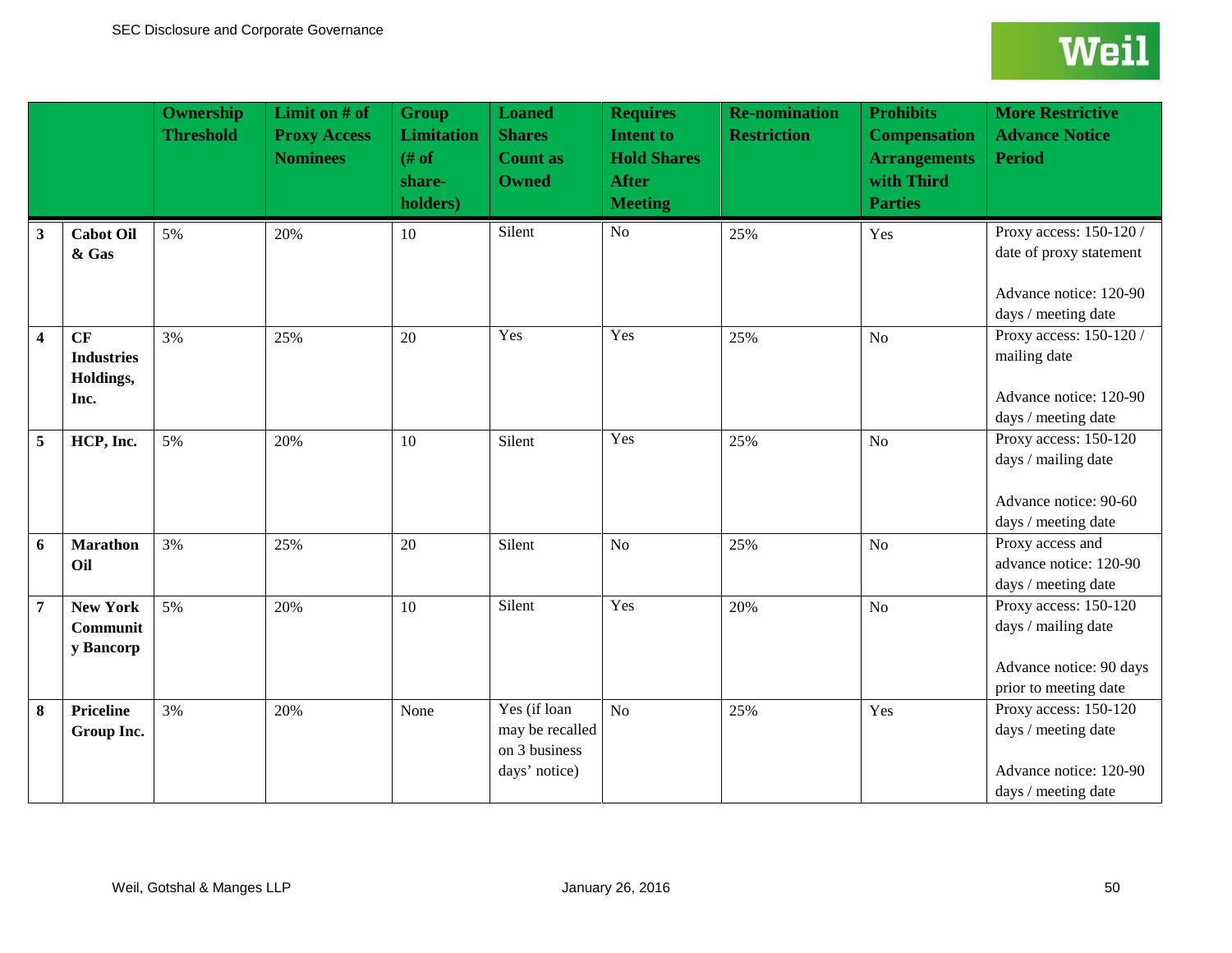<span id="page-50-1"></span><span id="page-50-0"></span>

|                |                                   | <b>Ownership</b><br><b>Threshold</b>    | Limit on # of<br><b>Proxy Access</b><br><b>Nominees</b>       | <b>Group</b><br><b>Limitation</b><br># of<br>share-<br>holders) | <b>Loaned</b><br><b>Shares</b><br><b>Count as</b><br><b>Owned</b>                     | <b>Requires</b><br><b>Intent to</b><br><b>Hold Shares</b><br><b>After</b><br><b>Meeting</b> | <b>Re-nomination</b><br><b>Restriction</b> | <b>Prohibits</b><br><b>Compensation</b><br><b>Arrangements</b><br>with Third<br><b>Parties</b> | <b>More Restrictive</b><br><b>Advance Notice</b><br><b>Period</b>                                                                                                        |
|----------------|-----------------------------------|-----------------------------------------|---------------------------------------------------------------|-----------------------------------------------------------------|---------------------------------------------------------------------------------------|---------------------------------------------------------------------------------------------|--------------------------------------------|------------------------------------------------------------------------------------------------|--------------------------------------------------------------------------------------------------------------------------------------------------------------------------|
| 9              | <b>Rite Aid</b><br>Corp.          | 3%                                      | 20%                                                           | 20                                                              | Silent                                                                                | Yes                                                                                         | 25%                                        | N <sub>o</sub>                                                                                 | Proxy access: 150-120<br>days / mailing date<br>Advance notice: 120-90<br>days / meeting date                                                                            |
|                |                                   |                                         |                                                               |                                                                 |                                                                                       |                                                                                             |                                            |                                                                                                | Adopted Bylaw and Excluded: One company "substantially implemented" the shareholder proposal and received no action relief from the SEC pursuant to Rule 14a-8(i)(10) to |
| $\mathbf{1}$   | <b>General</b><br>Electric<br>Co. | exclude the shareholder proposal.<br>3% | 20%                                                           | 20                                                              | Yes (if loan<br>may be recalled<br>on 3 business<br>days' notice)                     | Yes                                                                                         | 25%                                        | No                                                                                             | Proxy access and<br>advance notice: 150-120<br>days / mailing date                                                                                                       |
|                |                                   |                                         | made a disclosure of such receipt in its filing with the SEC. |                                                                 |                                                                                       |                                                                                             |                                            |                                                                                                | Adopted Upon Receipt of 2016 Proposal: Eleven companies adopted a proxy access bylaw upon receipt of a shareholder proposal for its 2016 annual meeting, one of which    |
| $\mathbf{1}$   | Ameren<br>Corp.                   | 3%                                      | Greater of 2 or<br>20%                                        | 20                                                              | Yes (if loan<br>may be<br>recalled on 3<br>business days'<br>notice)                  | No                                                                                          | 25%                                        | N <sub>o</sub>                                                                                 | Proxy access: 150-120<br>days / mailing date<br>Advance notice: 90-60<br>days / meeting date                                                                             |
| $\overline{2}$ | <b>Boeing</b><br>Company          | 3%                                      | Greater of 2 or<br>20%                                        | 20                                                              | Yes (if loan<br>may be<br>recalled on not<br>more than 5<br>business days'<br>notice) | No                                                                                          | 25%                                        | N <sub>o</sub>                                                                                 | Proxy access: 150-120<br>days / mailing date<br>Advance notice: 120-90<br>days / meeting date                                                                            |
| $\mathbf{3}$   | Caterpilla<br>r, Inc.             | 3%                                      | Greater of 2 or<br>20%                                        | 20                                                              | Yes (if loan<br>may be<br>recalled on 5<br>business days'<br>notice)                  | No                                                                                          | 25%                                        | N <sub>o</sub>                                                                                 | Proxy access: 150-120<br>days / mailing date<br>Advance notice: 120-60<br>days / meeting date                                                                            |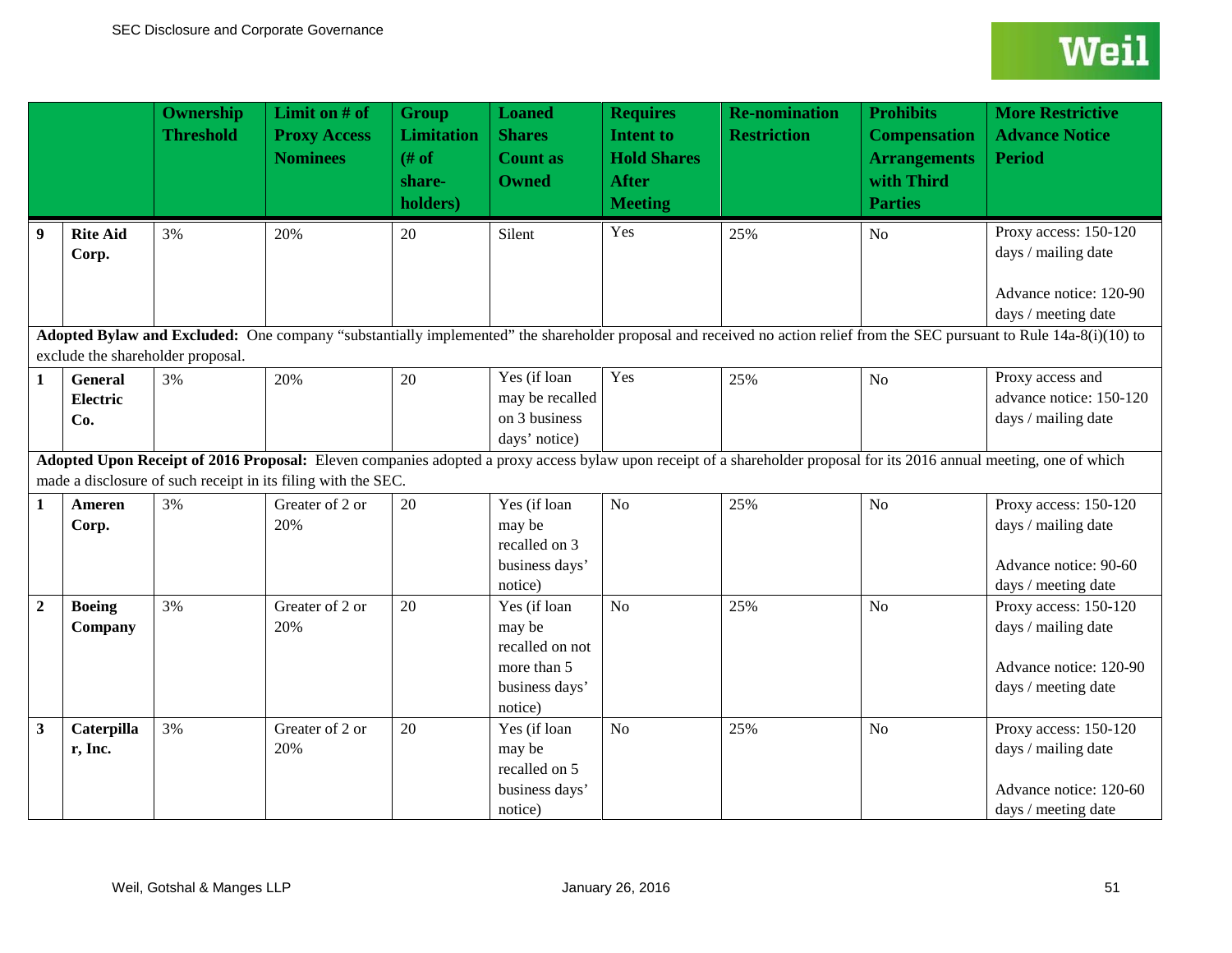<span id="page-51-1"></span><span id="page-51-0"></span>

|                |                                                  | <b>Ownership</b><br><b>Threshold</b> | Limit on $#$ of<br><b>Proxy Access</b><br><b>Nominees</b> | <b>Group</b><br><b>Limitation</b><br># of<br>share-<br>holders) | <b>Loaned</b><br><b>Shares</b><br><b>Count as</b><br><b>Owned</b>                                                                                                                  | <b>Requires</b><br><b>Intent to</b><br><b>Hold Shares</b><br><b>After</b><br><b>Meeting</b> | <b>Re-nomination</b><br><b>Restriction</b> | <b>Prohibits</b><br><b>Compensation</b><br><b>Arrangements</b><br>with Third<br><b>Parties</b> | <b>More Restrictive</b><br><b>Advance Notice</b><br><b>Period</b>                             |
|----------------|--------------------------------------------------|--------------------------------------|-----------------------------------------------------------|-----------------------------------------------------------------|------------------------------------------------------------------------------------------------------------------------------------------------------------------------------------|---------------------------------------------------------------------------------------------|--------------------------------------------|------------------------------------------------------------------------------------------------|-----------------------------------------------------------------------------------------------|
| 4              | Colgate-<br><b>Palmolive</b><br>Company          | 3%                                   | Greater of 2 or<br>20%                                    | 20                                                              | Yes (if loan<br>may be<br>recalled on 5<br>business days'<br>notice)                                                                                                               | Yes                                                                                         | 10%                                        | No                                                                                             | Proxy access: 150-120<br>days / mailing date<br>Advance notice: 120-90<br>days / meeting date |
| 5              | <b>Dominion</b><br><b>Resources</b><br>Inc.      | 3%                                   | Greater of 2 or<br>20%                                    | 20                                                              | Yes (if loan<br>may be<br>recalled on 5<br>business days'<br>notice)                                                                                                               | No                                                                                          | 25%                                        | N <sub>o</sub>                                                                                 | Proxy access: 150-120<br>days / mailing date<br>Advance notice: 120-90<br>days / meeting date |
| 6              | Honeywell<br><b>Internatio</b><br>nal Inc.       | 3%                                   | Greater of 2 or<br>20%                                    | 20                                                              | Yes (if loan<br>may be<br>recalled on 3<br>business days'<br>notice and the<br>shares were<br>recalled and<br>held through<br>annual<br>meeting)                                   | Yes                                                                                         | 25%                                        | Yes                                                                                            | Proxy access: 150-120<br>days / mailing date<br>Advance notice: 120-90<br>days / meeting date |
| $\overline{7}$ | <b>Interconti</b><br>nental<br>Exchange,<br>Inc. | 3%                                   | Greater of 2 or<br>20%                                    | 20                                                              | Yes (if loan<br>may be<br>recalled on no<br>more than 5<br>business days'<br>notice and the<br>shares were<br>recalled by<br>record date<br>and held<br>through annual<br>meeting) | N <sub>o</sub>                                                                              | 20%                                        | N <sub>o</sub>                                                                                 | Proxy access: 150-120 /<br>mailing date<br>Advance notice: 120-90<br>days / meeting           |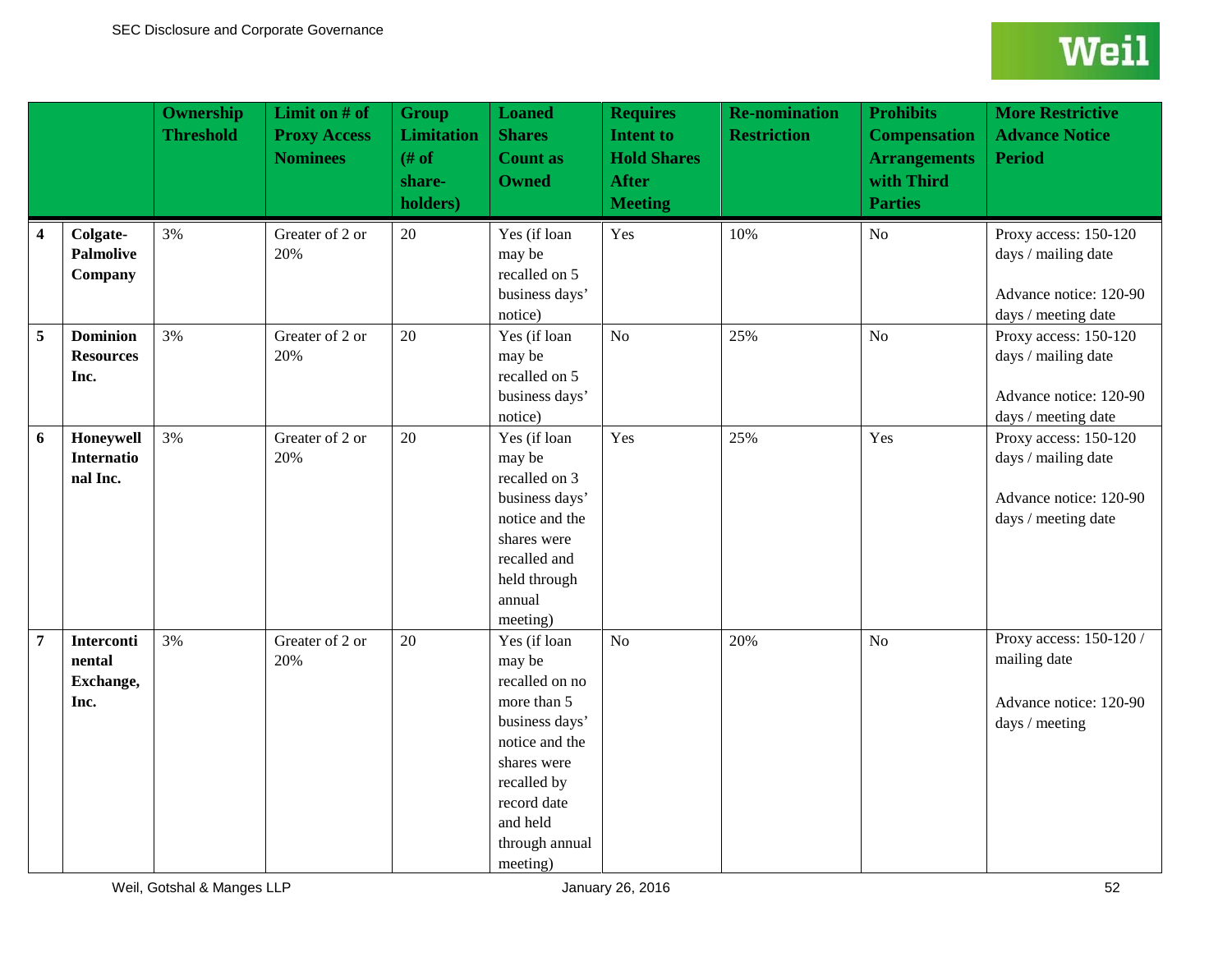<span id="page-52-6"></span><span id="page-52-5"></span><span id="page-52-4"></span><span id="page-52-3"></span><span id="page-52-2"></span><span id="page-52-1"></span><span id="page-52-0"></span>

|                  |                        | <b>Ownership</b><br><b>Threshold</b> | Limit on $#$ of<br><b>Proxy Access</b><br><b>Nominees</b> | <b>Group</b><br><b>Limitation</b><br># of<br>share-<br>holders) | <b>Loaned</b><br><b>Shares</b><br><b>Count as</b><br><b>Owned</b>                                                                                | <b>Requires</b><br><b>Intent to</b><br><b>Hold Shares</b><br><b>After</b><br><b>Meeting</b> | <b>Re-nomination</b><br><b>Restriction</b> | <b>Prohibits</b><br><b>Compensation</b><br><b>Arrangements</b><br>with Third<br><b>Parties</b> | <b>More Restrictive</b><br><b>Advance Notice</b><br><b>Period</b>                             |
|------------------|------------------------|--------------------------------------|-----------------------------------------------------------|-----------------------------------------------------------------|--------------------------------------------------------------------------------------------------------------------------------------------------|---------------------------------------------------------------------------------------------|--------------------------------------------|------------------------------------------------------------------------------------------------|-----------------------------------------------------------------------------------------------|
| 8                | <b>PepsiCo</b><br>Inc. | 3%                                   | Greater of 2 or<br>20%                                    | 20                                                              | Yes (if loan<br>may be<br>recalled on 5<br>business days'<br>notice and the<br>shares were<br>recalled and<br>held through<br>annual<br>meeting) | Yes                                                                                         | Not addressed                              | N <sub>o</sub>                                                                                 | Proxy access: 150-120<br>days / mailing date<br>Advance notice: 120-90<br>days / mailing date |
| $\boldsymbol{9}$ | <b>Pfizer Inc.</b>     | 3%                                   | Greater of 2 or<br>20%                                    | 20                                                              | Yes (if loan<br>may be<br>recalled on 5<br>business days'<br>notice and the<br>shares were<br>recalled and<br>held through<br>annual<br>meeting) | N <sub>o</sub>                                                                              | 25%                                        | N <sub>o</sub>                                                                                 | Proxy access: 150-120<br>days / mailing date<br>Advance notice: 120-90<br>days / mailing date |
| 10               | Visa Inc.              | 3%                                   | 20%                                                       | 20                                                              | Yes (if<br>recallable on 3<br>business days'<br>notice and<br>recalled)                                                                          | Yes                                                                                         | 25%                                        | N <sub>o</sub>                                                                                 | Proxy access: 150-120<br>days / mailing date<br>Advance notice: 120-90<br>days / meeting date |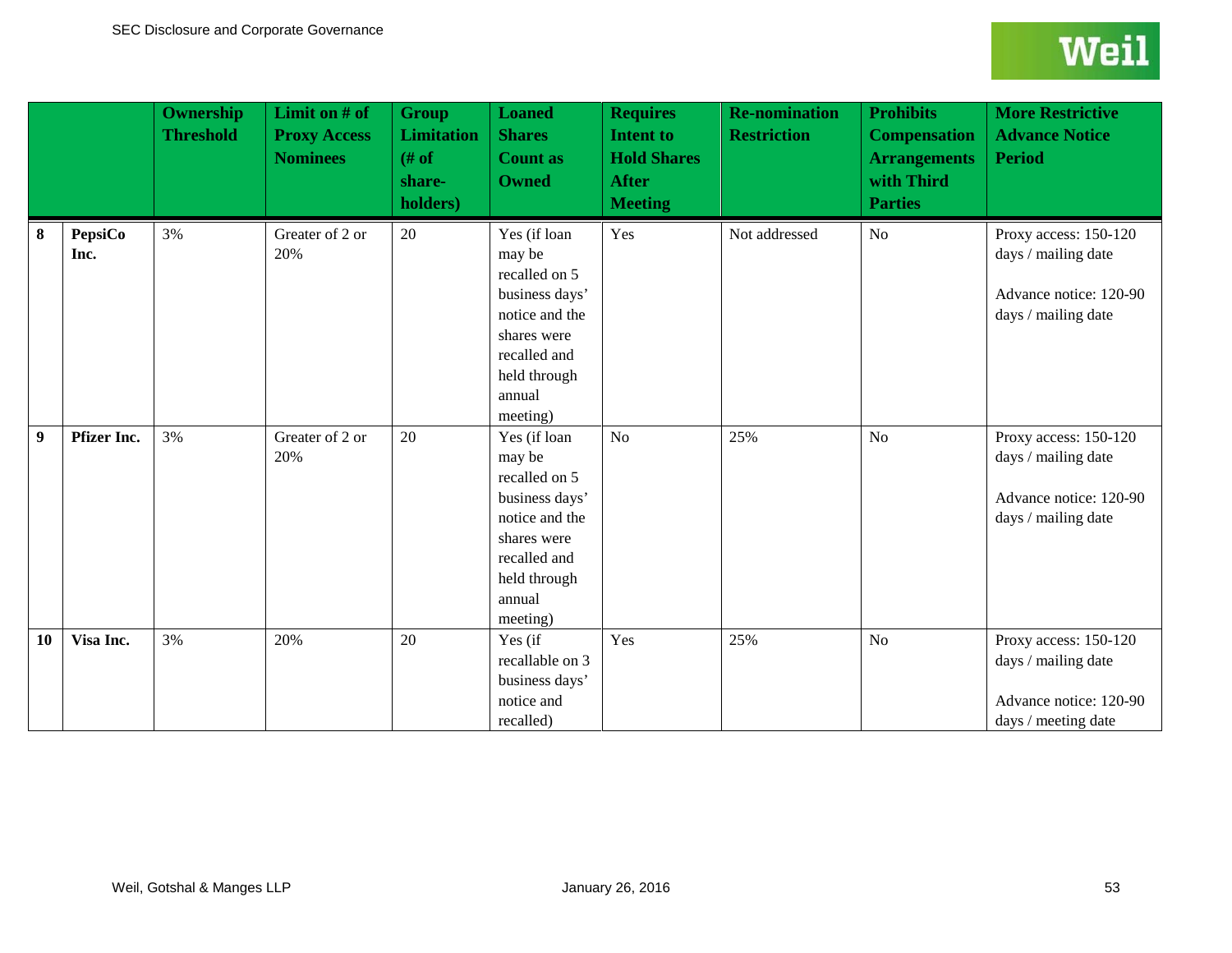<span id="page-53-2"></span><span id="page-53-1"></span><span id="page-53-0"></span>

|                  |                                   | <b>Ownership</b><br><b>Threshold</b> | Limit on # of<br><b>Proxy Access</b><br><b>Nominees</b> | <b>Group</b><br><b>Limitation</b><br># of<br>share-<br>holders) | <b>Loaned</b><br><b>Shares</b><br><b>Count as</b><br><b>Owned</b>                                               | <b>Requires</b><br><b>Intent to</b><br><b>Hold Shares</b><br><b>After</b><br><b>Meeting</b> | <b>Re-nomination</b><br><b>Restriction</b>                                                                                                  | <b>Prohibits</b><br><b>Compensation</b><br><b>Arrangements</b><br>with Third<br><b>Parties</b> | <b>More Restrictive</b><br><b>Advance Notice</b><br><b>Period</b>                             |
|------------------|-----------------------------------|--------------------------------------|---------------------------------------------------------|-----------------------------------------------------------------|-----------------------------------------------------------------------------------------------------------------|---------------------------------------------------------------------------------------------|---------------------------------------------------------------------------------------------------------------------------------------------|------------------------------------------------------------------------------------------------|-----------------------------------------------------------------------------------------------|
| 11               | Wells<br>Fargo &<br>Co.           | 3%                                   | Greater of 2 or<br>20%                                  | 20                                                              | Yes (if loaned<br>shares may be<br>recalled on 5<br>or fewer<br>business days'<br>notice)                       | No                                                                                          | Not addressed                                                                                                                               | No                                                                                             | Proxy access: 150-120<br>days / mailing date<br>Advance notice: 120-90<br>days / meeting date |
|                  |                                   |                                      |                                                         |                                                                 |                                                                                                                 |                                                                                             | Voluntary Adoption / No Known Proposal: 55 other companies adopted proxy access bylaws without public disclosure of a shareholder proposal. |                                                                                                |                                                                                               |
| 1                | 3M Co.                            | 3%                                   | Greater of 2 or<br>20%                                  | 20                                                              | Yes (if<br>recalled by last<br>date proxy<br>access notice<br>can be<br>delivered and<br>held until<br>meeting) | No                                                                                          | Not addressed                                                                                                                               | No                                                                                             | Proxy access and<br>advance notice: 120-90<br>days / proxy filing date                        |
| $\boldsymbol{2}$ | <b>Abbott</b><br>Laboratori<br>es | 3%                                   | 20%                                                     | 20                                                              | Yes                                                                                                             | N <sub>o</sub>                                                                              | 25%                                                                                                                                         | N <sub>o</sub>                                                                                 | Proxy access and<br>advance notice: 120-90<br>days / meeting date                             |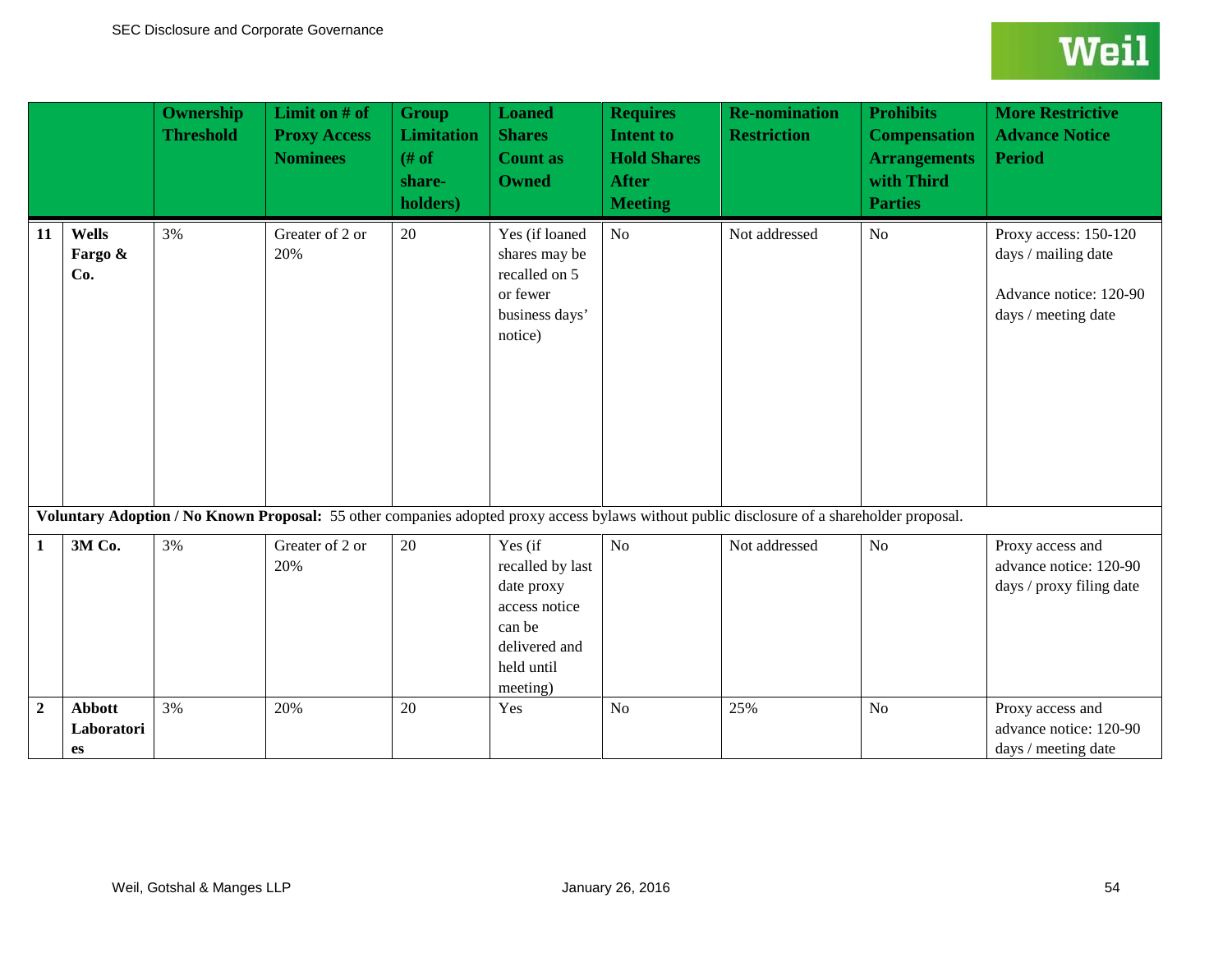|                         |                              | Ownership<br><b>Threshold</b> | Limit on $#$ of<br><b>Proxy Access</b><br><b>Nominees</b> | <b>Group</b><br><b>Limitation</b><br>$#$ of<br>share-<br>holders) | <b>Loaned</b><br><b>Shares</b><br><b>Count as</b><br><b>Owned</b>                                                                                | <b>Requires</b><br><b>Intent to</b><br><b>Hold Shares</b><br><b>After</b><br><b>Meeting</b> | <b>Re-nomination</b><br><b>Restriction</b> | <b>Prohibits</b><br><b>Compensation</b><br><b>Arrangements</b><br>with Third<br><b>Parties</b> | <b>More Restrictive</b><br><b>Advance Notice</b><br><b>Period</b>                             |
|-------------------------|------------------------------|-------------------------------|-----------------------------------------------------------|-------------------------------------------------------------------|--------------------------------------------------------------------------------------------------------------------------------------------------|---------------------------------------------------------------------------------------------|--------------------------------------------|------------------------------------------------------------------------------------------------|-----------------------------------------------------------------------------------------------|
| 3                       | Aflac Inc.                   | 3%                            | 20%                                                       | 20                                                                | Yes (if loan<br>may be<br>recalled on 5<br>business days'<br>notice and the<br>shares were<br>recalled and<br>held through<br>annual<br>meeting) | Yes                                                                                         | 25%                                        | No                                                                                             | Proxy access and<br>advance notice: 150-120<br>days / meeting date                            |
| $\overline{\mathbf{4}}$ | Alaska Air<br>Group,<br>Inc. | 3%                            | Greater of 2 or<br>20%                                    | 20                                                                | Yes (if loan<br>may be<br>recalled on 3<br>business days'<br>notice)                                                                             | Yes                                                                                         | 25%                                        | N <sub>o</sub>                                                                                 | Proxy access: 150-120<br>days / mailing date<br>Advance notice: 120-90<br>days / meeting date |
| 5                       | <b>Allstate</b><br>Corp.     | 3%                            | 20%                                                       | 20                                                                | Yes (if loan<br>may be<br>recalled on 5<br>business days'<br>notice)                                                                             | No                                                                                          | 10%                                        | No                                                                                             | Proxy access: 150-120<br>days / mailing date<br>Advance notice: 120-90<br>days / meeting date |
| 6                       | <b>Altria</b><br>Group       | 3%                            | Greater of 2 or<br>20%                                    | 20                                                                | Yes (if loan<br>may be recalled<br>on 3 business<br>days' notice)                                                                                | N <sub>o</sub>                                                                              | Not addressed                              | No                                                                                             | Proxy access and<br>advance notice: 150-120<br>/ mailing date                                 |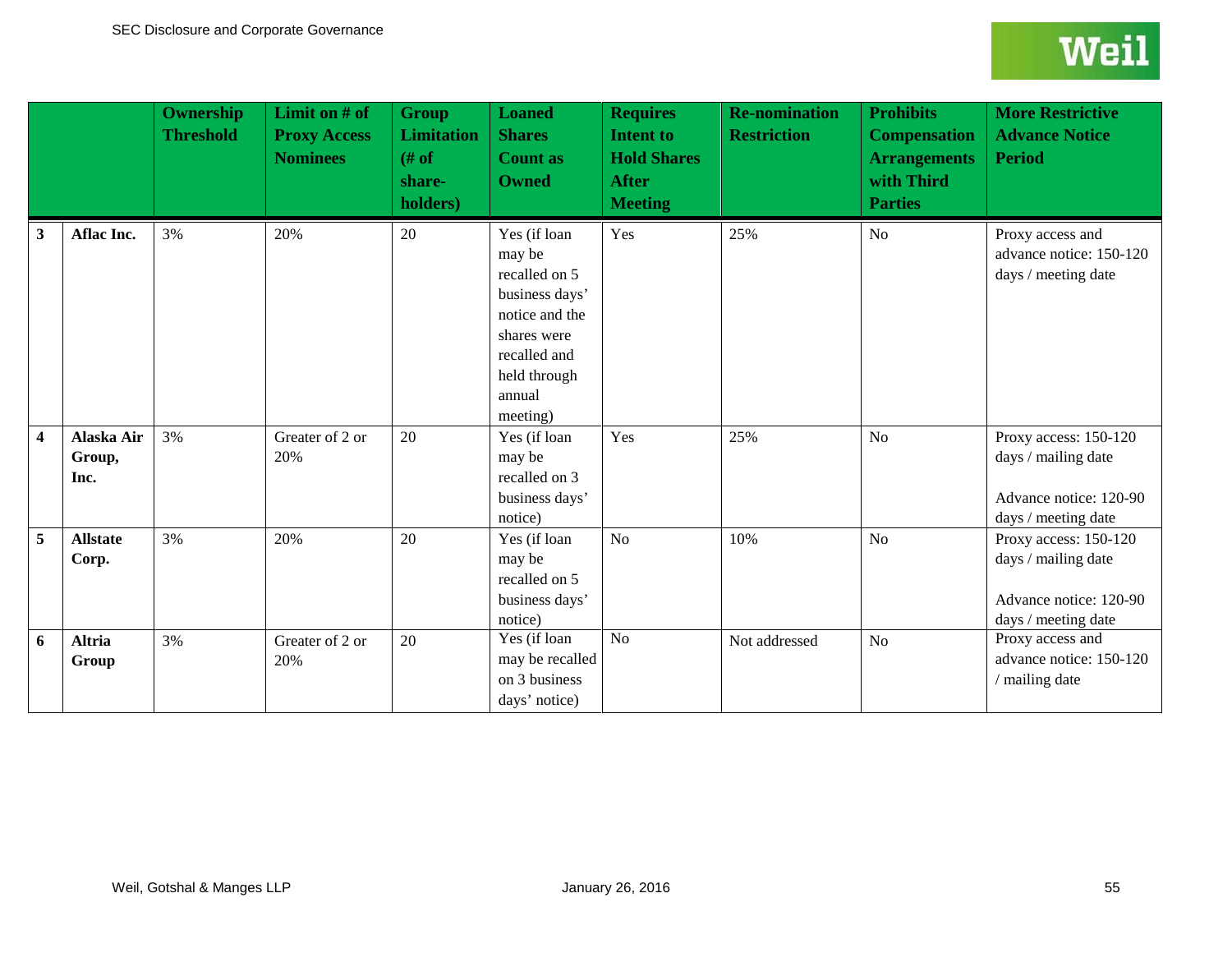|                  |                                                  | <b>Ownership</b><br><b>Threshold</b> | Limit on # of<br><b>Proxy Access</b><br><b>Nominees</b> | <b>Group</b><br><b>Limitation</b><br># of<br>share-<br>holders) | <b>Loaned</b><br><b>Shares</b><br><b>Count as</b><br><b>Owned</b>                                                                                | <b>Requires</b><br><b>Intent to</b><br><b>Hold Shares</b><br><b>After</b><br><b>Meeting</b> | <b>Re-nomination</b><br><b>Restriction</b> | <b>Prohibits</b><br><b>Compensation</b><br><b>Arrangements</b><br>with Third<br><b>Parties</b> | <b>More Restrictive</b><br><b>Advance Notice</b><br><b>Period</b>                             |
|------------------|--------------------------------------------------|--------------------------------------|---------------------------------------------------------|-----------------------------------------------------------------|--------------------------------------------------------------------------------------------------------------------------------------------------|---------------------------------------------------------------------------------------------|--------------------------------------------|------------------------------------------------------------------------------------------------|-----------------------------------------------------------------------------------------------|
| 7                | American<br><b>Internatio</b><br>nal Group       | 3%                                   | Greater of 2 or<br>20%                                  | 20                                                              | Yes (if loan<br>may be<br>recalled on 5<br>business days'<br>notice and the<br>shares were<br>recalled and<br>held through<br>annual<br>meeting) | Yes                                                                                         | Not addressed                              | No                                                                                             | Proxy access: 150-120<br>days / mailing date<br>Advance notice: 100<br>days / meeting date    |
| 8                | Amerisour<br>ceBergen<br>Corporati<br>on         | 3%                                   | Greater of 2 or<br>20%                                  | 20                                                              | Yes (if loan<br>may be<br>recalled on 3<br>business days'<br>notice)                                                                             | N <sub>o</sub>                                                                              | 25%                                        | N <sub>o</sub>                                                                                 | Proxy access: 150-120<br>days / mailing date<br>Advance notice: 120-90<br>days / meeting date |
| $\boldsymbol{9}$ | <b>Applied</b><br>Materials,<br>Inc.             | 3%                                   | Greater of 2 or<br>20%                                  | 20                                                              | Yes (if loan<br>may be<br>recalled on 5<br>business days'<br>notice and the<br>shares were<br>recalled and<br>held through<br>annual<br>meeting) | Yes                                                                                         | Not addressed                              | N <sub>o</sub>                                                                                 | Proxy access: 150-120<br>days / mailing date<br>Advance notice: 105-75<br>days / meeting date |
| 10               | Archer-<br>Daniels-<br><b>Midland</b><br>Company | 3%                                   | 20%                                                     | 20                                                              | Silent                                                                                                                                           | Yes                                                                                         | 25%                                        | No                                                                                             | Proxy access: 150-120<br>days / mailing date<br>Advance notice: 90-60<br>days / meeting date  |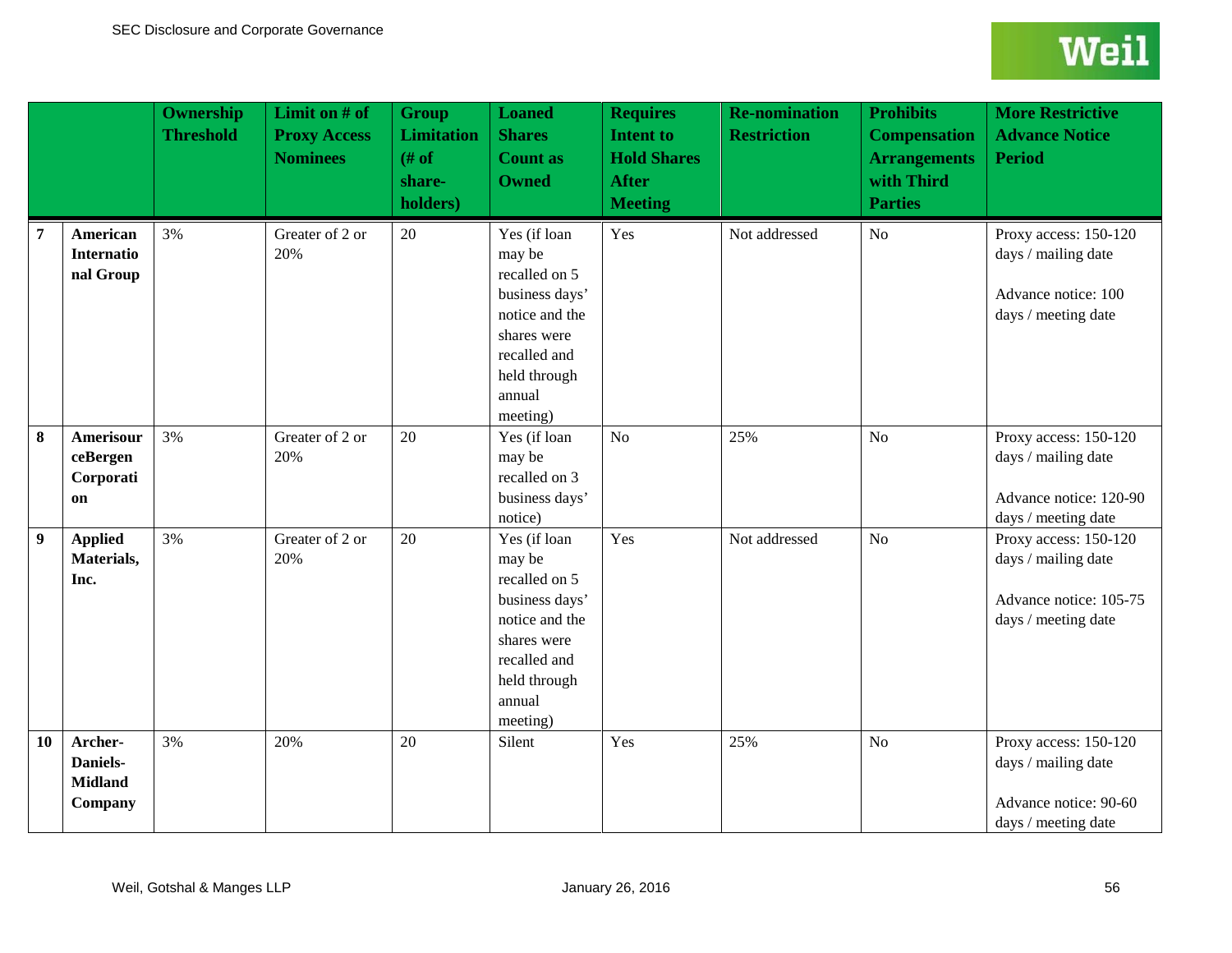|    |                                                    | <b>Ownership</b><br><b>Threshold</b> | Limit on # of<br><b>Proxy Access</b><br><b>Nominees</b> | <b>Group</b><br><b>Limitation</b><br># of<br>share-<br>holders) | <b>Loaned</b><br><b>Shares</b><br><b>Count as</b><br><b>Owned</b>                                                               | <b>Requires</b><br><b>Intent to</b><br><b>Hold Shares</b><br><b>After</b><br><b>Meeting</b> | <b>Re-nomination</b><br><b>Restriction</b> | <b>Prohibits</b><br><b>Compensation</b><br><b>Arrangements</b><br>with Third<br><b>Parties</b> | <b>More Restrictive</b><br><b>Advance Notice</b><br><b>Period</b>                             |
|----|----------------------------------------------------|--------------------------------------|---------------------------------------------------------|-----------------------------------------------------------------|---------------------------------------------------------------------------------------------------------------------------------|---------------------------------------------------------------------------------------------|--------------------------------------------|------------------------------------------------------------------------------------------------|-----------------------------------------------------------------------------------------------|
| 11 | AT&T<br>Inc.                                       | 3%                                   | Greater of 2 or<br>20%                                  | 20                                                              | Yes (if loan<br>may be<br>recalled on 5<br>business days'<br>notice and the<br>shares were<br>recalled by<br>annual<br>meeting) | No                                                                                          | 25%                                        | No                                                                                             | Proxy access: 150-120<br>days / mailing date<br>Advance notice: 120-90<br>days / meeting date |
| 12 | <b>Bank</b> of<br><b>New York</b><br><b>Mellon</b> | 3%                                   | 20%                                                     | 20                                                              | Yes (if loan<br>may be recalled<br>on 3 business<br>days' notice and<br>has recalled by<br>annual meeting)                      | $\overline{No}$                                                                             | Not addressed                              | N <sub>o</sub>                                                                                 | Proxy access: 150-120 /<br>mailing date<br>Advance notice: 120-90<br>days / meeting           |
| 13 | <b>Baxter</b><br><b>Internatio</b><br>nal Inc.     | 3%                                   | Greater of 2 or<br>20%                                  | 20                                                              | Yes (if loan<br>may be<br>recalled on not<br>more than 3<br>business days'<br>notice)                                           | Yes                                                                                         | 25%                                        | No                                                                                             | Proxy access: 150-120 /<br>mailing date<br>Advance notice: 120-90<br>/ meeting date           |
| 14 | Capital<br>One                                     | 3%                                   | 20%                                                     | 20                                                              | Yes (if loan<br>may be recalled<br>on 3 business<br>days' notice)                                                               | $\overline{No}$                                                                             | 25%                                        | No                                                                                             | Proxy access: 150-120 /<br>mailing date<br>Advance notice: 120-90<br>days / meeting           |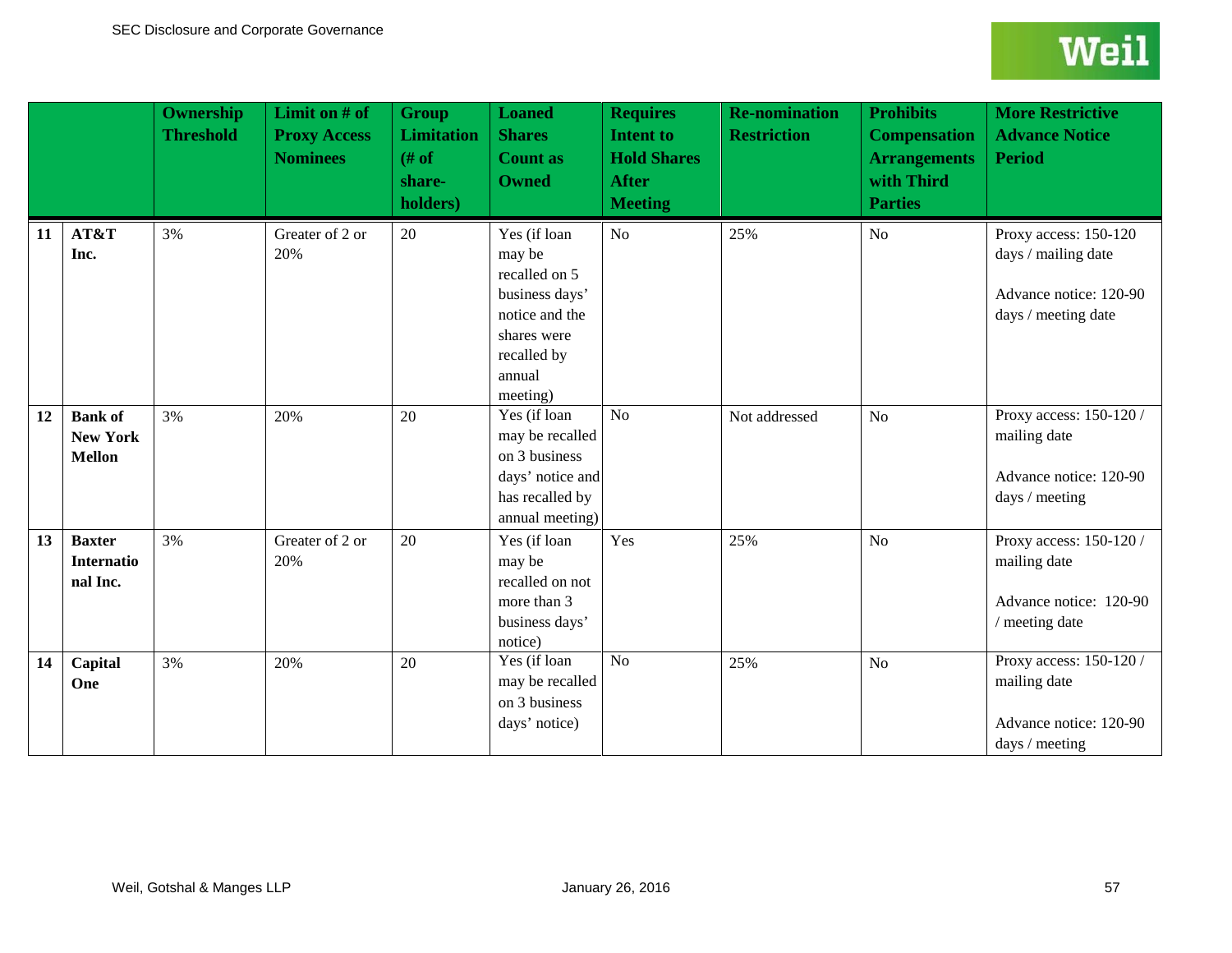|    |                                    | <b>Ownership</b><br><b>Threshold</b> | Limit on # of<br><b>Proxy Access</b><br><b>Nominees</b> | <b>Group</b><br><b>Limitation</b><br># of<br>share-<br>holders) | <b>Loaned</b><br><b>Shares</b><br><b>Count as</b><br><b>Owned</b>                                                                                | <b>Requires</b><br><b>Intent to</b><br><b>Hold Shares</b><br><b>After</b><br><b>Meeting</b> | <b>Re-nomination</b><br><b>Restriction</b> | <b>Prohibits</b><br><b>Compensation</b><br><b>Arrangements</b><br>with Third<br><b>Parties</b> | <b>More Restrictive</b><br><b>Advance Notice</b><br><b>Period</b>                             |
|----|------------------------------------|--------------------------------------|---------------------------------------------------------|-----------------------------------------------------------------|--------------------------------------------------------------------------------------------------------------------------------------------------|---------------------------------------------------------------------------------------------|--------------------------------------------|------------------------------------------------------------------------------------------------|-----------------------------------------------------------------------------------------------|
| 15 | <b>CarMax</b><br>Inc.              | 3%                                   | 20%                                                     | 20                                                              | Yes (if<br>recalled prior<br>to notice<br>deadline and<br>recalled<br>through<br>meeting)                                                        | N <sub>o</sub>                                                                              | Not addressed                              | N <sub>o</sub>                                                                                 | Proxy access and<br>advance notice: 150-120<br>days / mailing date                            |
| 16 | <b>Cheniere</b><br><b>Energy</b>   | 3%                                   | Greater of 2 or<br>20%                                  | 20                                                              | Yes (if loan<br>may be<br>recalled on 5<br>business days'<br>notice and the<br>shares were<br>recalled and<br>held through<br>annual<br>meeting) | No                                                                                          | Not addressed                              | N <sub>o</sub>                                                                                 | Proxy access: 150-120<br>days / mailing date<br>Advance notice: 120-90<br>days / meeting date |
| 17 | Corning<br>Inc.                    | 3%                                   | Greater of 2 or<br>20%                                  | 20                                                              | Yes                                                                                                                                              | No                                                                                          | 10%                                        | N <sub>o</sub>                                                                                 | Proxy access: 150-120<br>days / mailing date<br>Advance notice: 120-90<br>days / meeting date |
| 18 | Correction<br>s Corp of<br>America | 3%                                   | 25%                                                     | 20                                                              | Yes (if loan<br>may be<br>recalled on 3<br>business days'<br>notice)                                                                             | N <sub>o</sub>                                                                              | Not addressed                              | N <sub>o</sub>                                                                                 | Proxy access and<br>advance notice: 90-60 /<br>meeting date                                   |
| 19 | CSX Corp.                          | 3%                                   | Greater of 2 or<br>20%                                  | 20                                                              | Yes (if loan<br>may be recalled<br>on not less than<br>3 business days'<br>notice)                                                               | No                                                                                          | 25%                                        | N <sub>o</sub>                                                                                 | Proxy access: 120 days /<br>mailing date<br>Advance notice: 120-90<br>days / meeting          |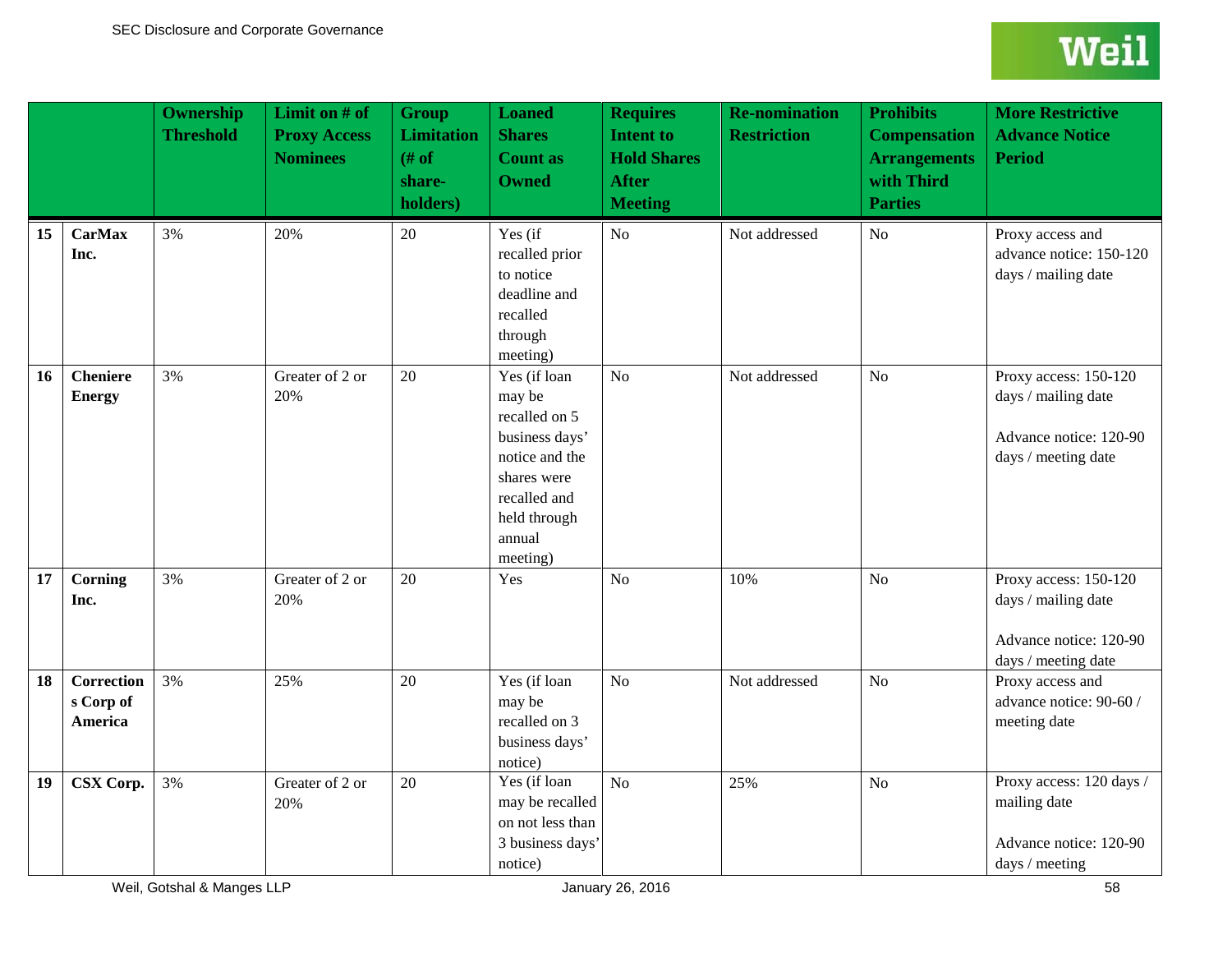|    |                                        | <b>Ownership</b><br><b>Threshold</b> | Limit on # of<br><b>Proxy Access</b><br><b>Nominees</b> | <b>Group</b><br><b>Limitation</b><br># of<br>share-<br>holders) | <b>Loaned</b><br><b>Shares</b><br><b>Count as</b><br><b>Owned</b>                                                                                | <b>Requires</b><br><b>Intent to</b><br><b>Hold Shares</b><br><b>After</b><br><b>Meeting</b> | <b>Re-nomination</b><br><b>Restriction</b> | <b>Prohibits</b><br><b>Compensation</b><br><b>Arrangements</b><br>with Third<br><b>Parties</b> | <b>More Restrictive</b><br><b>Advance Notice</b><br><b>Period</b>                              |
|----|----------------------------------------|--------------------------------------|---------------------------------------------------------|-----------------------------------------------------------------|--------------------------------------------------------------------------------------------------------------------------------------------------|---------------------------------------------------------------------------------------------|--------------------------------------------|------------------------------------------------------------------------------------------------|------------------------------------------------------------------------------------------------|
| 20 | Dun $\&$<br><b>Bradstreet</b><br>Corp. | 3%                                   | Greater of 2 or<br>20%                                  | 20                                                              | Yes (if loan<br>may be<br>recalled on 5<br>business days'<br>notice and the<br>shares were<br>recalled and<br>held through<br>annual<br>meeting) | No                                                                                          | Not addressed                              | N <sub>o</sub>                                                                                 | Proxy access: 150-120<br>days / mailing date<br>Advance notice: 120-90<br>days / meeting date  |
| 21 | <b>Ecolab</b><br>Inc.                  | 3%                                   | Greater of 2 or<br>20%                                  | 20                                                              | Yes (if loan<br>may be<br>recalled on 5<br>business days'<br>notice and the<br>shares were<br>recalled and<br>held through<br>annual<br>meeting) | Yes                                                                                         | 25%                                        | N <sub>o</sub>                                                                                 | Proxy access: 150-120<br>days / mailing date<br>Advance notice: 150-120<br>days / meeting date |
| 22 | Edison<br><b>Internatio</b><br>nal     | 3%                                   | Greater of 2 or<br>20%                                  | 20                                                              | Yes (if loan<br>may be<br>recalled on 3<br>business days'<br>notice)                                                                             | Yes                                                                                         | Not addressed                              | N <sub>o</sub>                                                                                 | Proxy access and<br>advance notice: 180-120<br>mailing date                                    |
| 23 | <b>Flowserve</b><br>Corp.              | 5%                                   | Greater of 2 or<br>20%                                  | 20                                                              | Yes (if loan<br>may be<br>recalled on 3<br>business days'<br>notice)                                                                             | No                                                                                          | 25%                                        | No                                                                                             | Proxy access: 150-120<br>days / mailing date<br>Advance notice: 120-90<br>days / meeting date  |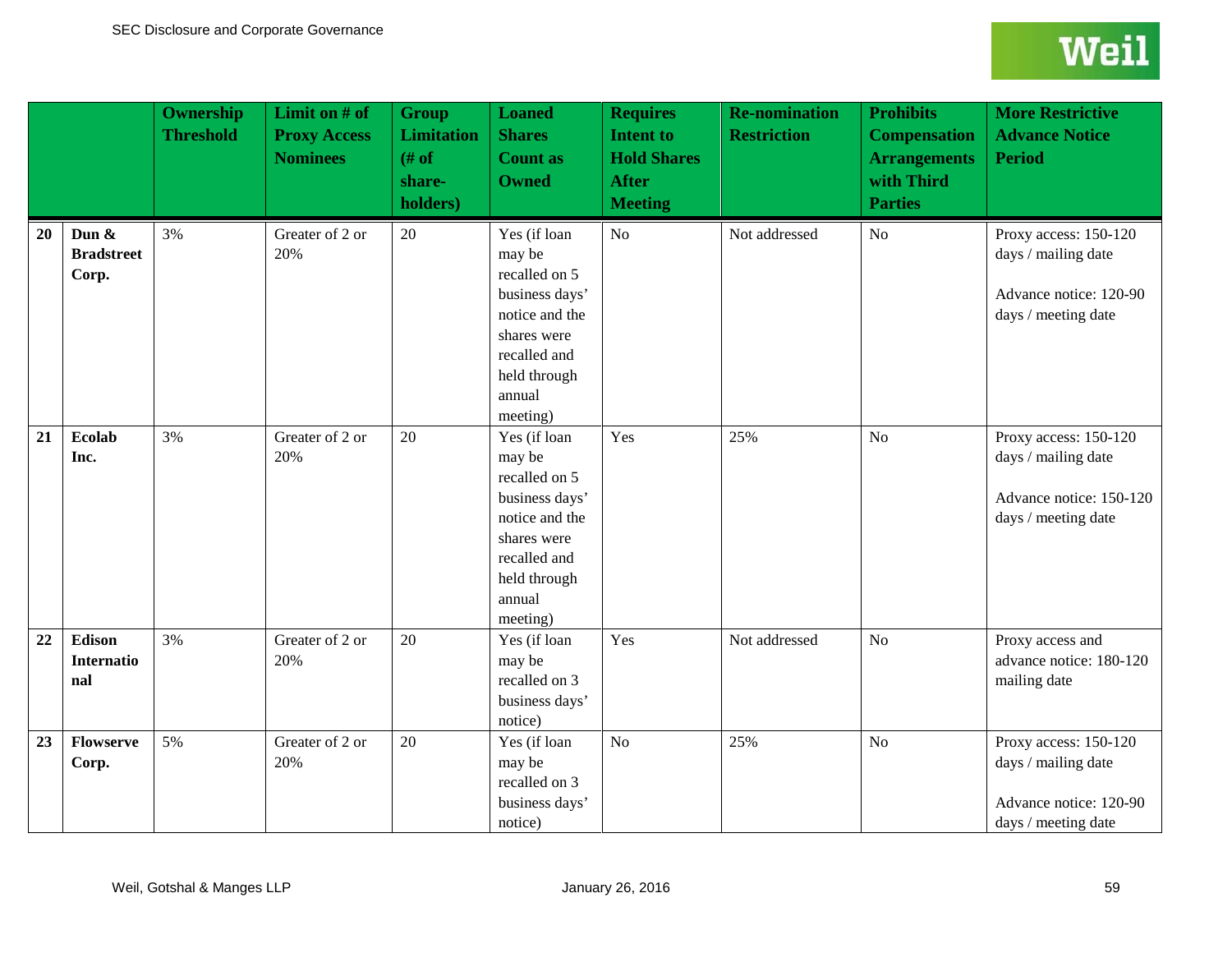|    |                                                 | <b>Ownership</b><br><b>Threshold</b> | Limit on # of<br><b>Proxy Access</b><br><b>Nominees</b> | <b>Group</b><br><b>Limitation</b><br># of<br>share-<br>holders) | <b>Loaned</b><br><b>Shares</b><br><b>Count as</b><br><b>Owned</b>                                                                                | <b>Requires</b><br><b>Intent to</b><br><b>Hold Shares</b><br><b>After</b><br><b>Meeting</b> | <b>Re-nomination</b><br><b>Restriction</b> | <b>Prohibits</b><br><b>Compensation</b><br><b>Arrangements</b><br>with Third<br><b>Parties</b> | <b>More Restrictive</b><br><b>Advance Notice</b><br><b>Period</b>                             |
|----|-------------------------------------------------|--------------------------------------|---------------------------------------------------------|-----------------------------------------------------------------|--------------------------------------------------------------------------------------------------------------------------------------------------|---------------------------------------------------------------------------------------------|--------------------------------------------|------------------------------------------------------------------------------------------------|-----------------------------------------------------------------------------------------------|
| 24 | <b>General</b><br><b>Dynamics</b><br>Corp.      | 3%                                   | 20%                                                     | 20                                                              | Yes (if loan<br>may be<br>recalled on 5<br>business days'<br>notice and the<br>shares were<br>recalled and<br>held through<br>annual<br>meeting) | Yes                                                                                         | 25%                                        | N <sub>o</sub>                                                                                 | Proxy access: 150-120<br>days / mailing date<br>Advance notice: 120-90<br>days / meeting date |
| 25 | <b>Gilead</b><br>Sciences,<br>Inc.              | 3%                                   | Greater of 2 or<br>20%                                  | 20                                                              | Yes (if loan<br>may be<br>recalled on 5<br>business days'<br>notice and the<br>shares were<br>recalled and<br>held through<br>annual<br>meeting) | No                                                                                          | 25%                                        | No                                                                                             | Proxy access: 150-120<br>days / mailing date<br>Advance notice: 120-90<br>days / meeting date |
| 26 | Goldman<br><b>Sachs</b><br>Group                | 3%                                   | Greater of 2 or<br>20%                                  | 15                                                              | Yes (if may be<br>recalled within<br>a reasonable<br>period of time<br>and has recalled<br>by annual<br>meeting)                                 | Yes                                                                                         | 25%                                        | N <sub>o</sub>                                                                                 | Proxy access: 150-120 /<br>mailing date<br>Advance notice: 120-90<br>days / meeting           |
| 27 | <b>Illinois</b><br><b>Tool</b><br>Works<br>Inc. | 3%                                   | Greater of 2 or<br>25%                                  | 20                                                              | Yes                                                                                                                                              | N <sub>o</sub>                                                                              | Not addressed                              | N <sub>o</sub>                                                                                 | Proxy access and<br>advance notice: 120-90 /<br>meeting date                                  |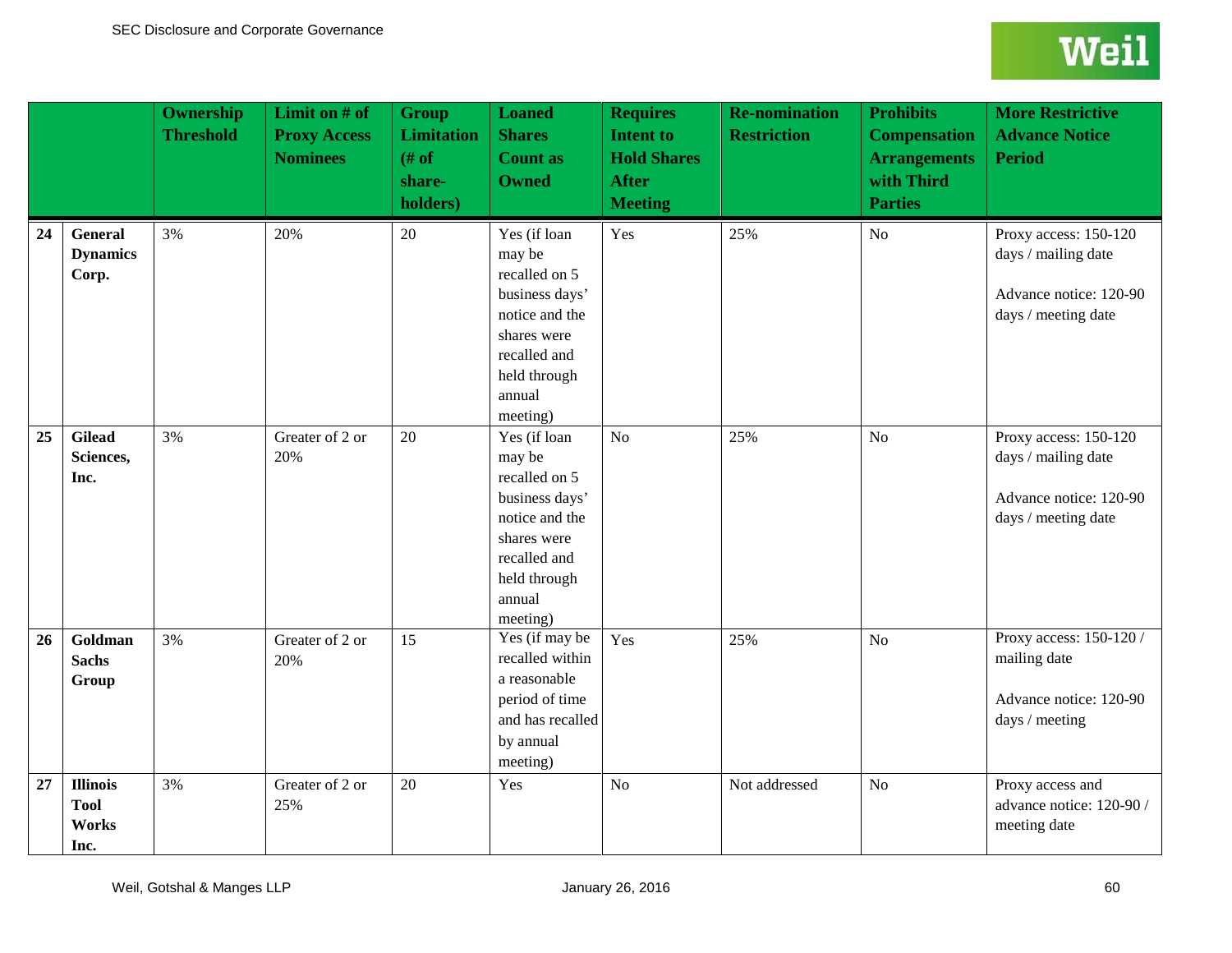|    |                                                                             | <b>Ownership</b><br><b>Threshold</b> | Limit on $#$ of<br><b>Proxy Access</b><br><b>Nominees</b> | <b>Group</b><br><b>Limitation</b><br>$#$ of<br>share-<br>holders) | <b>Loaned</b><br><b>Shares</b><br><b>Count as</b><br><b>Owned</b>                                                                                                                  | <b>Requires</b><br><b>Intent to</b><br><b>Hold Shares</b><br><b>After</b><br><b>Meeting</b> | <b>Re-nomination</b><br><b>Restriction</b> | <b>Prohibits</b><br><b>Compensation</b><br><b>Arrangements</b><br>with Third<br><b>Parties</b> | <b>More Restrictive</b><br><b>Advance Notice</b><br><b>Period</b>                              |
|----|-----------------------------------------------------------------------------|--------------------------------------|-----------------------------------------------------------|-------------------------------------------------------------------|------------------------------------------------------------------------------------------------------------------------------------------------------------------------------------|---------------------------------------------------------------------------------------------|--------------------------------------------|------------------------------------------------------------------------------------------------|------------------------------------------------------------------------------------------------|
| 28 | <b>Internatio</b><br>nal<br><b>Flavors</b><br>and<br>Fragrance<br>${\bf S}$ | 3%                                   | 20%                                                       | 20                                                                | Yes (if loan<br>may be<br>recalled on 3<br>business days'<br>notice)                                                                                                               | No                                                                                          | 25%                                        | N <sub>o</sub>                                                                                 | Proxy access and<br>advance notice: 120-90<br>days / meeting date                              |
| 29 | $\overline{JP}$<br>Morgan<br>Chase &<br>Co.                                 | 3%                                   | Greater of 2 or<br>20%                                    | 20                                                                | Yes (if loan<br>may be<br>recalled on no<br>more than 5<br>business days'<br>notice and the<br>shares were<br>recalled by<br>record date<br>and held<br>through annual<br>meeting) | Yes                                                                                         | 20%                                        | N <sub>o</sub>                                                                                 | Proxy access: 150-120 /<br>mailing date<br>Advance notice: 120-90<br>days / meeting            |
| 30 | <b>Kimberly</b><br><b>Clark</b><br>Corp.                                    | 3%                                   | Greater of 2 or<br>20%                                    | 20                                                                | Yes (if<br>recalled by last<br>date proxy<br>access notice<br>can be<br>delivered and<br>held until<br>meeting)                                                                    | No                                                                                          | Not addressed                              | N <sub>o</sub>                                                                                 | Proxy access and<br>advance notice: 100-75<br>days prior to meeting                            |
| 31 | Merck &<br>Co.                                                              | 3%                                   | 20%                                                       | 20                                                                | Yes (if loan<br>may be recalled<br>on 3 business<br>days' notice)                                                                                                                  | Yes                                                                                         | 25%                                        | Yes                                                                                            | Proxy access: 150-120<br>days / mailing date<br>Advance notice: 150-120<br>days / meeting date |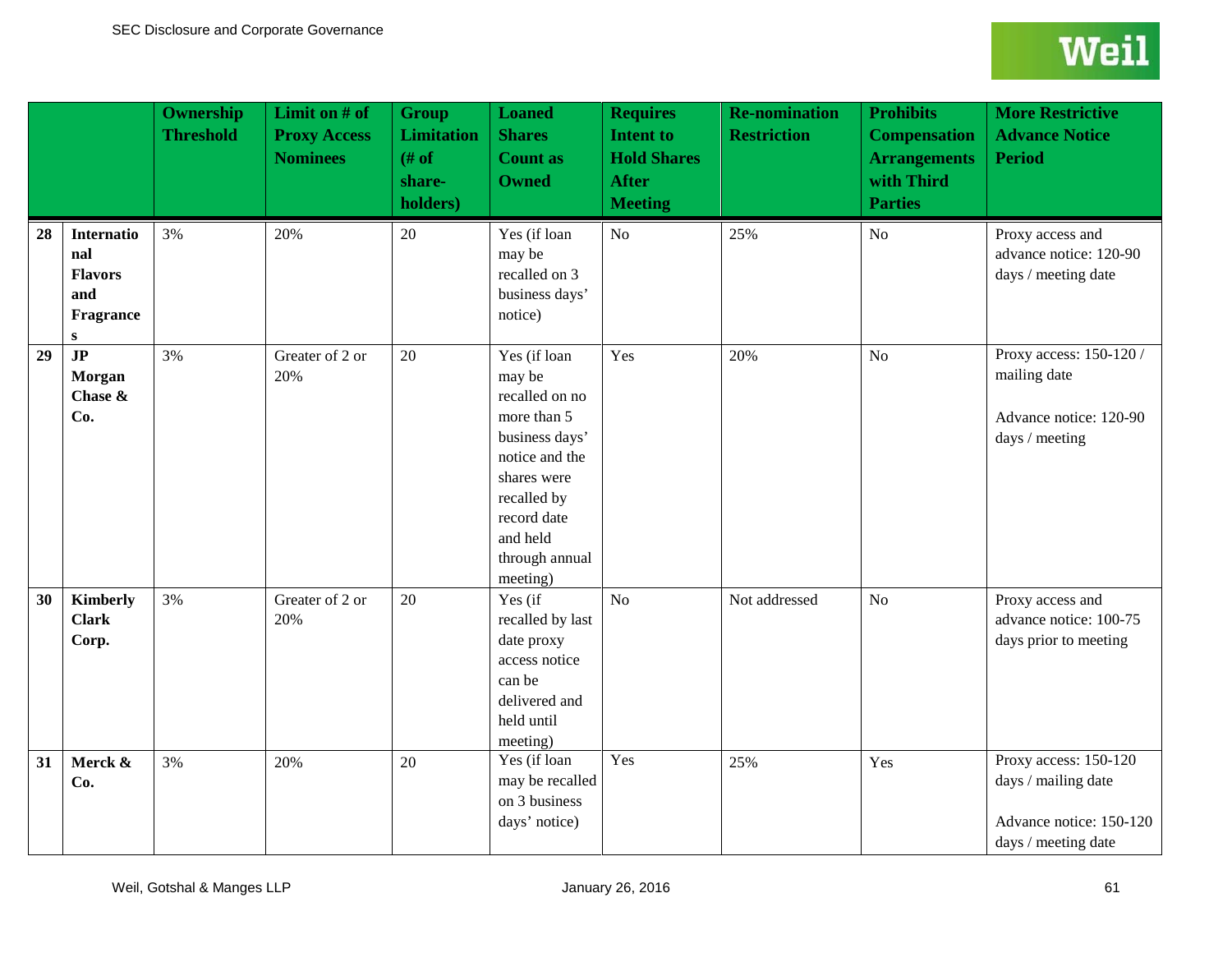|    |                                                          | <b>Ownership</b><br><b>Threshold</b> | Limit on # of<br><b>Proxy Access</b><br><b>Nominees</b> | <b>Group</b><br><b>Limitation</b><br># of<br>share-<br>holders) | <b>Loaned</b><br><b>Shares</b><br><b>Count as</b><br><b>Owned</b>                                                                                | <b>Requires</b><br><b>Intent to</b><br><b>Hold Shares</b><br><b>After</b><br><b>Meeting</b> | <b>Re-nomination</b><br><b>Restriction</b> | <b>Prohibits</b><br><b>Compensation</b><br><b>Arrangements</b><br>with Third<br><b>Parties</b> | <b>More Restrictive</b><br><b>Advance Notice</b><br><b>Period</b>                                                                                       |
|----|----------------------------------------------------------|--------------------------------------|---------------------------------------------------------|-----------------------------------------------------------------|--------------------------------------------------------------------------------------------------------------------------------------------------|---------------------------------------------------------------------------------------------|--------------------------------------------|------------------------------------------------------------------------------------------------|---------------------------------------------------------------------------------------------------------------------------------------------------------|
| 32 | <b>MGM</b><br><b>Resorts</b><br><b>Internatio</b><br>nal | 3%                                   | Greater of 2 or<br>20%                                  | 20                                                              | Yes (if loan<br>may be<br>recalled on 3<br>business days'<br>notice)                                                                             | No                                                                                          | 25%                                        | N <sub>o</sub>                                                                                 | Proxy access: 150-120<br>days / mailing date<br>(except for 2016<br>meeting: 1/15/2016 -<br>2/1/5/2016<br>Advance notice: 120-90<br>days / meeting date |
| 33 | <b>Mondelez</b><br><b>Internatio</b><br>nal              | 3%                                   | Greater of 2 or<br>20%                                  | 20                                                              | Yes (if loan<br>may be recalled<br>on 3 business<br>days' notice)                                                                                | No                                                                                          | 25%                                        | N <sub>o</sub>                                                                                 | Proxy access: 120 days /<br>meeting date<br>Advance notice: 150-120<br>days / meeting date                                                              |
| 34 | Morgan<br><b>Stanley</b>                                 | 3%                                   | Greater of 2 or<br>20%                                  | 20                                                              | Yes (if loan<br>may be recalled<br>on 3 business<br>days' notice and<br>the shares were<br>recalled and<br>held through<br>annual meeting)       | No                                                                                          | 25%                                        | No                                                                                             | Proxy access: 150-120<br>days / mailing date<br>Advance notice: 120-90<br>days / meeting date                                                           |
| 35 | <b>Northrop</b><br><b>Grumman</b><br>Corp.               | 3%                                   | Greater of 2 or<br>20%                                  | 20                                                              | Yes (if loan<br>may be<br>recalled on 5<br>business days'<br>notice and the<br>shares were<br>recalled and<br>held through<br>annual<br>meeting) | No                                                                                          | Not addressed                              | N <sub>o</sub>                                                                                 | Proxy access: 150-120<br>days / mailing date<br>Advance notice: 120-90<br>days / meeting date                                                           |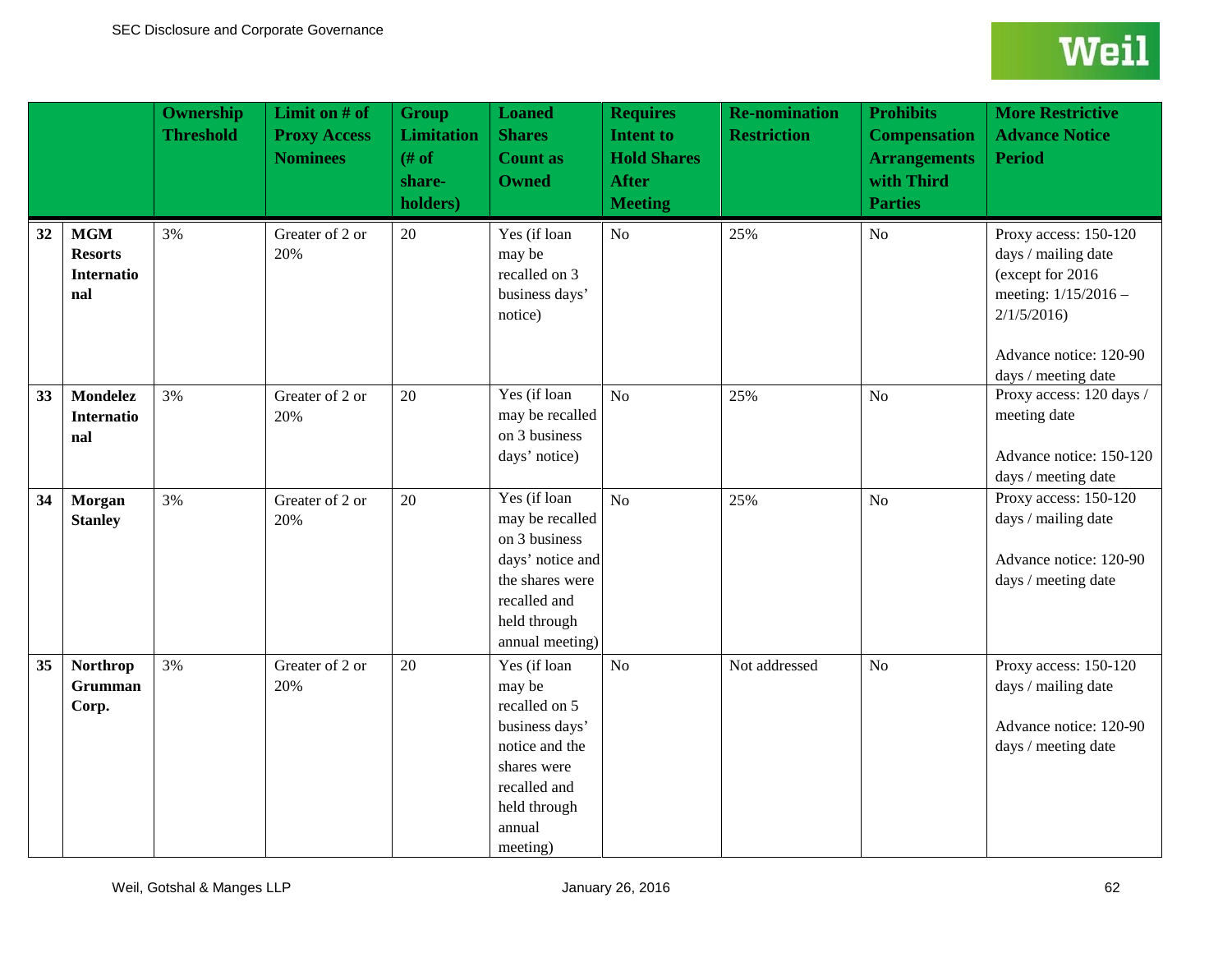|    |                                         | <b>Ownership</b><br><b>Threshold</b> | Limit on # of<br><b>Proxy Access</b><br><b>Nominees</b> | <b>Group</b><br><b>Limitation</b><br>$#$ of<br>share-<br>holders) | <b>Loaned</b><br><b>Shares</b><br><b>Count as</b><br><b>Owned</b>                                                                                | <b>Requires</b><br><b>Intent to</b><br><b>Hold Shares</b><br><b>After</b><br><b>Meeting</b> | <b>Re-nomination</b><br><b>Restriction</b> | <b>Prohibits</b><br><b>Compensation</b><br><b>Arrangements</b><br>with Third<br><b>Parties</b> | <b>More Restrictive</b><br><b>Advance Notice</b><br><b>Period</b>                            |
|----|-----------------------------------------|--------------------------------------|---------------------------------------------------------|-------------------------------------------------------------------|--------------------------------------------------------------------------------------------------------------------------------------------------|---------------------------------------------------------------------------------------------|--------------------------------------------|------------------------------------------------------------------------------------------------|----------------------------------------------------------------------------------------------|
| 36 | Oshkosh<br>Corp.                        | 5%                                   | 20%                                                     | 20                                                                | Yes (if loan<br>may be<br>recalled on 5<br>business days'<br>notice and the<br>shares were<br>recalled and<br>held through<br>annual<br>meeting) | Yes                                                                                         | 25%                                        | N <sub>o</sub>                                                                                 | Proxy access: 150-120<br>days / mailing date<br>Advance notice: 70-45<br>days / mailing date |
| 37 | PayPal<br>Holdings,<br>Inc.             | 3%                                   | 20%                                                     | 15                                                                | Silent                                                                                                                                           | N <sub>o</sub>                                                                              | 10%                                        | N <sub>o</sub>                                                                                 | Proxy access and<br>advance notice: 120 days<br>/ meeting date                               |
| 38 | Philip<br><b>Morris</b><br>Inc.         | 3%                                   | 20%                                                     | None                                                              | Yes (if loan<br>may be recalled<br>on 3 business<br>days' notice)                                                                                | Yes                                                                                         | 25%                                        | N <sub>o</sub>                                                                                 | Proxy access and<br>advance notice: 150-120<br>days / meeting date                           |
| 39 | <b>PPG</b><br><b>Industries</b>         | 3%                                   | Greater of 2 or<br>20%                                  | 20                                                                | Yes                                                                                                                                              | No                                                                                          | Not addressed                              | N <sub>o</sub>                                                                                 | Proxy access: 150-120<br>days / mailing date<br>Advance notice: 90 days<br>before meeting    |
| 40 | Progressiv<br>e                         | 3%                                   | Greater of 1<br>director or 20%                         | 20                                                                | Yes (recall prior No<br>to annual<br>meeting)                                                                                                    |                                                                                             | 25%                                        | No                                                                                             | Proxy access: 120 days /<br>mailing date<br>Advance notice: 120-90<br>days / meeting date    |
| 41 | Prudential<br><b>Financial</b><br>Corp. | 3%                                   | 20%                                                     | 20                                                                | Yes (if loan<br>may be recalled<br>on 3 business<br>days' notice)                                                                                | Yes                                                                                         | 25%                                        | No                                                                                             | Proxy access and<br>advance notice: 150-120<br>days / meeting date                           |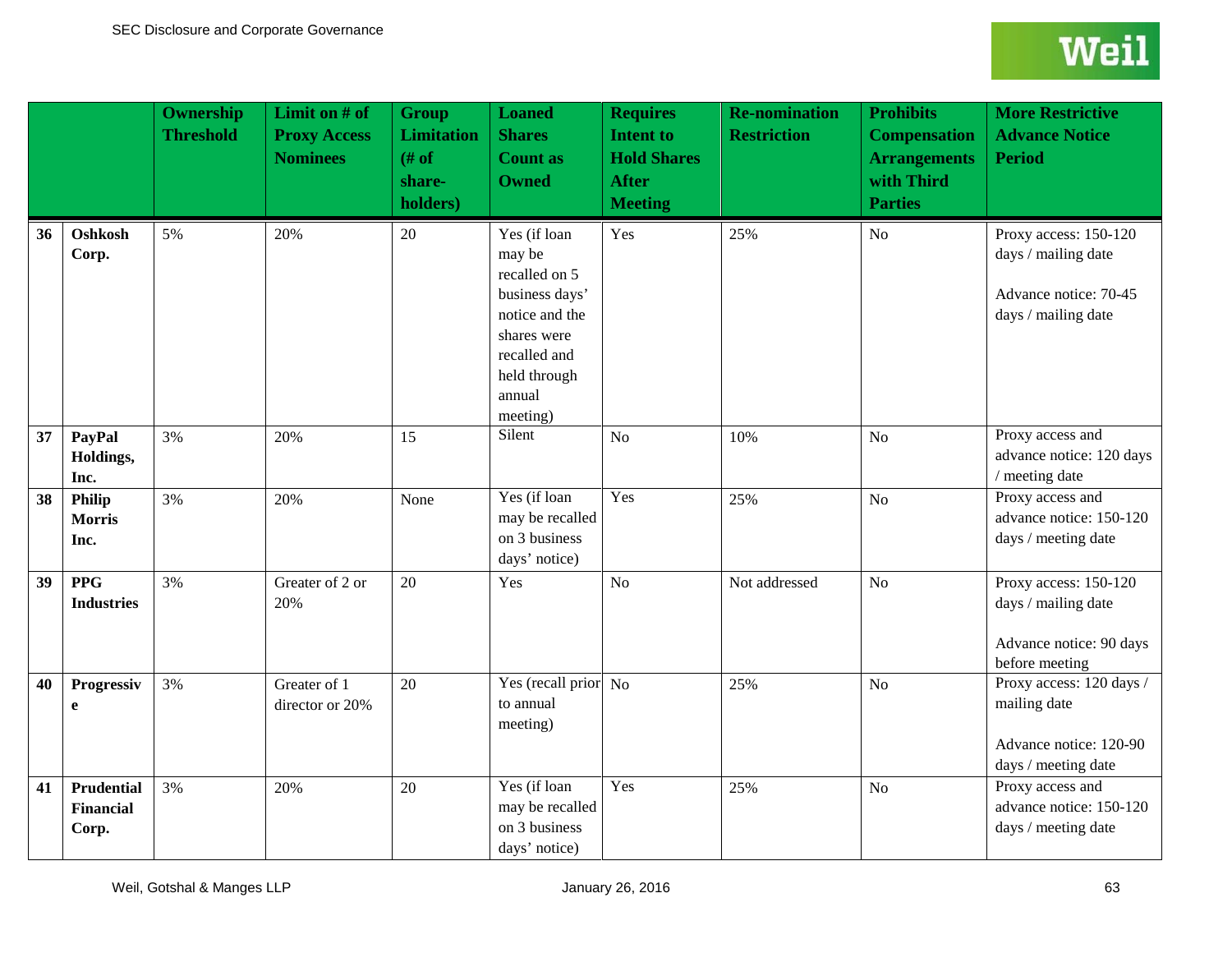|    |                                                               | <b>Ownership</b><br><b>Threshold</b> | Limit on $#$ of<br><b>Proxy Access</b><br><b>Nominees</b> | <b>Group</b><br><b>Limitation</b><br># of<br>share-<br>holders) | <b>Loaned</b><br><b>Shares</b><br><b>Count as</b><br><b>Owned</b>                                                                                | <b>Requires</b><br><b>Intent to</b><br><b>Hold Shares</b><br><b>After</b><br><b>Meeting</b> | <b>Re-nomination</b><br><b>Restriction</b> | <b>Prohibits</b><br><b>Compensation</b><br><b>Arrangements</b><br>with Third<br><b>Parties</b> | <b>More Restrictive</b><br><b>Advance Notice</b><br><b>Period</b>                             |
|----|---------------------------------------------------------------|--------------------------------------|-----------------------------------------------------------|-----------------------------------------------------------------|--------------------------------------------------------------------------------------------------------------------------------------------------|---------------------------------------------------------------------------------------------|--------------------------------------------|------------------------------------------------------------------------------------------------|-----------------------------------------------------------------------------------------------|
| 42 | <b>Public</b><br><b>Service</b><br><b>Enterprise</b><br>Group | 3%                                   | 25%                                                       | 20                                                              | Yes (if loan<br>may be<br>recalled on 3<br>business days'<br>notice)                                                                             | No                                                                                          | Not addressed                              | No                                                                                             | Proxy access: 150-120<br>days / mailing date<br>Advance notice: 90 days<br>before meeting     |
| 43 | Qualcomm<br>Inc.                                              | 3%                                   | 20%                                                       | 20                                                              | Silent                                                                                                                                           | No                                                                                          | 25%                                        | N <sub>o</sub>                                                                                 | Proxy access: 150-120<br>days / mailing date<br>Advance notice: 120-90<br>days / meeting date |
| 44 | <b>Regency</b><br><b>Centers</b><br>Corp.                     | 3%                                   | 25%                                                       | 1                                                               | Silent                                                                                                                                           | No                                                                                          | 25%                                        | Yes                                                                                            | Proxy access and<br>advance notice: 120 days<br>/ date of proxy statement                     |
| 45 | <b>Sempra</b><br><b>Energy</b>                                | 3%                                   | Greater of 2 or<br>20%                                    | 20                                                              | Yes (if loan<br>may be<br>recalled on 5<br>business days'<br>notice and the<br>shares were<br>recalled and<br>held through<br>annual<br>meeting) | No                                                                                          | 25%                                        | N <sub>o</sub>                                                                                 | Proxy access: 150-120<br>days / mailing date<br>Advance notice: 120-90<br>days / meeting date |
| 46 | <b>Spectra</b><br><b>Energy</b><br>Corp.                      | 3%                                   | 20%                                                       | 20                                                              | Yes (if<br>recallable on 3<br>business days'<br>notice and<br>recalled)                                                                          | No                                                                                          | 25%                                        | N <sub>o</sub>                                                                                 | Proxy access and<br>advance notice: 120-90<br>days / date of proxy<br>statement               |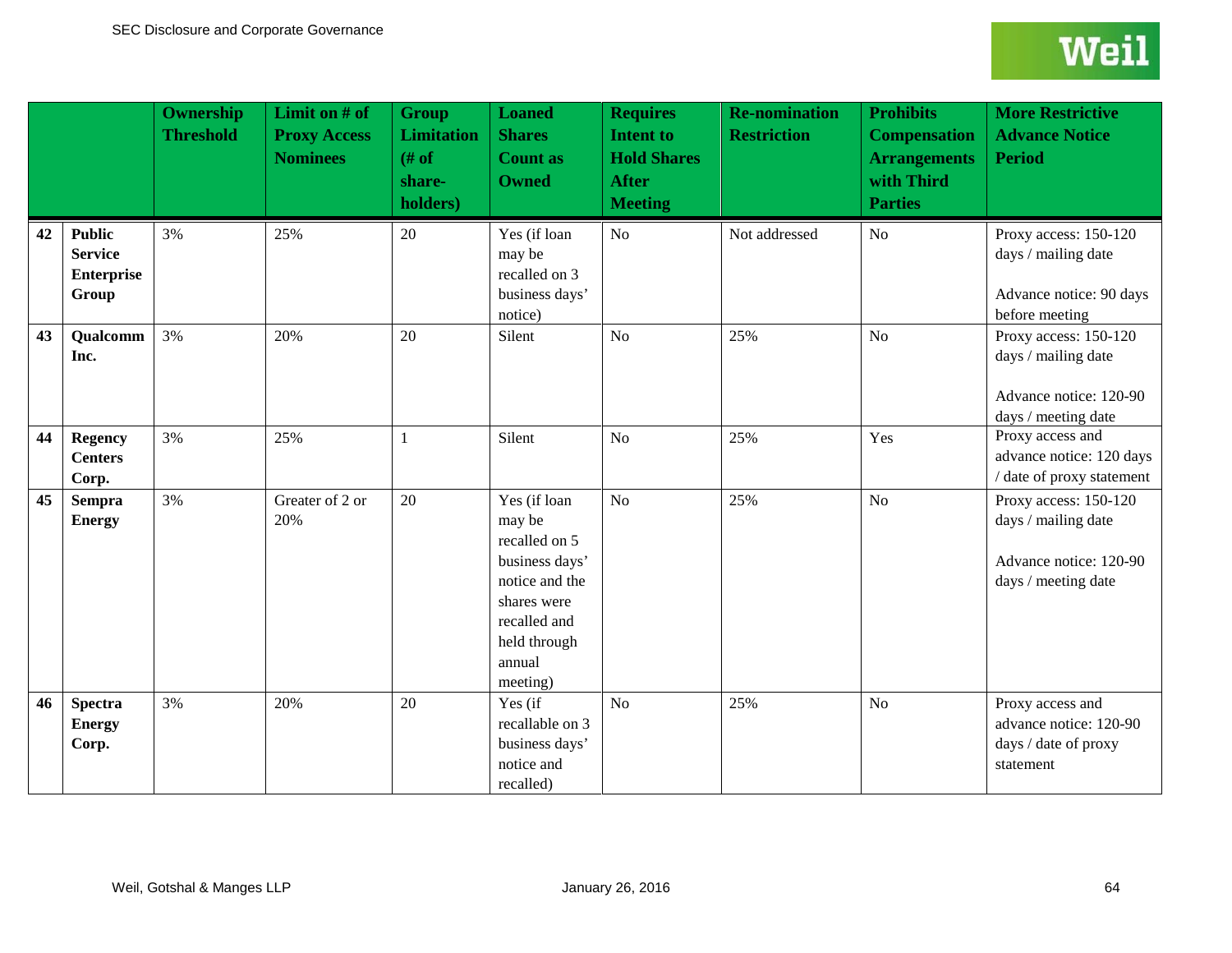|    |                                              | <b>Ownership</b><br><b>Threshold</b> | Limit on # of<br><b>Proxy Access</b><br><b>Nominees</b> | <b>Group</b><br><b>Limitation</b><br># of<br>share-<br>holders) | <b>Loaned</b><br><b>Shares</b><br><b>Count as</b><br><b>Owned</b>                                                                                | <b>Requires</b><br><b>Intent to</b><br><b>Hold Shares</b><br><b>After</b><br><b>Meeting</b> | <b>Re-nomination</b><br><b>Restriction</b> | <b>Prohibits</b><br><b>Compensation</b><br><b>Arrangements</b><br>with Third<br><b>Parties</b> | <b>More Restrictive</b><br><b>Advance Notice</b><br><b>Period</b>                             |
|----|----------------------------------------------|--------------------------------------|---------------------------------------------------------|-----------------------------------------------------------------|--------------------------------------------------------------------------------------------------------------------------------------------------|---------------------------------------------------------------------------------------------|--------------------------------------------|------------------------------------------------------------------------------------------------|-----------------------------------------------------------------------------------------------|
| 47 | <b>State</b><br><b>Street</b><br>Corp        | 3%                                   | 20%                                                     | 20                                                              | Yes (if loan<br>may be<br>recalled on 3<br>business days'<br>notice)                                                                             | No                                                                                          | 25%                                        | No                                                                                             | Proxy access: 150-120<br>days / meeting date<br>Advance notice: 60-90<br>days / meeting date  |
| 48 | <b>Target</b><br>Corp.                       | 3%                                   | Greater of 2 or<br>20%                                  | 20                                                              | Yes (if loan<br>may be<br>recalled on 3<br>business days'<br>notice)                                                                             | No                                                                                          | 25%                                        | N <sub>o</sub>                                                                                 | Proxy access: 150-120<br>days / mailing date<br>Advance notice: 90 days<br>/ meeting date     |
| 49 | <b>T. Rowe</b><br><b>Price</b><br>Group Inc. | 3%                                   | Greater of 2 or<br>20%                                  | 20                                                              | Yes (if loan<br>may be<br>recalled on 3<br>business days'<br>notice)                                                                             | No                                                                                          | 25%                                        | N <sub>o</sub>                                                                                 | Proxy access: 150-120<br>days / mailing date<br>Advance notice: 120-90<br>days / meeting date |
| 50 | <b>Union</b><br>Pacific<br>Corp.             | 3%                                   | Greater of 2 or<br>20%                                  | 20                                                              | Yes (if loan<br>may be<br>recalled on 5<br>business days'<br>notice and the<br>shares were<br>recalled and<br>held through<br>annual<br>meeting) | No                                                                                          | 25%                                        | N <sub>o</sub>                                                                                 | Proxy access: 150-120<br>days / mailing date<br>Advance notice: 120-90<br>days / meeting date |